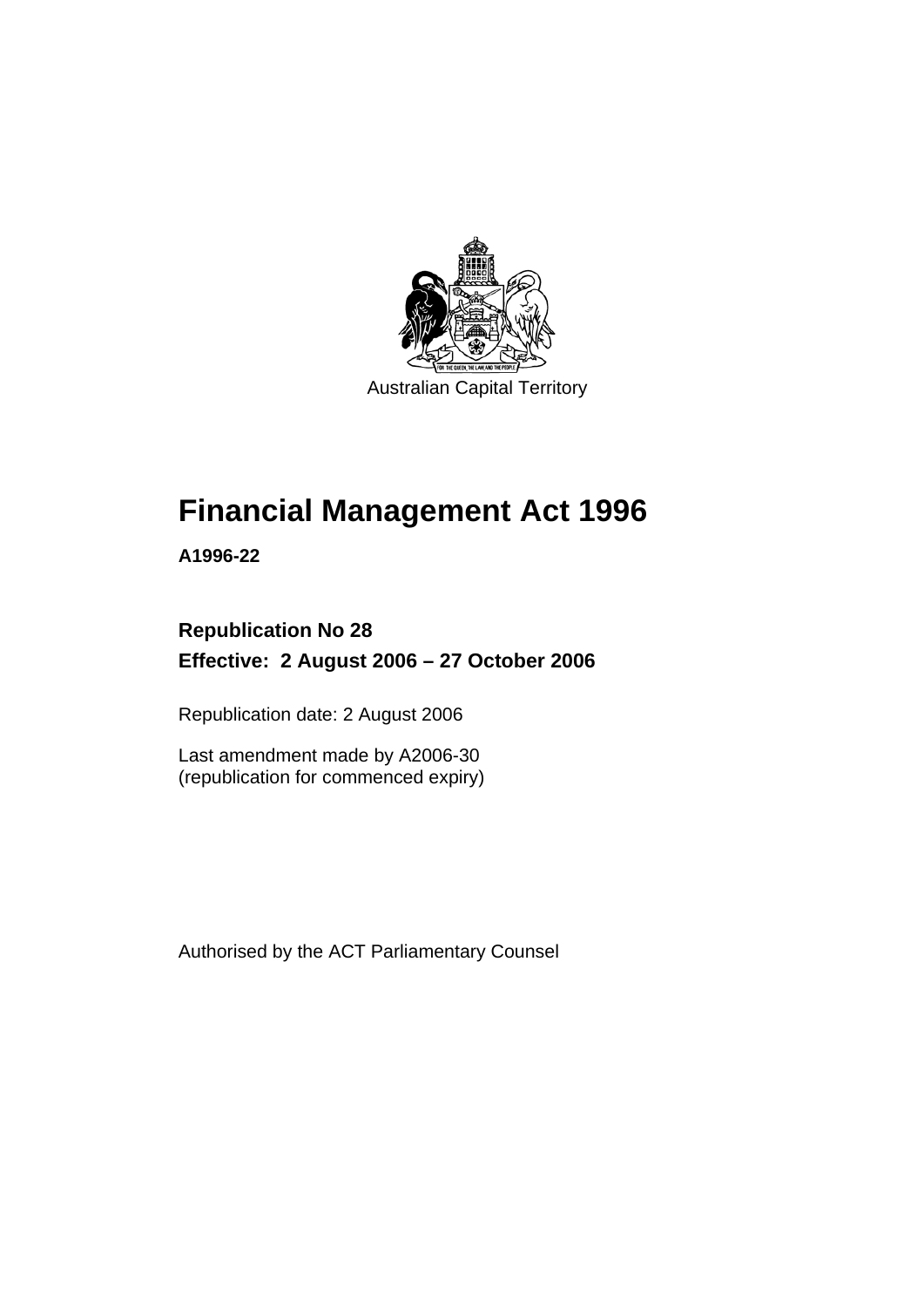#### **About this republication**

#### **The republished law**

This is a republication of the *Financial Management Act 1996* (including any amendment made under the *Legislation Act 2001*, part 11.3 (Editorial changes)) as in force on 2 August 2006*.* It also includes any amendment, repeal or expiry affecting the republished law to 2 August 2006.

The legislation history and amendment history of the republished law are set out in endnotes 3 and 4.

#### **Kinds of republications**

The Parliamentary Counsel's Office prepares 2 kinds of republications of ACT laws (see the ACT legislation register at www.legislation.act.gov.au):

- authorised republications to which the *Legislation Act 2001* applies
- unauthorised republications.

The status of this republication appears on the bottom of each page.

#### **Editorial changes**

The *Legislation Act 2001*, part 11.3 authorises the Parliamentary Counsel to make editorial amendments and other changes of a formal nature when preparing a law for republication. Editorial changes do not change the effect of the law, but have effect as if they had been made by an Act commencing on the republication date (see *Legislation Act 2001*, s 115 and s 117). The changes are made if the Parliamentary Counsel considers they are desirable to bring the law into line, or more closely into line, with current legislative drafting practice.

This republication does not include amendments made under part 11.3 (see endnote 1).

#### **Uncommenced provisions and amendments**

If a provision of the republished law has not commenced or is affected by an uncommenced amendment, the symbol  $\mathbf{U}$  appears immediately before the provision heading. The text of the uncommenced provision or amendment appears only in the last endnote.

#### **Modifications**

If a provision of the republished law is affected by a current modification, the symbol  $\mathbf{M}$ appears immediately before the provision heading. The text of the modifying provision appears in the endnotes. For the legal status of modifications, see *Legislation Act 2001*, section 95.

#### **Penalties**

The value of a penalty unit for an offence against this republished law at the republication date is—

- (a) if the person charged is an individual—\$100; or
- (b) if the person charged is a corporation—\$500.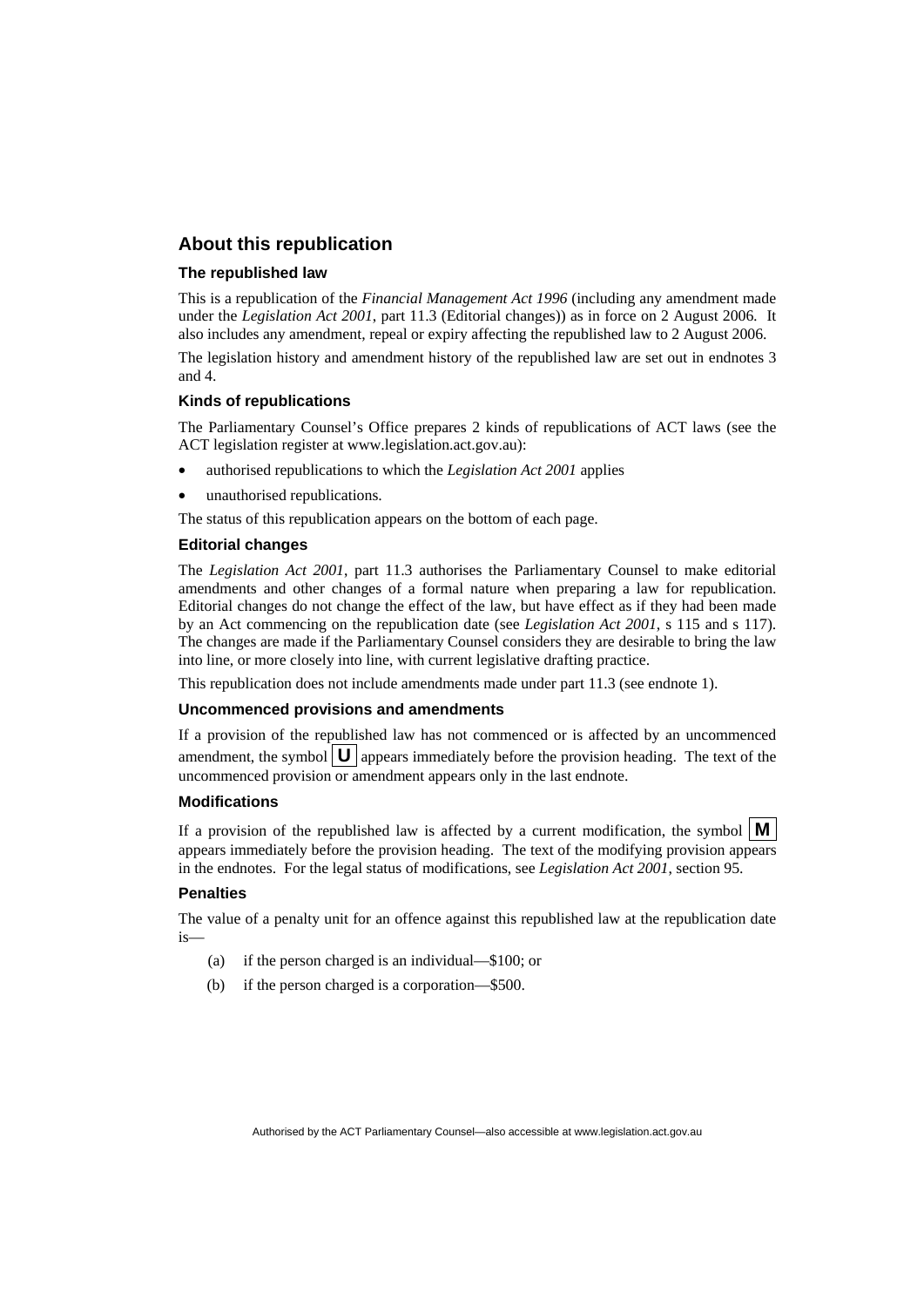

# **Financial Management Act 1996**

### **Contents**

|                     |                                                                        | Page       |
|---------------------|------------------------------------------------------------------------|------------|
| Part 1              | <b>Preliminary</b>                                                     |            |
| 1                   | Name of Act                                                            | 2          |
| 2                   | Act subject to Territory Superannuation Provision Protection Act       | 2          |
| 3                   | Dictionary                                                             | 2          |
| 3A                  | <b>Notes</b>                                                           | 2          |
| 3B                  | Declaration that certain bodies are not territory authorities for Act  | 3          |
| 4                   | Application of pt 2, pt 3 and pt 5 to Legislative Assembly secretariat | 3          |
| Part 2              | <b>Budget management</b>                                               |            |
| <b>Division 2.1</b> | <b>Appropriations and budgets</b>                                      |            |
| 5                   | Timing of first Appropriation Bill for financial year                  | 4          |
| 6                   | Necessity for appropriation                                            | 4          |
| 7                   | Payments authorised on lapse of appropriation                          | 4          |
| 8                   | Form of appropriations                                                 | 5          |
| R <sub>28</sub>     | <b>Financial Management Act 1996</b>                                   | contents 1 |
| 02/08/06            | Effective: 02/08/06-27/10/06                                           |            |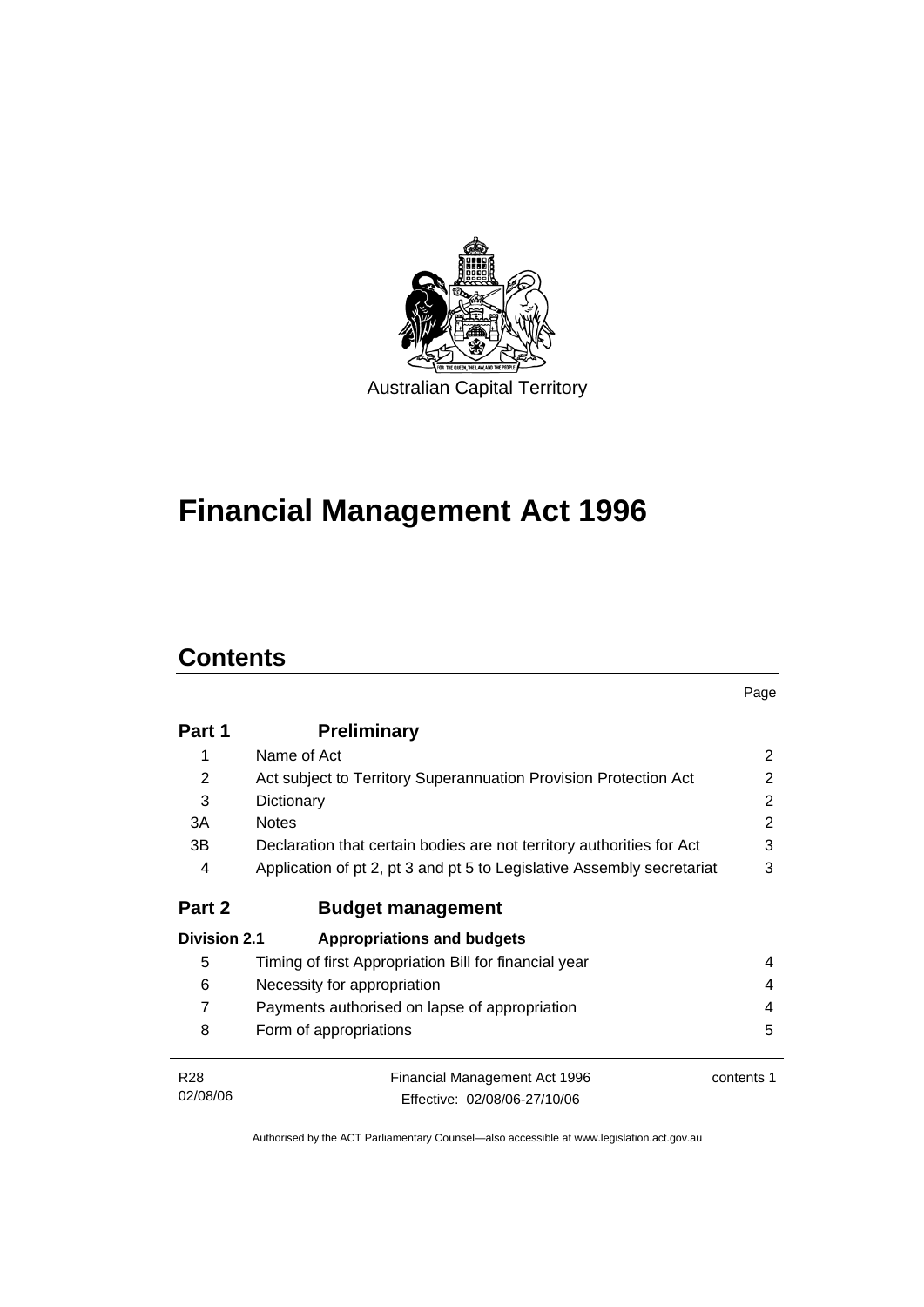#### **Contents**

|                     |                                                                                | Page            |
|---------------------|--------------------------------------------------------------------------------|-----------------|
| 9                   | Net appropriations for outputs                                                 | 5               |
| 9A                  | Net appropriations for capital injections                                      | 6               |
| 9B                  | Appropriations for payments on behalf of Territory to be net<br>appropriations | 6               |
| 10                  | <b>Budget papers</b>                                                           | 6               |
| 11                  | <b>Territory budgets</b>                                                       | $\overline{7}$  |
| 11A                 | Financial policy objectives and strategies statement                           | 10              |
| 12                  | Departmental budgets                                                           | 11              |
| 12A                 | Territory authority and territory-owned corporation budgets                    | 12              |
| 13                  | Supplementary budget papers                                                    | 13              |
| 13A                 | Amendment of budgets for supplementary appropriation                           | 14              |
| 14                  | Transfer of funds between appropriations                                       | 15              |
| 15                  | Transfer of funds within appropriations                                        | 15              |
| 15A                 | Reclassification of certain appropriations                                     | 16              |
| 16                  | Transfer of functions after Appropriation Act passed                           | 16              |
| 17                  | Variation of appropriations for Commonwealth grants                            | 17              |
| 17A                 | Variations of appropriations for certain payments to Commonwealth              | 18              |
| 18                  | Treasurer's advance                                                            | 18              |
| 18A                 | Assembly to be told about treasurer's advance                                  | 20              |
| 19                  | Refunds of payments made without liability                                     | 20              |
| 19A                 | Payments for Territory GST liabilities                                         | 21              |
| 19B                 | Authorisation of expenditure of certain Commonwealth grants                    | 21              |
| 19C                 | Amendment of capital injection conditions                                      | 21              |
| 19D                 | Amendment of performance criteria                                              | 22              |
| 20                  | <b>Budgets for Legislative Assembly secretariat</b>                            | 24              |
| <b>Division 2.2</b> | <b>Budget reviews and pre-election updates</b>                                 |                 |
| 20A                 | <b>Budget review</b>                                                           | 24              |
| 20 <sub>B</sub>     | Purpose and contents of budget review                                          | 24              |
| 20C                 | Pre-election budget update                                                     | 26              |
| 20D                 | Purpose and contents of pre-election budget update                             | 26              |
| Part 3              | <b>Financial reports</b>                                                       |                 |
| <b>Division 3.1</b> | <b>Financial reports of the Territory</b>                                      |                 |
| 21                  | Meaning of the Territory in div 3.1                                            | 28              |
| contents 2          | Financial Management Act 1996                                                  | R <sub>28</sub> |
|                     | Effective: 02/08/06-27/10/06                                                   | 02/08/06        |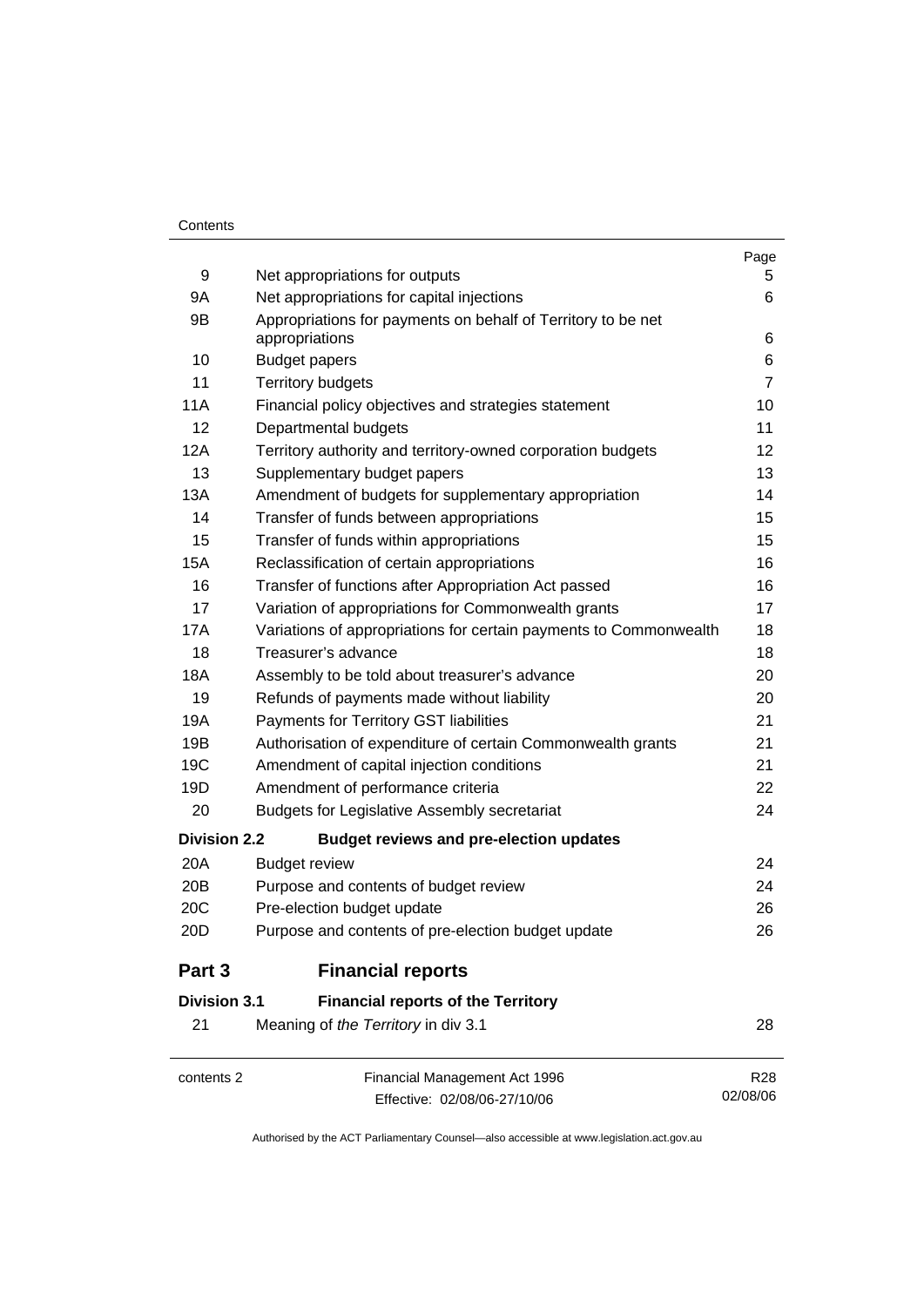| 22                  | Annual financial statements of the Territory                                       | Page<br>28 |
|---------------------|------------------------------------------------------------------------------------|------------|
| 23                  | Responsibility for annual financial statements                                     | 28         |
| 24                  | Audit of annual financial statements                                               | 29         |
| 25                  | Presentation of annual financial statements to Legislative Assembly                | 30         |
| 26                  | Periodic financial statements                                                      | 30         |
| <b>Division 3.2</b> | Financial reports and performance statements of<br>departments                     |            |
| 27                  | Annual financial statements of departments                                         | 31         |
| 28                  | Responsibility for annual financial statements of departments                      | 32         |
| 29                  | Audit of financial statements of departments                                       | 32         |
| 30                  | Departmental annual financial statements to be included in annual<br>reports etc   | 32         |
| 30A                 | Statements of performance of departments                                           | 33         |
| 30 <sub>B</sub>     | Responsibility for departmental statements of performance                          | 33         |
| 30C                 | Scrutiny of departmental statements of performance                                 | 34         |
| 30D                 | Departmental statements of performance to be included in annual<br>reports etc     | 34         |
| 30E                 | Half-yearly departmental performance reports                                       | 34         |
| Part 4              | <b>Financial management responsibilities of chief</b><br>executives of departments |            |
| 31                  | Responsibilities of chief executives of departments                                | 36         |
| Part 5              | <b>Banking and investment</b>                                                      |            |
| 32                  | Agreement for the conduct of banking for Territory                                 | 38         |
| 33                  | Territory banking account                                                          | 38         |
| 34                  | Departmental banking accounts                                                      | 38         |
| 34A                 | Transfer of departmental banking account                                           | 39         |
| 34B                 | End of year balances of departmental banking accounts                              | 40         |
| 35                  | Payments into banking accounts                                                     | 40         |
| 36                  | Transfer following change in departmental responsibilities                         | 41         |
|                     | Transfers from departmental banking accounts to territory banking                  | 41         |
| 36A                 | account                                                                            |            |
| 37                  | Payments from territory banking account                                            | 41         |

| R28      | Financial Management Act 1996 | contents 3 |
|----------|-------------------------------|------------|
| 02/08/06 | Effective: 02/08/06-27/10/06  |            |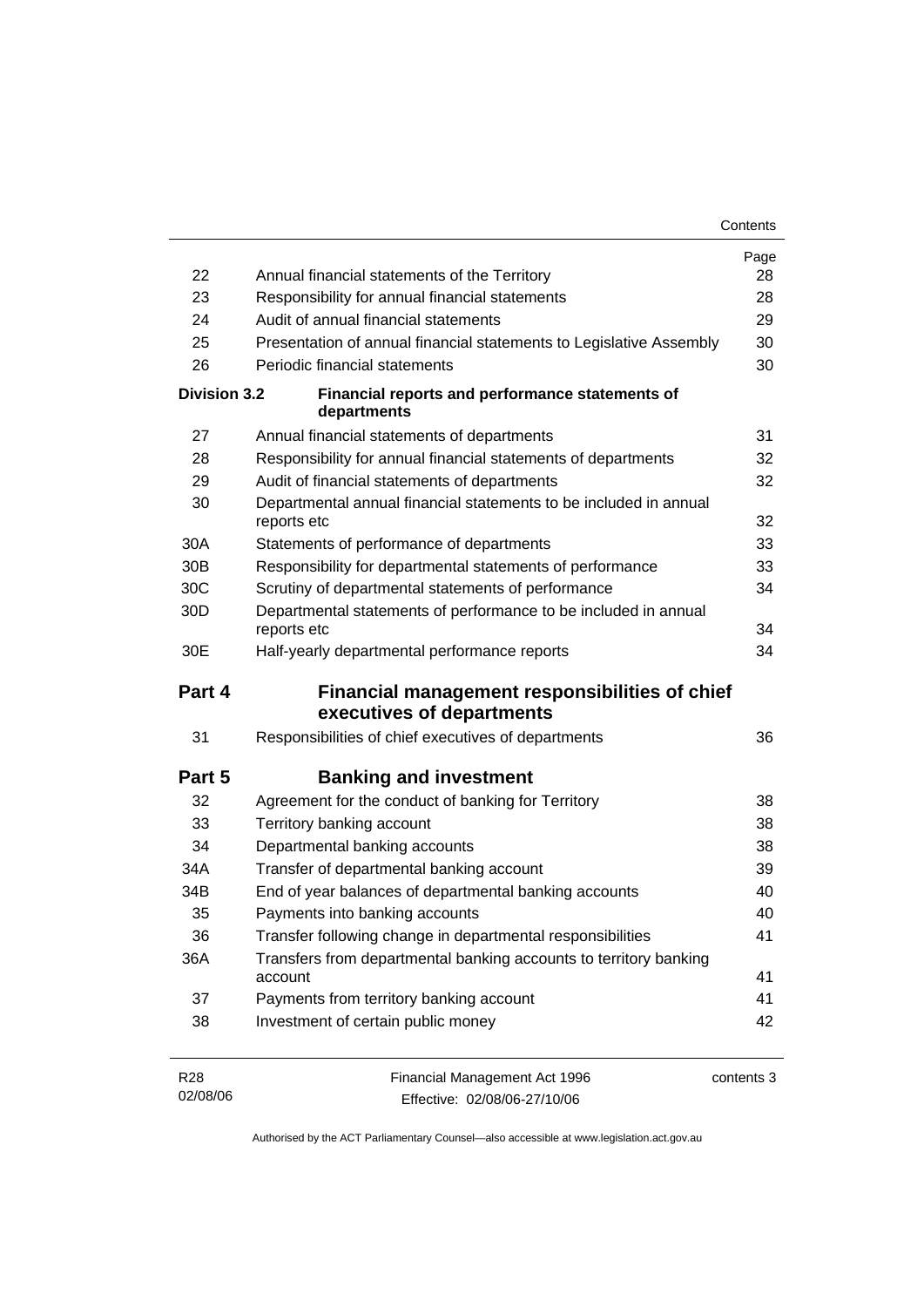#### **Contents**

| Part 6     | <b>Borrowing and guarantees</b>                                                      |                 |
|------------|--------------------------------------------------------------------------------------|-----------------|
| 39         | Power of Territory to borrow                                                         | 44              |
| 40         | Treasurer may borrow on behalf of Territory                                          | 44              |
| 41         | Power of territory authorities to borrow                                             | 44              |
| 42         | Borrowings by territory authorities to be approved                                   | 44              |
| 43         | Territory authorities may give security                                              | 45              |
| 44         | Power to approve borrowings not delegable                                            | 45              |
| 45         | Loans to be paid into territory banking account                                      | 45              |
| 46         | Payments by Treasurer                                                                | 45              |
| 47         | <b>Guarantees by Territory</b>                                                       | 45              |
| Part 7     | <b>Trust money</b>                                                                   |                 |
| 49         | Identity of trust money                                                              | 47              |
| 50         | Administration of trust money                                                        | 47              |
| 51         | Departmental trust banking accounts                                                  | 47              |
| 51A        | Transfer of departmental trust banking accounts                                      | 48              |
| 51B        | Transfers between trust banking accounts-changes in departmental<br>responsibilities | 48              |
| 51C        | Transfers between trust banking accounts-investment                                  | 49              |
| 52         | Transfers between trust banking account and territory banking account                | 49              |
| 53         | Investment of trust money                                                            | 49              |
| 53A        | Unclaimed trust money                                                                | 49              |
| 53B        | Review of decisions                                                                  | 51              |
| 53C        | Notification of decisions                                                            | 51              |
| Part 8     | <b>Financial provisions for territory authorities</b>                                |                 |
| 54         | Application-pt 8                                                                     | 52              |
| 55         | Responsibilities of chief executive officers of territory authorities                | 52              |
| 56         | Responsibilities of governing boards of territory authorities                        | 54              |
| 57         | Banking accounts of territory authorities                                            | 55              |
| 58         | Investment by territory authorities                                                  | 55              |
| 59         | Borrowing by territory authorities                                                   | 56              |
| 60         | Guarantees by territory authorities                                                  | 58              |
| 61         | Territory authority statements of intent                                             | 58              |
| 62         | Presentation of statements of intent of territory authorities                        | 59              |
| contents 4 | Financial Management Act 1996                                                        | R <sub>28</sub> |
|            | Effective: 02/08/06-27/10/06                                                         | 02/08/06        |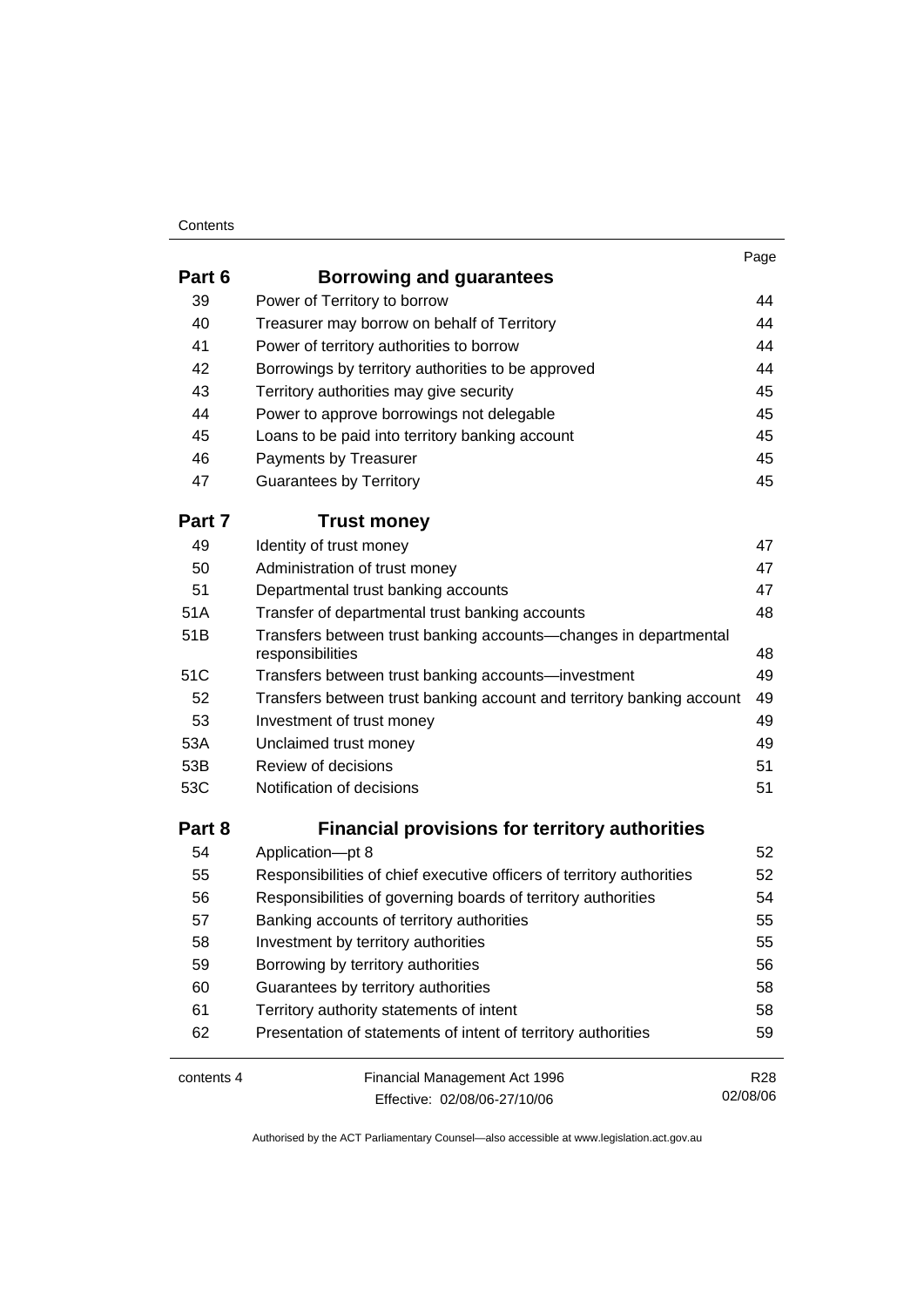|                     |                                                                                                     | Page |
|---------------------|-----------------------------------------------------------------------------------------------------|------|
| 63                  | Annual financial statements of territory authorities                                                | 60   |
| 64                  | Responsibility for annual financial statements of territory authorities                             | 61   |
| 65                  | Audit of annual financial statements of territory authorities                                       | 61   |
| 66                  | Annual financial statements of territory authorities to be included in<br>annual reports etc        | 62   |
| 67                  | Treasurer may require interim financial statements etc for territory<br>authorities                 | 62   |
| 68                  | Statements of performance of territory authorities                                                  | 63   |
| 69                  | Responsibility for territory authority statements of performance                                    | 63   |
| 70                  | Scrutiny of territory authority statements of performance                                           | 64   |
| 71                  | Territory authority statements of performance to be included in annual<br>reports etc               | 65   |
| Part 9              | Governance of territory authorities                                                                 |      |
| Division 9.1        | Definitions and important concepts                                                                  |      |
| 72                  | Definitions-pt 9                                                                                    | 66   |
| 73                  | Nature of relevant territory authorities                                                            | 67   |
| 74                  | Powers of territory authorities generally                                                           |      |
| 75                  | Execution of documents and assumptions people dealing with relevant<br>territory authority may make | 69   |
| 76                  | Governing board of territory authority                                                              | 70   |
| 77                  | Role of governing board                                                                             | 70   |
| <b>Division 9.2</b> | Governing board member appointments                                                                 |      |
| 78                  | Appointment of governing board members generally                                                    | 71   |
| 79                  | Appointment of chair and deputy chair                                                               | 72   |
| 80                  | Appointment of CEO of authority with governing board                                                | 72   |
| 81                  | Ending board member appointments                                                                    | 73   |
| <b>Division 9.3</b> | Functions of governing board members                                                                |      |
| 82                  | Chair's functions                                                                                   | 75   |
| 83                  | Deputy chair's functions                                                                            | 75   |
| 84                  | CEO's functions                                                                                     | 76   |
| 85                  | Honesty, care and diligence of governing board members                                              | 77   |
| 86                  | Conflicts of interest by governing board members                                                    | 77   |
| 87                  | Agenda to require disclosure of interest item                                                       | 77   |
|                     |                                                                                                     |      |

| R28      | Financial Management Act 1996 | contents 5 |
|----------|-------------------------------|------------|
| 02/08/06 | Effective: 02/08/06-27/10/06  |            |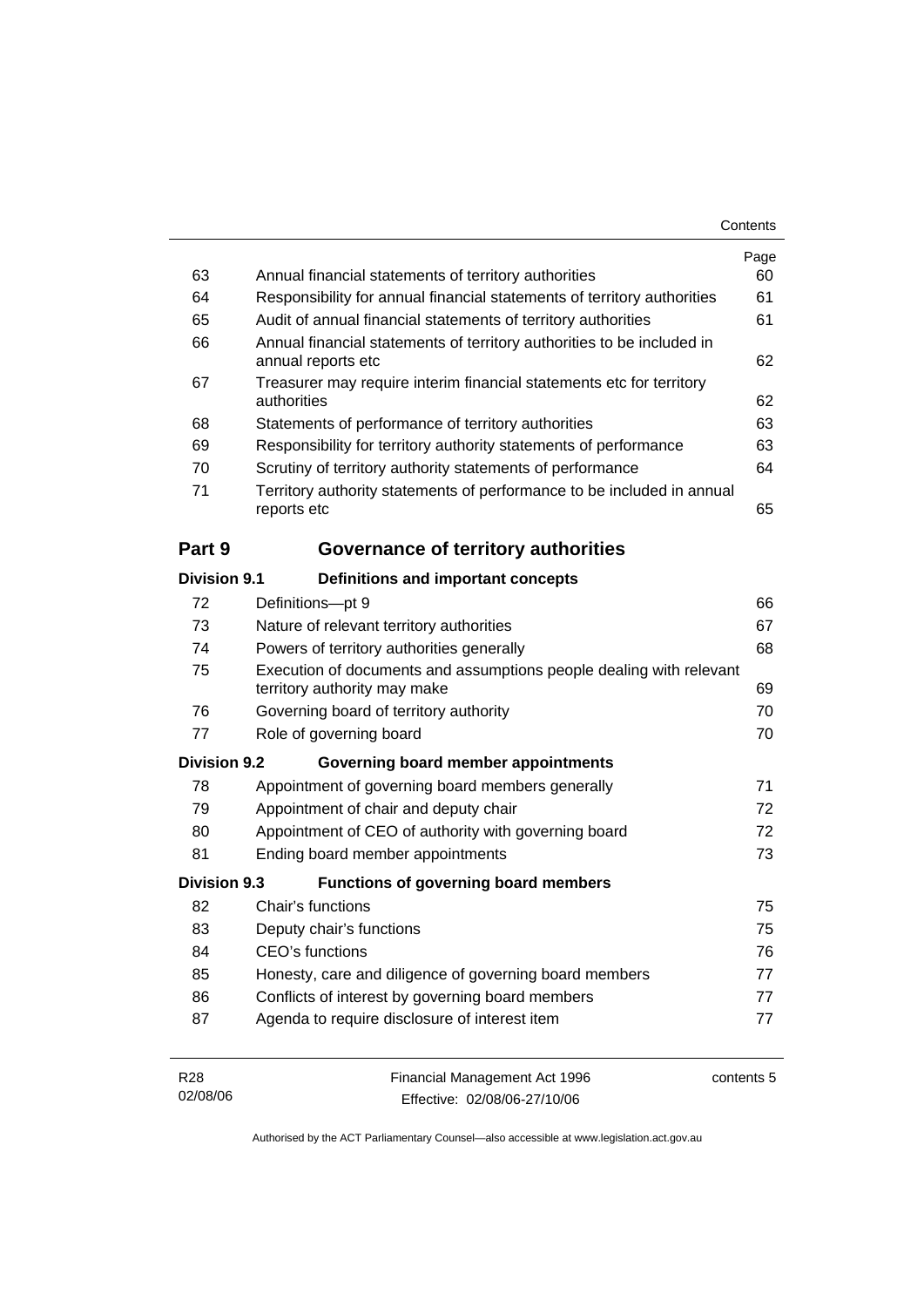#### **Contents**

|                     |                                                                                                   | Page            |
|---------------------|---------------------------------------------------------------------------------------------------|-----------------|
| 88                  | Disclosure of interests by governing board members                                                | 77              |
| 89                  | Reporting of disclosed governing board interests to Minister                                      | 79              |
| 90                  | Protection of governing board members from liability                                              | 80              |
| 91                  | Indemnification and exemption of governing board members                                          | 80              |
| 92                  | Compensation for exercise of functions etc                                                        | 81              |
| <b>Division 9.4</b> | <b>Governing board meetings</b>                                                                   |                 |
| 93                  | Time and place of governing board meetings                                                        | 82              |
| 94                  | Presiding member at governing board meetings                                                      | 82              |
| 95                  | Quorum at governing board meetings                                                                | 83              |
| 96                  | Voting at governing board meetings                                                                | 83              |
| 97                  | Conduct of governing board meetings etc                                                           | 83              |
| <b>Division 9.5</b> | Requirements and obligations for territory authorities                                            |                 |
| 98                  | Limitations on authorities forming corporations etc                                               | 84              |
| 99                  | Limitations on authorities taking part in joint ventures and trusts                               | 85              |
| 100                 | Corporations, joint ventures and trusts in which authority has interest                           | 86              |
| 101                 | Obligation of authorities to tell Minister about significant events                               | 86              |
| 102                 | Ministerial directions to authorities about financial etc statements                              | 87              |
| 103                 | Application of government policies to authorities                                                 | 88              |
| <b>Division 9.6</b> | <b>Restructuring of territory authorities</b>                                                     |                 |
| 104                 | Purpose of div 9.6                                                                                | 89              |
| 105                 | What territory authorities does div 9.6 apply to?                                                 | 89              |
| 106                 | Responsible Minister may direct div 9.6 authority to sell or transfer<br>assets                   | 89              |
| 107                 | Transfer of assets by declaration-div 9.6 authorities                                             | 90              |
| 108                 | Transfer of contractual rights and liabilities by declaration-div 9.6                             |                 |
|                     | authorities                                                                                       | 91              |
| 109                 | Transfer of liabilities by declaration-div 9.6 authorities                                        | 92              |
| 110                 | Assistance given by authorities for div 9.6                                                       | 93              |
| 111                 | Assistance given by governing board members for div 9.6                                           | 94              |
| 112                 | Use of information by Territory and div 9.6 authorities                                           |                 |
| 113                 | Contracts relating to the protection of information-responsible Minister<br>for div 9.6 authority |                 |
| 114                 | Contracts relating to the protection of information-div 9.6 authority                             | 96              |
| 115                 | Transfer of pending proceedings-div 9.6 authorities                                               | 96              |
| contents 6          | Financial Management Act 1996                                                                     | R <sub>28</sub> |
|                     | Effective: 02/08/06-27/10/06                                                                      | 02/08/06        |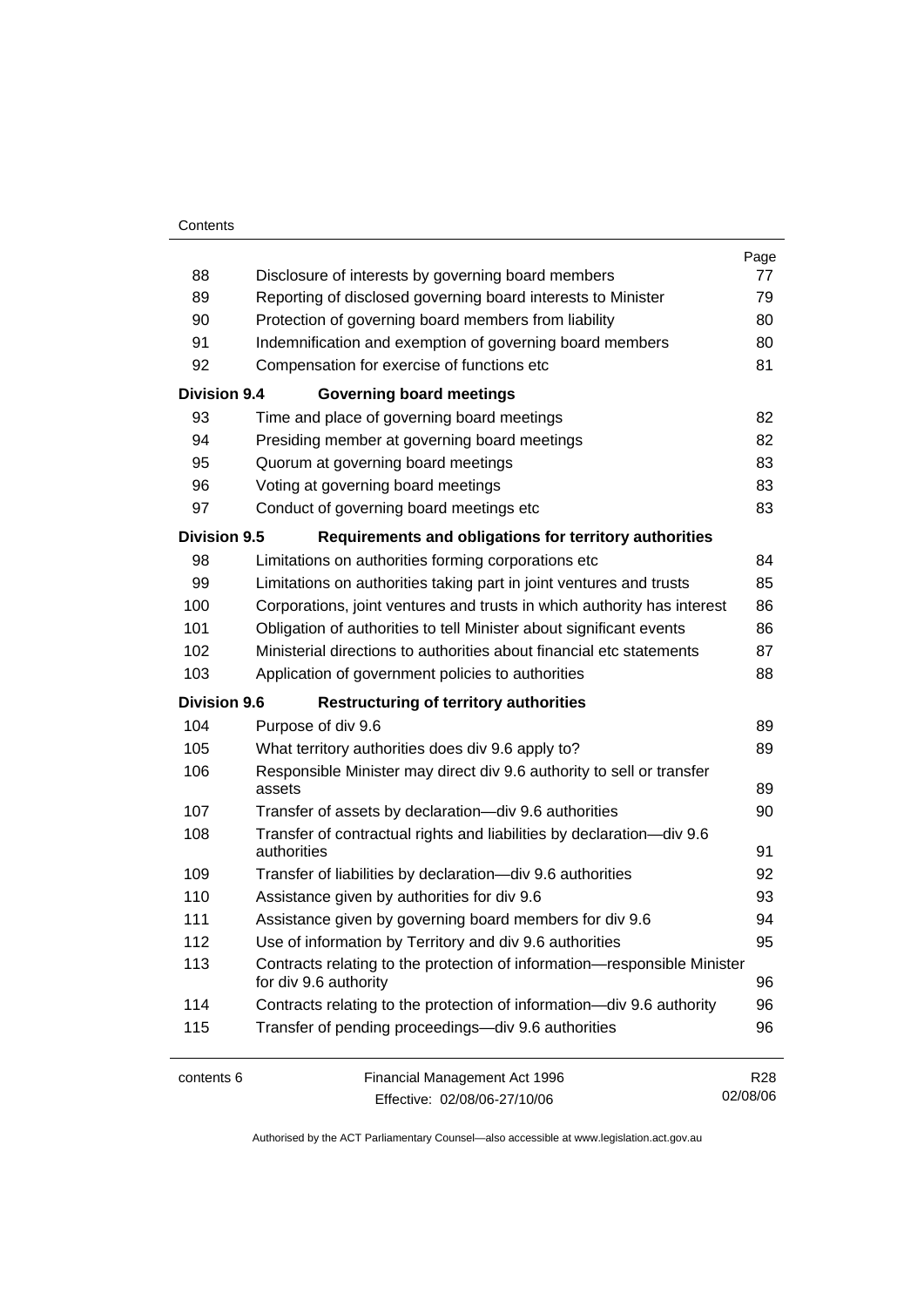|                             |                                                                                                | Contents   |
|-----------------------------|------------------------------------------------------------------------------------------------|------------|
|                             |                                                                                                | Page       |
| 116                         | Proceedings and evidence—div 9.6 authorities                                                   | 97         |
| 117                         | Operation of div 9.6 not breach of contract etc                                                | 98         |
| 118                         | Transfer of assets etc not otherwise disposed of-div 9.6 authorities                           | 99         |
| 119                         | Annual reports etc for div 9.6 authorities                                                     | 100        |
| <b>Division 9.7</b>         | Additional provisions for restructuring of certain territory<br>authorities                    |            |
| 120                         | What territory authorities does div 9.7 apply to?                                              | 102        |
| 121                         | Definitions-div 9.7                                                                            | 102        |
| 122                         | Vesting of assets, rights and liabilities-div 9.7 authorities                                  | 102        |
| 123                         | Proceedings and evidence—div 9.7 authorities                                                   | 103        |
| 124                         | Annual reports and financial statements for div 9.7 authorities                                | 104        |
| 125                         | References to div 9.7 authority                                                                | 105        |
| Part 10                     | <b>Miscellaneous</b>                                                                           |            |
| 130                         | Act of grace payments                                                                          | 106        |
| 131                         | Waiver of debts etc                                                                            | 107        |
| 132                         | Payments in relation to deceased estates                                                       | 108        |
| 133                         | Guideline-making power                                                                         | 109        |
| 134                         | Regulation-making power                                                                        | 109        |
| Part 19                     | <b>Transitional-Financial Management Legislation</b>                                           |            |
|                             | <b>Amendment Act 2005</b>                                                                      |            |
| 150                         | Financial Management Legislation Amendment Act 2005-provisions<br>with 1 July 2005 application | 110        |
| 151                         | Financial Management Legislation Amendment Act 2005-provisions<br>with 1 July 2006 application | 111        |
| 152                         | Application of Legislation Act, s 94 to certain appointments, elections<br>and approvals       | 112        |
| 155                         | <b>Transitional regulations</b>                                                                | 112        |
| Part 20                     | <b>Transitional-Administrative (Miscellaneous</b><br><b>Amendments) Act 2006</b>               |            |
| 222                         | Transitional regulations-Administrative (Miscellaneous Amendments)<br>Act 2006                 | 113        |
| 223                         | Expiry-pt 20                                                                                   | 113        |
| R <sub>28</sub><br>02/08/06 | Financial Management Act 1996<br>Effective: 02/08/06-27/10/06                                  | contents 7 |

Effective: 02/08/06-27/10/06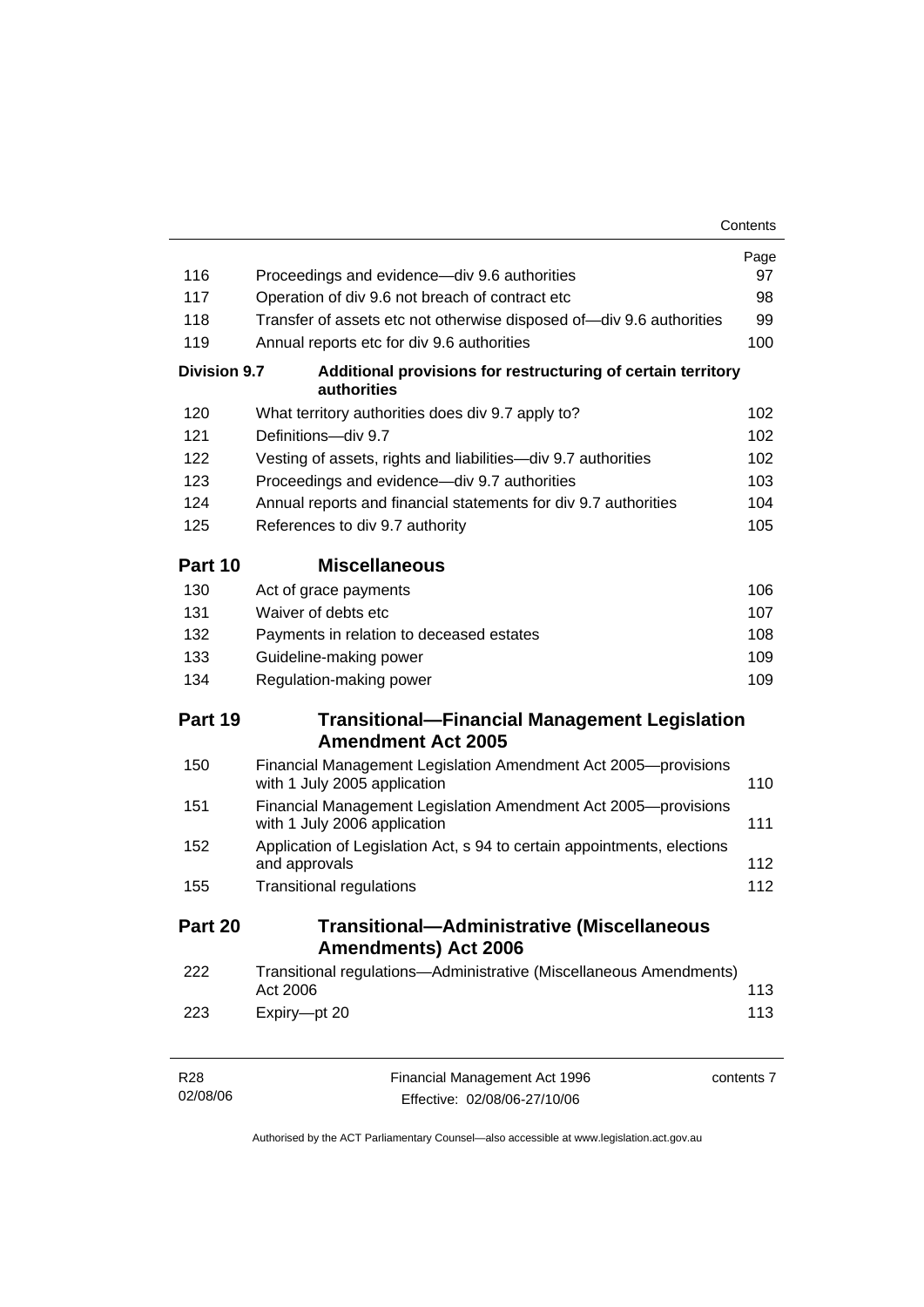**Contents** 

#### **Dictionary** 114

#### **Endnotes**

|   | About the endnotes                                     | 121 |
|---|--------------------------------------------------------|-----|
| 2 | Abbreviation key                                       | 121 |
| 3 | Legislation history                                    | 122 |
| 4 | Amendment history                                      | 127 |
| 5 | Earlier republications                                 | 143 |
| 6 | Modifications of republished law with temporary effect | 145 |

contents 8 Financial Management Act 1996 Effective: 02/08/06-27/10/06

R28 02/08/06

Page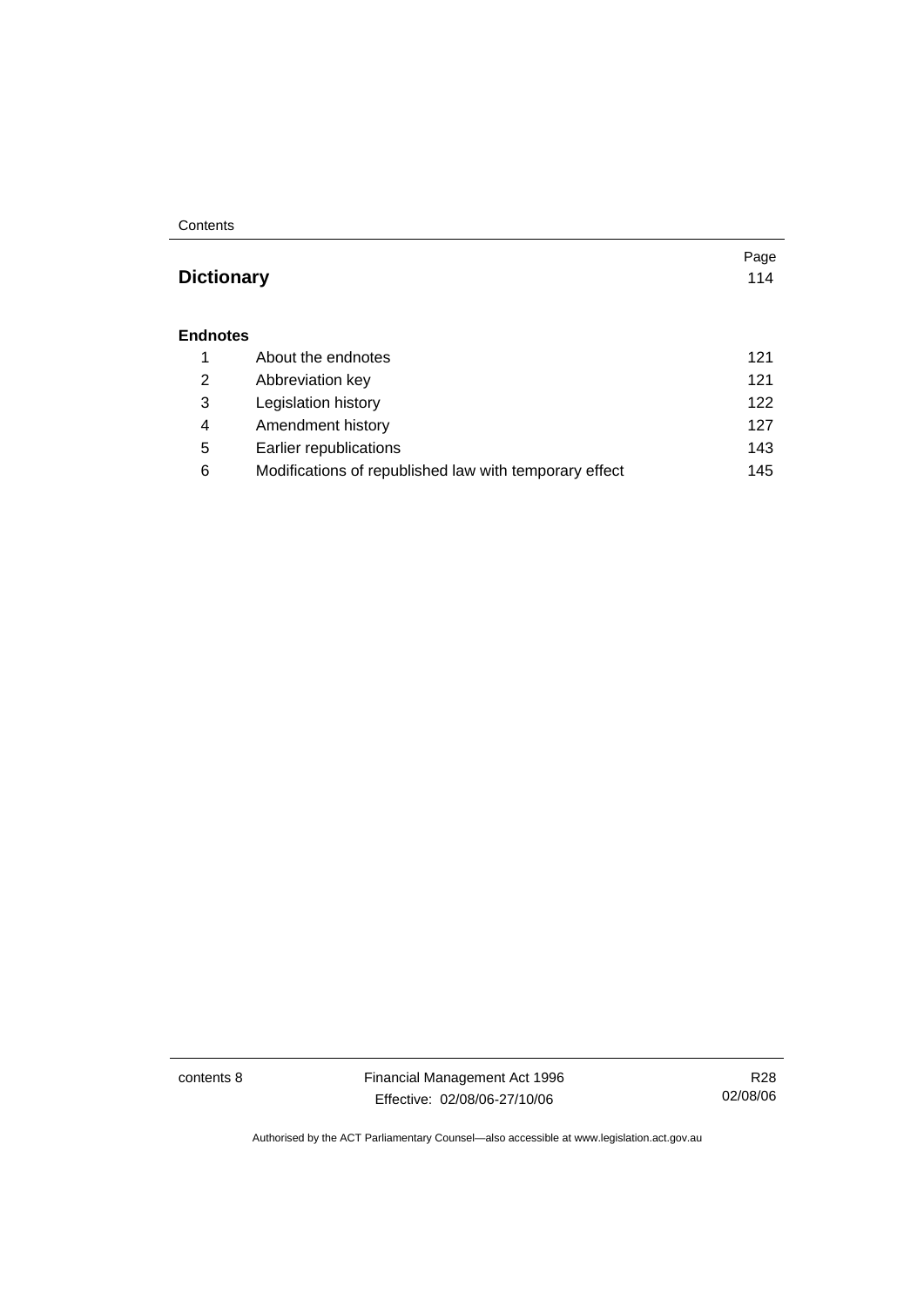

# **Financial Management Act 1996**

An Act to provide for the financial management of the government of the Territory, to provide for the scrutiny of that management by the Legislative Assembly, to specify financial reporting requirements for the government of the Territory, and for related purposes

R28 02/08/06

Ī

Financial Management Act 1996 Effective: 02/08/06-27/10/06

page 1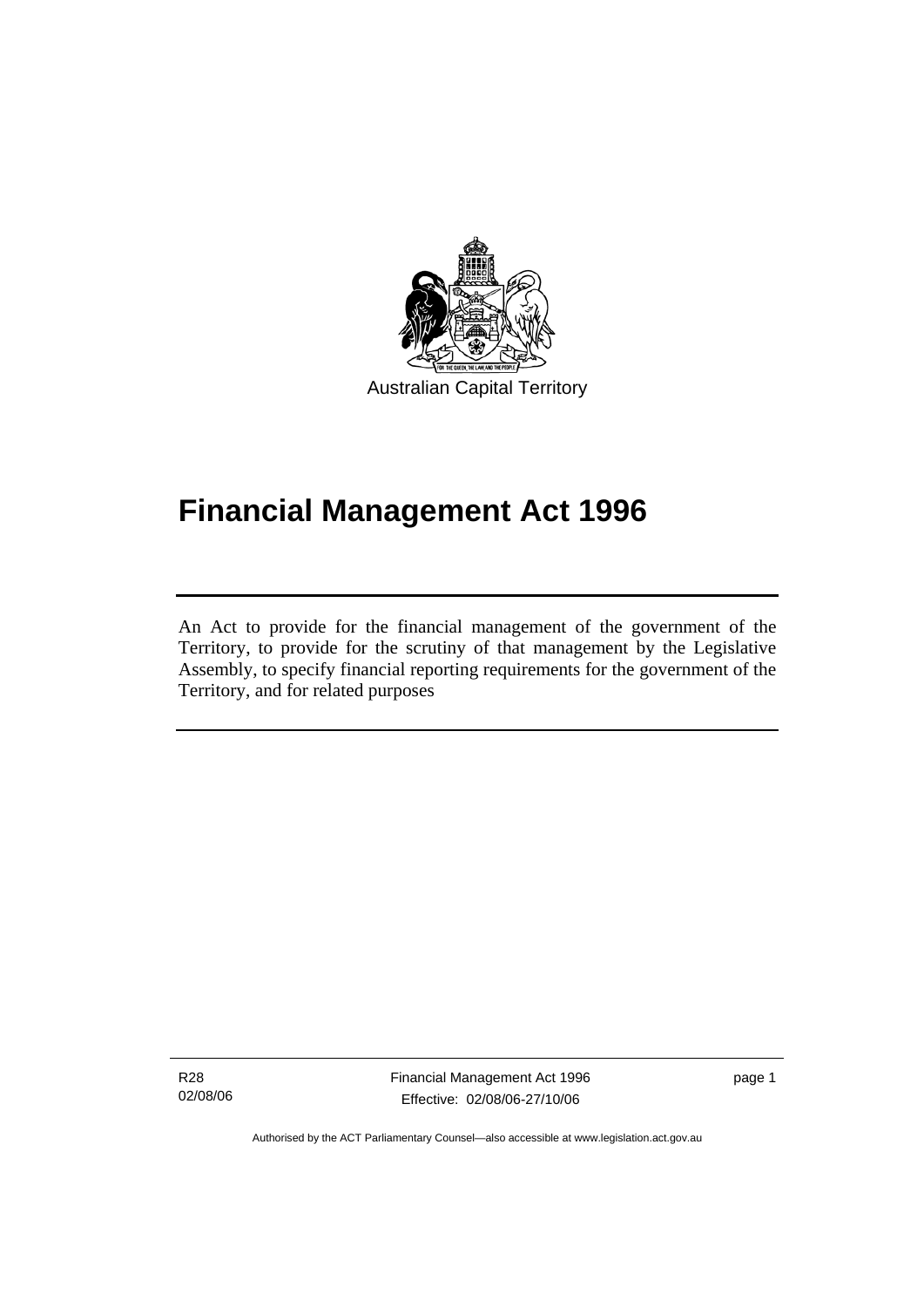#### Part 1 **Preliminary**

Section 1

### **Part 1** Preliminary

#### **1 Name of Act**

This Act is the *Financial Management Act 1996*.

#### **2 Act subject to Territory Superannuation Provision Protection Act**

This Act is subject to the *Territory Superannuation Provision Protection Act 2000*.

#### **3 Dictionary**

The dictionary at the end of this Act is part of this Act.

*Note 1* The dictionary at the end of this Act defines certain terms used in the Act, and includes references (*signpost definitions*) to other terms defined elsewhere in this Act or in other legislation.

> For example, the signpost definition '*superannuation appropriation* see the *Territory Superannuation Provision Protection Act 2000*, dictionary.' means that the term 'superannuation appropriation' is defined in that dictionary and the definition applies to this Act.

*Note 2* A definition in the dictionary (including a signpost definition) applies to the entire Act unless the definition, or another provision of the Act, provides otherwise or the contrary intention otherwise appears (see Legislation Act, s 155 and s 156).

#### **3A Notes**

A note included in this Act is explanatory and is not part of the Act.

*Note* See the Legislation Act, s 127 (1), (4) and (5) for the legal status of notes.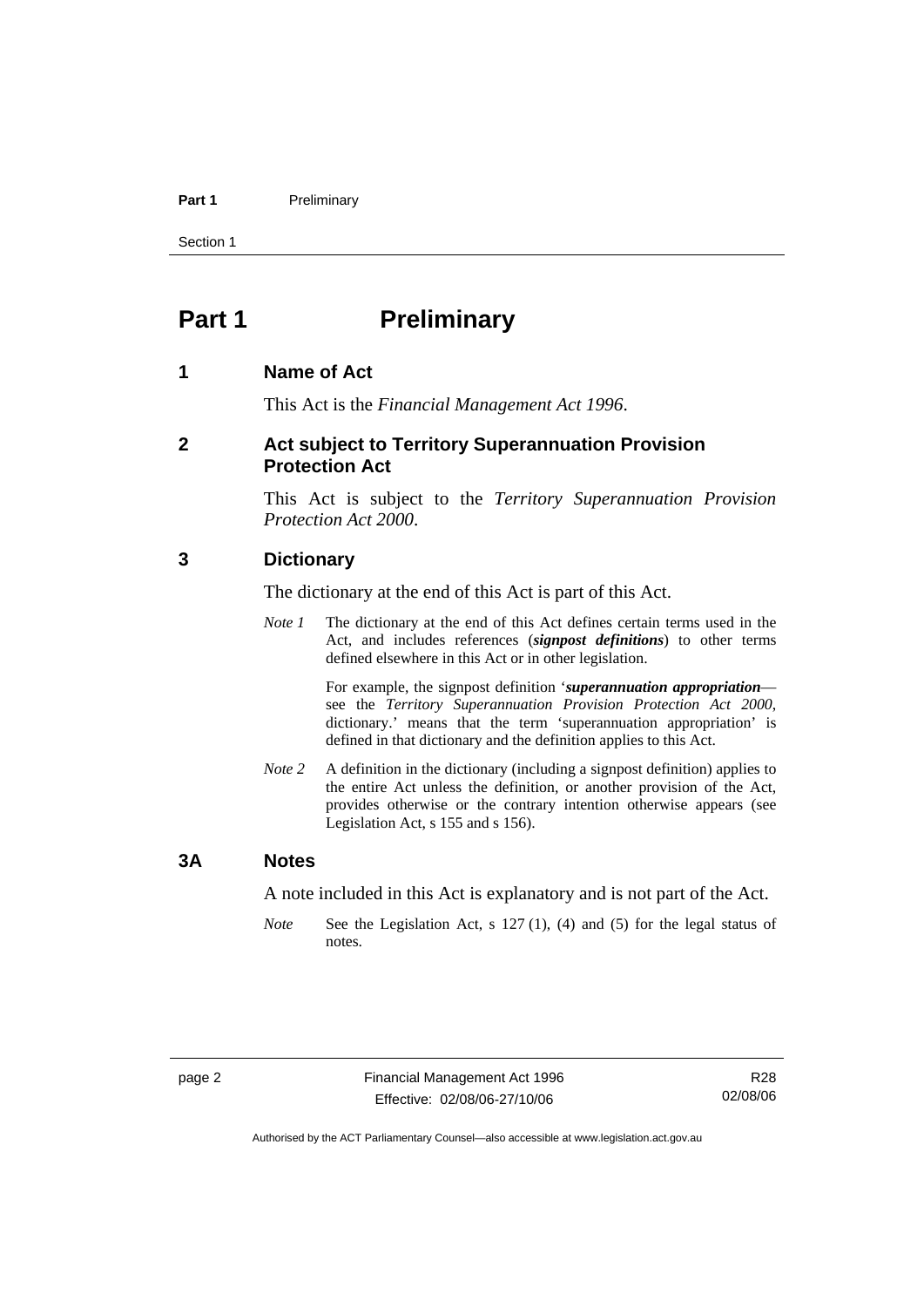#### **3B Declaration that certain bodies are not territory authorities for Act**

- (1) The Treasurer may declare that a stated body (other than a body mentioned in section 54 (1)) is not a territory authority for this Act or a stated provision of this Act.
- (2) The Treasurer may declare that a stated body mentioned in section 54 (1) is not a territory authority for a stated provision of this Act (other than section 73 (1)).
	- *Note* Section 73 gives territory authorities to which pt 9 (Governance of territory authorities) applies corporate status.
- (3) A declaration is a notifiable instrument.

*Note* A notifiable instrument must be notified under the Legislation Act.

#### **4 Application of pt 2, pt 3 and pt 5 to Legislative Assembly secretariat**

Unless the contrary intention appears, the provisions of part 2, part 3 and part 5 apply to the Legislative Assembly secretariat as if—

- (a) a reference in those provisions to a department included a reference to the Legislative Assembly secretariat; and
- (b) a reference in those provisions to the responsible Minister of a department were a reference to the Speaker of the Legislative Assembly; and
- (c) a reference in those provisions to the responsible chief executive of a department included a reference to the clerk of the Legislative Assembly.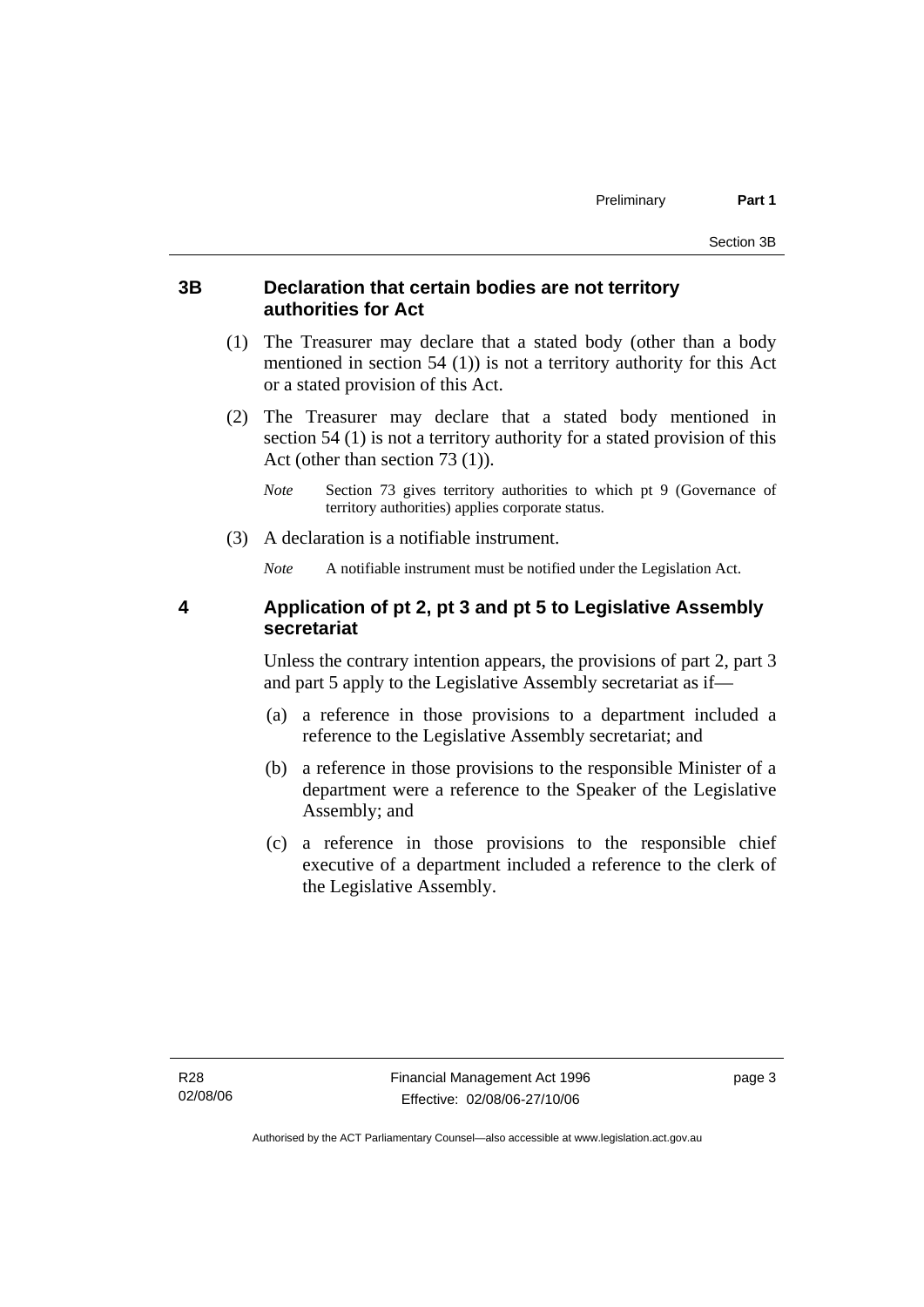**Part 2** Budget management<br>**Division 2.1** Appropriations and be **Division 2.1** Appropriations and budgets Section 5

# **Part 2 Budget management**

#### **Division 2.1 Appropriations and budgets**

#### **5 Timing of first Appropriation Bill for financial year**

Except as otherwise provided by a resolution of the Legislative Assembly, the first Appropriation Bill relating to a financial year must be introduced into the Legislative Assembly not later than 3 months after the beginning of the financial year.

#### **6 Necessity for appropriation**

No payment of public money must be made otherwise than in accordance with an appropriation.

#### **7 Payments authorised on lapse of appropriation**

If, before the end of a financial year, no Act other than this Act has been passed appropriating public money to meet the requirements of the next financial year, the Treasurer may pay the amounts necessary to meet those requirements subject to the following provisions:

- (a) the authority of the Treasurer under this section ceases on the commencement of the first Appropriation Act for the next financial year;
- (b) on that commencement all payments made under this section for the next financial year are taken for all purposes to have been paid out of money appropriated by that Act;
- (c) the payments made under this section for any purpose must not exceed, in total,  $\frac{1}{2}$  of the amount appropriated by Appropriation Acts for the immediately previous financial year for that purpose.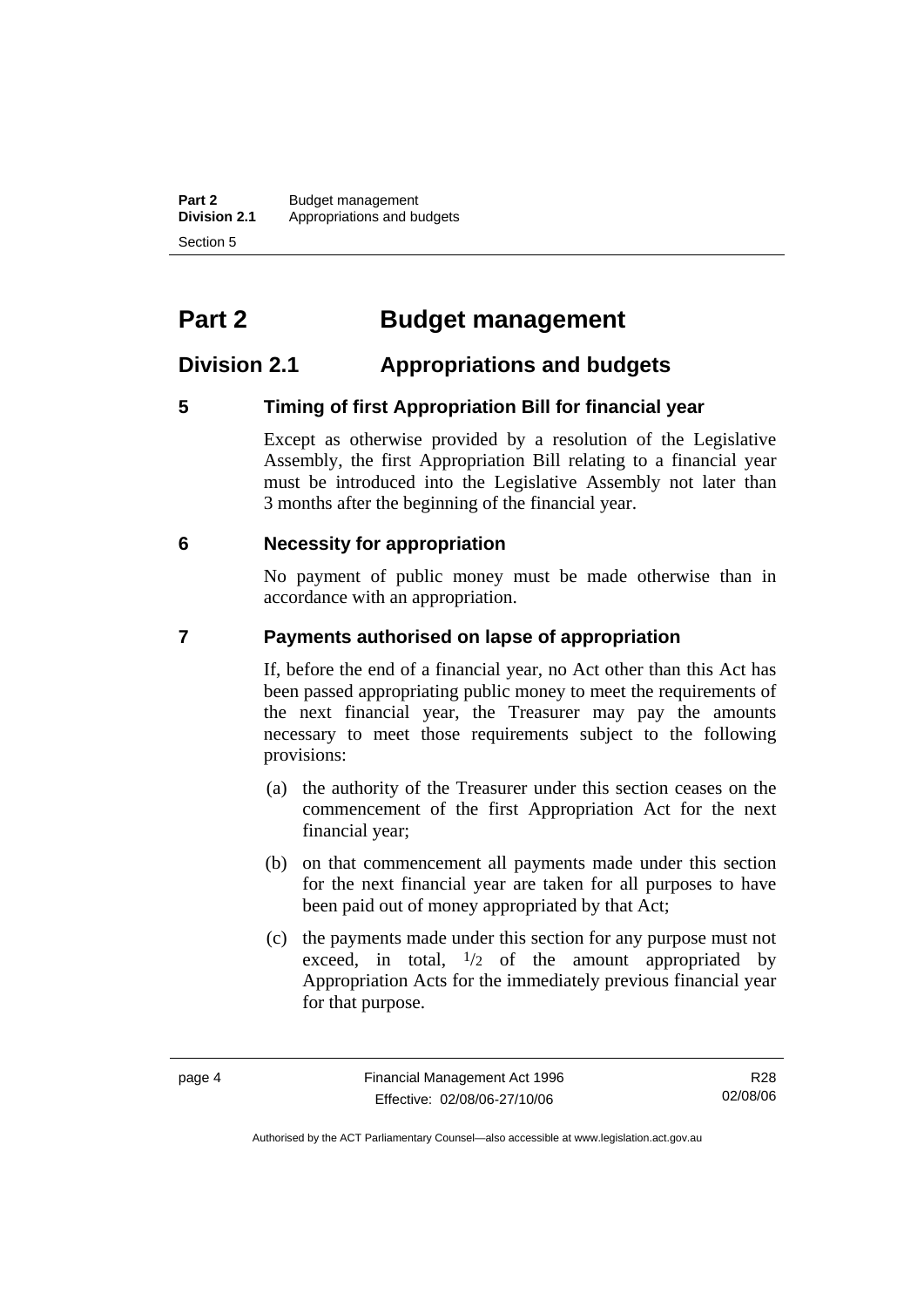#### **8 Form of appropriations**

- (1) An Appropriation Act may make separate appropriations in relation to each department for—
	- (a) the provision of outputs by the department; and
	- (b) any capital injection to be provided to the department; and
	- (c) any payments to be made by the department on behalf of the Territory.
- (2) An Appropriation Act may make separate appropriations in relation to a territory authority or territory-owned corporation for—
	- (a) the provision of outputs by the authority or corporation; and
	- (b) any capital injection to be provided to the authority or corporation.

#### **9 Net appropriations for outputs**

- (1) An appropriation for the provision of outputs may be expressed to be made for the net cost of providing the outputs.
- (2) Despite section 6, if an appropriation for a department is stated to be made for the net cost of providing outputs, the department may apply the following in paying the expenses and liabilities of the department in providing the outputs:
	- (a) the payments it is entitled to receive otherwise than under an Appropriation Act for providing the outputs;
	- (b) the value of the input tax credits to which it is entitled for taxable supplies in relation to providing the outputs.
- (3) To remove any doubt, it is declared that, if the appropriations made by an Appropriation Act for a department do not state an amount, or state an '0' appropriation, for the provision of outputs by the department, the appropriations have effect as if they included an

page 5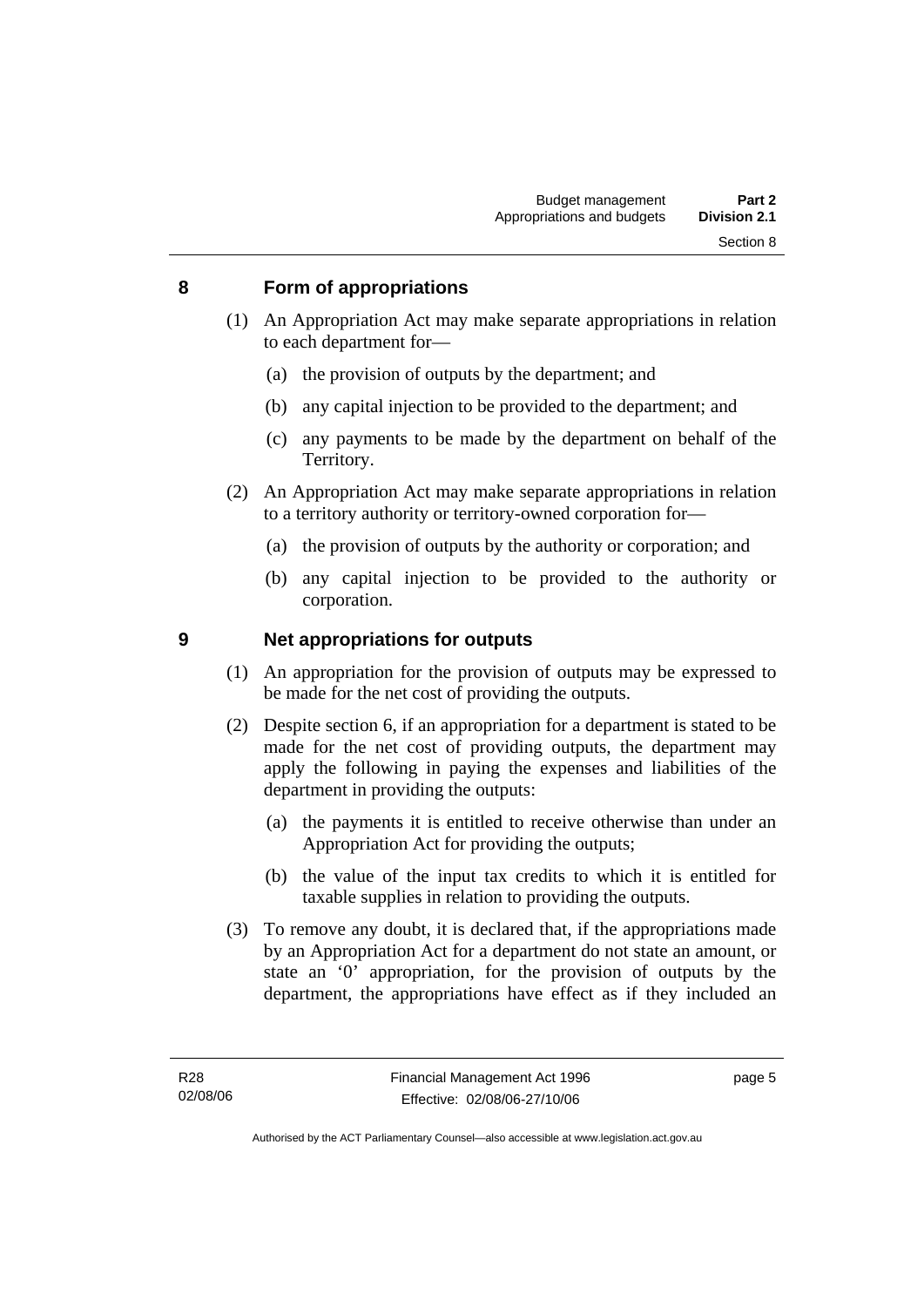| Part 2              | Budget management          |
|---------------------|----------------------------|
| <b>Division 2.1</b> | Appropriations and budgets |
| Section 9A          |                            |

appropriation stated to be made for the provision of outputs by the department at no net cost to the Territory.

#### **9A Net appropriations for capital injections**

- (1) An appropriation for a capital injection may be stated to be made for, or partly for, the net cost of purchasing or developing assets.
- (2) Despite section 6, if an appropriation is stated to be made for, or partly for, the net cost of purchasing or developing assets, the value of the input tax credits to which the relevant entity is entitled for taxable supplies in relation to purchasing or developing the assets may be applied by the entity in paying the expenses and liabilities of the entity in purchasing or developing the assets.
- (3) In this section:

*relevant entity*, in relation to an appropriation for a capital injection, means the department, authority or corporation that is to undertake the purchasing or developing of assets for which the appropriation is made.

#### **9B Appropriations for payments on behalf of Territory to be net appropriations**

Despite section 6 (Necessity for appropriations), if an appropriation for a department is made for payments to be made on behalf of the Territory, the department may apply input tax credits to which the Territory is entitled for taxable supplies for which the payments are made towards the payments under the appropriation.

#### **10 Budget papers**

The Treasurer must, for each financial year, immediately after the presentation of the bill for the first Appropriation Act relating to the year, present to the Legislative Assembly—

- (a) the proposed budget for the Territory for the year; and
- (b) the proposed budget for each department for the year; and

R28 02/08/06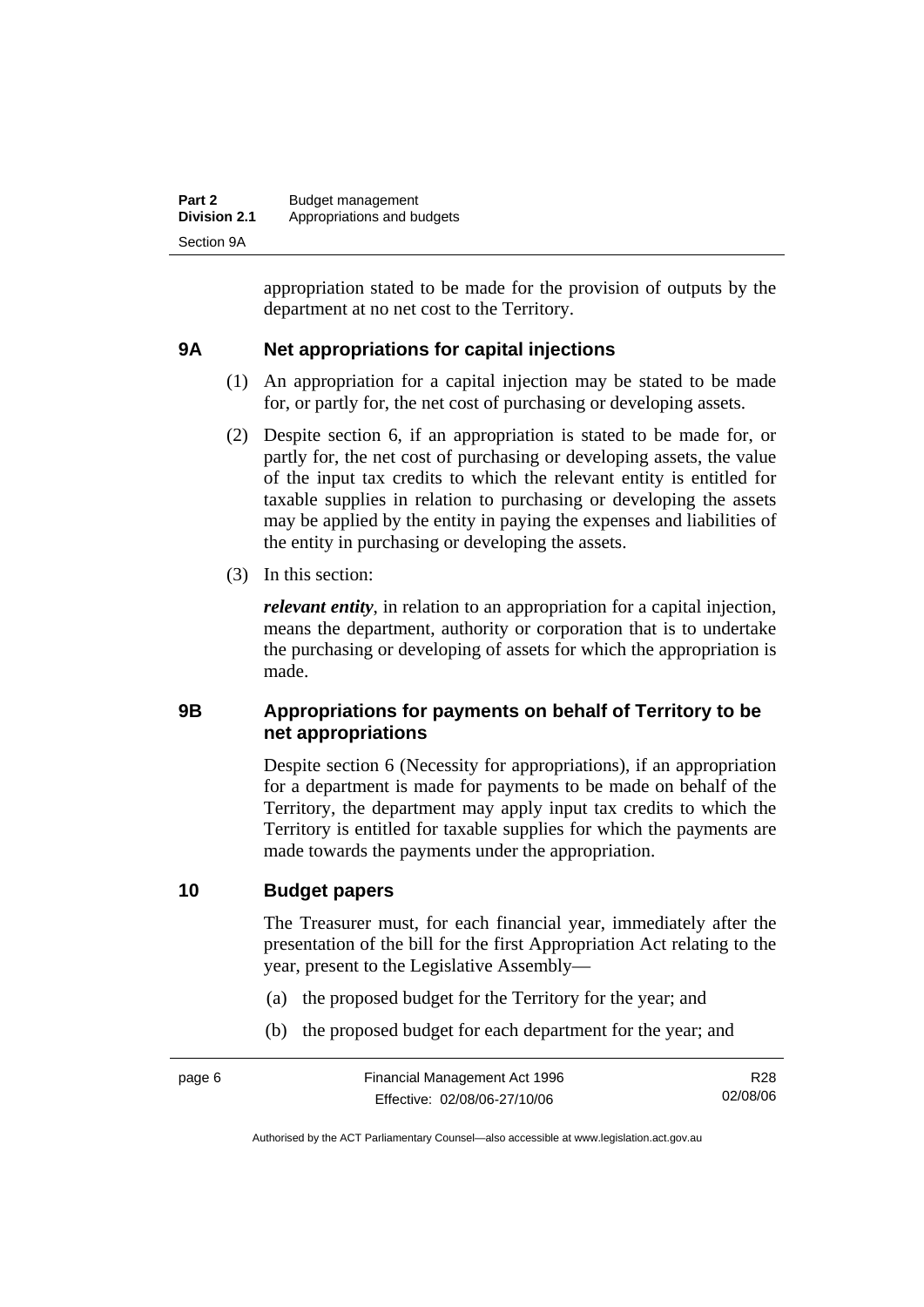- (c) the proposed budget for each territory authority and territory-owned corporation for the year; and
- (d) a consolidated financial management statement in relation to—
	- (i) the general government sector; and
	- (ii) the public trading enterprise sector.

#### **11 Territory budgets**

- (1) The proposed budget for the Territory for a financial year presented to the Legislative Assembly under section 10 (a) must include—
	- (a) a financial policy objectives and strategies statement under section 11A for the financial year; and
	- (b) a statement of the economic or other assumptions used to make the budget estimates; and
	- (c) a statement about the sensitivity of the budget estimates to changes in the economic or other assumptions; and
	- (d) a statement of the risks, quantified if possible, that may affect the budget estimates, including contingent liabilities; and
	- (e) the financial statements required under the financial management guidelines.
- (2) The proposed budget must be prepared in a form that assists a comparison, for each appropriation unit, between the budget for the Territory for the previous financial year and the proposed budget.
- (3) The financial statements included in the proposed budget under subsection (1) (e) must include budget estimates, for each appropriation unit, for each of the next 3 financial years.
- (4) The proposed budget must be prepared taking into account—
	- (a) the principles of responsible fiscal management;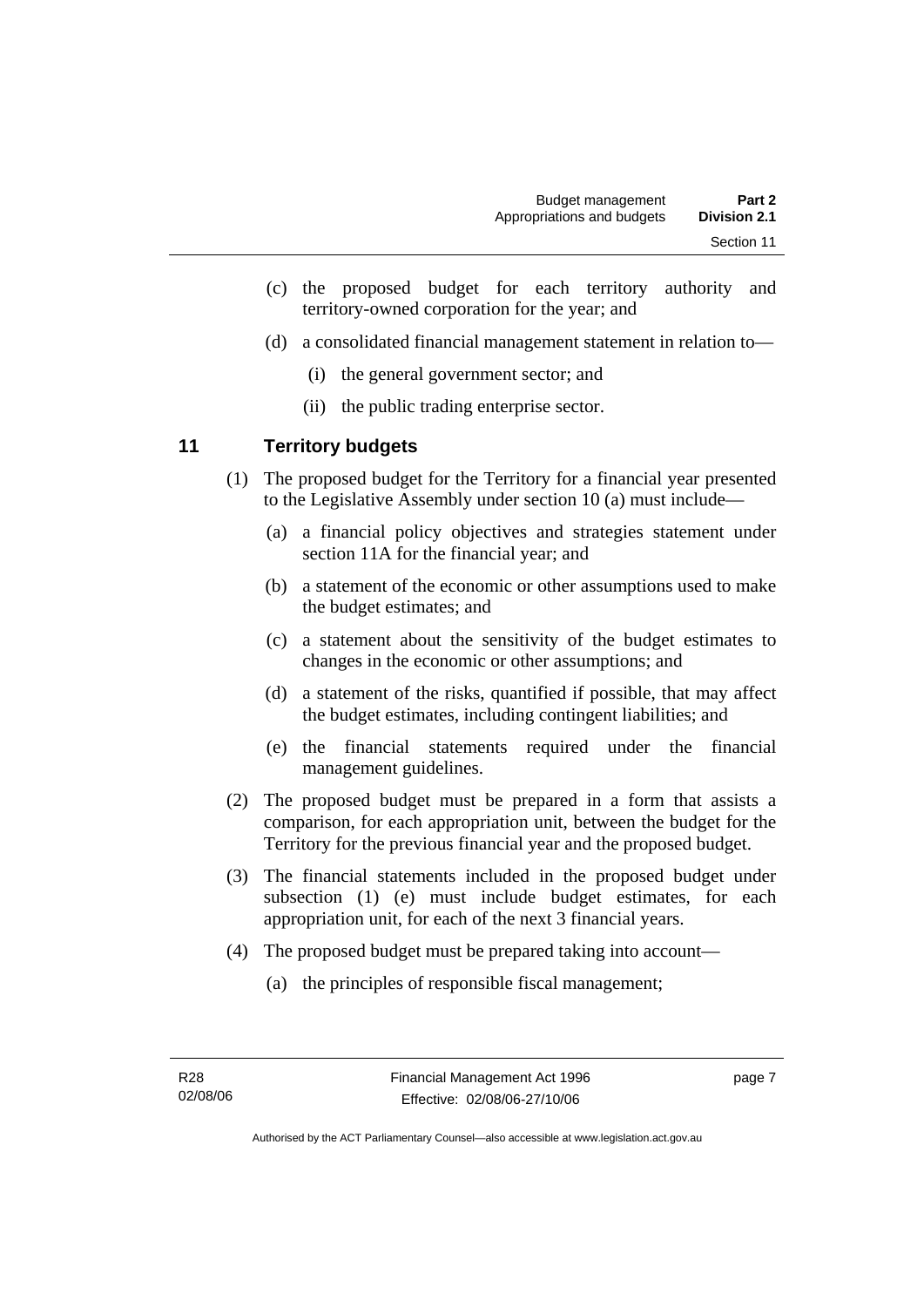| Part 2              | Budget management          |
|---------------------|----------------------------|
| <b>Division 2.1</b> | Appropriations and budgets |
| Section 11          |                            |

- (b) the object of providing a basis for sustainable social and economic services and infrastructure fairly to all ACT residents; and
- (c) the object of ecologically sustainable development.
- (5) The proposed budget may depart from the principles of responsible fiscal management, but if it does depart—
	- (a) any departure must be temporary; and
	- (b) the Treasurer must present to the Legislative Assembly, when the first Appropriation Bill for the financial year is presented to the Legislative Assembly, a statement setting out—
		- (i) the reasons for the departure; and
		- (ii) the approach intended to be taken to return to the principles; and
		- (iii) when the principles are expected to be returned to.
- (6) In this section:

*ecologically sustainable development* means the effective integration of economic and environmental considerations in decision-making processes achievable through implementation of the following principles:

- (a) the precautionary principle;
- (b) the inter-generational equity principle;
- (c) conservation of biological diversity and ecological integrity;
- (d) improved valuation and pricing of environmental resources.

*fiscal risks* include the following:

 (a) risks from the level of the Territory's general government sector debt;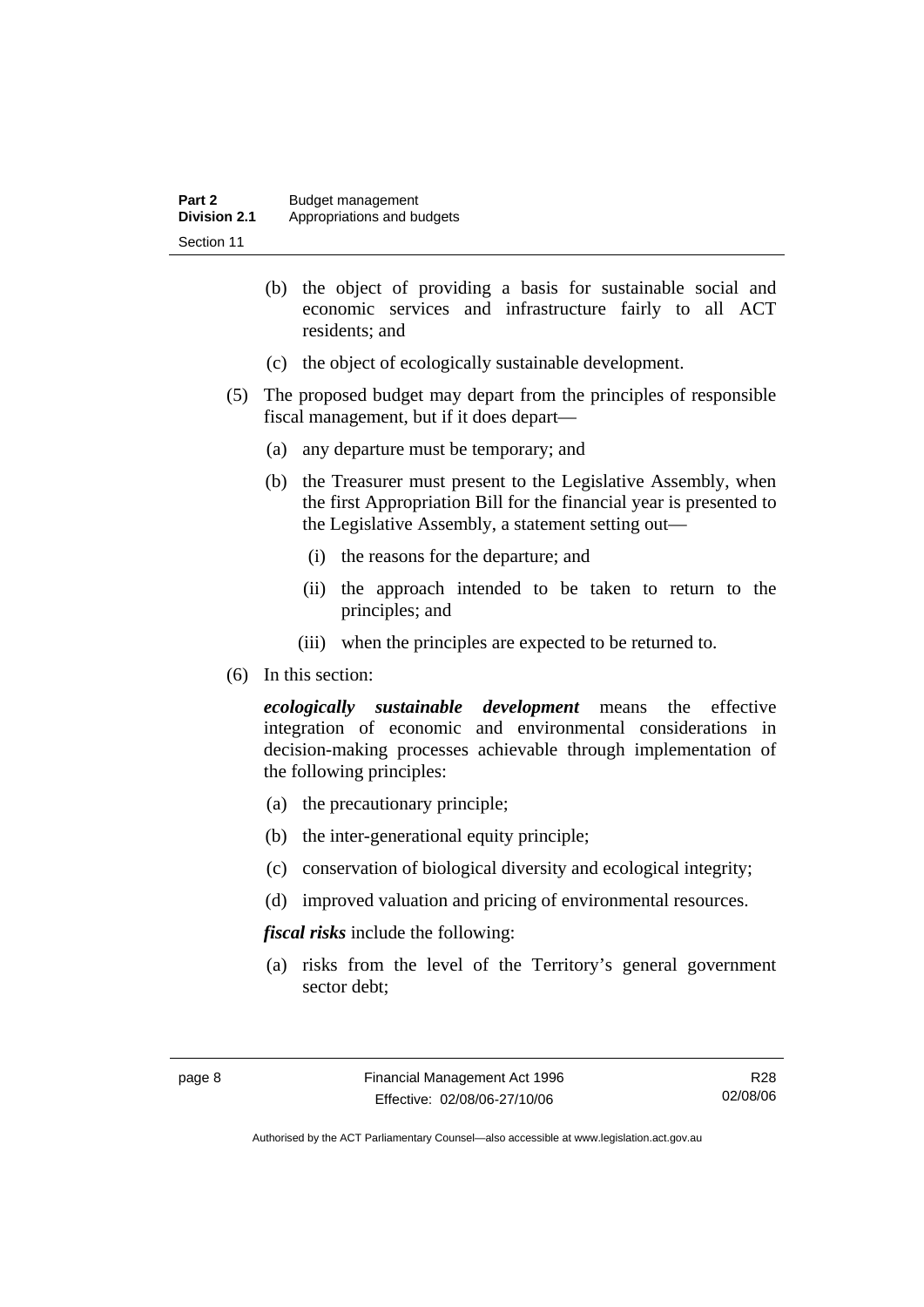- (b) commercial risks from ownership of corporations and public enterprises;
- (c) risks from changes in the structure of the Territory's tax base;
- (d) risks from management of the Territory's assets and liabilities.

*inter-generational equity principle* means that the present generation should ensure that the health, diversity and productivity of the environment is maintained or enhanced for the benefit of future generations.

*precautionary principle* means that, if there is a threat of serious or irreversible environmental damage, a lack of full scientific certainty should not be used as a reason for postponing measures to prevent environmental degradation.

*principles of responsible fiscal management* means the following principles:

- (a) ensuring that the total liabilities of the Territory are at prudent levels to provide a buffer against factors that may impact adversely on the level of total Territory liabilities in the future, and ensuring that, until prudent levels have been achieved, the total operating expenses of the Territory in each financial year are less than its operating income levels in the same financial year;
- (b) when prudent levels of total Territory liabilities have been achieved, maintaining the levels by ensuring that, on average, over a reasonable period of time, the total operating expenses of the Territory do not exceed its operating income levels;
- (c) achieving and maintaining levels of Territory net worth to provide a buffer against factors that may impact adversely on levels of Territory net worth in the future;
- (d) managing prudently the fiscal risks of the Territory;

page 9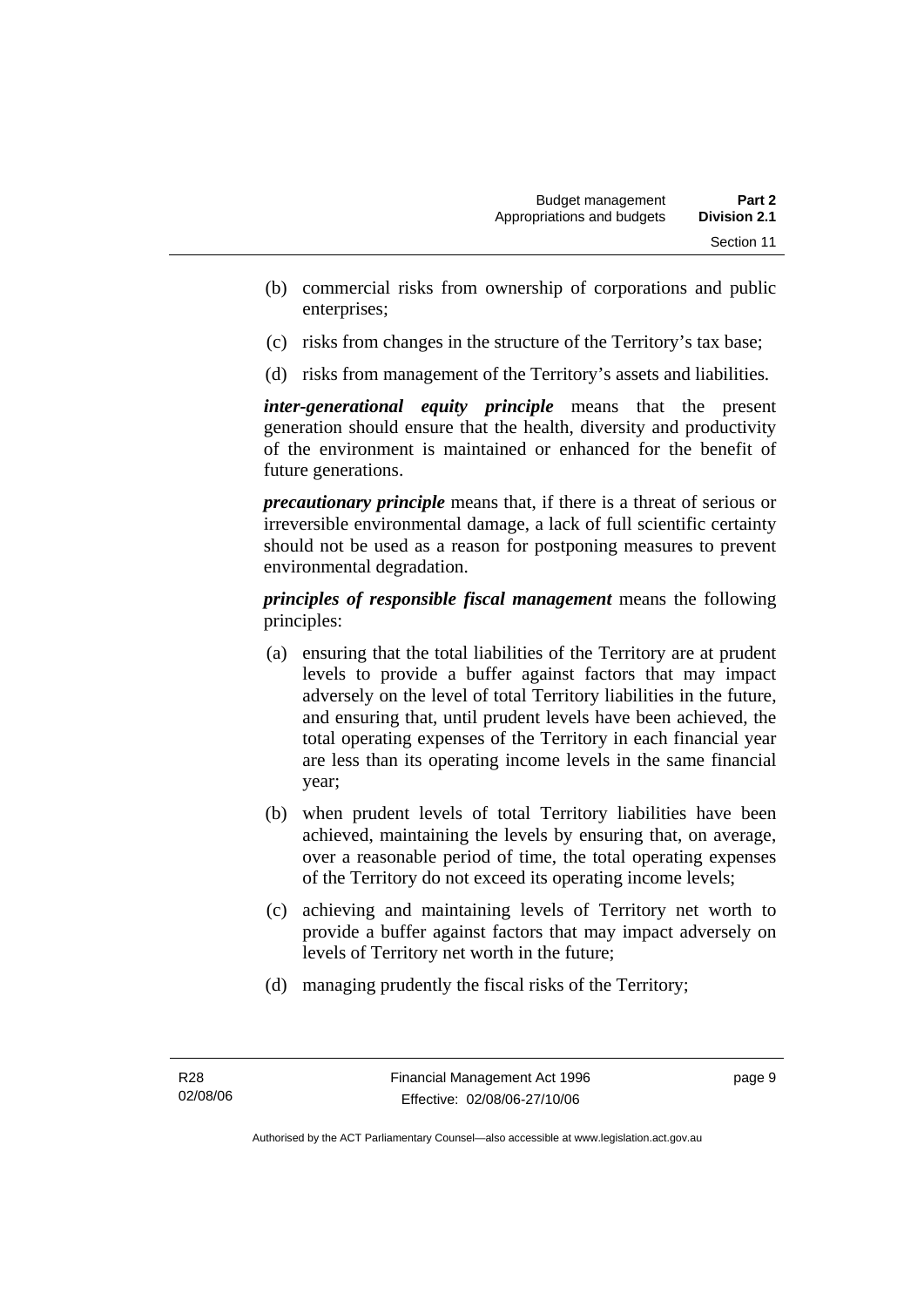- (e) pursuing spending and taxing policies that are consistent with a reasonable degree of stability and predictability in the level of the tax burden;
- (f) giving full, accurate and timely disclosure of financial information about the activities of the government and its agencies.

#### **11A Financial policy objectives and strategies statement**

- (1) The purposes of a financial policy objectives and strategies statement included in a proposed budget under section 11 (1) (a) are—
	- (a) to make transparent the government's financial strategies; and
	- (b) to establish a benchmark for evaluating the government's conduct of financial policy.
- (2) The statement must be based on the principles of responsible fiscal management.
- (3) The statement must—
	- (a) state the government's long-term financial objectives within which financial policy for the financial year and the next 3 financial years will be framed; and
	- (b) explain the broad strategic priorities on which the budget is based; and
	- (c) state the key financial measures that the government has identified as being important and against which financial policy will be set and assessed; and
	- (d) state, for the financial year and the next 3 financial years—
		- (i) the government's short-term financial objectives; and
		- (ii) the targets for each stated key financial measure; and

Authorised by the ACT Parliamentary Counsel—also accessible at www.legislation.act.gov.au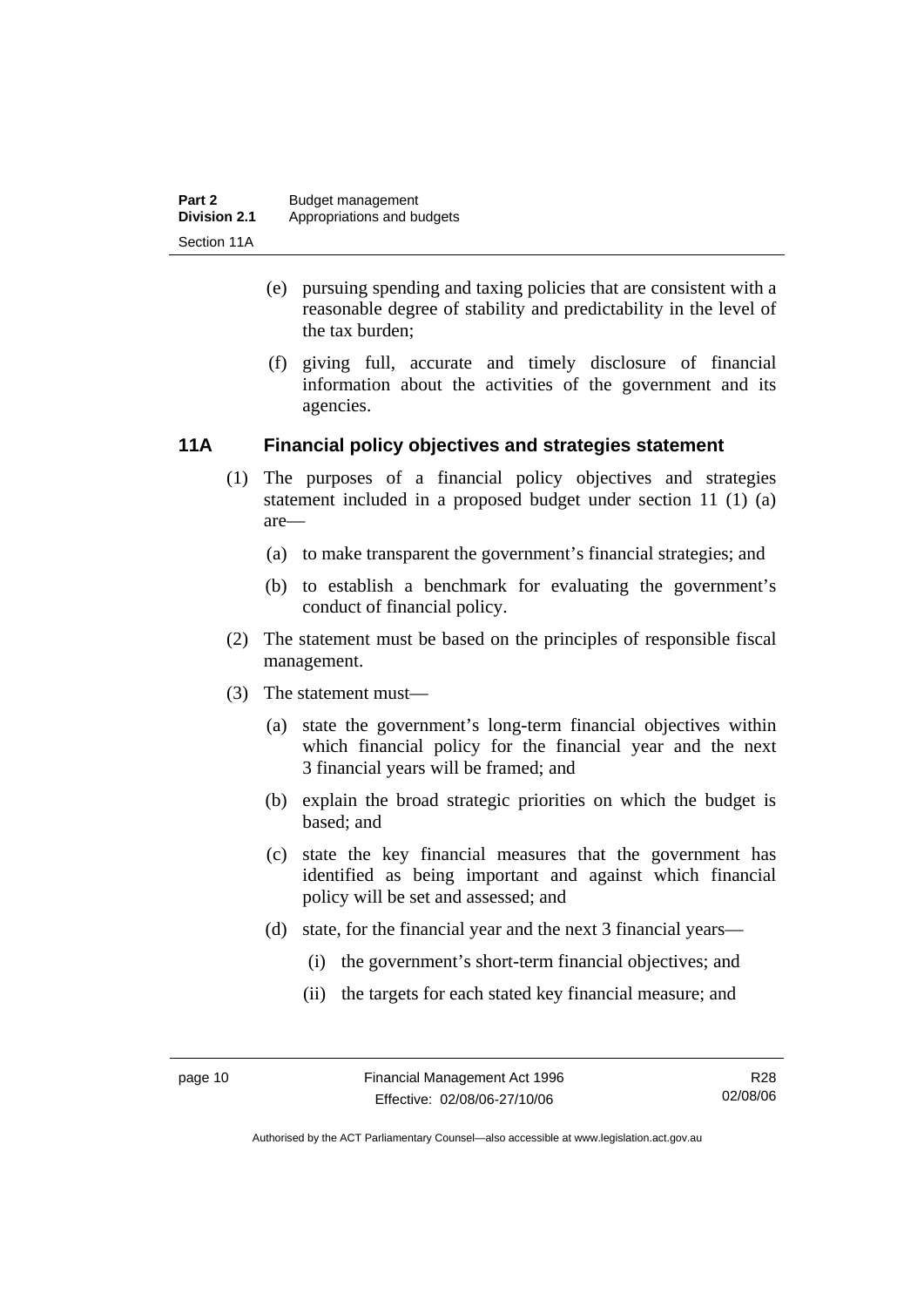- (e) explain how the financial objectives and strategic priorities mentioned in paragraphs (a), (b) and (d) relate to the principles of responsible fiscal management; and
- (f) state the reasons for any changes from the previous financial policy objectives and strategies statement.
- (4) In this section:

*principles of responsible fiscal management*—see section 11 (6).

#### **12 Departmental budgets**

- (1) A proposed budget for a department for a financial year presented to the Legislative Assembly under section 10 (b) must include—
	- (a) the financial statements required under the financial management guidelines; and
	- (b) a statement that sets out the outputs and classes of outputs it is proposed the department should provide during the year and the performance criteria to be met by the department in providing the outputs; and
	- (c) if, during the year, the department is to be given a capital injection that must be repaid—a statement that—
		- (i) states that the capital injection is a capital injection; and
		- (ii) sets out the conditions under which the injection is to be given, including the requirements about the time within which it must be repaid.
- (2) Subsection (1) (b) does not apply to the Legislative Assembly secretariat.
- (3) A proposed budget must be in a form that facilitates a comparison between—
	- (a) the proposed budget for the department; and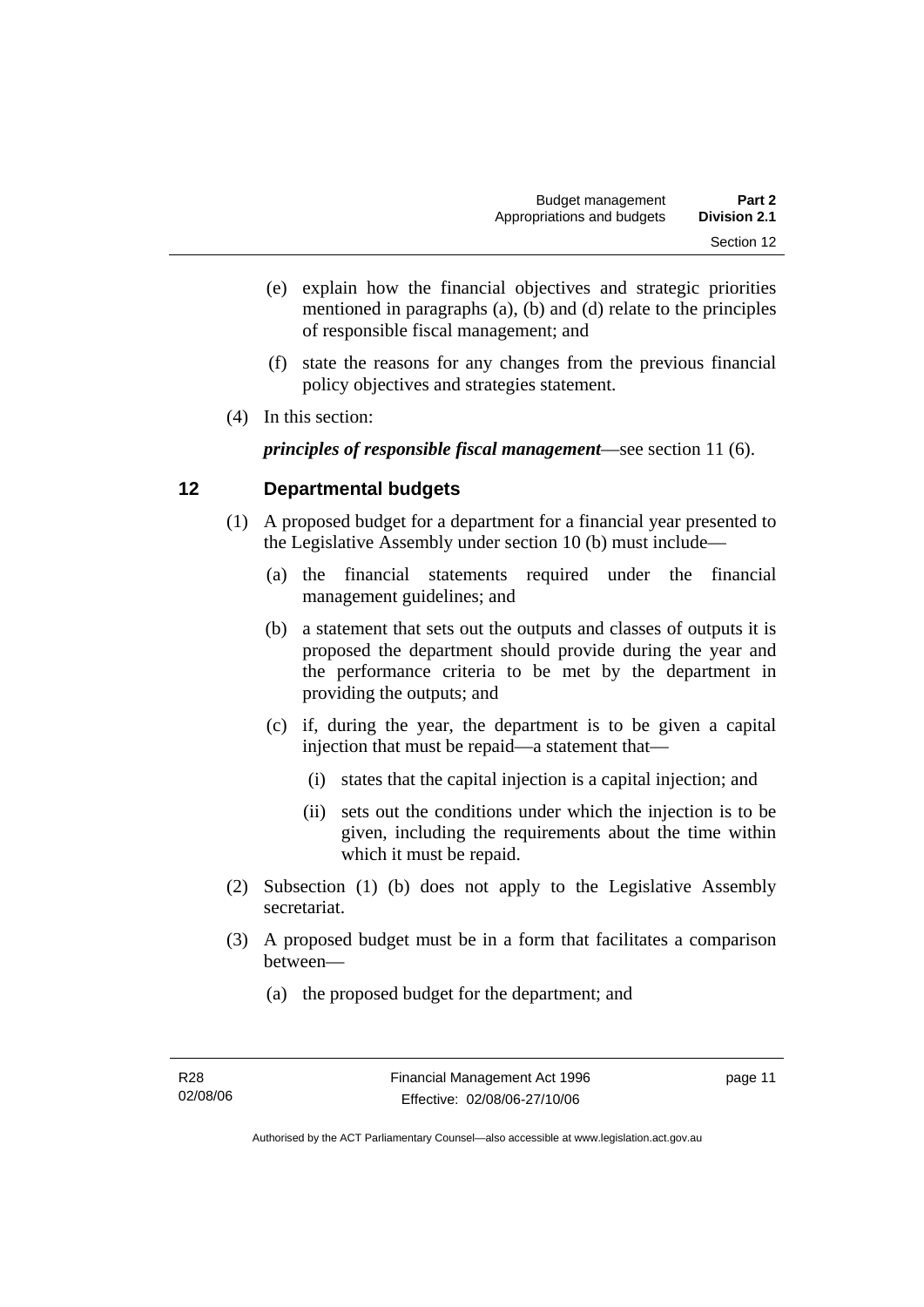- (b) the budget for the department for the previous financial year; and
- (c) the estimated results for the department for the previous financial year.
- (4) A proposed budget must also include, for the financial statements mentioned in subsection (1) (a), budget estimates for each of the next 3 financial years.

#### **12A Territory authority and territory-owned corporation budgets**

- (1) A proposed budget presented to the Legislative Assembly under section 10 (c) for a territory authority or territory-owned corporation for a financial year must include—
	- (a) the financial statements required under the financial management guidelines; and
	- (b) for a prescribed territory authority or prescribed territory-owned corporation—a statement that sets out the outputs and classes of outputs it is proposed that the authority or corporation should provide during the year and the performance criteria to be met by the authority in providing the outputs; and
	- (c) for a territory authority or territory-owned corporation that, during the year, is to be given a capital injection that must be repaid—a statement that—
		- (i) states that the capital injection is an injection that must be repaid; and
		- (ii) sets out the conditions under which the injection is to be given, including the requirements about the time within which it must be repaid.
- (2) A proposed budget must be in a form that facilitates a comparison between—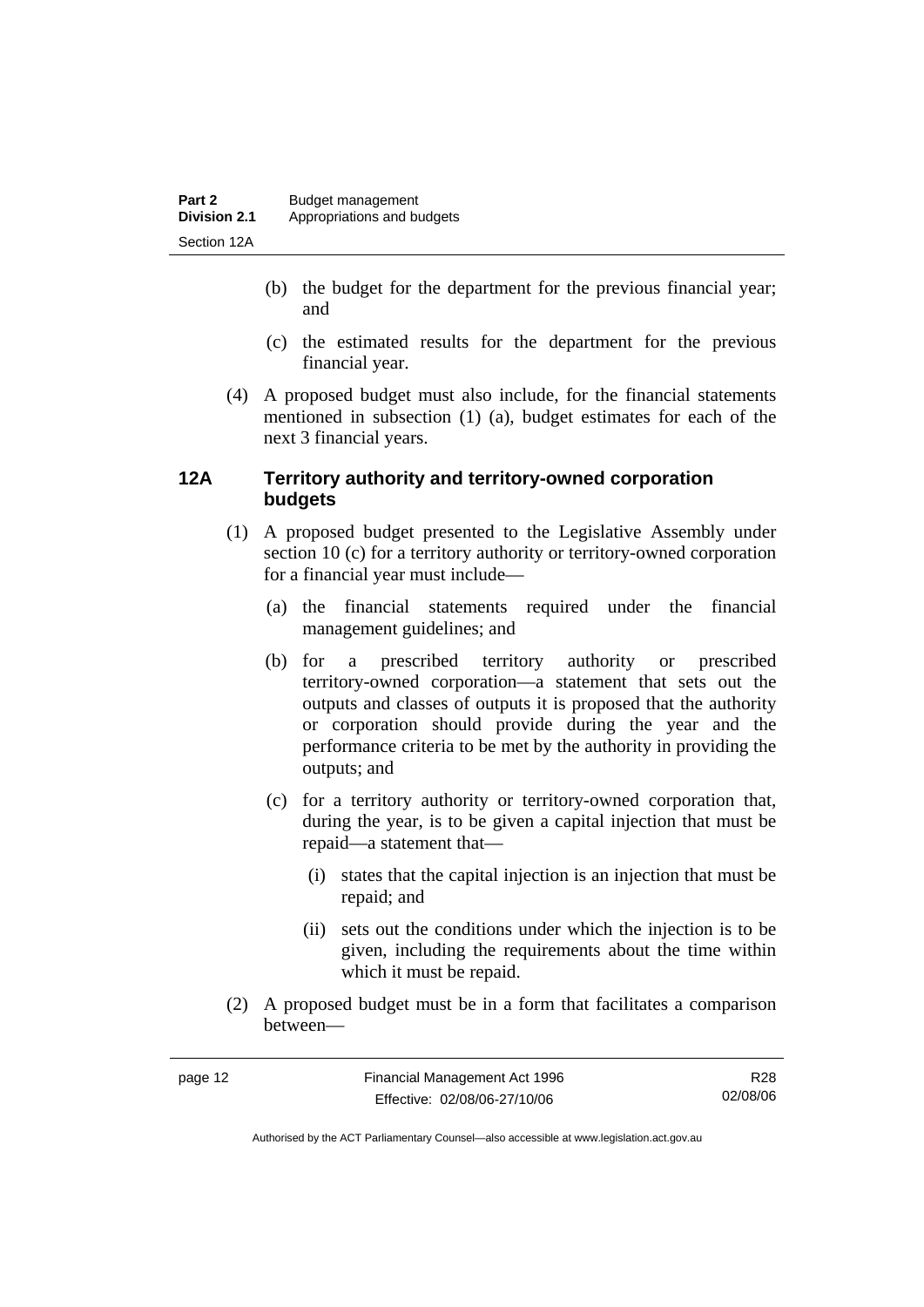- (a) the proposed budget for the authority or corporation; and
- (b) the budget for the authority or corporation for the previous financial year; and
- (c) the estimated results for the authority or corporation for the previous financial year.
- (3) A proposed budget must also include, for the financial statements mentioned in subsection (1) (a), budget estimates for each of the next 3 financial years.

#### **13 Supplementary budget papers**

- (1) The Treasurer must, on the presentation of a bill for an Appropriation Act other than the first Appropriation Act relating to a financial year, present to the Legislative Assembly supplementary budget papers.
- (2) The supplementary budget papers must, for each department, territory authority and territory-owned corporation for which an appropriation is provided by the bill (an *affected entity*)—
	- (a) state, for each purpose mentioned in section 8 that applies to the affected entity—
		- (i) the amount of the appropriation provided in the first Appropriation Act; and
		- (ii) the variations (if any) previously made to the appropriation under this Act; and
		- (iii) the amount of the appropriation provided by the bill; and
		- (iv) the total amount appropriated for the entity for the financial year; and
	- (b) indicate the impact of the proposed variation.

page 13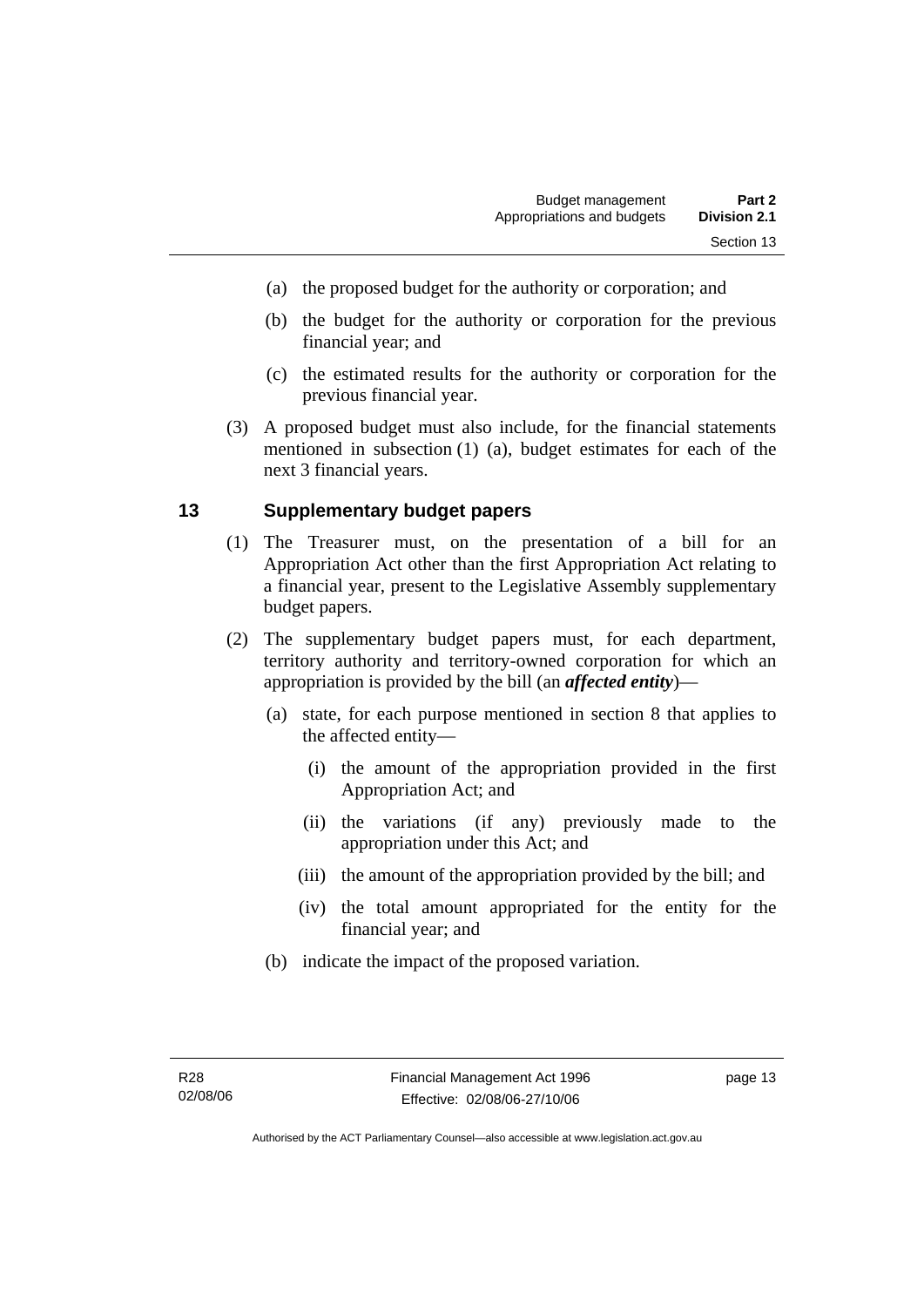| Part 2              | Budget management          |
|---------------------|----------------------------|
| <b>Division 2.1</b> | Appropriations and budgets |
| Section 13A         |                            |

- (3) For subsection (2) (b), the supplementary budget papers need not include an original or final budgeted financial statement (a *budgeted statement*) for an affected entity.
- (4) If the supplementary budget papers do not include a budgeted statement for an affected entity—
	- (a) the supplementary budget papers must state the reasons why the budgeted statement for the entity is not included; and
	- (b) the Treasurer must present the budgeted statement for the entity to the Legislative Assembly as soon as practicable after the passing of the bill.
- (5) A budgeted statement for an affected entity—
	- (a) must include details of the impact on the budget of the entity of all variations to the appropriation that happened in the financial year before the passing of the bill; and
	- (b) may show the impact of variations other than variations resulting from additional appropriations.

#### **Example for par (b)**

the impact of revised economic forecasts

*Note* An example is part of the Act, is not exhaustive and may extend, but does not limit, the meaning of the provision in which it appears (see Legislation Act, s 126 and s 132).

#### **13A Amendment of budgets for supplementary appropriation**

- (1) If an appropriation is made for a department, territory authority or territory-owned corporation by an Appropriation Act other than the first Appropriation Act for a financial year, the budget for the department, authority or corporation is amended in accordance with—
	- (a) the supplementary budget papers presented to the Legislative Assembly under section 13 (1) in relation to the bill for the Act by which the appropriation was made; and

| page 14 | Financial Management Act 1996 | R28      |
|---------|-------------------------------|----------|
|         | Effective: 02/08/06-27/10/06  | 02/08/06 |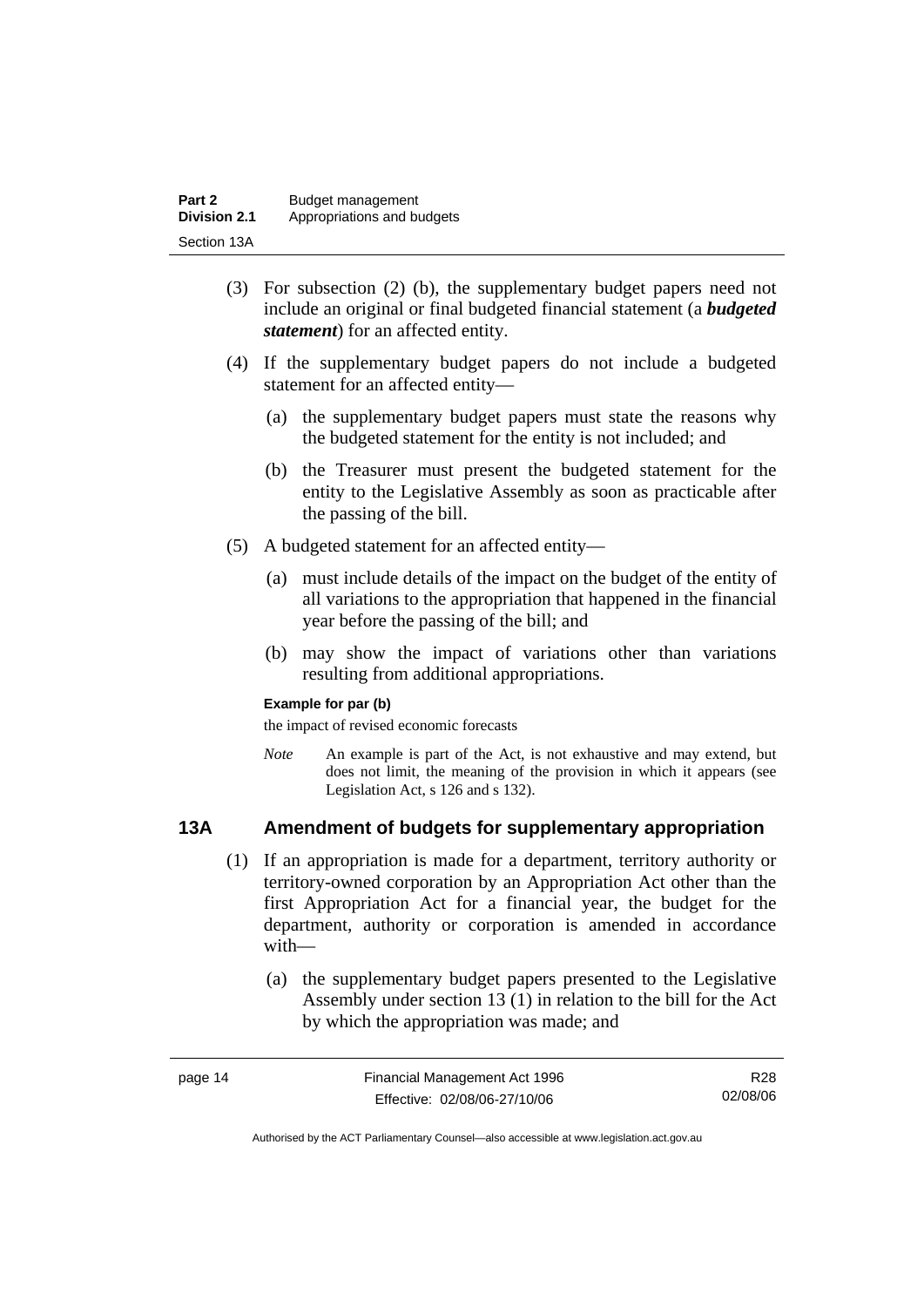- (b) any statement presented to the Legislative Assembly under section 13 (4) (b) in relation to the bill.
- (2) In this section:

*budget*, for the department, territory authority or territory-owned corporation, means the budget for the department, authority or corporation for the financial year presented to the Legislative Assembly under section 10 (b) or (c) (Budget papers) and, if the budget has been amended under this Act, the budget as amended.

#### **14 Transfer of funds between appropriations**

- (1) Despite section 6, the Executive may, in writing, direct that appropriations made by an Appropriation Act be varied by transfers of funds between the appropriations.
- (3) A transfer of funds between appropriations under this section must not cause an appropriation from which funds are transferred to be reduced by more than 3%.
- (4) If the Executive gives a direction under subsection (1), the Treasurer must present the following to the Legislative Assembly within 3 sitting days after the direction is given:
	- (a) a copy of the direction;
	- (b) a statement of the reasons for giving it.
- (5) Subsection (1) does not apply to a superannuation appropriation.

#### **15 Transfer of funds within appropriations**

- (1) The Executive may, in writing, direct that funds within the same appropriation that are allocated for the provision of different classes of outputs be reallocated in relation to those classes of outputs.
- (2) If a reallocation of funds under subsection (1) involves an amount larger than 3% of the appropriation within which the reallocation is made or \$150 000 (whichever is the larger), the Treasurer must

page 15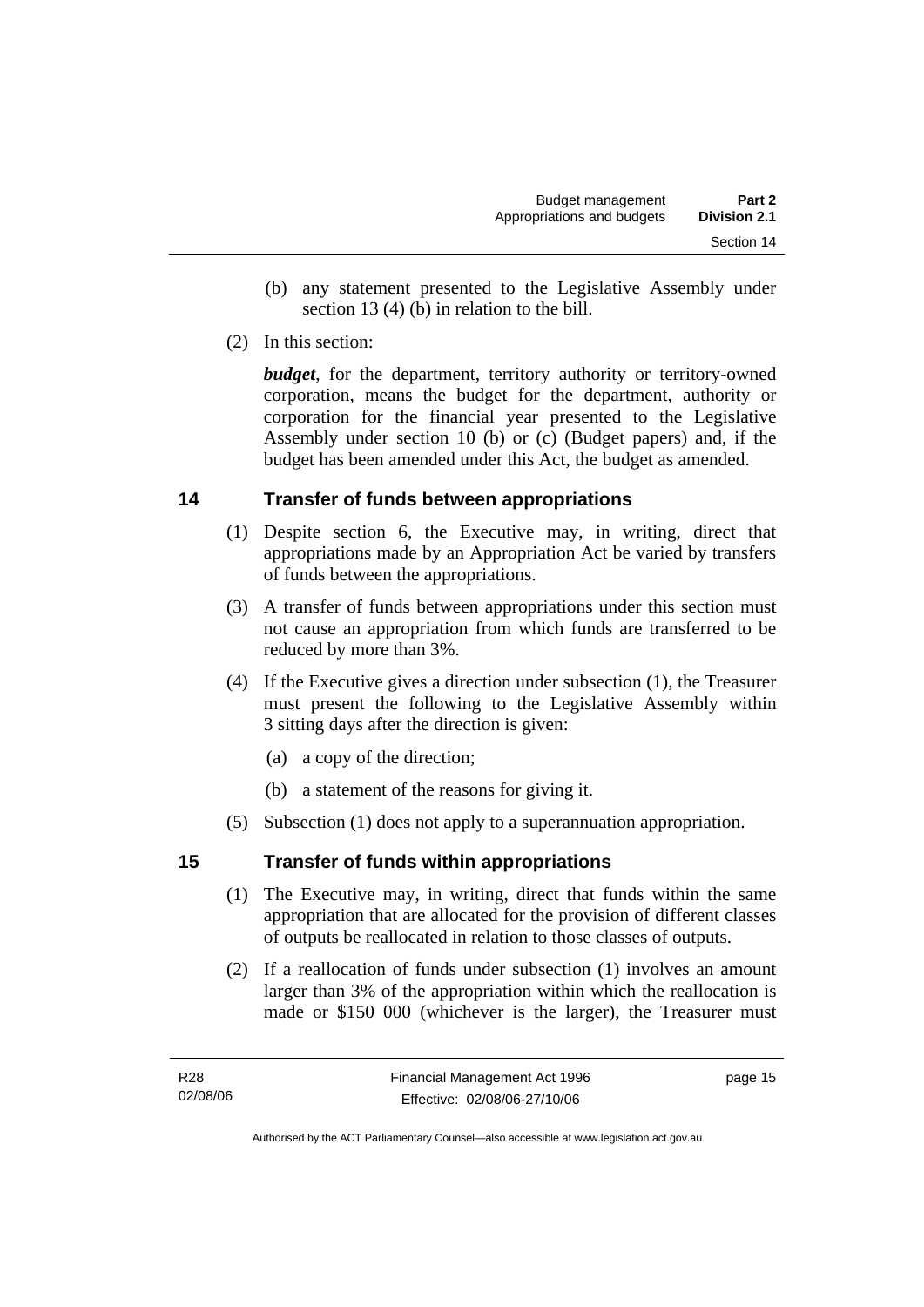| Part 2              | Budget management          |
|---------------------|----------------------------|
| <b>Division 2.1</b> | Appropriations and budgets |
| Section 15A         |                            |

present the following to the Legislative Assembly within 3 sitting days after a direction is given:

- (a) a copy of the direction;
- (b) a statement of the reasons for the reallocation.

#### **15A Reclassification of certain appropriations**

- (1) If an appropriation has been classified by the Act by which it was made as an appropriation for payments to be made by a department on behalf of the Territory, the Treasurer may, if the Treasurer is satisfied that the appropriation should be classified as an appropriation for the provision of outputs by the department, in writing, direct that the classification of the appropriation be changed accordingly.
- (2) If an appropriation has been classified by the Act by which it was made as an appropriation for the provision of outputs by a department, the Treasurer may, if the Treasurer is satisfied that the appropriation should be classified as an appropriation for payments to be made by the department on behalf of the Territory, in writing, direct that the classification of the appropriation be changed accordingly.
- (3) If the Treasurer gives a direction under subsection (1) or (2), the Treasurer must present a copy of the direction to the Legislative Assembly within 3 sitting days after the direction is given.

#### **16 Transfer of functions after Appropriation Act passed**

- (1) This section applies if, after an Appropriation Act for a financial year is passed, the responsibility for a service or function for which an appropriation is made in the Act is transferred from the entity to which the appropriation is made to another entity.
- (2) The Treasurer may, in writing, direct that the appropriation does not lapse but may, in accordance with the direction, be issued to, or applied by, the other entity for the service or function.

R28 02/08/06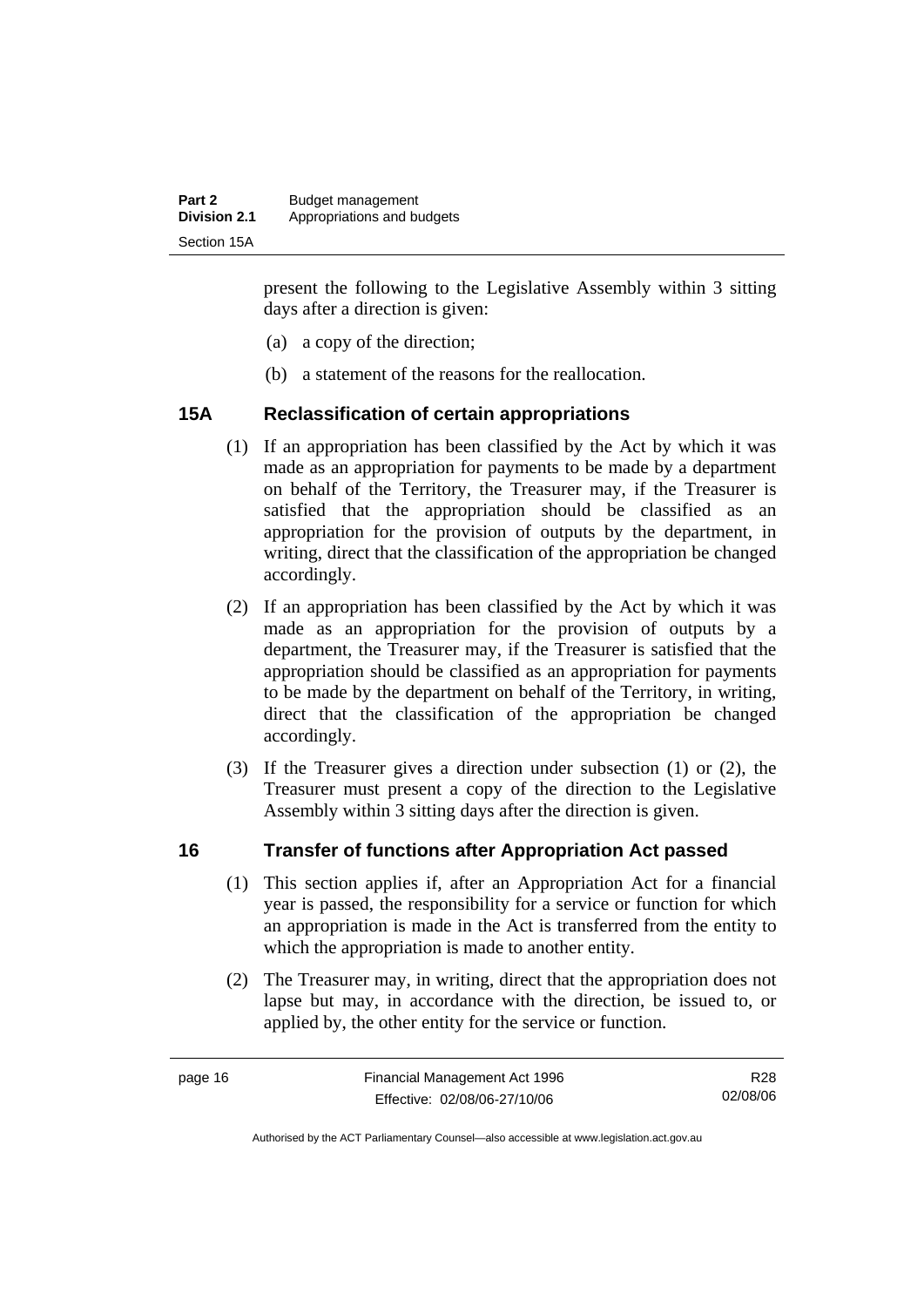- (3) If the Treasurer gives a direction under subsection (2), the Treasurer must present a copy of the direction to the Legislative Assembly within 3 sitting days after the day it is given.
- (4) This section does not apply to a superannuation appropriation.
- (5) In this section:

*entity* means a department, territory authority or territory-owned corporation.

#### **17 Variation of appropriations for Commonwealth grants**

- (1) This section applies to an appropriation that is declared by the Act by which it is made to be an appropriation to which this section applies.
- $(2)$  If—
	- (a) an appropriation to which this section applies is to be funded in whole or in part by a payment made to the Territory by the Commonwealth for a nominated purpose; and
	- (b) an estimate of the level of the funding to be provided to the Territory by the Commonwealth for that purpose is contained in the budget papers presented to the Legislative Assembly in conjunction with the bill for the Act by which the appropriation was made; and
	- (c) the level of funding provided to the Territory by the Commonwealth for that purpose for the financial year for which the appropriation was made is greater than the level of funding specified in those budget papers;

the Treasurer may, in writing, direct that the appropriation be increased by an amount not exceeding the difference between the level of funding specified in the budget papers and the level of funding provided by the Commonwealth.

page 17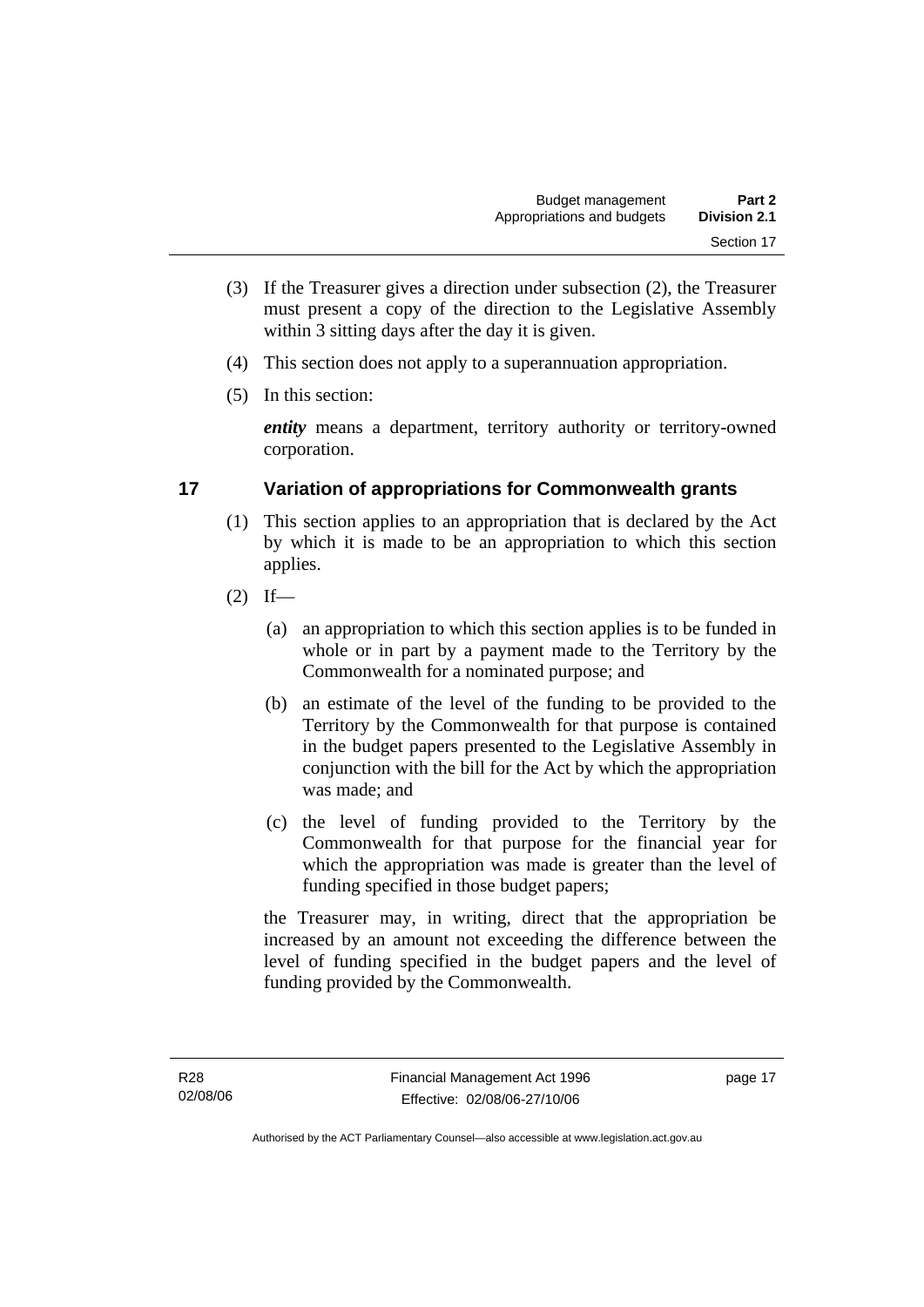| Part 2              | Budget management          |
|---------------------|----------------------------|
| <b>Division 2.1</b> | Appropriations and budgets |
| Section 17A         |                            |

 (3) If the Treasurer gives a direction under subsection (2), the Treasurer must present a copy of the direction to the Legislative Assembly within 3 sitting days after it is given.

#### **17A Variations of appropriations for certain payments to Commonwealth**

- (1) This section applies to an appropriation that is declared by the Act by which it is made to be an appropriation to which the section applies.
- $(2)$  If—
	- (a) an appropriation to which this section applies is made completely or partially for a payment required to be made to the Commonwealth for the provision of a service; and
	- (b) an estimate of the amount of the payment is contained in the budget papers presented to the Legislative Assembly in conjunction with the bill for the Act by which the appropriation is made; and
	- (c) the amount of the payment exceeds the amount of the estimate;

the Treasurer may, in writing, direct that the appropriation be increased by an amount not more than the difference between the amount of the estimate and the amount of the payment.

 (3) If the Treasurer gives a direction under subsection (2), the Treasurer must present a copy of the direction to the Legislative Assembly within 3 sitting days after it is given.

#### **18 Treasurer's advance**

- (1) This section applies to expenditure that is—
	- (a) in excess of the amount specifically appropriated for expenditure of that kind; or
	- (b) not provided for by an appropriation.

Authorised by the ACT Parliamentary Counsel—also accessible at www.legislation.act.gov.au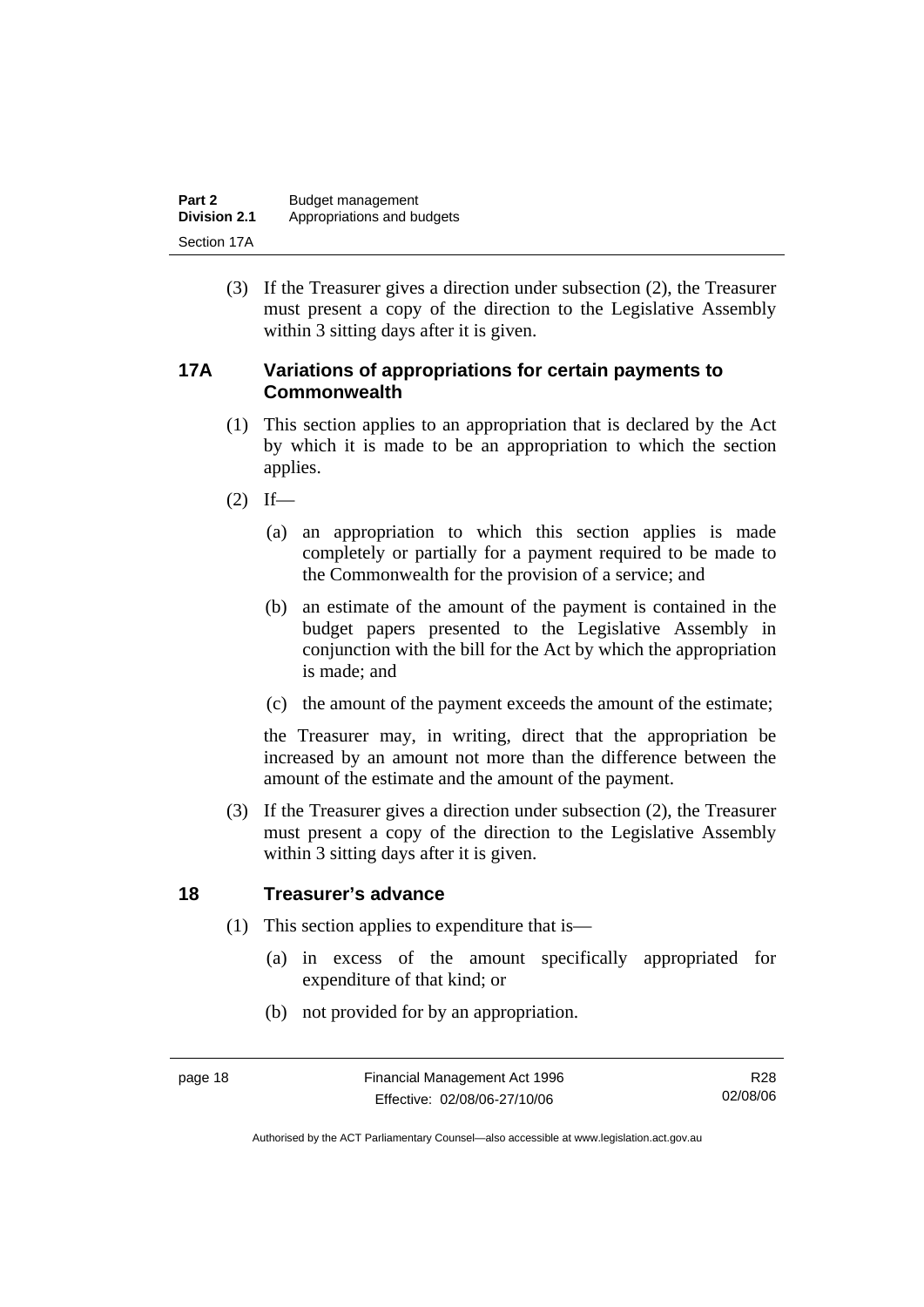- (2) The Treasurer may, in writing, authorise the appropriation if—
	- (a) the Treasurer is satisfied that—
		- (i) there is an urgent need for the expenditure; and
		- (ii) the expenditure is not provided for, or is insufficiently provided for, because of a prescribed circumstance; and
	- (b) the total expenditure authorised under this subsection in any financial year does not exceed the amount appropriated for that year for this section.
- (3) The amount appropriated for this section for a financial year must not exceed 1% of the total amount appropriated by all Appropriation Acts for that year.
- (4) The financial management guidelines may prescribe when there is an *urgent need for expenditure* for subsection (2) (a) (i).
- (5) In this section:

*expenditure* means—

- (a) a payment for, or entering into a contract to make a payment for, an output delivery, including a payment for goods, services or grants; or
- (b) a payment on behalf of the Territory, or entering into a contract to make a payment on behalf of the Territory, including a payment for goods, services or grants; or
- (c) a payment from, or entering into a contract to make a payment from, a capital injection.

*prescribed circumstance*—each of the following is a *prescribed circumstance* in relation to expenditure:

 (a) there was an erroneous omission or understatement in an appropriation;

page 19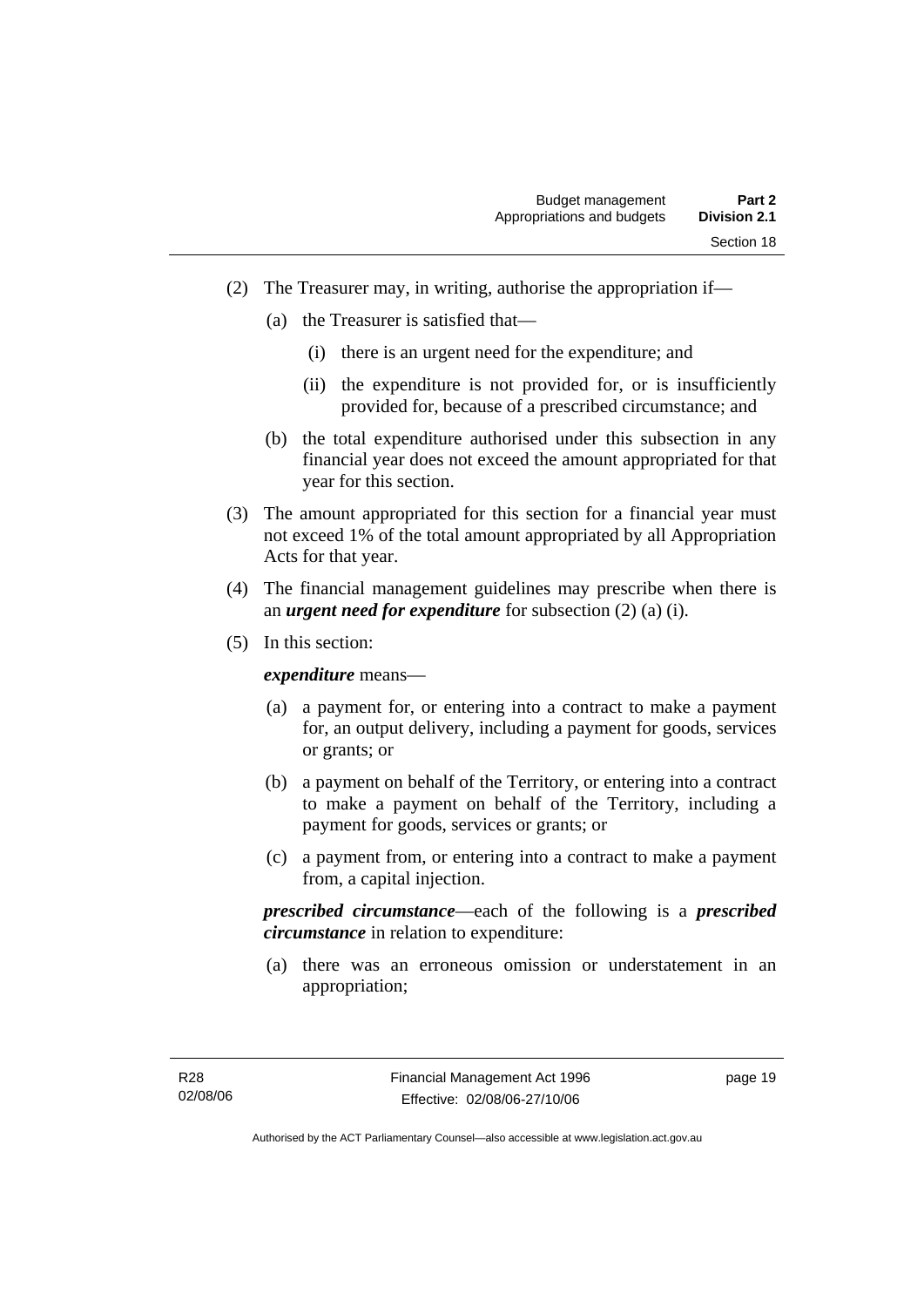| Part 2              | Budget management          |
|---------------------|----------------------------|
| <b>Division 2.1</b> | Appropriations and budgets |
| Section 18A         |                            |

 (b) the expenditure was unforeseen until after the last day when it was practicable to provide for it in the relevant Appropriation Bill before the bill was introduced into the Legislative Assembly.

*relevant Appropriation Bill*, for expenditure, means the 1st Appropriation Bill for the financial year when the expenditure is to happen.

#### **18A Assembly to be told about treasurer's advance**

- (1) This section applies if the Treasurer authorises expenditure under section 18 for a financial year.
- (2) Within 3 sitting days after the day when the authorisation is given, the Treasurer must present to the Legislative Assembly—
	- (a) a copy of the authorisation; and
	- (b) a statement of the reasons for giving it; and
	- (c) a summary of the total expenditure authorised under section 18 for the financial year to date.
- (3) Within 3 sitting days after the end of the financial year, the Treasurer must present to the Legislative Assembly a summary of the total expenditure authorised.

#### **19 Refunds of payments made without liability**

- (1) If a payment is made to the Territory in purported discharge of a liability that does not exist, the amount paid may be refunded to the person by whom the payment was made whether or not there is an appropriation available for that purpose.
- (2) If a payment made to the Territory to discharge a liability exceeds the amount of the liability, the amount by which the payment exceeds the liability may be refunded to the person by whom the payment was made whether or not there is an appropriation available for that purpose.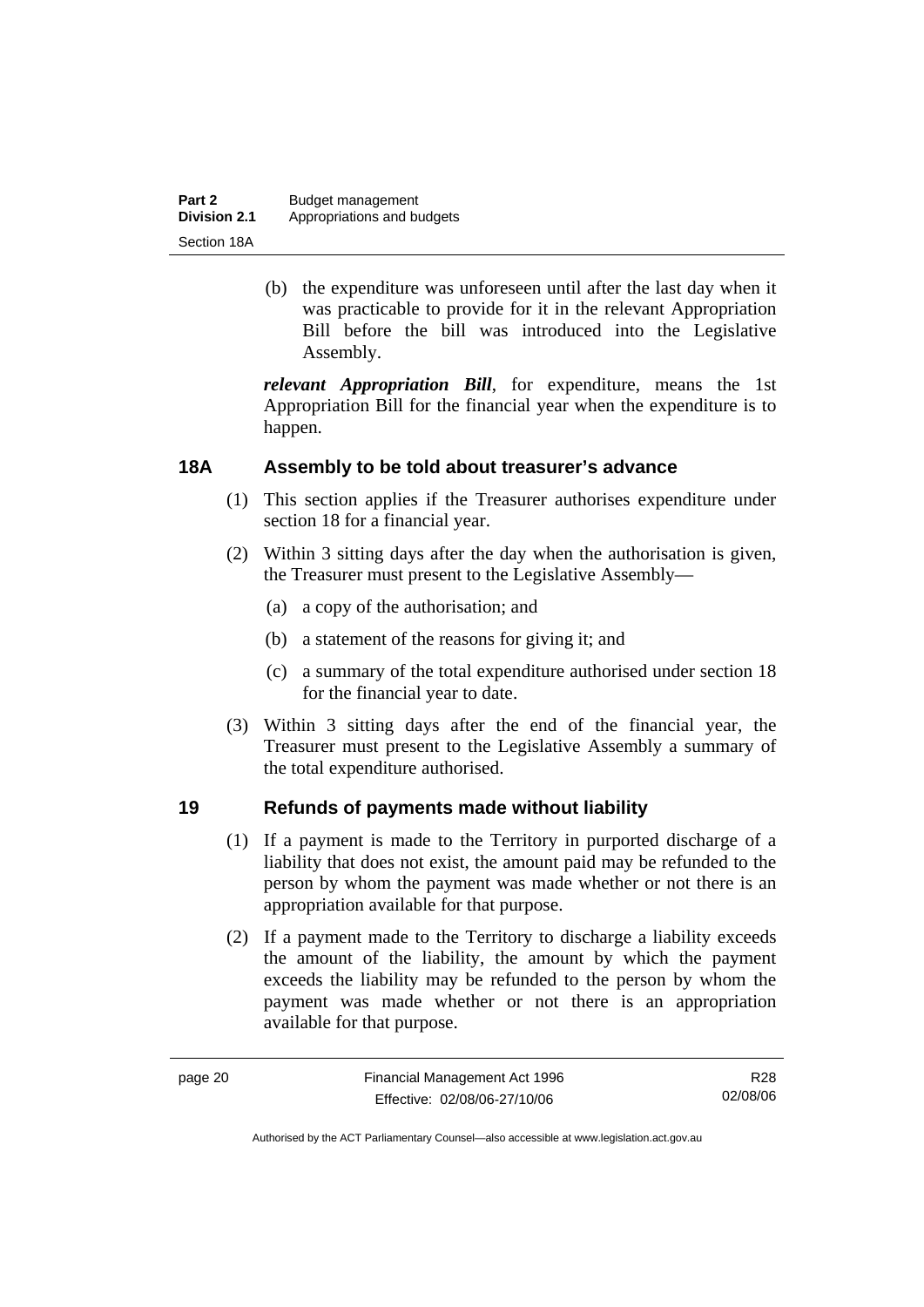- $(3)$  If—
	- (a) a person has paid an amount to the Territory for tax claimed by the Territory to be owing from the person; and
	- (b) a court or tribunal of competent jurisdiction subsequently finds that the person was not liable for that tax or was liable for an amount of tax less than the amount paid;

the amount paid, or the amount by which the payment exceeds the liability, may be refunded to the person who made the payment whether or not there is an appropriation available for that purpose.

#### **19A Payments for Territory GST liabilities**

Payments may be made to the Commonwealth for the GST liabilities of the Territory whether or not there is an appropriation for the purpose.

#### **19B Authorisation of expenditure of certain Commonwealth grants**

- (1) Despite section 6, if—
	- (a) funds have been provided to the Territory by the Commonwealth under an agreement that specifies how the funds may be applied; and
	- (b) no appropriation has been made in relation to the funds;

the Treasurer may, in writing, authorise the expenditure of the funds in accordance with the agreement.

 (2) If the Treasurer gives an authorisation under subsection (1), the Treasurer must present a copy of the authorisation to the Legislative Assembly within 3 sitting days after it is given.

#### **19C Amendment of capital injection conditions**

 (1) This section applies in relation to the conditions of a capital injection set out in a statement included in a proposed budget for a

| R28      | Financial Management Act 1996 | page 21 |
|----------|-------------------------------|---------|
| 02/08/06 | Effective: 02/08/06-27/10/06  |         |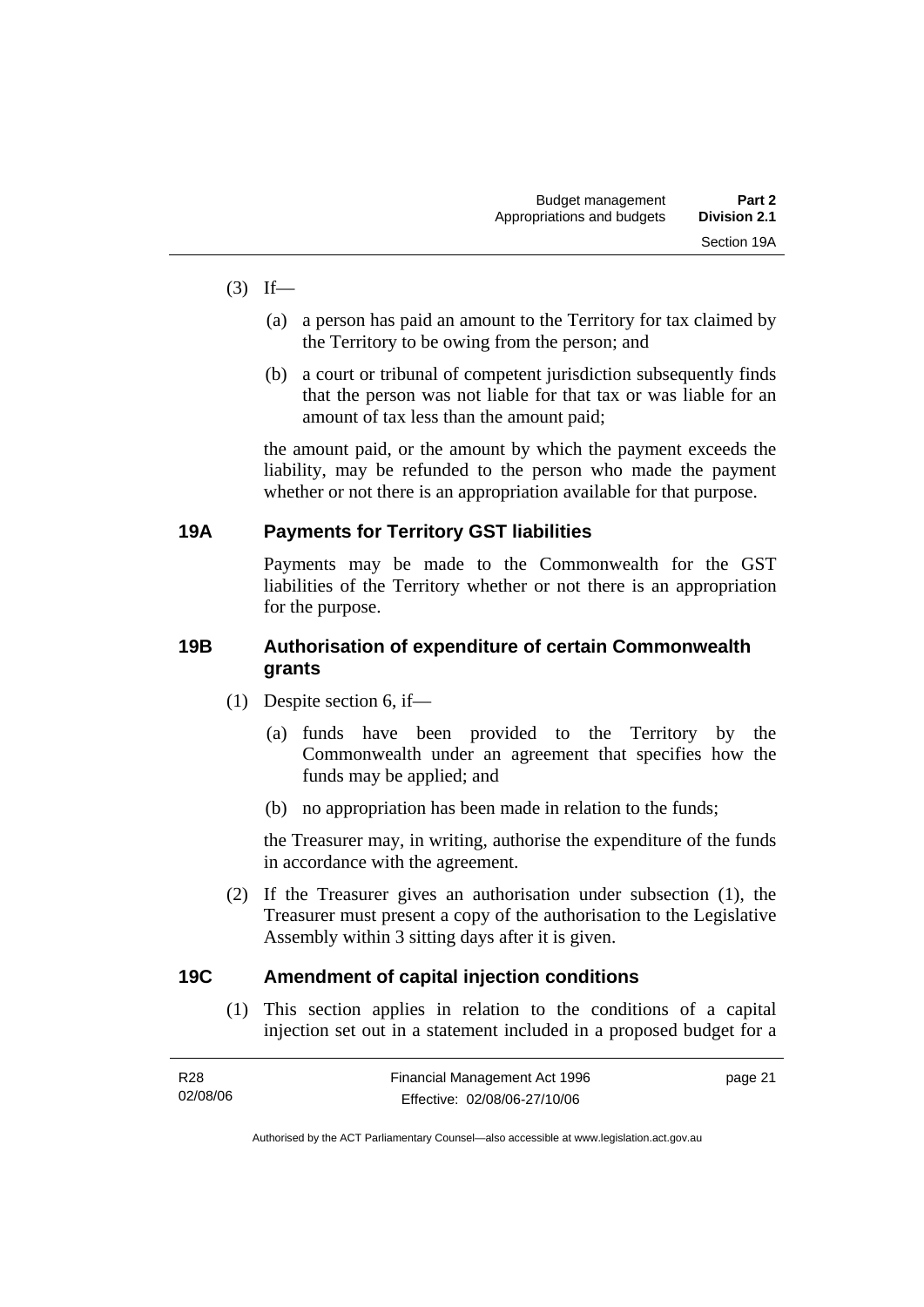department, a territory authority or a territory-owned corporation for a financial year under section  $12 (1) (c) (ii)$  or section  $12A(1)$  (c) (ii).

- (2) The Treasurer may, in writing, amend the conditions.
- (3) An amendment must state the Treasurer's reasons for the amendment.
- (4) An amendment is a notifiable instrument.

*Note* A notifiable instrument must be notified under the Legislation Act.

#### **19D Amendment of performance criteria**

- (1) This section applies in relation to the performance criteria set out in a statement included in a proposed budget for a department, a prescribed territory authority or a prescribed territory-owned corporation for a financial year under section 12 (1) (b) or section 12A (1) (b).
- (2) The responsible Minister for the department, territory authority or territory-owned corporation may, in writing, amend the performance criteria.
- (3) Without limiting subsection (2) the responsible Minister may amend the performance criteria if—
	- (a) the appropriations for the department, authority or corporation are varied under section 14 (Transfer of funds between appropriations) or section 17 (Variation of appropriations for Commonwealth grants); or
	- (b) a direction is given under section 15 (1) (Transfer of funds within appropriations) in relation to an appropriation made for the department, authority or corporation; or
	- (c) funds are transferred to or from the department, authority or corporation under section 16 (Transfer of functions after Appropriation Act passed); or

Authorised by the ACT Parliamentary Counsel—also accessible at www.legislation.act.gov.au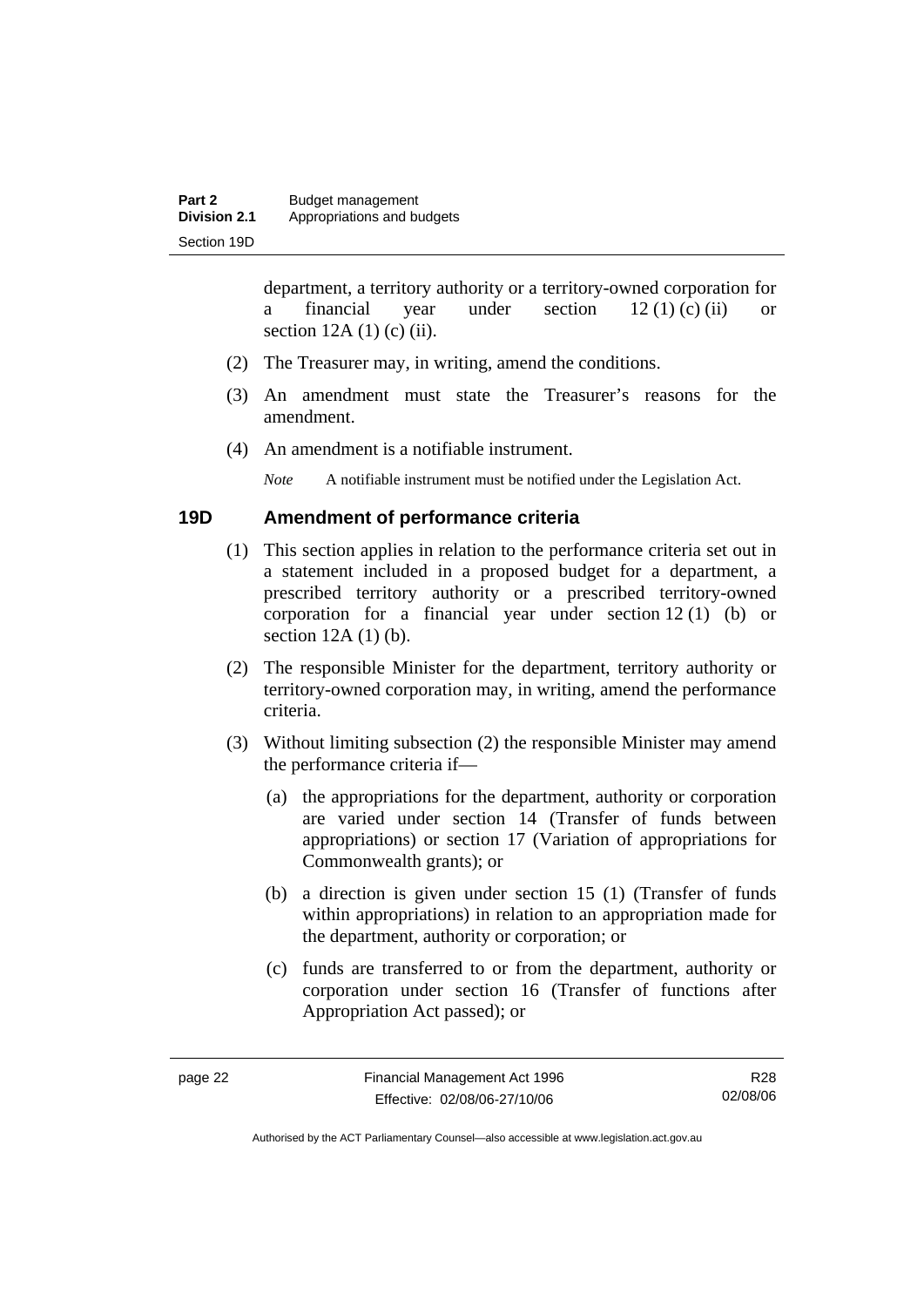- (d) funds are given to the department, authority or corporation under section 18 (Treasurer's advance); or
- (e) funds mentioned in section 19B (Authorisation of expenditure of certain Commonwealth grants) are given to the department, authority or corporation; or
- (f) changes happen in the priorities of the department, authority or corporation; or
- (g) the Minister is satisfied that other performance criteria should be adopted for the provision of outputs by the department, authority or corporation.
- (4) An amendment of the performance criteria must be made in a way that—
	- (a) for a department—the budget as amended will comply with section  $12(3)$ ; and
	- (b) for a territory authority or territory-owned corporation—the budget as amended will comply with section 12A (2).
- (5) An amendment of the performance criteria is a notifiable instrument.

*Note* A notifiable instrument must be notified under the Legislation Act.

(6) In this section:

*budget*, for the department, territory authority or territory-owned corporation, means the budget for the department, authority or corporation for the financial year presented to the Legislative Assembly under section 10 (b) or (c) (Budget papers) and, if the budget has been amended under this Act, the budget as amended.

*prescribed territory authority* means a territory authority prescribed for section  $12A(1)$  (b).

*prescribed territory-owned corporation* means a territory-owned corporation prescribed for section 12A (1) (b).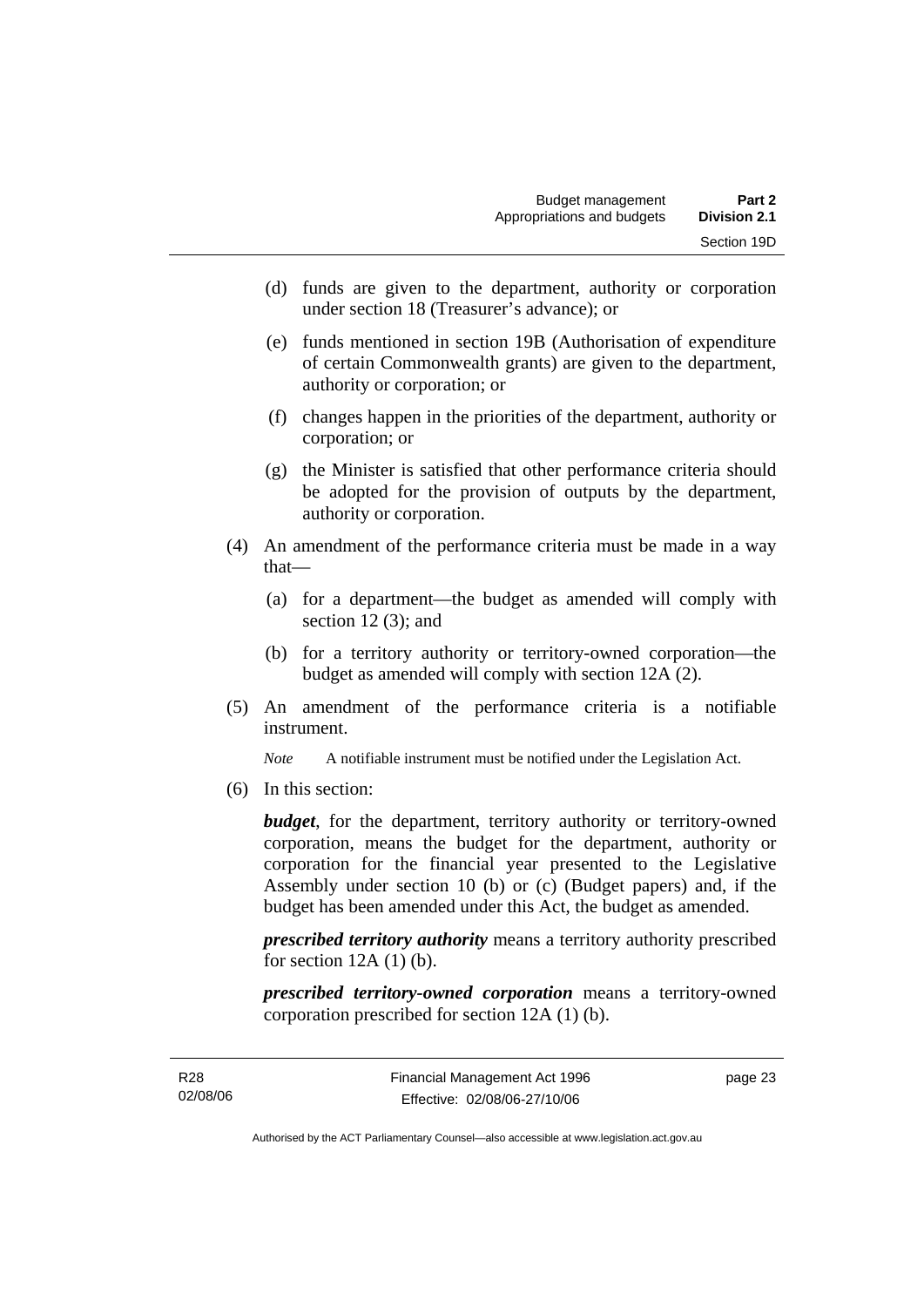#### **20 Budgets for Legislative Assembly secretariat**

Before the beginning of a financial year, the Speaker of the Legislative Assembly may—

- (a) after consultation with an appropriate committee of the Legislative Assembly, advise the Treasurer of the appropriations that the Speaker considers should be made for the Legislative Assembly secretariat for the financial year; and
- (b) provide the Treasurer with a draft budget for the Legislative Assembly secretariat for the financial year that contains the information mentioned in section 12 other than that mentioned in subsection (1) (b).

### **Division 2.2 Budget reviews and pre-election updates**

#### **20A Budget review**

- (1) The Treasurer must prepare a budget review for each financial year.
- (2) The Treasurer must present the budget review for a financial year to the Legislative Assembly not later than 15 February in the financial year.
	- *Note* This is the same day as financial statements for the 2nd quarter of the financial year are required to be presented under s 26 (Periodic financial statements).
- (3) However, if a sitting day does not fall in that year on or before 15 February, the Treasurer must give copies of the budget review to each member of the Legislative Assembly on or before that day.

#### **20B Purpose and contents of budget review**

 (1) The purpose of the budget review for a financial year is to give updated information to allow the assessment of the government's financial performance against the financial policy objectives and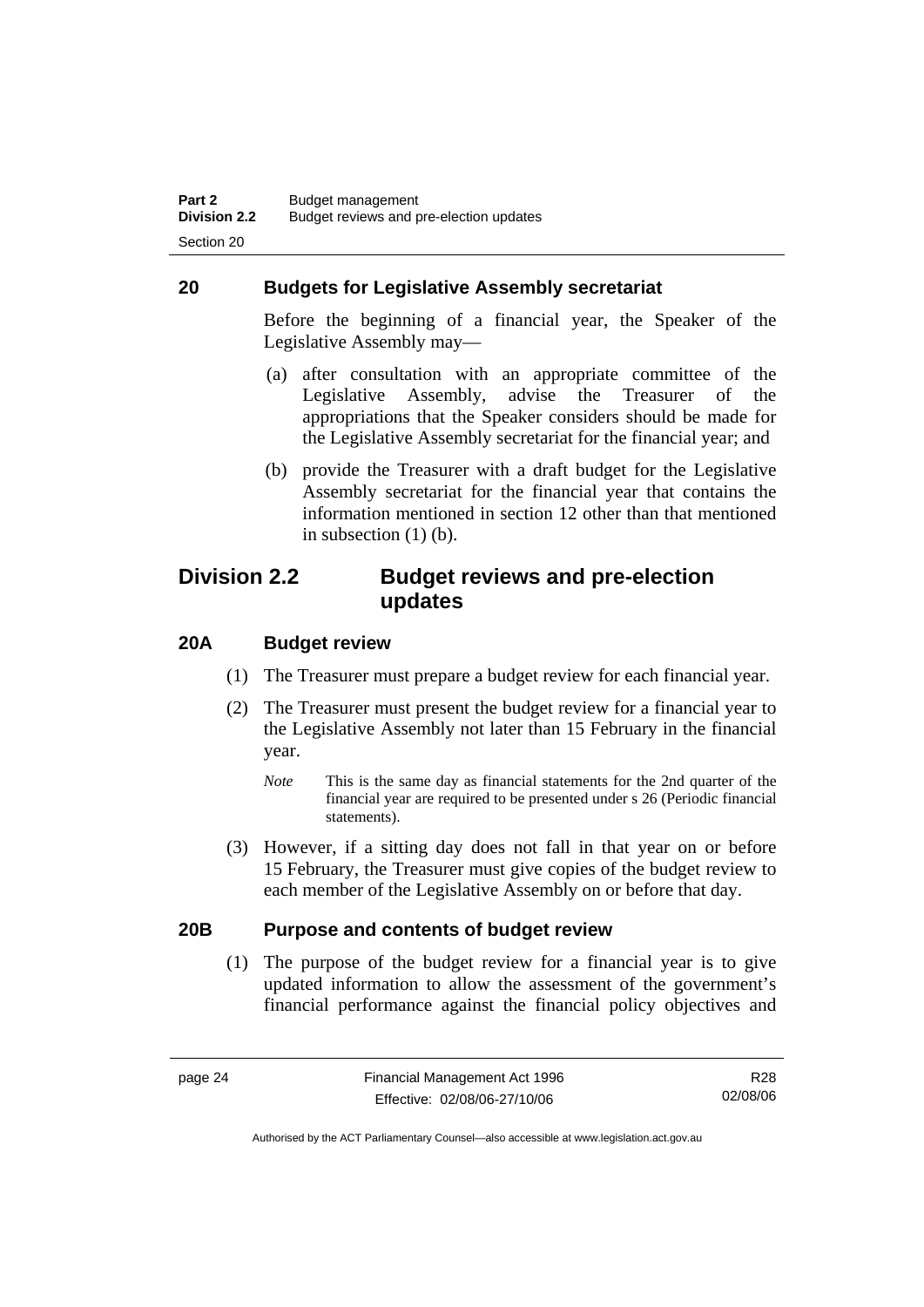strategies set out in the financial policy objectives and strategies statement for the Territory budget for the financial year.

- (2) The budget review for a financial year must be based on the financial policy objectives and strategies statement for the Territory budget for the financial year.
- (3) The budget review for a financial year must—
	- (a) include updated financial statements required under the financial management guidelines for the general government sector for the financial year; and
	- (b) include whole-of-year results for the previous financial year, the budget for the financial year, the estimated financial position of the Territory at the end of the financial year and updated budget estimates for each of the next 3 financial years; and
	- (c) include a review of the financial policy objectives and strategies statement included in the budget for the financial year that satisfies the requirements of section 11A (2) and (3); and
	- (d) state the date as at when the review was done.
- (4) However, if particular information required to be included in the budget review is unchanged from information set out in full in the budget for the Territory under section 11 (1) for the financial year, the review may instead summarise the information and state that it is unchanged from that set out in the budget.
- (5) For subsection (3):

*budget*, for a financial year, means the budget for the year presented to the Legislative Assembly under section 10 (a) (Budget papers) and, if that budget has been amended under this Act, the budget as amended.

page 25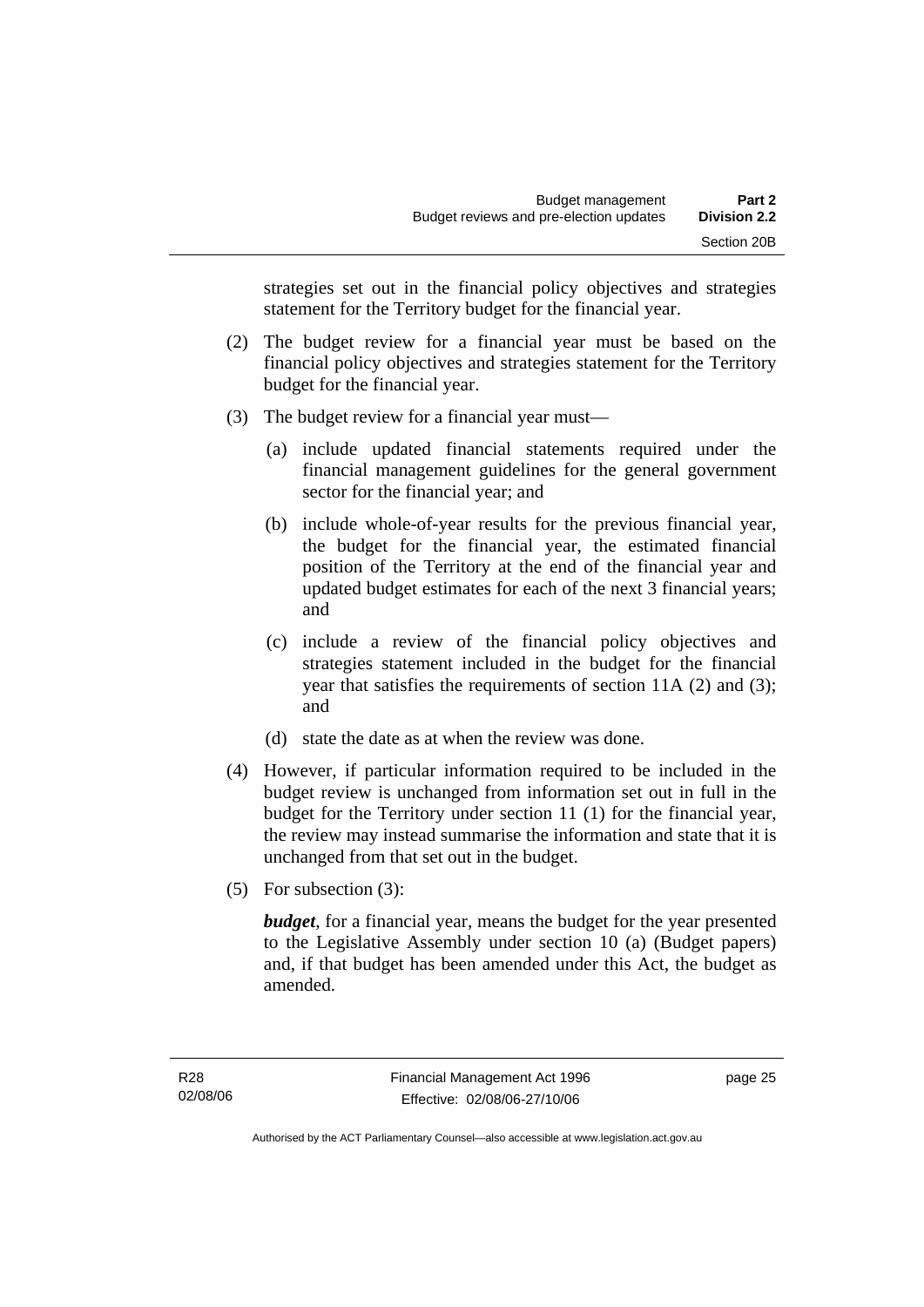#### **20C Pre-election budget update**

- (1) At least 30 days before the polling day for an ordinary election, the chief executive must prepare a pre-election budget update and give it to the parliamentary counsel for notification.
- (2) At least 20 days before the polling day for an election mentioned in the Self-Government Act, section 16 (Dissolution of Assembly by Governor-General) or section 48 (Resolution of no confidence in Chief Minister), the chief executive must prepare a pre-election budget update and give it to the parliamentary counsel for notification.
- (3) A pre-election budget update is a notifiable instrument.

*Note* A notifiable instrument must be notified under the Legislation Act.

(4) In this section:

*ordinary election*—see the *Electoral Act 1992*, dictionary.

*polling day*—see the *Electoral Act 1992*, dictionary.

#### **20D Purpose and contents of pre-election budget update**

- (1) The purpose of a pre-election budget update for an election is—
	- (a) to allow the assessment of the government's financial performance against the financial policy objectives and strategies set out in the latest financial policy objectives and strategies statement; and
	- (b) to give the electorate an accurate picture of the Territory's financial position before the election.
- (2) A pre-election budget update must be based on the latest financial policy objectives and strategies statement.
- (3) A pre-election budget update for an election must include—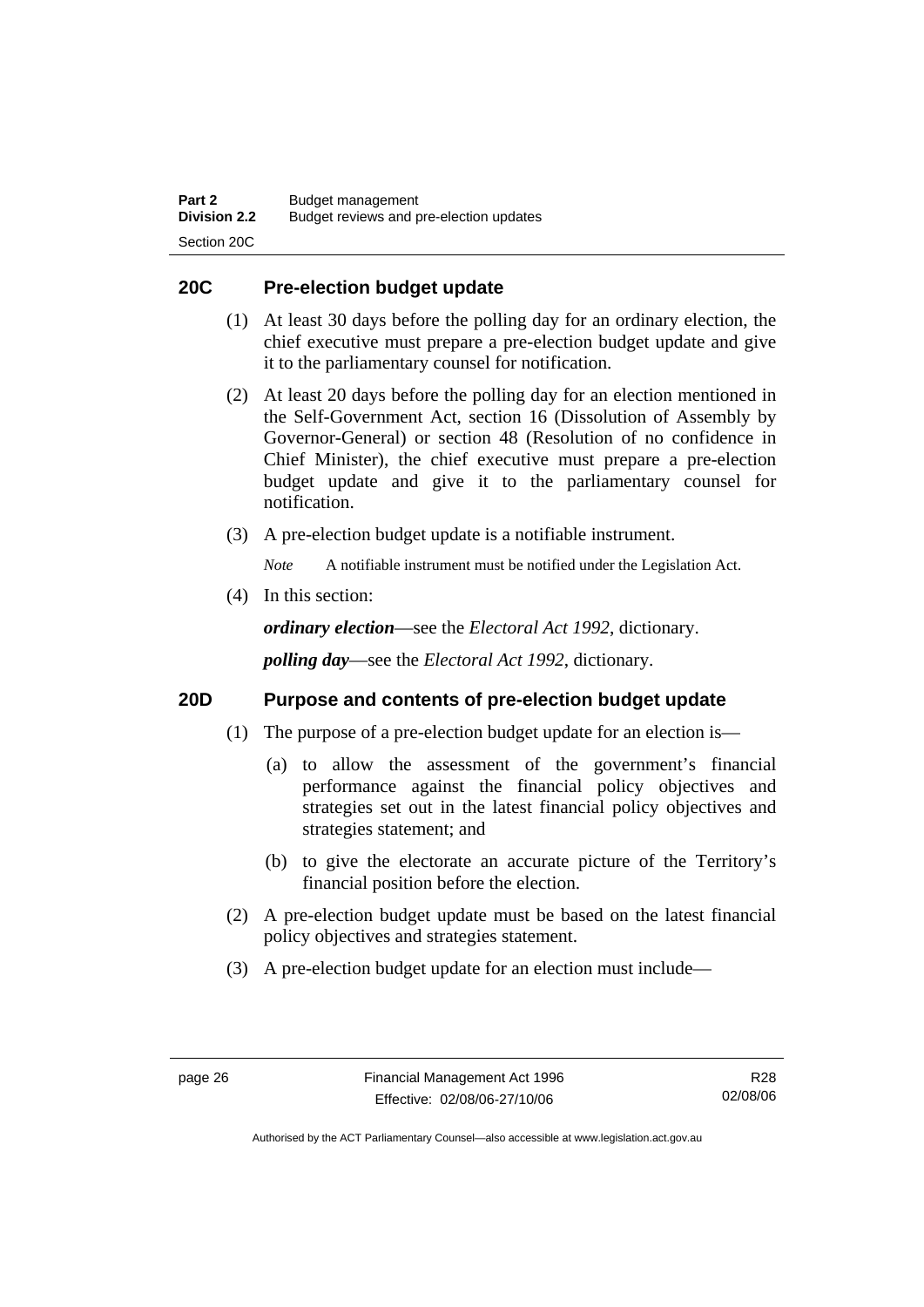- (a) updated financial statements required under the financial management guidelines for the financial year in which the election is to be held; and
- (b) updated budget estimates for the general government sector, the public trading enterprise sector and the Territory for that financial year and for each of the next 3 financial years; and
- (c) a statement of the economic or other assumptions used in preparing the updated financial statements and budget estimates; and
- (d) a statement about the sensitivity of the updated financial statements and budget estimates to changes in the economic or other assumptions; and
- (e) a statement of the risks, quantified if possible, that may affect the economic or other assumptions, including—
	- (i) contingent liabilities; and
	- (ii) publicly announced government commitments that are not yet included in the updated financial statements and budget estimates.
- (4) Information in the pre-election budget update must—
	- (a) take into account government decisions and other circumstances that may have material effect on the financial statements and budget estimates; and
	- (b) state the date as at when the updating was done.
- (5) However, if particular information required to be included in the pre-election budget update is unchanged from information set out in full in the latest financial statements, the budget estimates mentioned in section 11 (Territory budgets) or budget review, the pre-election budget update may instead summarise the information and state that it is unchanged from that set out in the financial statements, budget estimates or budget review.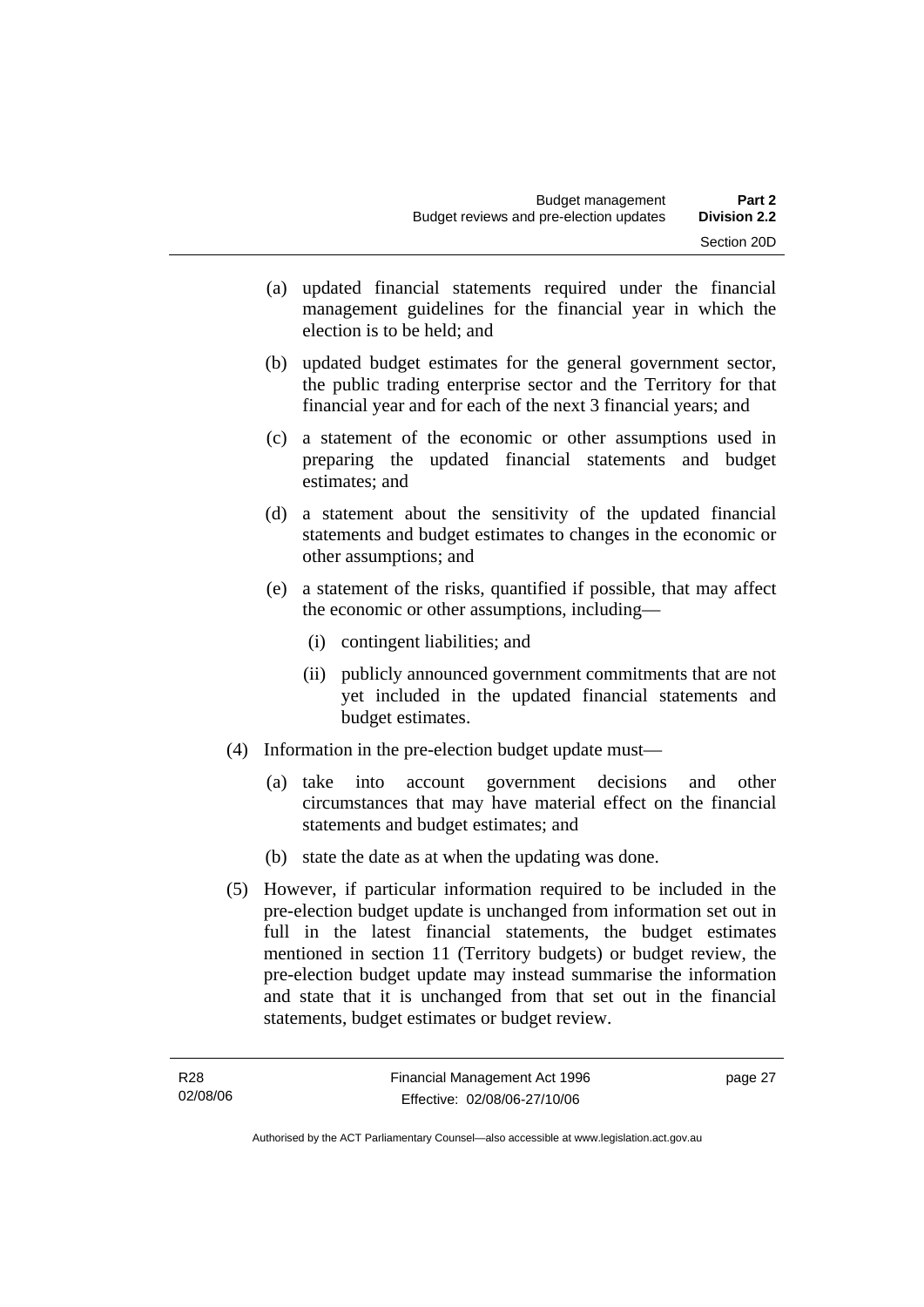# **Part 3 Financial reports**

# **Division 3.1 Financial reports of the Territory**

# **21 Meaning of** *the Territory* **in div 3.1**

In this division, a reference to *the Territory* includes a reference to all territory authorities and all territory-owned corporations.

## **22 Annual financial statements of the Territory**

- (1) The Treasurer must, as soon as practicable after the end of a financial year, prepare annual financial statements for the Territory for that year.
- (2) The statements must be prepared in accordance with generally accepted accounting principles and include—
	- (a) the financial statements required under the financial management guidelines; and
	- (b) a statement of the accounting policies adopted by the Territory; and
	- (c) the other statements that are necessary to fairly reflect the financial operations of the Territory during the year and its financial position at the end of the year.

# **23 Responsibility for annual financial statements**

- (1) Annual financial statements of the Territory must have endorsed on them, or attached to them, a statement of responsibility signed by—
	- (a) the Treasurer; and
	- (b) the chief executive of the administrative unit to which responsibility for the administration of this Act has been

Authorised by the ACT Parliamentary Counsel—also accessible at www.legislation.act.gov.au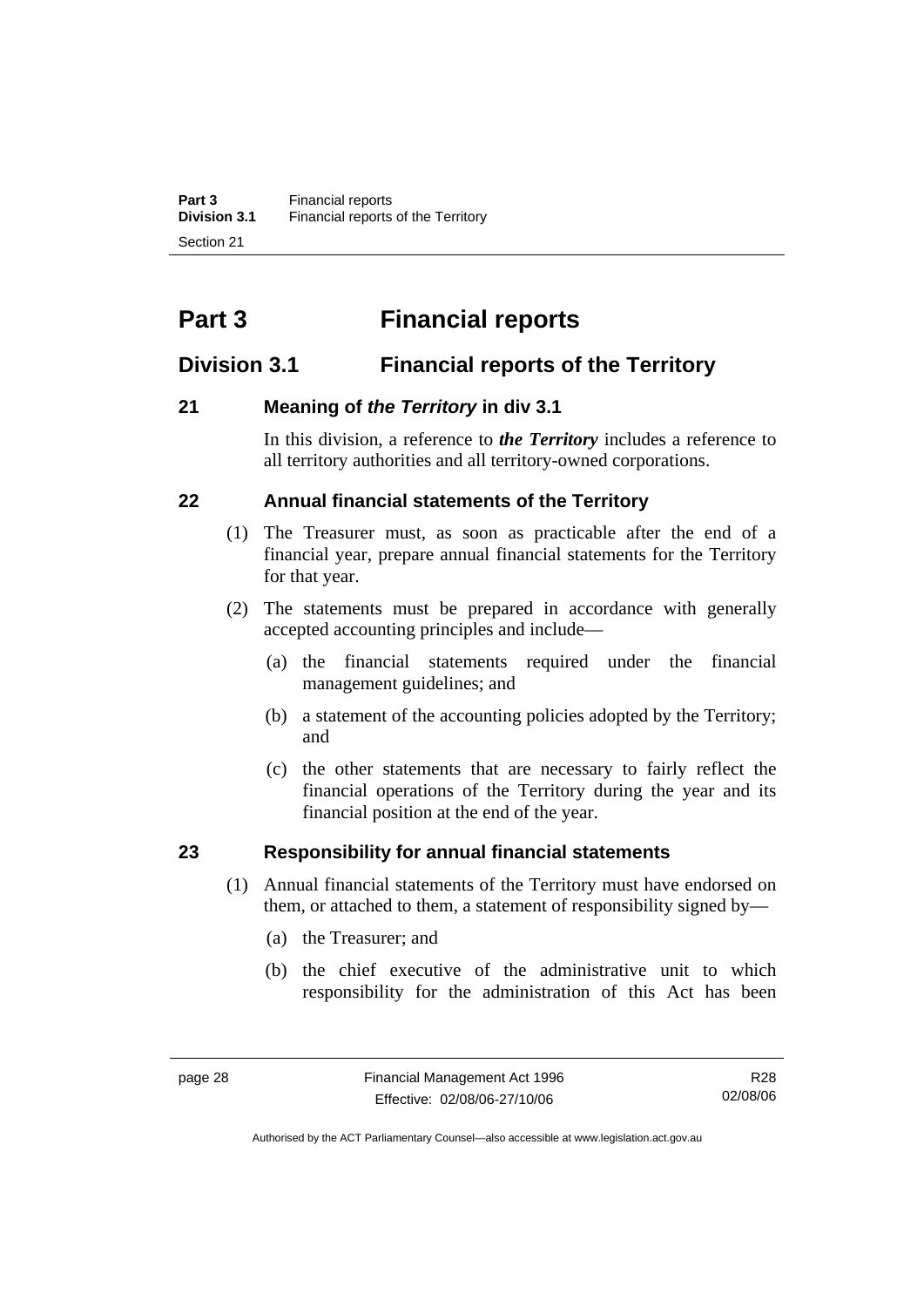allocated under the *Public Sector Management Act 1994*, section 14.

- (2) A statement of responsibility must comprise—
	- (a) a statement by the Treasurer that in his or her opinion the financial statements fairly reflect the financial operations of the Territory during the year to which they relate and the financial position of the Territory at the end of the year; and
	- (b) a statement by the chief executive that the financial statements have been prepared in accordance with generally accepted accounting principles.

#### **24 Audit of annual financial statements**

- (1) The Treasurer must give the auditor-general the annual financial statements of the Territory for a financial year within 3 months after the end of the year.
- (2) The auditor-general must, within 30 days after the auditor-general receives the annual financial statements under subsection (1), give the Treasurer an audit opinion about the statements.
- (3) Despite subsections (1) and (2), if an ordinary election is to be held in the year after the end of the financial year—
	- (a) the Treasurer must give the auditor-general the annual financial statements of the Territory for the financial year in sufficient time for the auditor-general to give an audit opinion about the statements within 3 months after the end of the financial year; and
	- (b) the auditor-general must give an audit opinion to the Treasurer within 3 months after the end of the financial year.
- (4) In this section:

*ordinary election*—see the *Electoral Act 1992*, dictionary.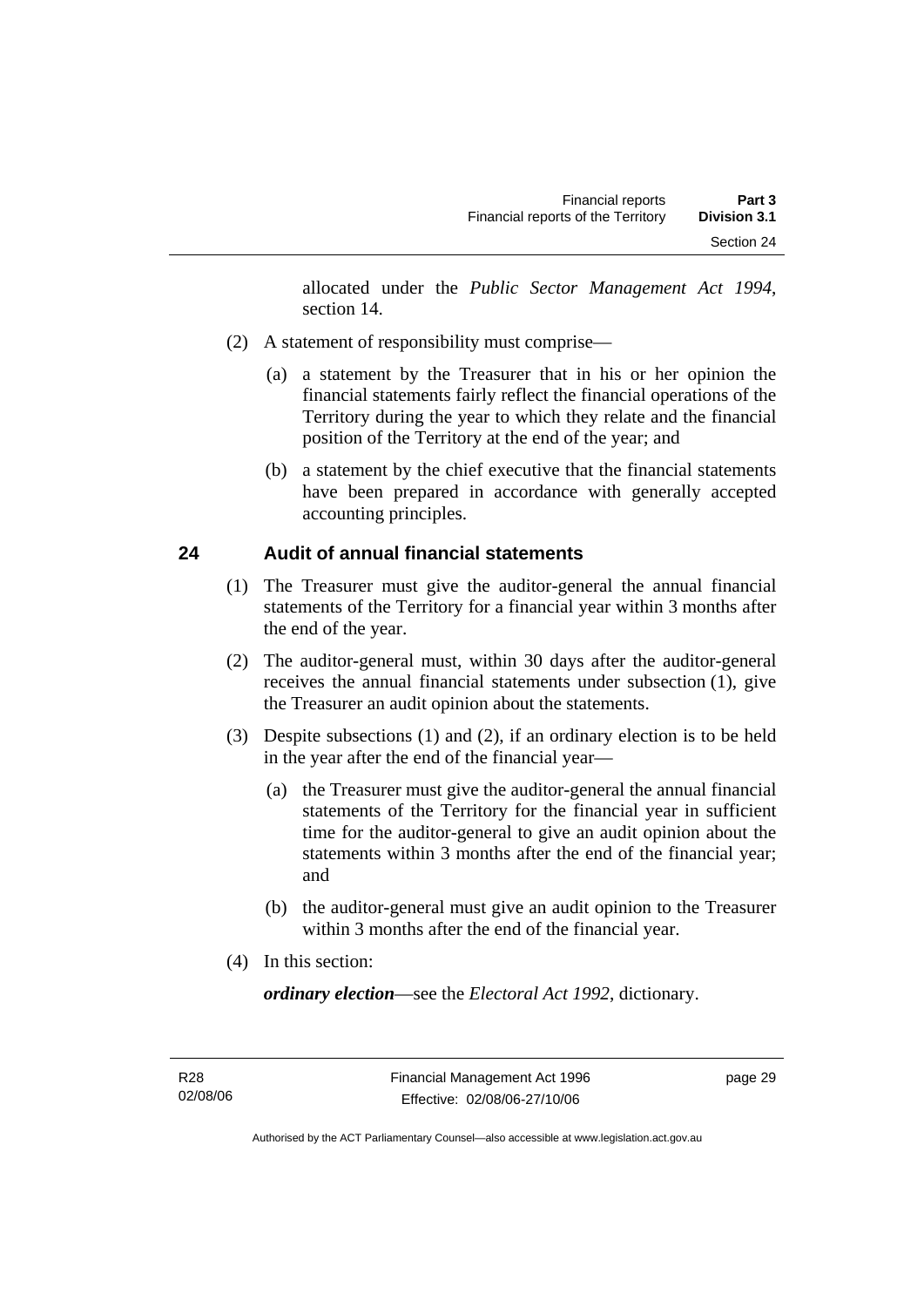## **25 Presentation of annual financial statements to Legislative Assembly**

- (1) If the Treasurer receives, under section 24 (2), an audit opinion about annual financial statements, the Treasurer must present to the Legislative Assembly, within 3 sitting days after receiving the opinion—
	- (a) a copy of the annual financial statements; and
	- (b) a copy of the audit opinion.
- (2) If the Treasurer receives, under section 24 (3) (b), an audit opinion about annual statements, the Treasurer must give to each member of the Legislative Assembly, within 7 days after receiving the opinion—
	- (a) a copy of the annual financial statements; and
	- (b) a copy of the audit opinion.

## **26 Periodic financial statements**

- (1) Within 45 days after the end of each quarter of a financial year, the Treasurer must prepare financial statements for—
	- (a) the quarter; and
	- (b) the period from the beginning of the financial year until the end of the quarter.
- (2) The statements must be prepared in accordance with the financial management guidelines.
- (3) The Treasurer must present copies of the statements prepared under subsection (1) to the Legislative Assembly on the first sitting day after they are prepared.
- (4) If the first sitting day mentioned in subsection (3) does not fall within 45 days after the end of the relevant quarter, the Treasurer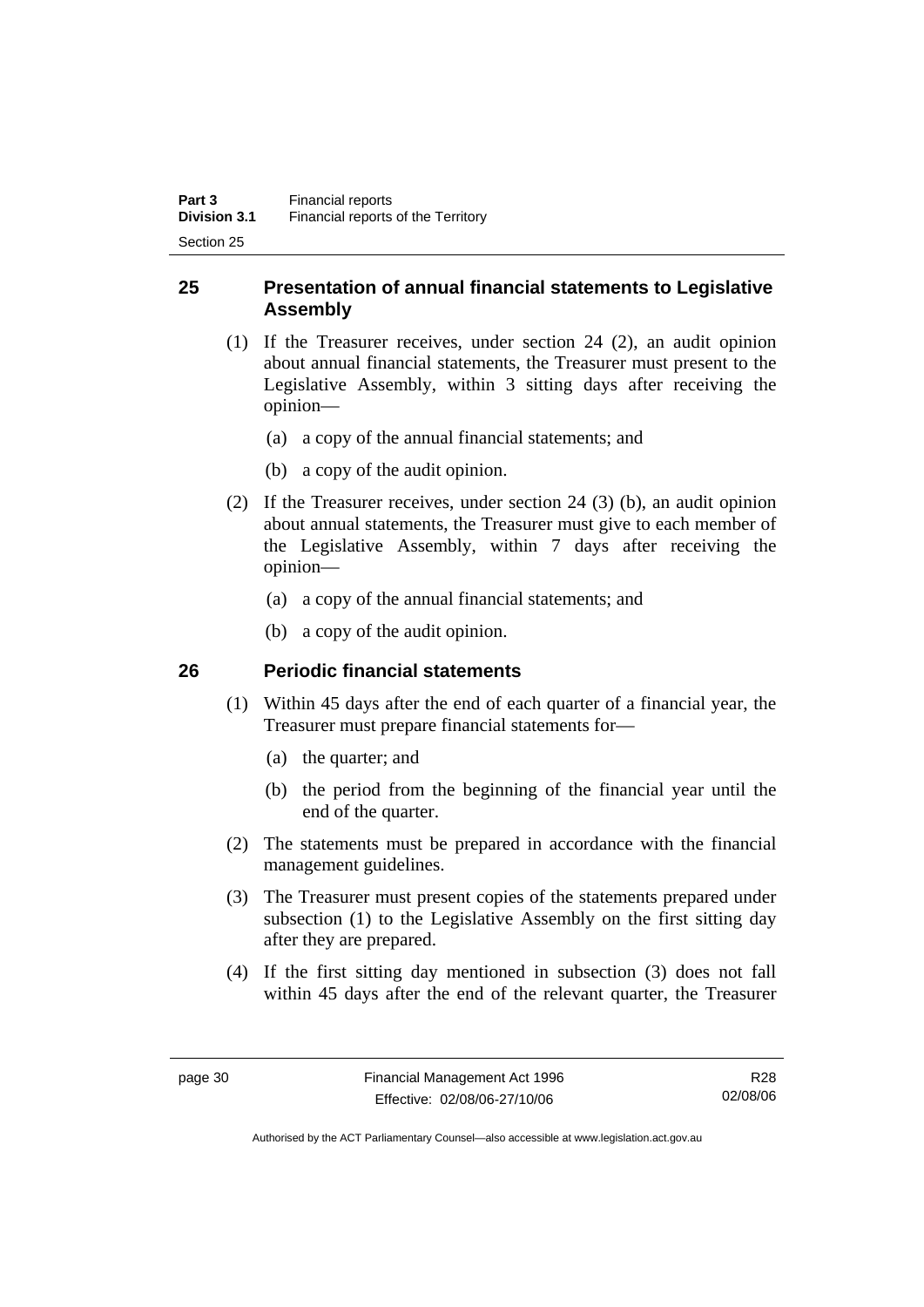must give copies of the statements prepared under subsection (1) to each member of the Legislative Assembly within the 45 days.

# **Division 3.2 Financial reports and performance statements of departments**

# **27 Annual financial statements of departments**

- (1) A department must, as soon as practicable after the end of each financial year, prepare annual financial statements relating to its operations during the year.
- (2) The annual financial statements of a department must be prepared in accordance with generally accepted accounting principles and in a form that facilitates a comparison between the financial operations of the department during the year and the estimates of those operations contained in the budget for the department for the financial year.
- (3) The annual financial statements must include—
	- (a) the financial statements required under the financial management guidelines; and
	- (b) if a change was made during the year to the conditions of a capital injection set out under section 12 (1) (c) (ii) (Departmental budgets) in a statement included in a proposed budget for the department for a financial year—a statement of the change and the reasons for it; and
	- (c) a statement of the accounting policies adopted by the department; and
	- (d) any other statements necessary to fairly reflect the financial operations of the department during the year and its financial position at the end of the year.
- (4) In this section: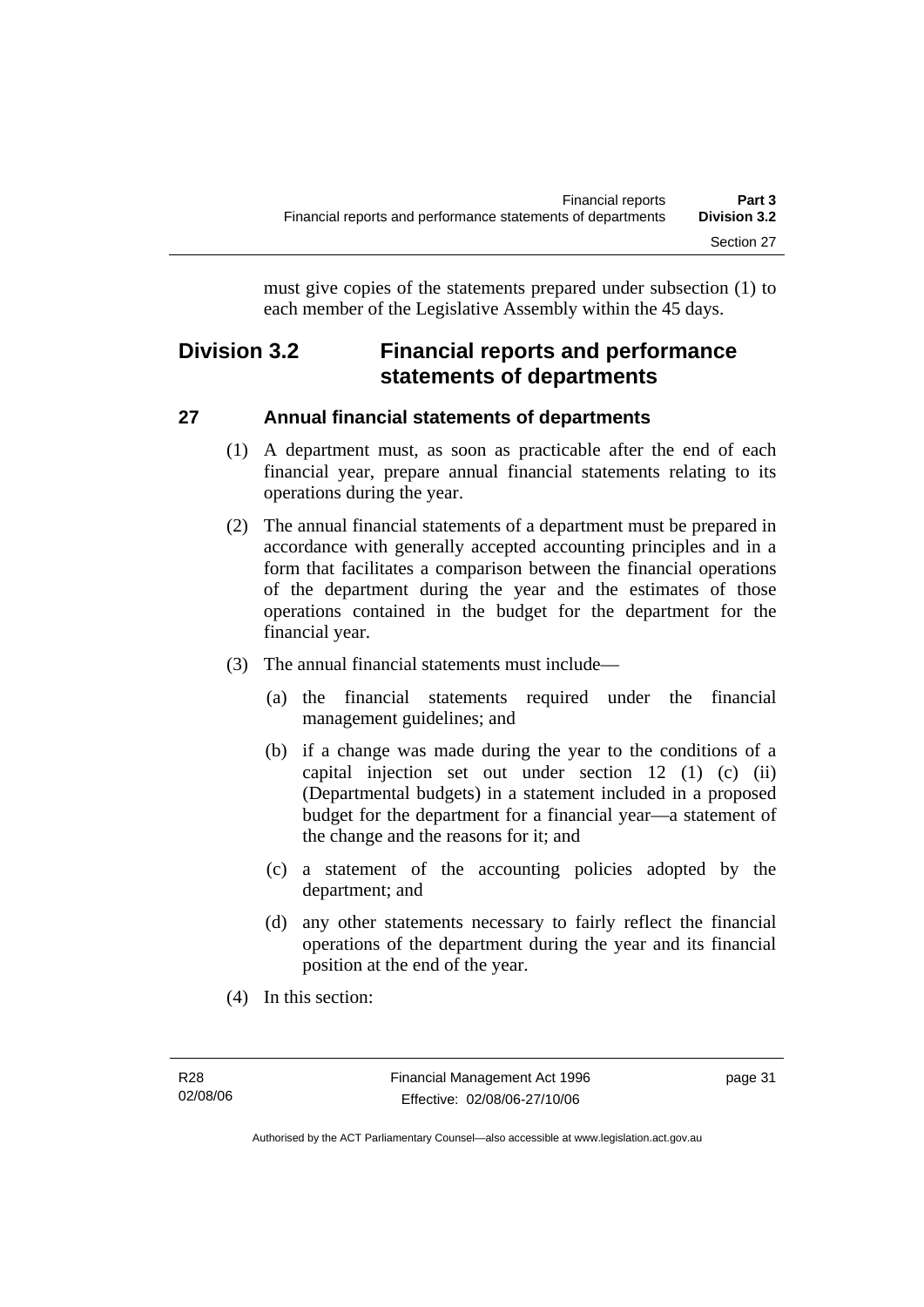| Part 3              | Financial reports                                           |
|---------------------|-------------------------------------------------------------|
| <b>Division 3.2</b> | Financial reports and performance statements of departments |
| Section 28          |                                                             |

*budget*, for a department for a financial year, means the budget for the department for the year presented to the Legislative Assembly under section 10 (b) (Budget papers).

#### **28 Responsibility for annual financial statements of departments**

- (1) The annual financial statements of a department for a financial year must have endorsed on them, or attached to them, a statement of responsibility signed by the responsible chief executive.
- (2) The statement of responsibility must state that, in the responsible chief executive's opinion, the annual financial statements fairly reflect the financial operations of the department during the financial year and the financial position of the department at the end of the year.

#### **29 Audit of financial statements of departments**

- (1) The responsible chief executive of a department must give the auditor-general the financial statements of the department for a financial year as soon as practicable after the statements are prepared.
- (2) The financial statements must have endorsed on them, or attached to them, the statement of responsibility made for them.
- (3) The auditor-general must give the responsible chief executive an audit opinion about the financial statements as soon as practicable after the auditor-general receives them.

#### **30 Departmental annual financial statements to be included in annual reports etc**

A report prepared under the *Annual Reports (Government Agencies) Act 2004* for a department for a financial year must include, or have attached to it—

(a) the department's annual financial statements for the year; and

R28 02/08/06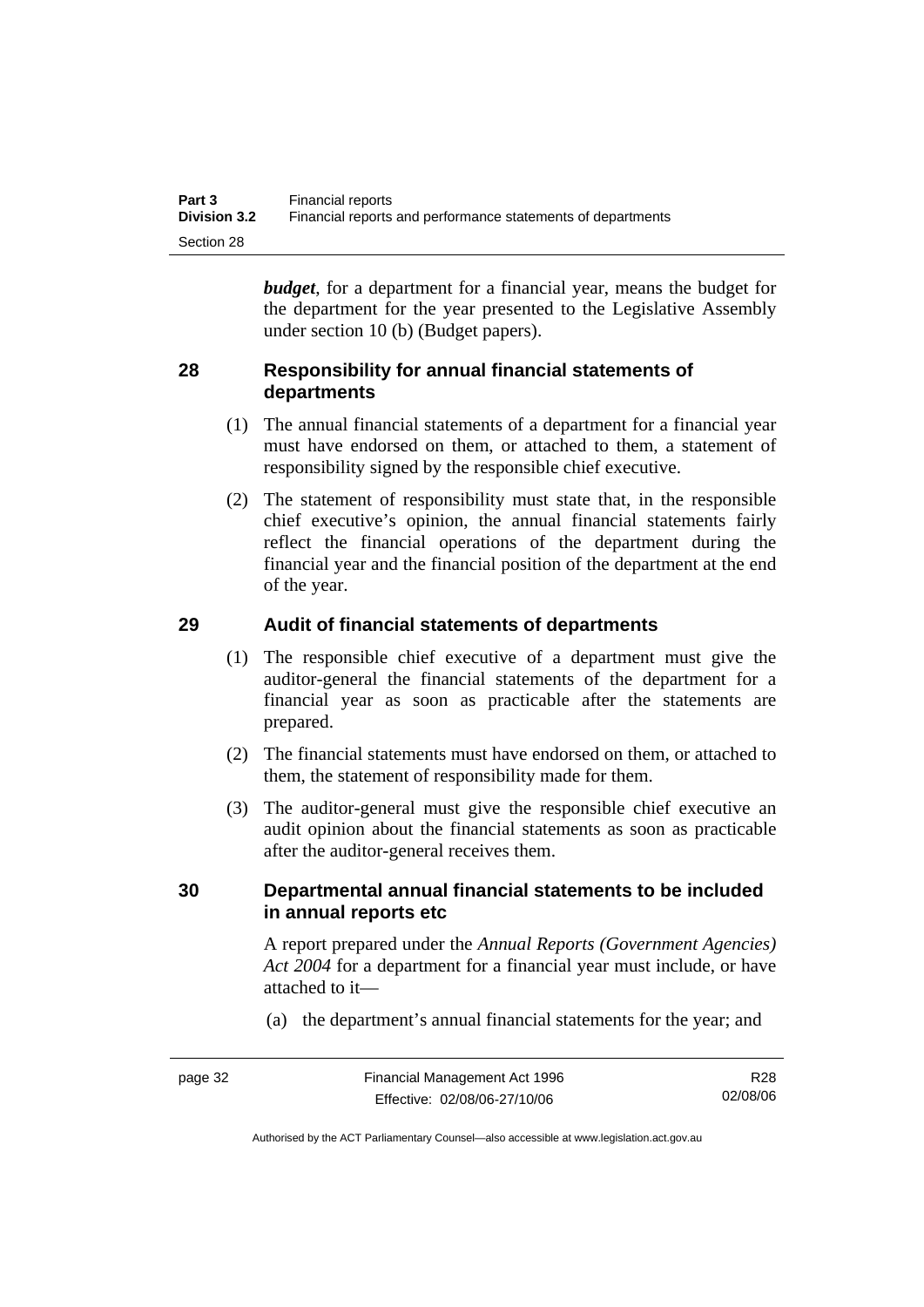(b) the audit opinion under section 29 (3) about the financial statements.

## **30A Statements of performance of departments**

- (1) As soon as practicable after the end of each financial year, each department must prepare a statement of the performance of the department in providing each class of outputs provided by it during the year.
- (2) The statement must—
	- (a) compare the performance of the department in providing each class of the outputs with the forecast of the performance in the department's budget for the year; and
	- (b) give particulars of the extent to which the performance criteria set out in the budget for the provision of the outputs were met.
- (3) In this section:

*budget*, for the department, means the budget for the department for the financial year presented to the Legislative Assembly under section 10 (b) (Budget papers) and, if that budget has been amended under this Act, the budget as amended.

## **30B Responsibility for departmental statements of performance**

- (1) A statement of performance of a department for a financial year must have endorsed on it, or attached to it, a statement of responsibility signed by the responsible chief executive.
- (2) The statement of responsibility must state that, in the responsible chief executive's opinion, the statement of performance fairly reflects the performance of the department in providing each class of outputs during the financial year.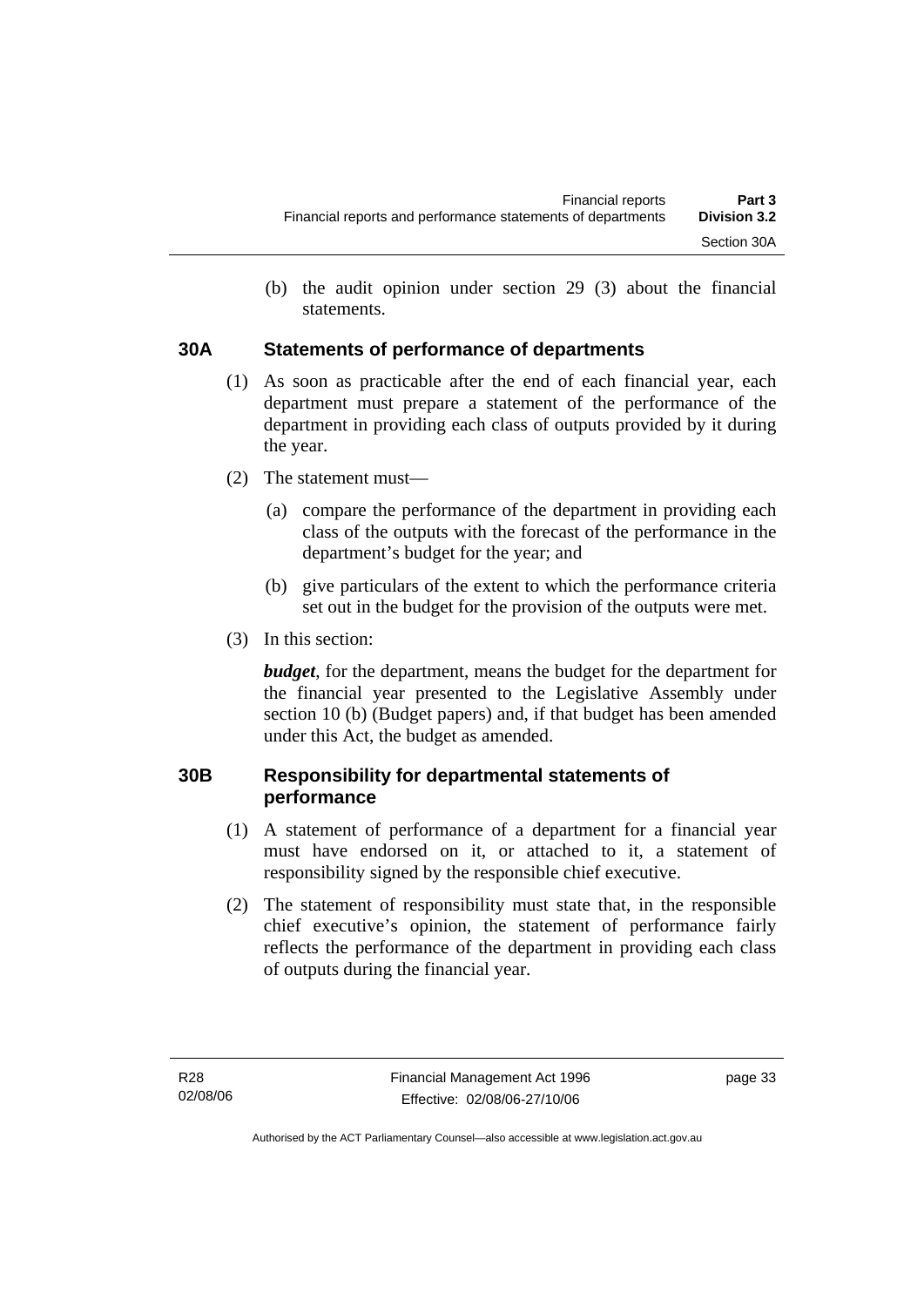#### **30C Scrutiny of departmental statements of performance**

- (1) The responsible chief executive of a department must give the auditor-general the department's statement of performance for a financial year as soon as practicable after the statement is prepared.
- (2) The statement of performance must have endorsed on it, or attached to it, the statement of responsibility made for it under section 30B.
- (3) The auditor-general must give the chief executive a report about the statement of performance as soon as practicable after the auditor-general receives it.
- (4) The report must be prepared in accordance with the financial management guidelines.

#### **30D Departmental statements of performance to be included in annual reports etc**

A report prepared under the *Annual Reports (Government Agencies) Act 2004* for a department for a financial year must include, or have attached to it—

- (a) the department's statement of performance for the year; and
- (b) the auditor-general's report under section 30C (3) about the statement of performance.

#### **30E Half-yearly departmental performance reports**

- (1) Within 30 days after 31 December in each financial year, each Minister must prepare a half-yearly performance report for each department for which the Minister is responsible.
- (2) The report must include—
	- (a) a progress report on delivery of outputs; and
	- (b) an explanation of any significant variations from performance criteria.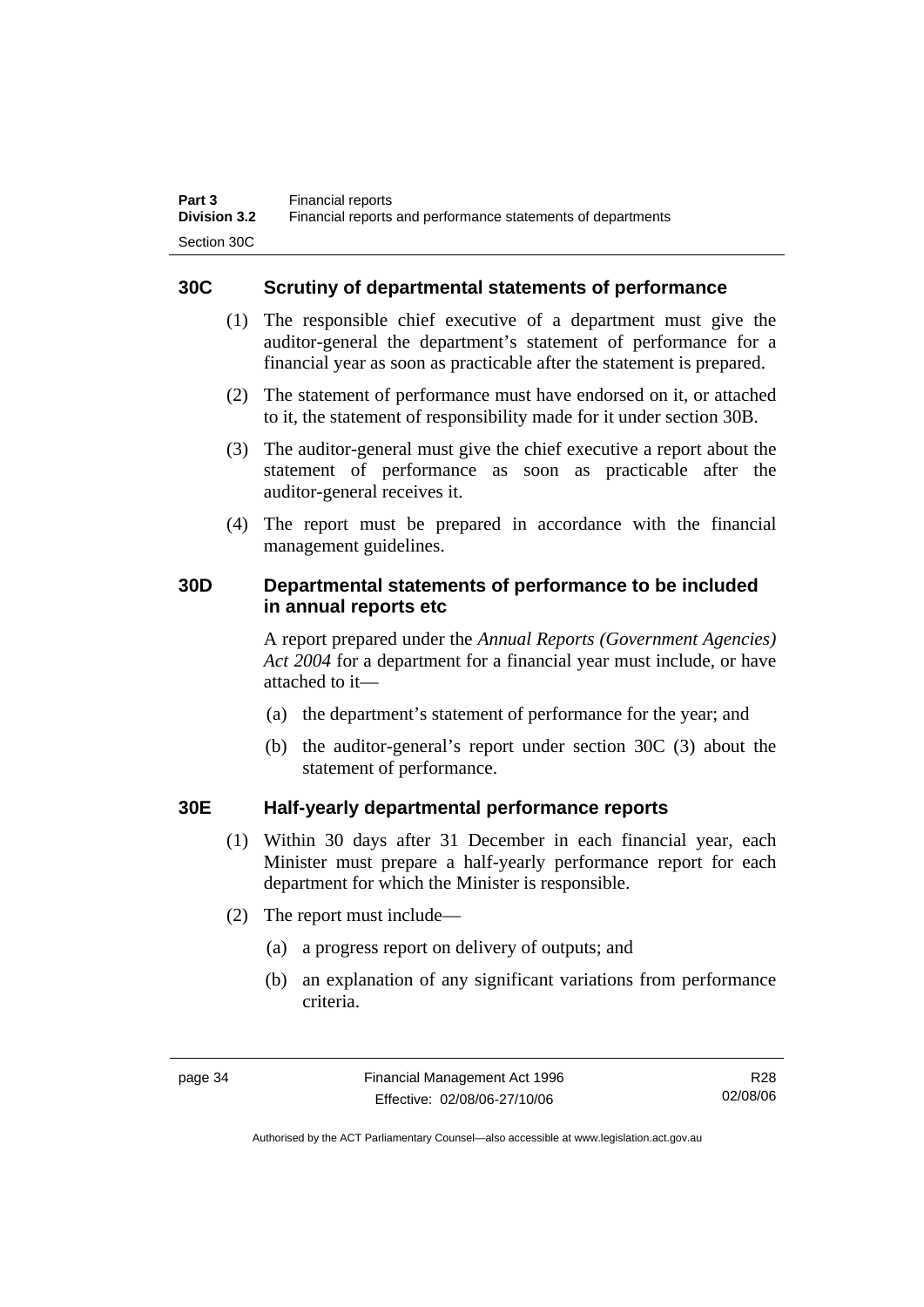- (3) The Minister must present the report to the Legislative Assembly on the first sitting day after the report is prepared.
- (4) If the report is not presented to the Legislative Assembly under subsection (3) within 30 days after 31 December, the Minister must make a copy of the report available to members of the Legislative Assembly within the 30 days.
- (5) This section does not apply to the Legislative Assembly secretariat.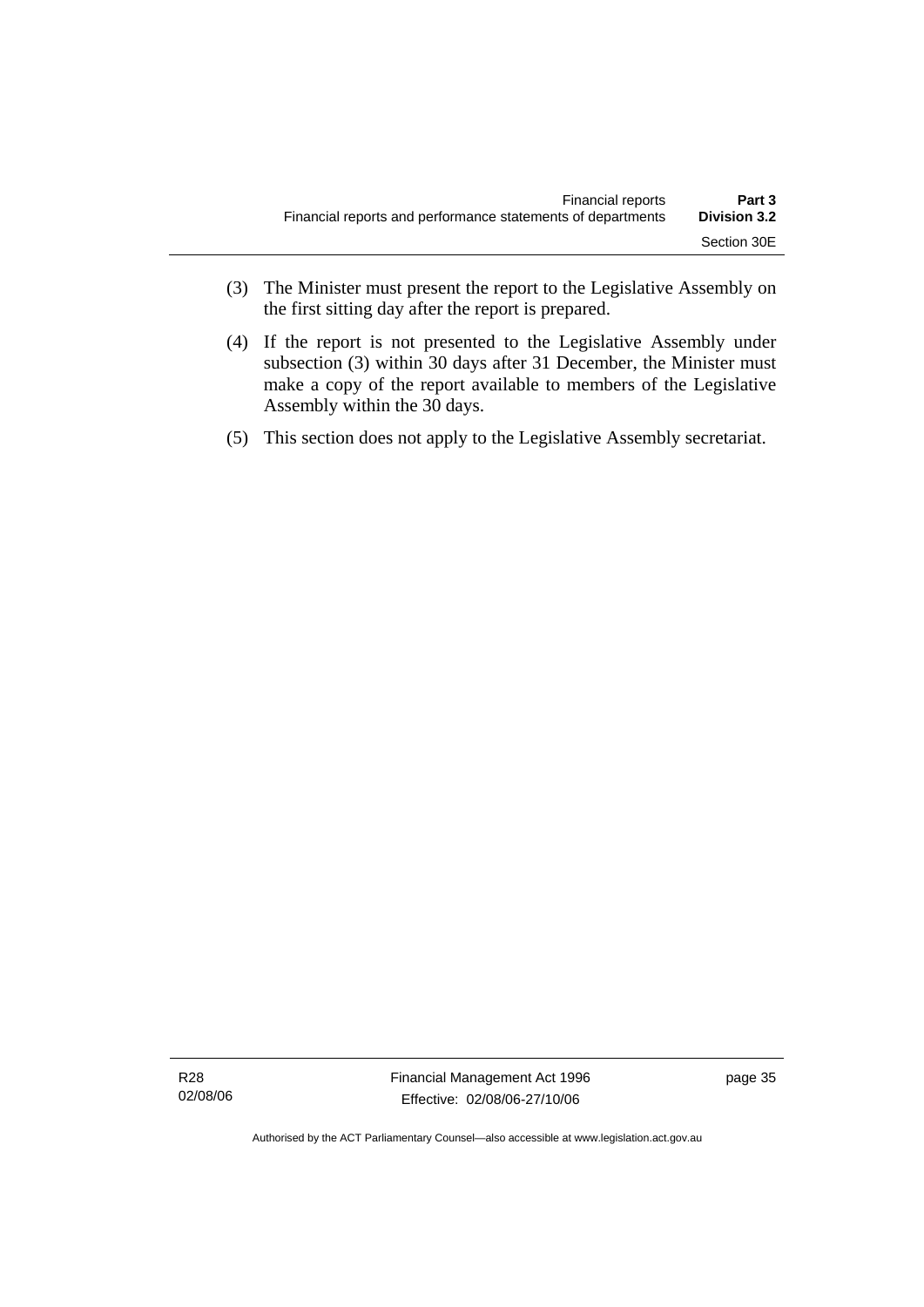# **Part 4 Financial management responsibilities of chief executives of departments**

#### **31 Responsibilities of chief executives of departments**

- (1) The responsible chief executive of a department is accountable to the responsible Minister of the department for the efficient and effective financial management of the department.
- (2) Without limiting subsection (1), the responsible chief executive of a department is responsible, under the responsible Minister, for ensuring—
	- (a) that money spent by the department is spent in accordance with appropriations made for the department (including appropriations available under section 34B); and
	- (b) that, as far as practicable, the operations of the department for a financial year are consistent with, and comparable to, the budget for the department for the year; and
	- (c) that the officers and employees of the department comply with this Act (including the financial management guidelines); and
		- *Note* A reference to an Act includes a reference to the statutory instruments made or in force under the Act, including any guideline (see Legislation Act, s 104).
	- (d) that proper accounts and records are kept of the transactions and affairs of the department in accordance with generally accepted accounting principles; and
	- (e) that adequate control is maintained over the assets of the department and assets in the control of the department; and
	- (f) that adequate control is maintained over the incurring of liabilities by the department.

| page 36 | Financial Management Act 1996 | R <sub>28</sub> |
|---------|-------------------------------|-----------------|
|         | Effective: 02/08/06-27/10/06  | 02/08/06        |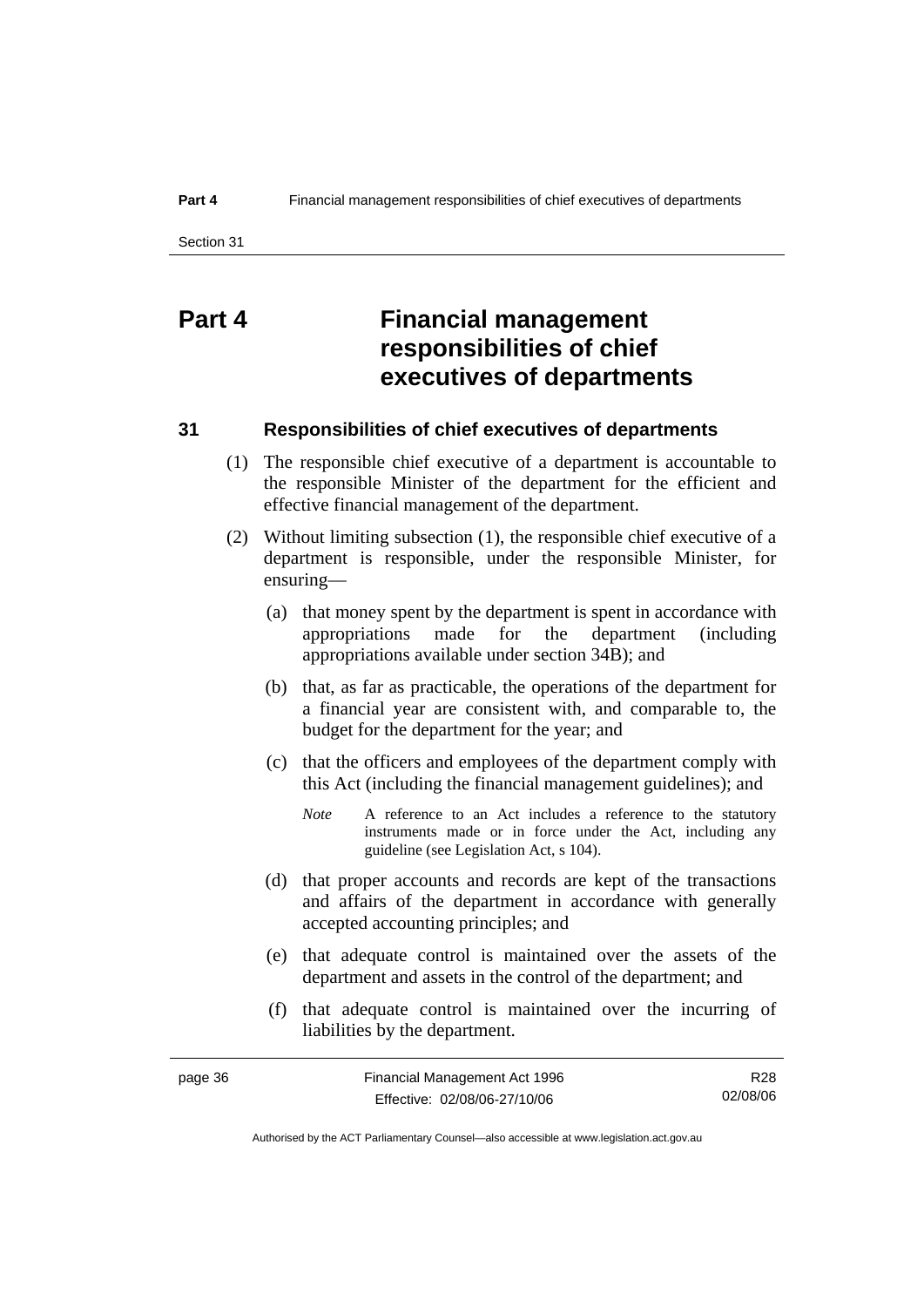- (3) A report prepared under the *Annual Reports (Government Agencies) Act 2004* for a financial year by the responsible chief executive of a department must include an explanation of material variations between the actual results of the department for the year and the budget for the department for the year.
- (4) In this section:

*budget*, for a department for a financial year, means the budget for the department for the year presented to the Legislative Assembly under section 10 (b) (Budget papers) and, if that budget has been amended under this Act, the budget as amended.

R28 02/08/06 Financial Management Act 1996 Effective: 02/08/06-27/10/06

page 37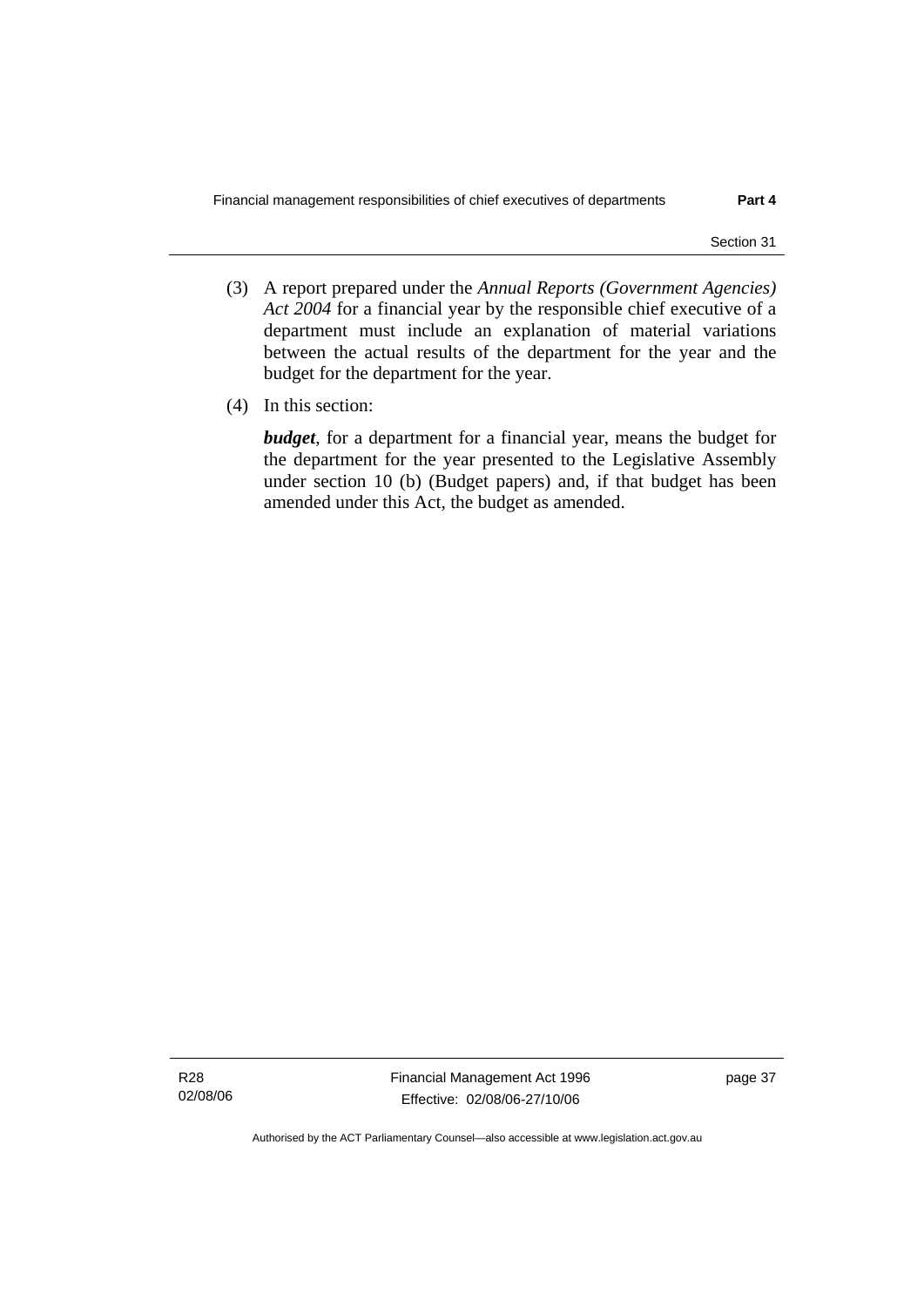#### **Part 5 Banking and investment**

Section 32

# **Part 5 Banking and investment**

#### **32 Agreement for the conduct of banking for Territory**

- (1) The Treasurer may enter into an agreement with an authorised deposit-taking institution relating to the conduct of banking for the Territory.
- (2) An agreement must not be entered into unless it contains a provision to the effect that it may be terminated by the Territory at any time subject to the giving of written notice that specifies the date the termination is to take effect.

#### **33 Territory banking account**

The Treasurer must open and maintain a banking account for the purposes of the Territory.

#### **34 Departmental banking accounts**

- (1) The responsible Minister or the responsible chief executive may open 1 or more banking accounts for the purposes of the relevant department.
- (2) A departmental banking account must be maintained by the chief executive.
- (3) A departmental banking account must not, without the Treasurer's written approval, be opened or maintained otherwise than with an authorised deposit-taking institution with which an agreement is in force under section 32.
- (4) The responsible Minister or the responsible chief executive of a department may close a departmental banking account of the department.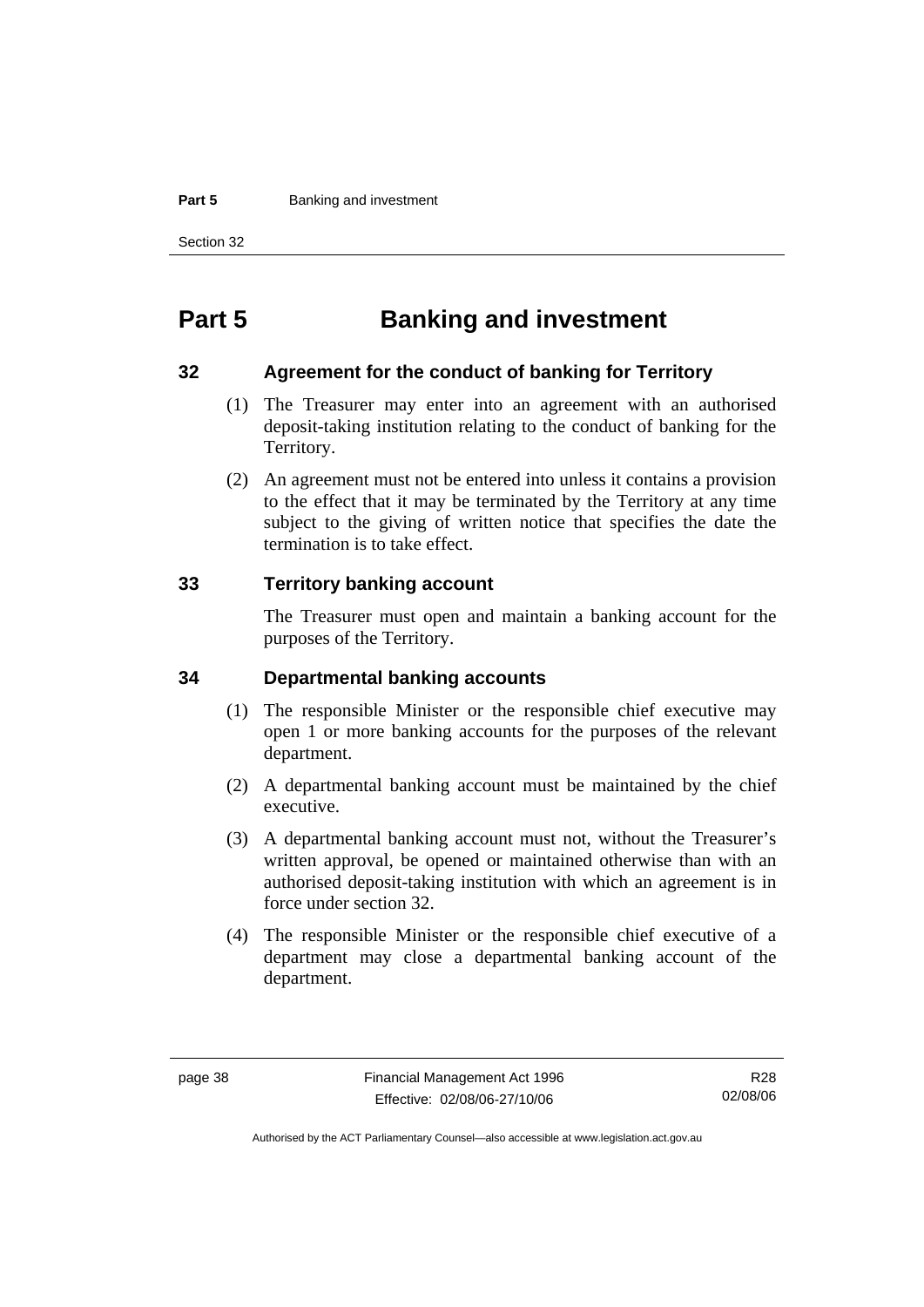- (5) If the responsible Minister or the responsible chief executive of a department closes a departmental banking account under subsection (4), he or she must transfer any money standing to the credit of the account to another departmental banking account of the department or to the territory banking account.
- (6) The Treasurer may, at any time, after consultation with the responsible Minister, close or suspend the operation of a departmental banking account.
- (7) A Minister or a chief executive must not open or operate a departmental banking account otherwise than in accordance with this Act.

## **34A Transfer of departmental banking account**

- (1) If, in the Treasurer's opinion, it is desirable, because of changes in departmental responsibilities, to transfer a departmental banking account from a department to another department, the Treasurer may, in writing, direct the responsible chief executive of the department that holds the account to arrange for it to be transferred to another department nominated in the direction.
- (2) A chief executive who receives a direction under subsection (1) must comply with the direction.
- (3) A departmental banking account transferred in accordance with a direction under subsection (1) becomes a departmental banking account of the department to which it is transferred.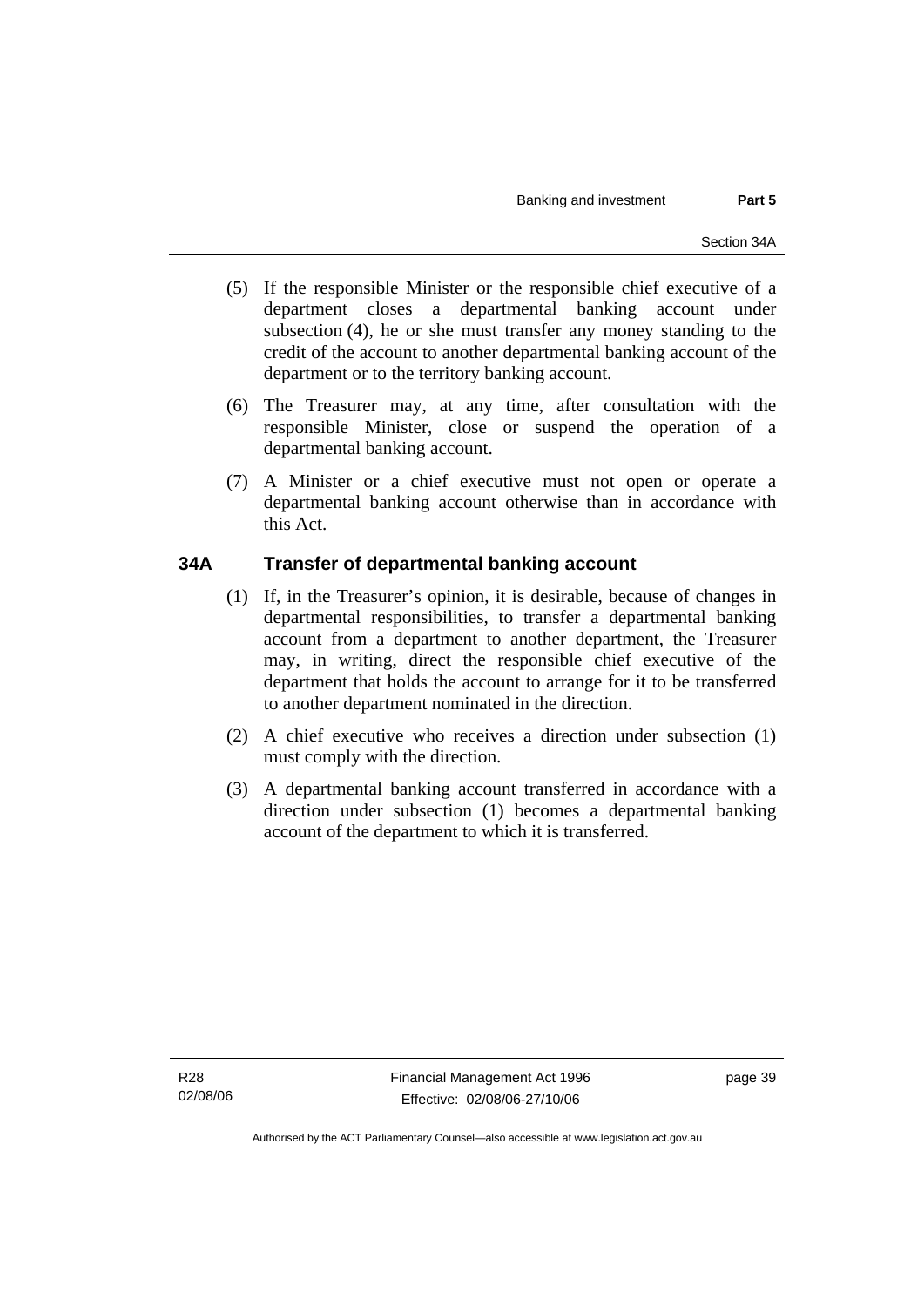#### **Part 5 Banking and investment**

Section 34B

#### **34B End of year balances of departmental banking accounts**

- (1) If at the end of a financial year amounts appropriated for a department for that financial year are held in a departmental banking account, the amounts may be applied after the end of that financial year for the purposes for which they were appropriated.
- (2) If at the end of a financial year a departmental banking account has a debit balance, the chief executive of the department must devise and implement a scheme to recoup the amount of the deficit.

#### **35 Payments into banking accounts**

- (1) All public money is the property of the Territory.
- (2) If public money is received by a person other than for the purpose of making a payment in the course of his or her duties, the person must take reasonable steps to safeguard the money until it is paid into a banking account in accordance with this section.
- (3) Money must be paid into a departmental banking account of a department if the money is—
	- (a) money that may be disbursed to the department as a consequence of an appropriation; or
	- (b) a receipt relating to the operations of the department; or
	- (c) a receipt relating to the sale or disposal of assets of the Territory held by the department.
- (4) All public money, except money payable into a departmental banking account, must be paid into the territory banking account.
- (5) The Treasurer may issue financial management guidelines regarding the banking of public money.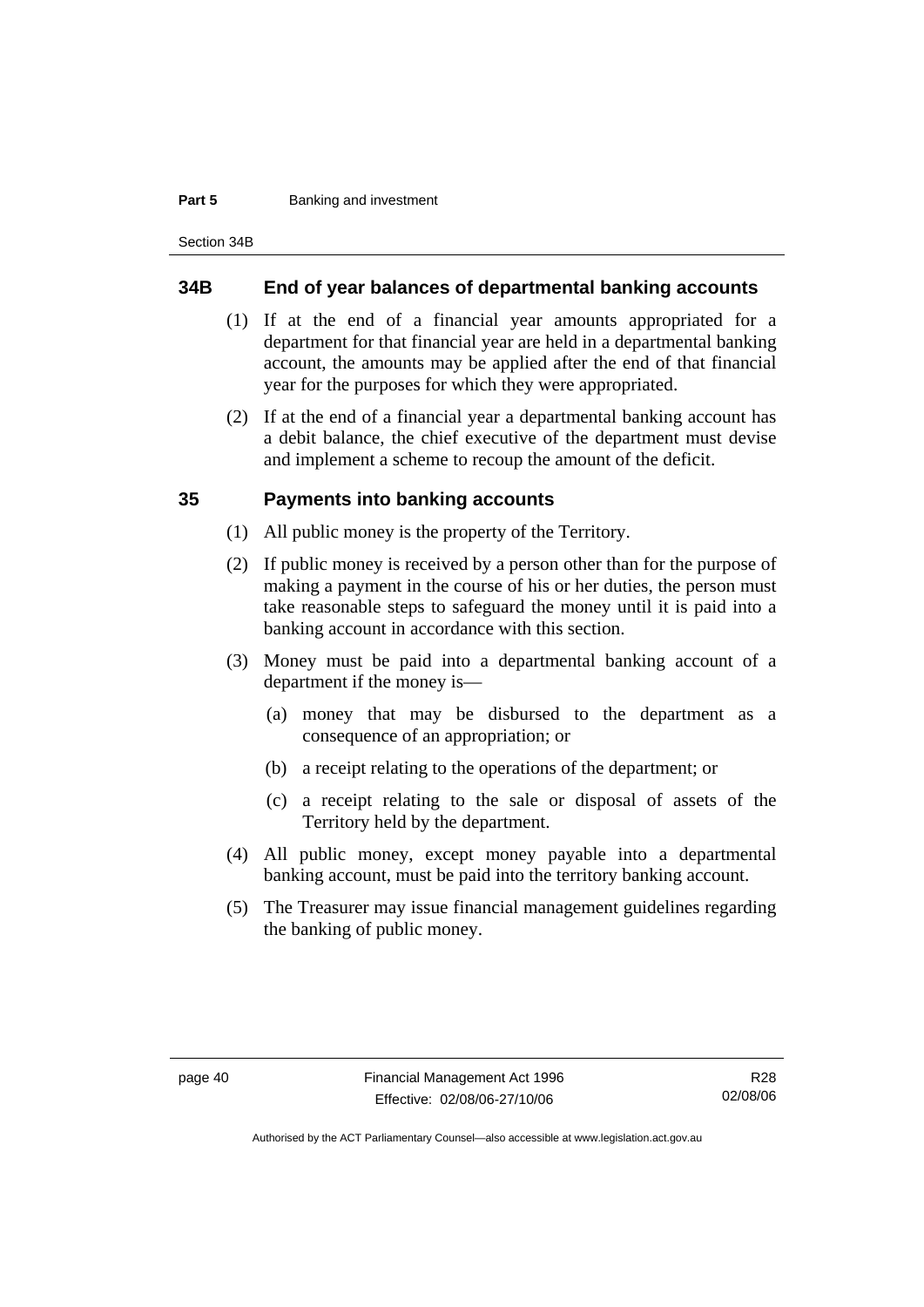#### **36 Transfer following change in departmental responsibilities**

- (1) If, in the Treasurer's opinion, it is necessary as a consequence of changes in departmental responsibilities, to transfer to another account money held in the territory banking account or a departmental banking account, the Treasurer must decide the amount to be transferred and direct that the transfer be made.
- (2) The Treasurer must not exercise the powers under subsection (1) in relation to a departmental banking account except after consultation with the responsible Minister.

#### **36A Transfers from departmental banking accounts to territory banking account**

If, in the Executive's opinion, it is desirable for the management of the public money of the Territory to transfer an amount held in a departmental banking account to the territory banking account, the Executive may direct that the transfer be made.

## **37 Payments from territory banking account**

- (1) An amount must not be paid out of the territory banking account except under an appropriation to a departmental banking account, a territory authority banking account or a territory-owned corporation banking account.
- (2) This section is subject to—
	- (a) the *Territory Superannuation Provision Protection Act 2000*, section 11 (2) (which is about transfers between the territory banking account and departmental banking accounts to facilitate investment of superannuation funds); and
	- (b) this Act, section 38 (3) (which is about transfers of public money to facilitate investment); and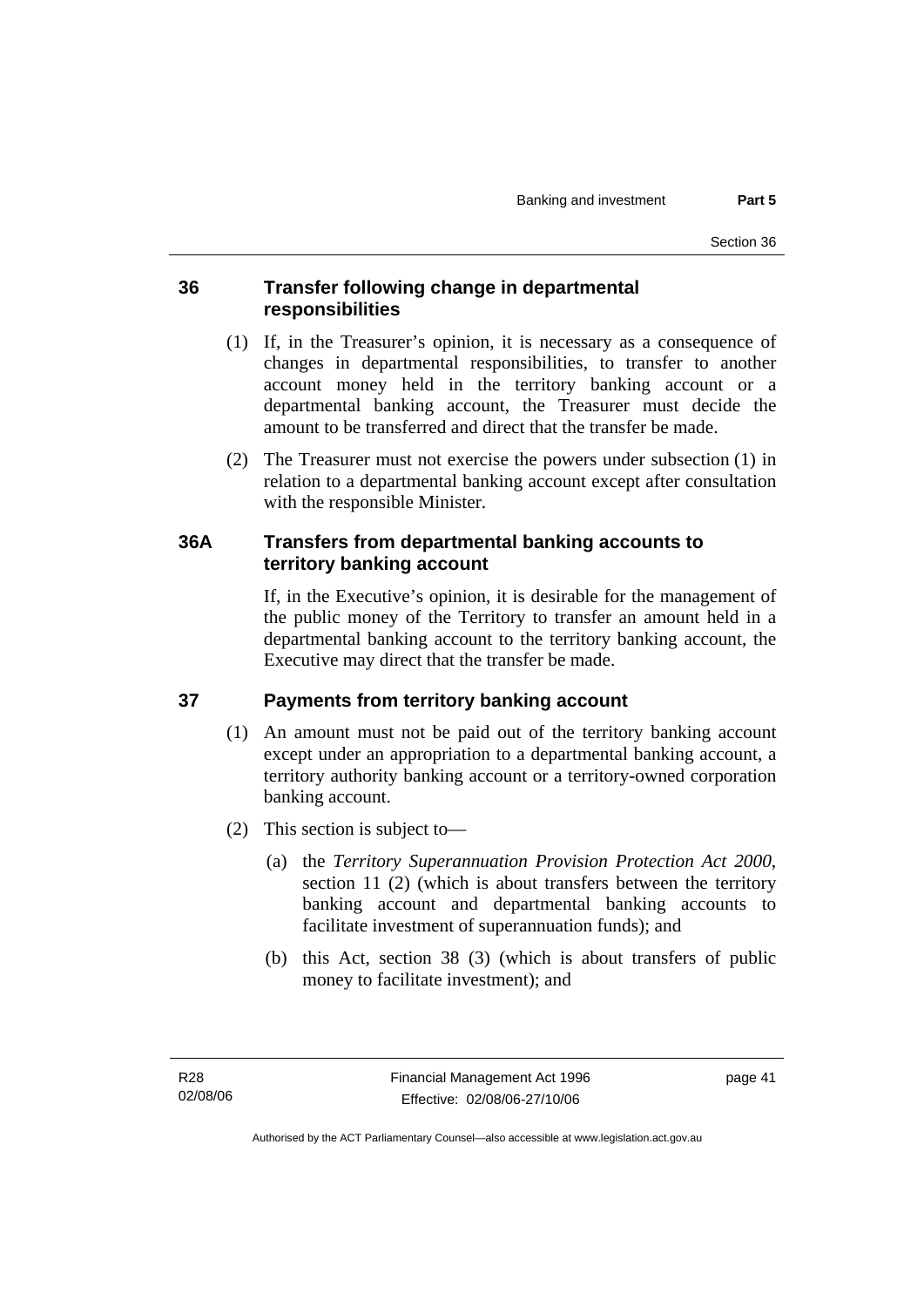#### **Part 5 Banking and investment**

Section 38

- (c) this Act, section 38 (7) (which is about the payment of interest on certain investments of public money); and
- (d) this Act, section 58 (7) (which is about transfers between the territory banking account and territory authorities of interest earned on certain investments for territory authorities).
- (3) This section does not apply to an overdraft or credit facility for a territory authority approved under section 59 (5).

#### **38 Investment of certain public money**

- (1) The Treasurer may invest any money held in the territory banking account or departmental banking accounts for the period and on the terms and conditions the Treasurer considers appropriate—
	- (a) on deposit with an authorised deposit-taking institution; or
	- (b) in the purchase of a bill of exchange that is drawn or accepted by an authorised deposit-taking institution; or
	- (c) in a loan to a person who is a dealer in the short-term money market; or
	- (d) in Territory, State or Commonwealth securities; or
	- (e) in any investment prescribed under the financial management guidelines for this paragraph.
- (2) However, an investment may be made under this section only to increase or protect the financial wealth of the Territory.
- (3) Transfers of money for investment, including transfers between the territory banking account and departmental banking accounts to facilitate investment, may be made without appropriation.
- (4) Interest received from the investment of public money under this section shall be paid to the territory banking account.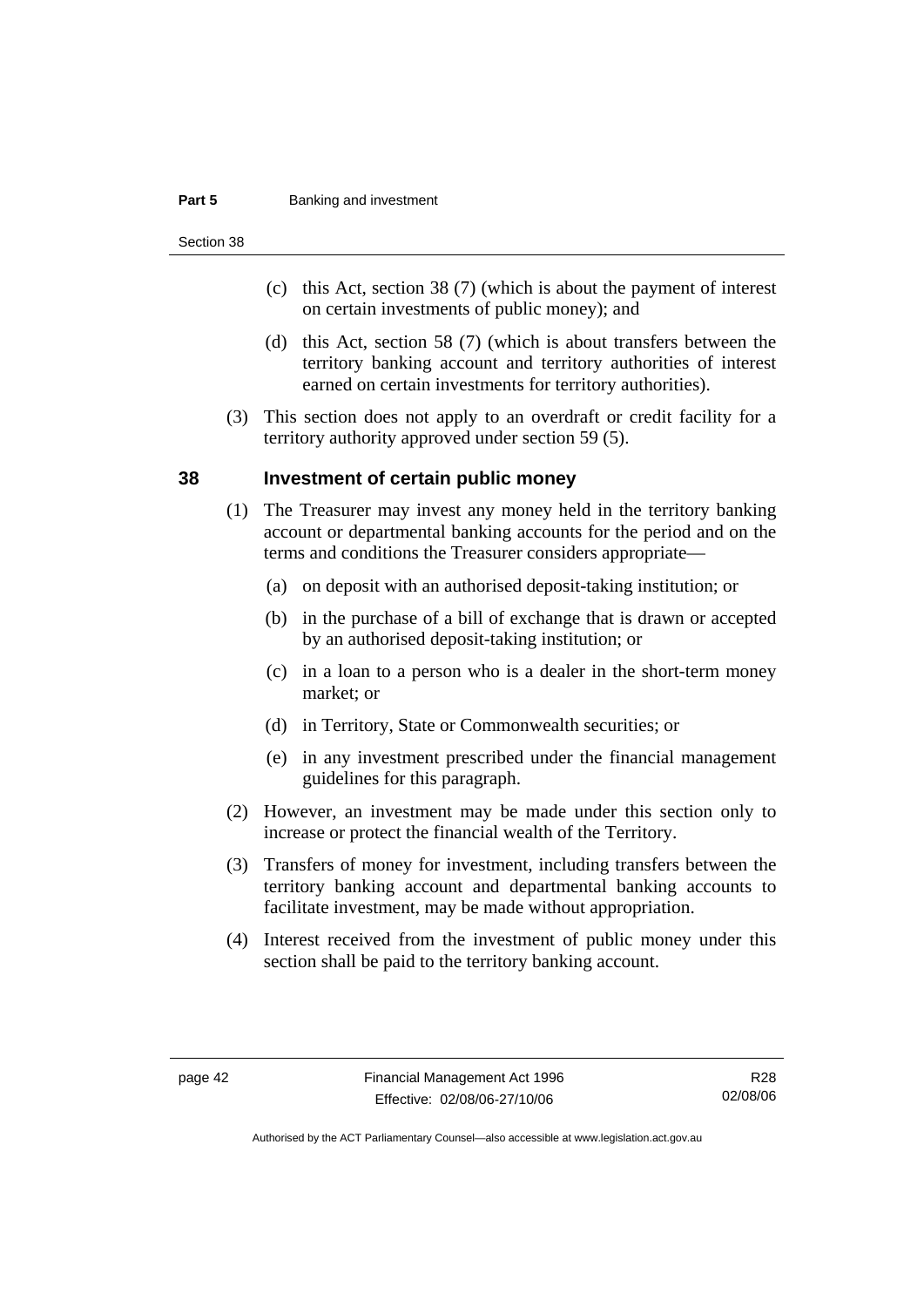- (5) However, if an investment of public money is made or managed for the Territory by an entity other than a department, the entity may deduct from the interest received by the entity for the investment—
	- (a) a fee charged by the entity for making or managing the investment; and
	- (b) expenses reasonably incurred by the entity in making or managing the investment.
- (6) The Treasurer may decide the amounts of interest from investments under this section that are to be credited to departmental banking accounts.
- (7) The amounts decided by the Treasurer may be paid from the territory banking account without further appropriation.
- (8) However, the total of the amounts paid under subsection (7) must not exceed the total of the interest received from investments under this section.
- (9) This section does not apply to money held in a superannuation banking account.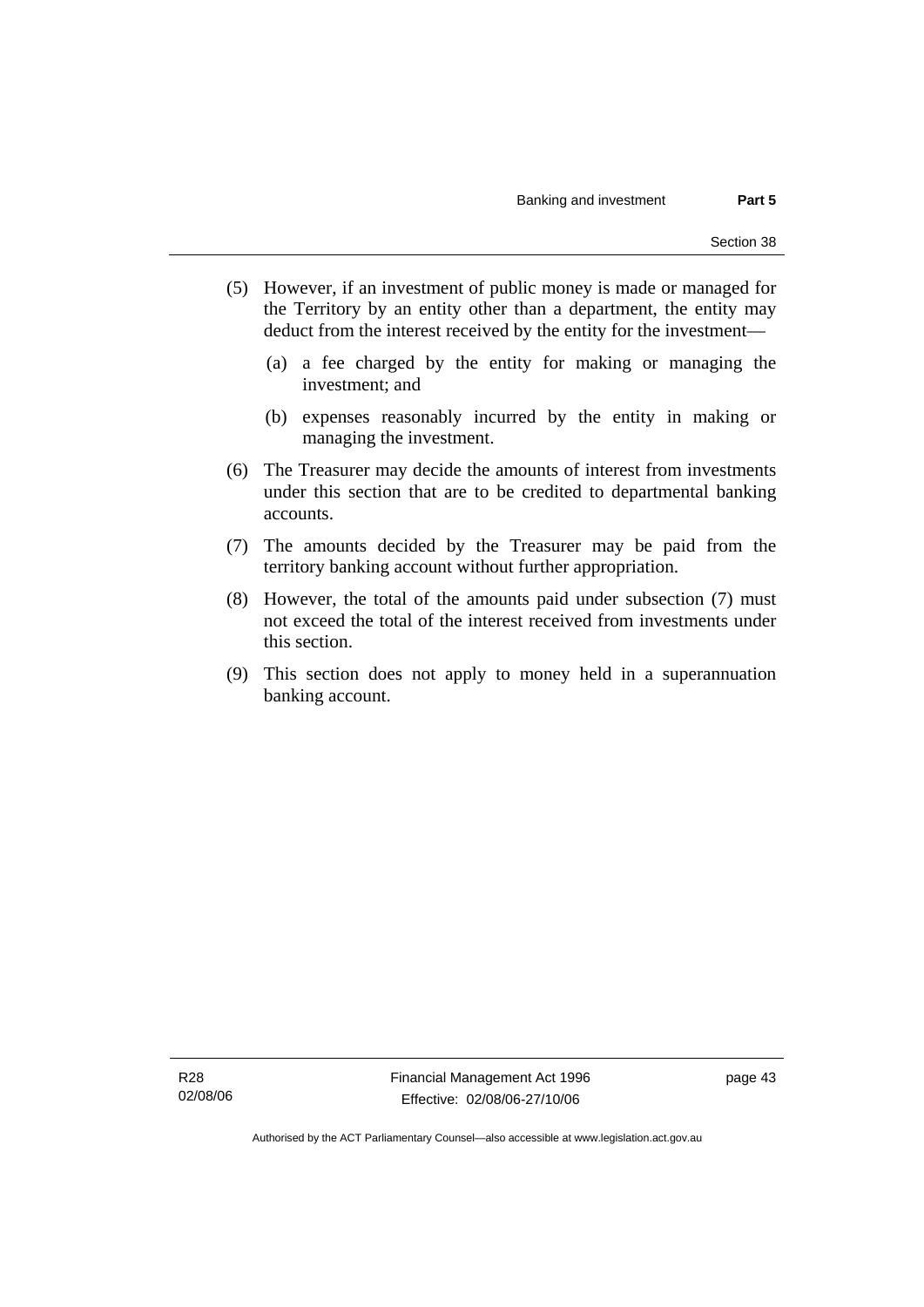#### **Part 6 Borrowing and guarantees**

Section 39

# **Part 6 Borrowing and guarantees**

#### **39 Power of Territory to borrow**

The Territory may only borrow in accordance with this Act or another law of the Territory.

#### **40 Treasurer may borrow on behalf of Territory**

The Treasurer may, on behalf of the Territory, if necessary or expedient in the public interest to do so—

- (a) borrow money; or
- (b) give security for the repayment of an amount borrowed or the payment of interest on an amount borrowed; or
- (c) enter into a financing lease.

#### **41 Power of territory authorities to borrow**

Despite any other Act, a territory authority may only borrow (other than from the Territory) in accordance with this Act.

#### **42 Borrowings by territory authorities to be approved**

- (1) A territory authority must not borrow unless—
	- (a) the borrowing is approved in writing by the Treasurer; and
	- (b) the terms and conditions of the borrowing include the terms and conditions (if any) specified in the approval and are otherwise consistent with the approval; and
	- (c) the borrowing is within the borrowing limits (if any) of the authority for the financial year in which the borrowing is entered into, that are approved in writing by the Treasurer.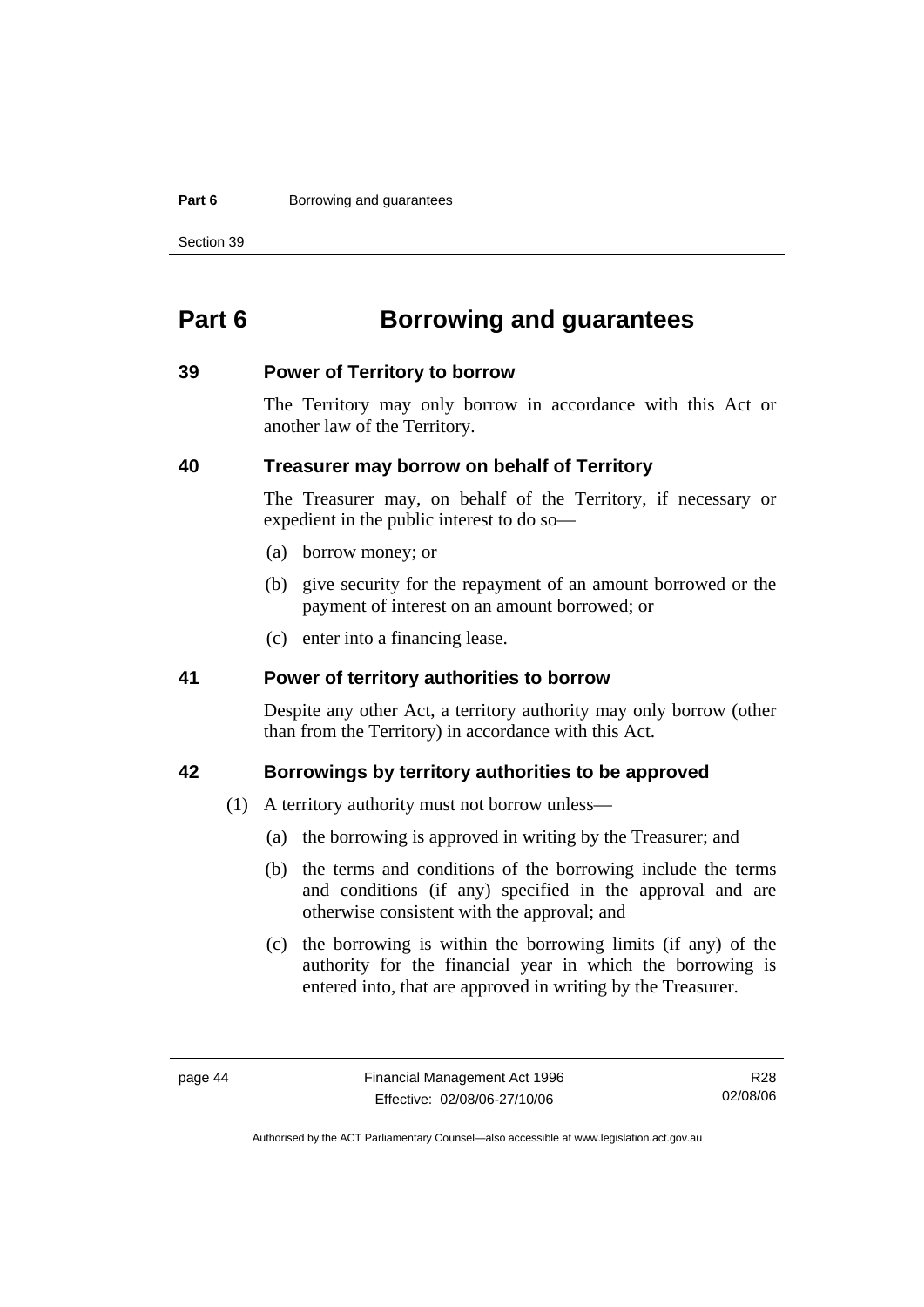(2) However, subsection (1) (a) and (b) does not apply to a loan made to a territory authority under section 57 (1) (b).

#### **43 Territory authorities may give security**

Subject to the Treasurer's approval of the borrowing under section 42 (a), a territory authority may give security for the repayment of an amount borrowed, or for the payment of interest on that amount, by issuing securities.

#### **44 Power to approve borrowings not delegable**

The Treasurer must not delegate to anyone the power under section 42 (a) to approve borrowings by territory authorities.

#### **45 Loans to be paid into territory banking account**

Subject to this Act and any other Act, the proceeds of a loan raised on behalf of the Territory must be paid into the territory banking account.

## **46 Payments by Treasurer**

The Treasurer may, without further appropriation, make payments needed for—

- (a) payment of interest on borrowings made for the Territory; or
- (b) repayment of borrowings made for the Territory; or
- (c) payment of the expenses of making or repaying borrowings for the Territory.

## **47 Guarantees by Territory**

- (1) The Territory may only give a guarantee for the payment of money or the performance of an obligation in accordance with this Act.
- (2) The Treasurer may approve in writing a guarantee by the Territory for the payment of money or the performance by any person of an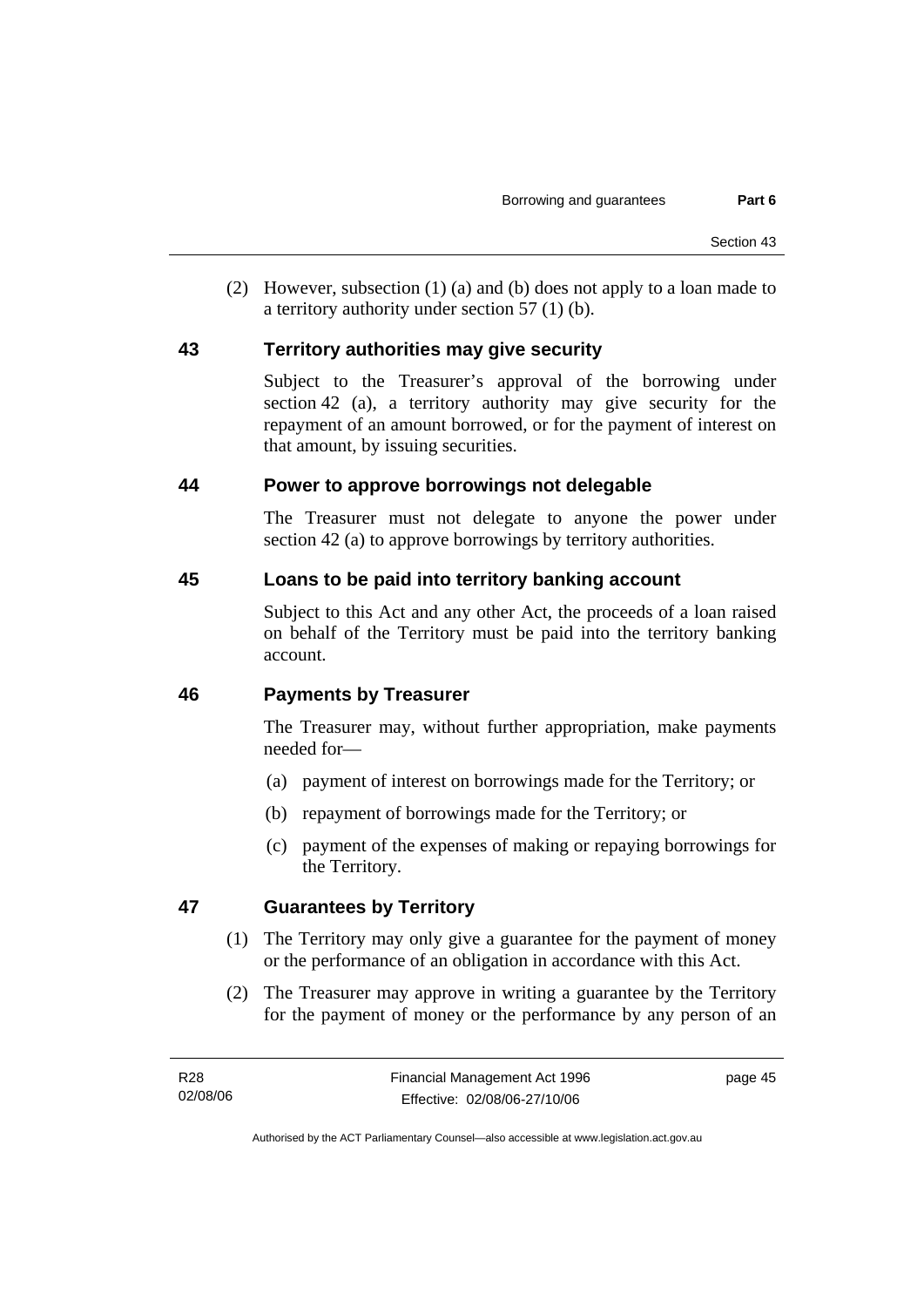#### **Part 6 Borrowing and guarantees**

Section 47

obligation under a contract, subject to any conditions the Treasurer may specify in the approval.

 (3) If the Treasurer approves a guarantee under subsection (2), the Treasurer must present a copy of the approval to the Legislative Assembly within 3 sitting days after the approval is given.

page 46 Financial Management Act 1996 Effective: 02/08/06-27/10/06

R28 02/08/06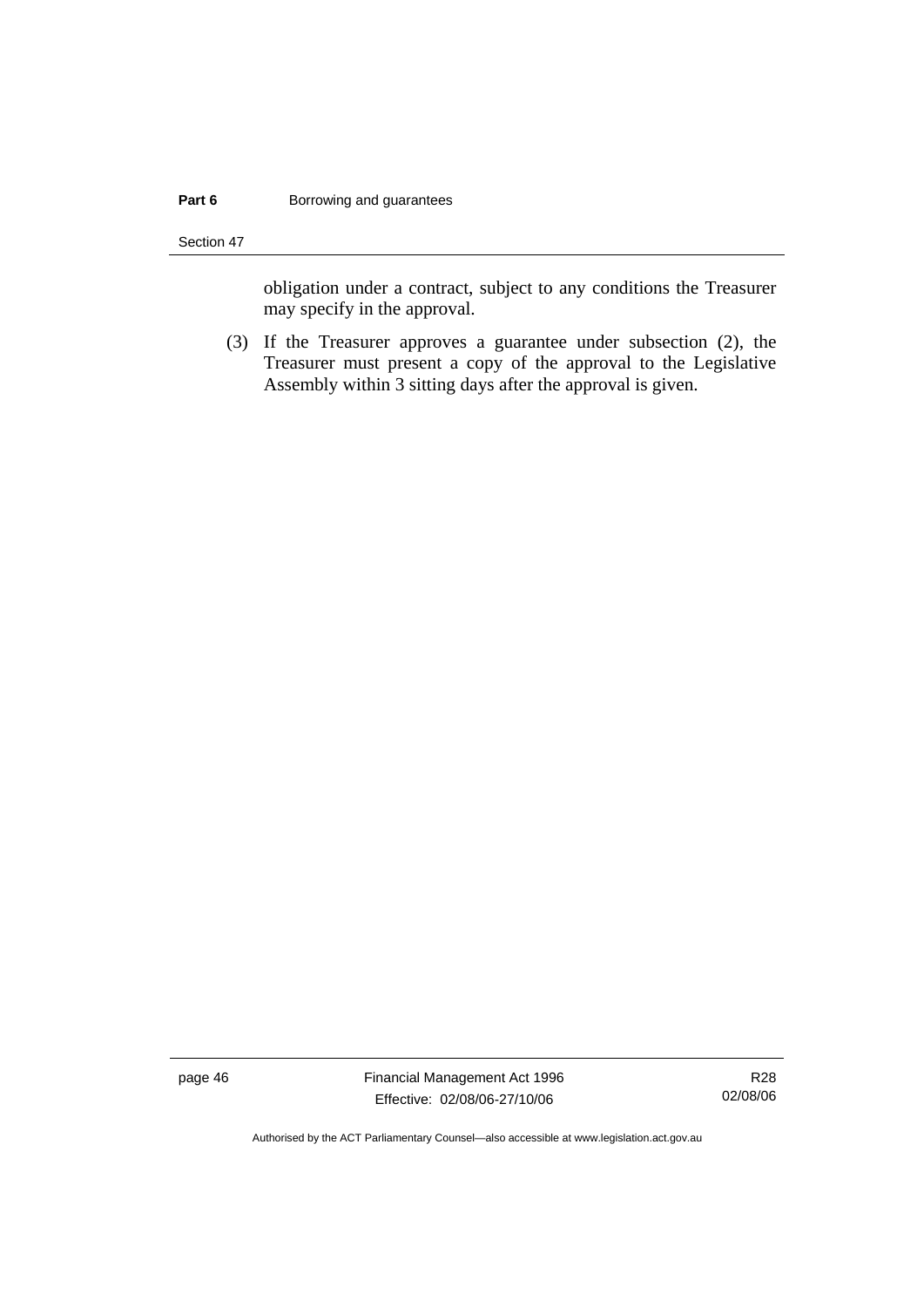# **Part 7 Trust money**

#### **49 Identity of trust money**

All trust money held by the Territory must be accounted for separately from public money.

#### **50 Administration of trust money**

- (1) Trust money must be administered by the appropriate department on behalf of the Territory.
- (2) The Treasurer may, in writing, specify a department as the appropriate department in relation to an amount of trust money.
- (3) In this section:

*appropriate department*, in relation to an amount of trust money, means—

- (a) except if paragraph (b) applies—the department responsible for matters or enactments that relate most closely to the purpose of the payment; or
- (b) the department specified under subsection (2).

## **51 Departmental trust banking accounts**

- (1) The responsible Minister or the responsible chief executive may open a trust banking account for the purposes of the relevant department.
- (2) A trust banking account must be maintained by the chief executive.
- (3) A trust banking account must not, without the Treasurer's written approval, be opened or maintained otherwise than with an authorised deposit-taking institution with which an agreement is in force under section 32 (Agreement for the conduct of banking for Territory).

| R28      | Financial Management Act 1996 | page 47 |
|----------|-------------------------------|---------|
| 02/08/06 | Effective: 02/08/06-27/10/06  |         |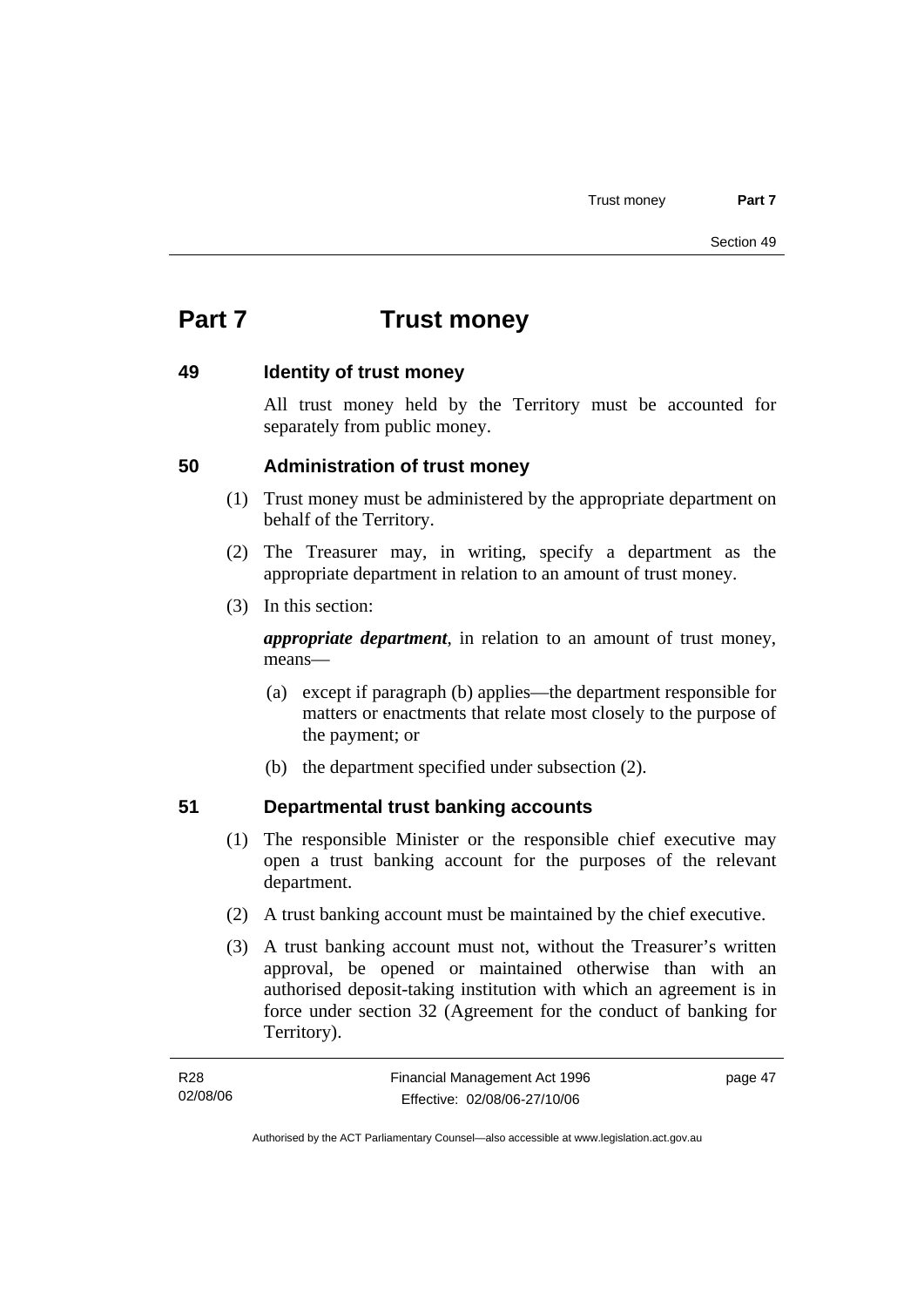#### **Part 7 Trust money**

Section 51A

- (4) No money may be held in a trust banking account other than trust money.
- (5) A Minister or a chief executive must not open or operate a trust banking account otherwise than in accordance with this Act.

#### **51A Transfer of departmental trust banking accounts**

- (1) This section applies if the Treasurer believes that it is desirable, because of changes in departmental responsibilities, to transfer a departmental trust banking account from a department to another department.
- (2) The Treasurer may, in writing, direct the responsible chief executive of the department that holds the account to arrange for it to be transferred to the other department.
- (3) If a chief executive receives a direction under subsection (2), the chief executive must comply with it.
- (4) An account transferred in accordance with the direction becomes a trust banking account of the department to which it is transferred.

#### **51B Transfers between trust banking accounts—changes in departmental responsibilities**

- (1) This section applies if the Treasurer believes that it is necessary, because of changes in departmental responsibilities, to transfer an amount held in a departmental trust banking account (the *first account*) to a trust banking account of another department.
- (2) The Treasurer may, in writing, direct the responsible chief executive of the department that holds the first account to transfer the amount.
- (3) If a chief executive receives a direction under subsection (2), the chief executive must comply with it.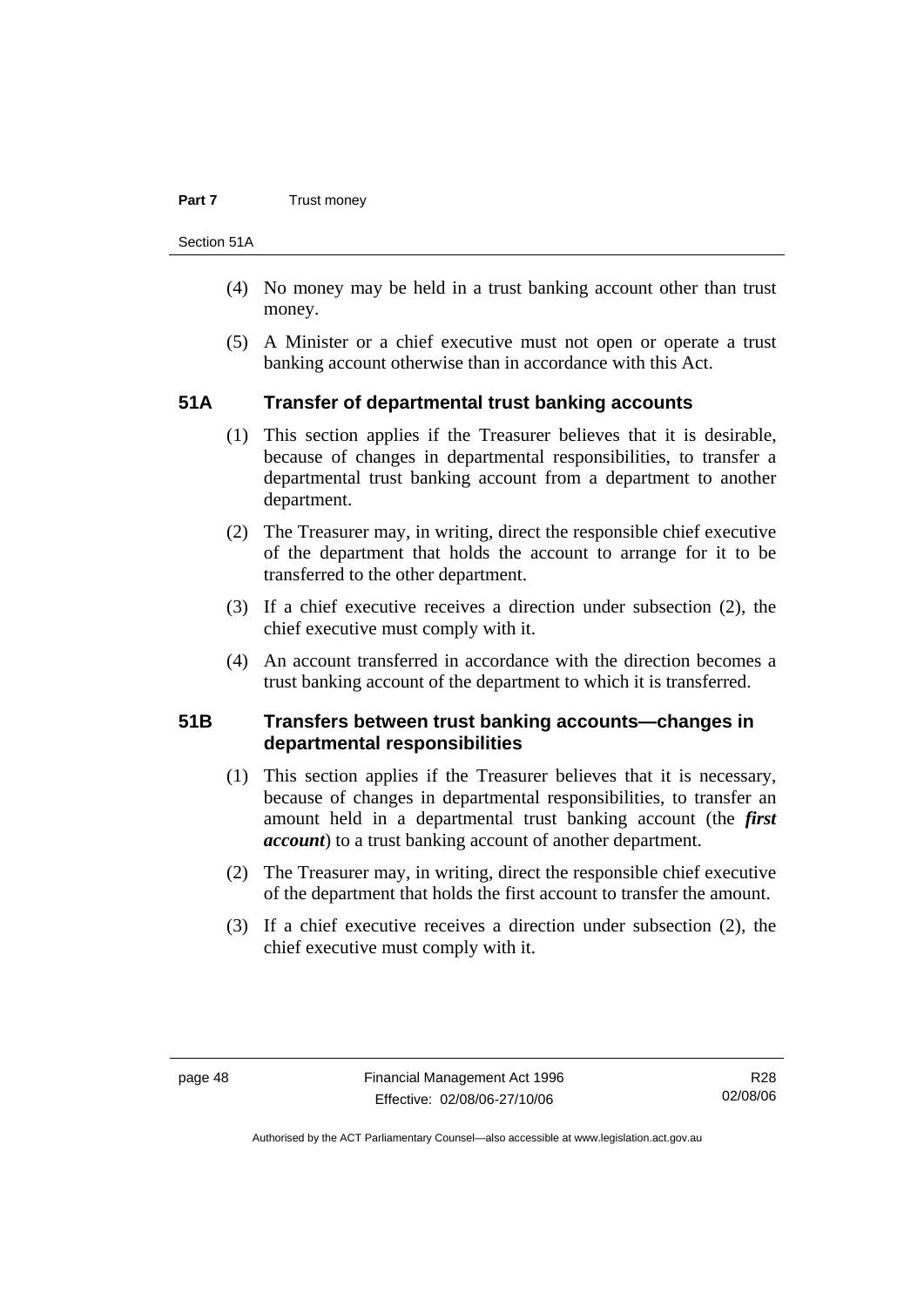#### **51C Transfers between trust banking accounts—investment**

Amounts may at any time be transferred between trust banking accounts to facilitate investment of trust money.

#### **52 Transfers between trust banking account and territory banking account**

Amounts may only be transferred between a trust banking account and the territory banking account—

- (a) to facilitate investment of the trust money; or
- (b) to make a payment required by section 53A (6) (Unclaimed trust money).

#### **53 Investment of trust money**

The Treasurer may invest trust money as if the Treasurer were a trustee under the *Trustee Act 1925.*

#### **53A Unclaimed trust money**

- (1) For this section, money held in a trust banking account is unclaimed trust money if—
	- (a) not less than 6 years has elapsed since the date the money became payable; and
	- (b) during that period, no-one entitled to the money has requested that the money be paid to him or her or according to his or her direction.
- (2) If on 1 January in any year a trust banking account contains unclaimed trust money, the chief executive responsible for maintaining the account must, on or before 31 January in the year, give to the Treasurer a statement of all unclaimed trust money held in the account.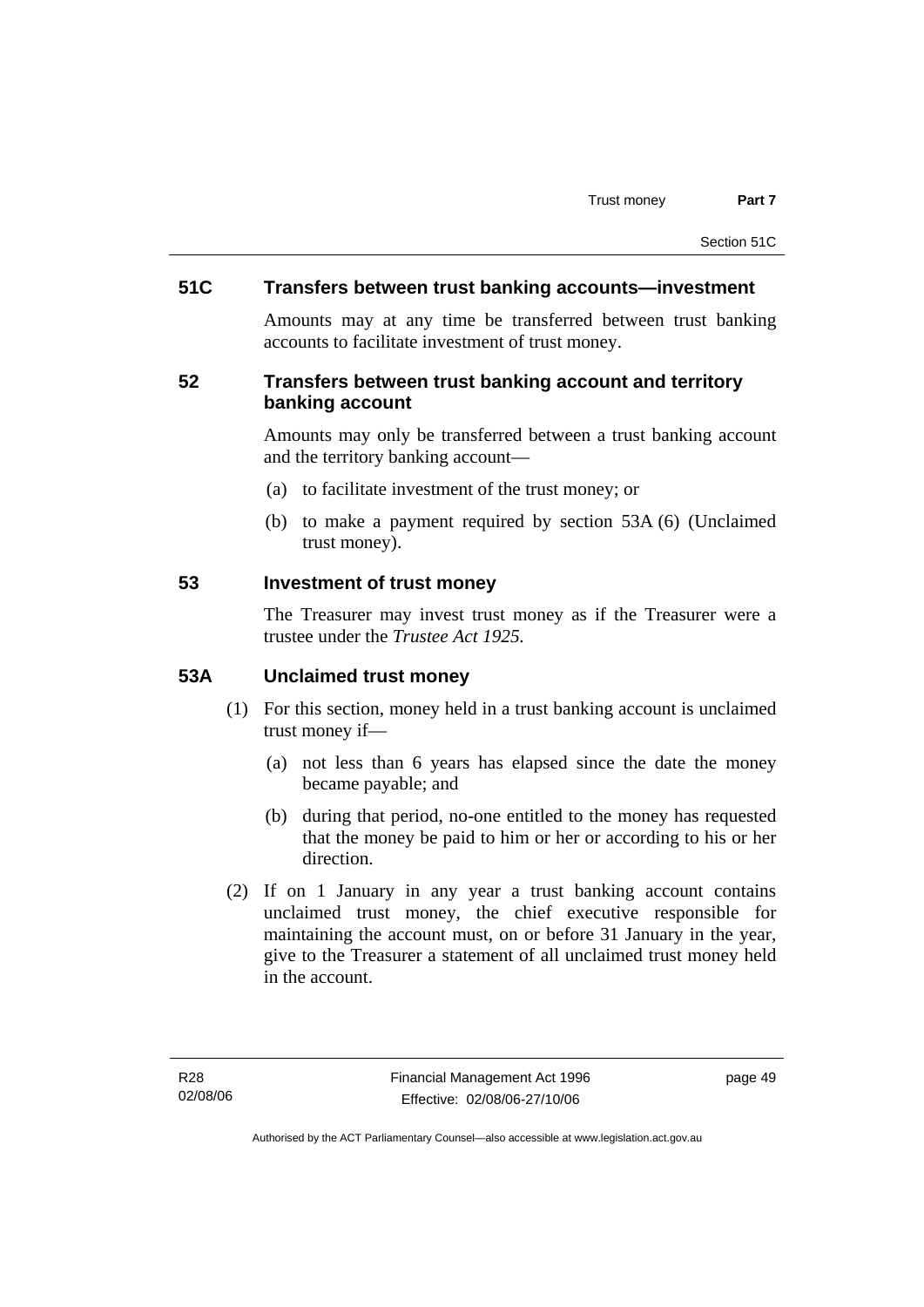#### **Part 7** Trust money

Section 53A

- (3) The statement must set out—
	- (a) the name, and last-known address, of each person entitled to unclaimed trust money held in the account; and
	- (b) the amount of the trust money to which each of those people is entitled; and
	- (c) the authorised deposit-taking institution, and the branch of the institution, with which the trust money is held.
- (4) The statement is a notifiable instrument.

*Note* A notifiable instrument must be notified under the Legislation Act.

- (5) The chief executive must also publish the statement in a newspaper published in the ACT.
- (6) The total amount shown in the statement must be paid into the territory banking account when the statement is given to the Treasurer and, on being paid into that account, becomes public money of the Territory.
- (7) A person who claims to be entitled to any money paid into the territory banking account in accordance with subsection (6) may apply to the Treasurer for a payment of an amount equal to the money to which the person is entitled.
- (8) The Treasurer must consider each application and either refuse it or approve it completely or partly.
- (9) The Treasurer must give the applicant written notice of his or her decision.
- (10) A payment approved by the Treasurer under subsection (8) may be made whether or not an appropriation is available for the purpose.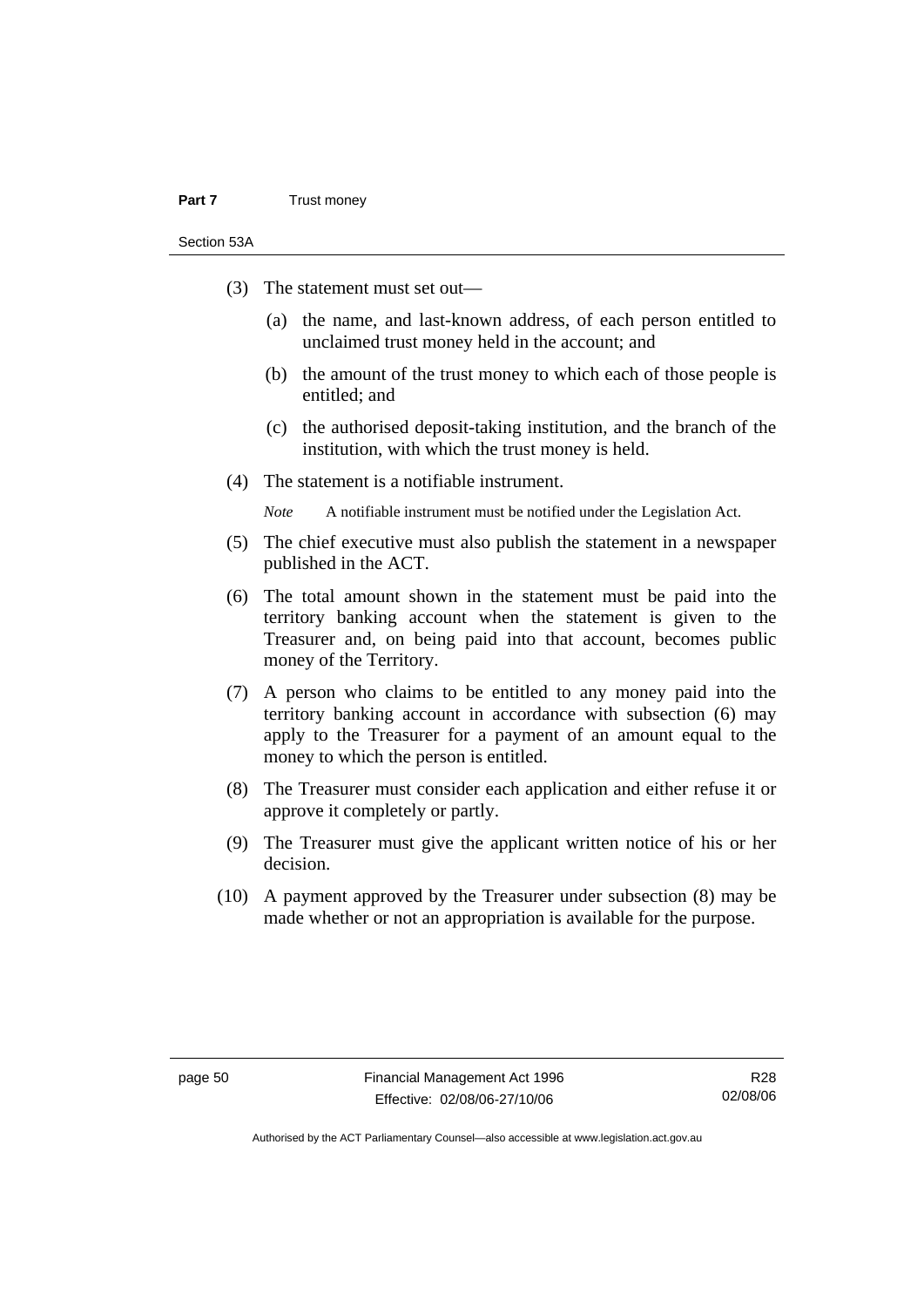#### **53B Review of decisions**

Application may be made to the administrative appeals tribunal for a review of a decision of the Treasurer under section 53A (8) refusing an application completely or partly.

#### **53C Notification of decisions**

A notice given under section 53A (9) must be in accordance with the requirements of the code of practice in force under the *Administrative Appeals Tribunal Act 1989*, section 25B (1).

R28 02/08/06 Financial Management Act 1996 Effective: 02/08/06-27/10/06

page 51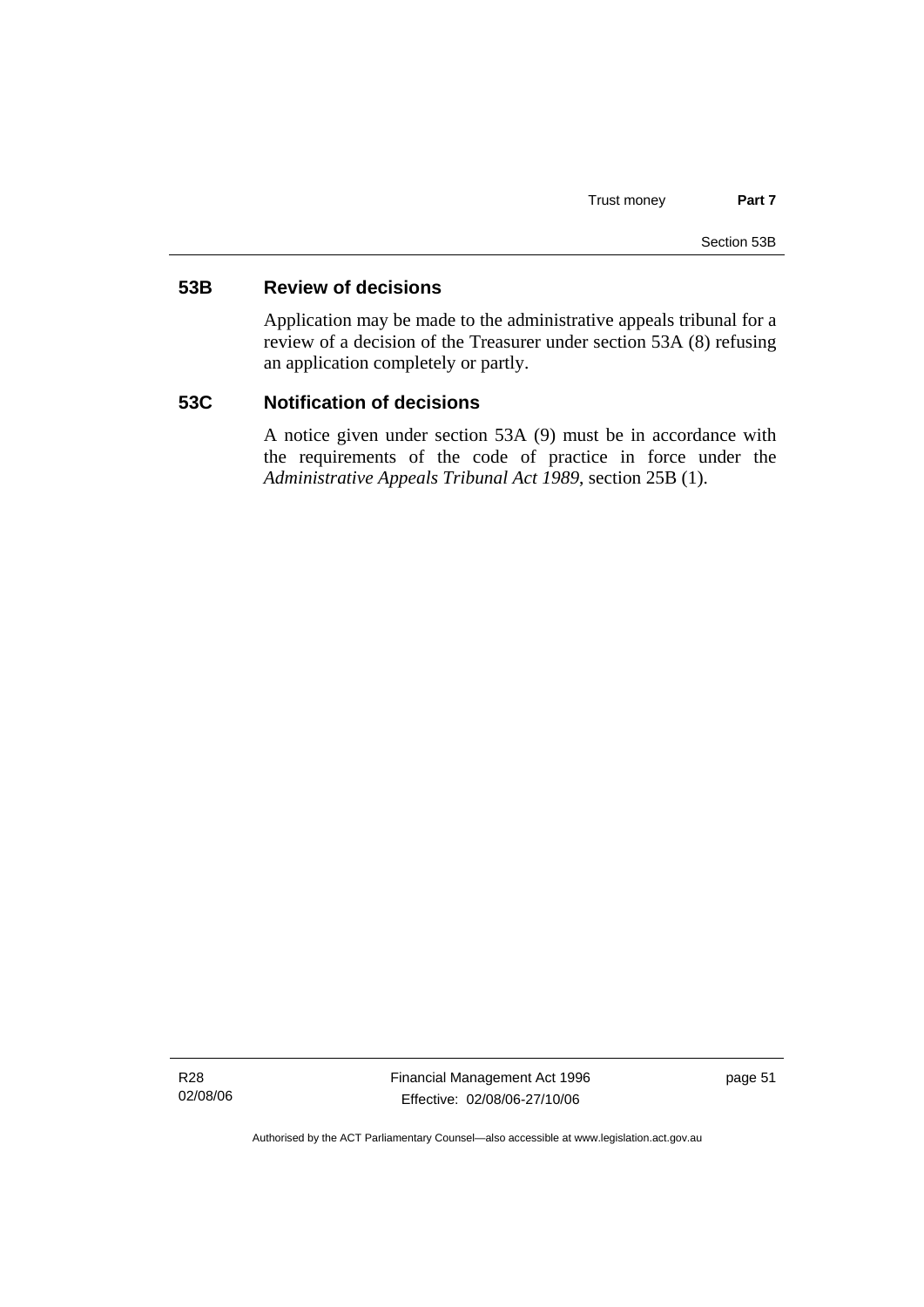Section 54

# **Part 8 Financial provisions for territory authorities**

#### **54 Application—pt 8**

(1) This part applies to the following territory authorities:

- ACT Gambling and Racing Commission
- ACT Insurance Authority
- Australian Capital Territory Public Cemeteries Authority
- Building and Construction Industry Training Fund Authority
- Canberra Institute of Technology
- Cleaning Industry Long Service Leave Authority
- Construction Industry Long Service Leave Authority
- Cultural Facilities Corporation
- **Exhibition Park Corporation**
- Independent Competition and Regulatory Commission for the Australian Capital Territory
- Land Development Agency
- Legal Aid Commission (A.C.T.)
- Public Trustee for the Australian Capital Territory
- University of Canberra.
- (2) This part also applies to a territory authority prescribed by the financial management guidelines.

#### **55 Responsibilities of chief executive officers of territory authorities**

 (1) This section applies to a territory authority if the authority does not have a governing board.

*Note* Section 76 (2) sets out the territory authorities that have governing boards.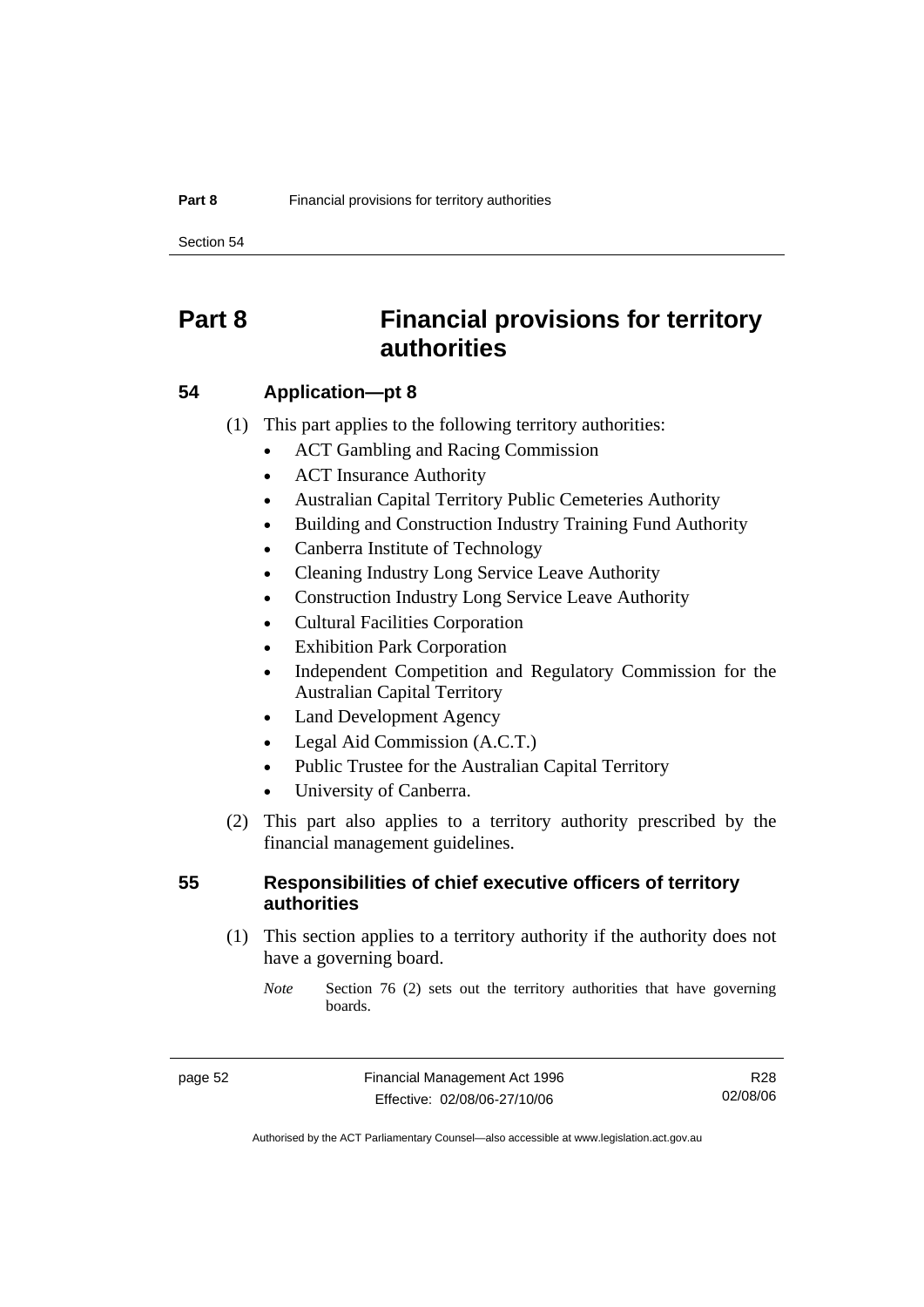- (2) The chief executive officer of the territory authority is responsible, under the responsible Minister, for the efficient and effective financial management of the authority.
- (3) Without limiting subsection (2), the chief executive officer of the territory authority is responsible, under the responsible Minister, for ensuring the following:
	- (a) that the expenses incurred by the authority are properly authorised;
	- (b) that, if an appropriation is made in relation to the authority, any amount of the appropriation spent by the authority is spent in accordance with the appropriation;
	- (c) that, as far as practicable, the operations of the authority during a financial year are consistent with, and comparable to, the estimates in the authority's statement of intent for the year.
	- (d) that payments made by the authority are properly authorised and correctly made;
	- (e) that the staff of the authority comply with the requirements of this Act;
		- *Note* A reference to an Act includes a reference to the statutory instruments made or in force under the Act, including in this case the financial management guidelines (see Legislation Act, s 104).
	- (f) that proper accounts and records are kept of the transactions and affairs of the authority in accordance with generally accepted accounting principles;
	- (g) that adequate control is maintained over the assets of the authority and assets under the authority's control;
	- (h) that adequate control is maintained over the incurring of liabilities by the authority.
- (4) A report prepared by the territory authority under the *Annual Reports (Government Agencies) Act 2004* for a financial year must

Authorised by the ACT Parliamentary Counsel—also accessible at www.legislation.act.gov.au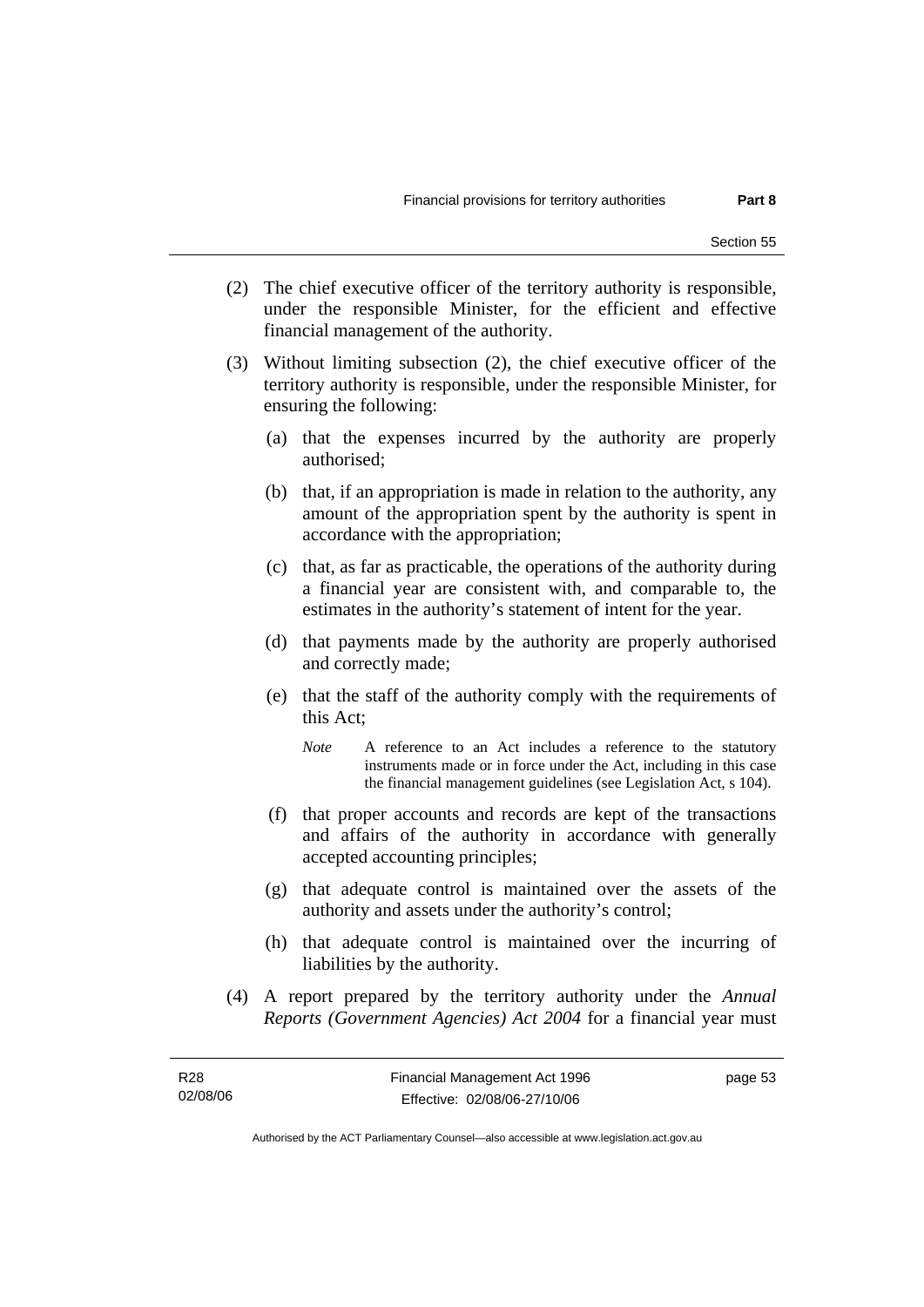Section 56

include an explanation of material variations between the actual results of the authority for the year and the estimates in the authority's statement of intent for the year.

#### **56 Responsibilities of governing boards of territory authorities**

 (1) This section applies to a territory authority if the authority has a governing board.

- (2) The governing board of the territory authority is responsible, under the responsible Minister, for the efficient and effective financial management of the authority.
- (3) Without limiting subsection (2), the governing board of the territory authority is responsible, under the responsible Minister, for ensuring the following:
	- (a) that expenses incurred by the authority are properly authorised;
	- (b) that, if an appropriation is made in relation to the authority, any amount of the appropriation spent by the authority is spent in accordance with the appropriation;
	- (c) that, as far as practicable, the operations of the authority during a financial year are consistent with, and comparable to, the estimates in the authority's statement of intent for the year;
	- (d) that payments made by the authority are properly authorised and correctly made;
	- (e) that the staff of the authority comply with the requirements of this Act;

*Note* Section 76 (2) sets out the territory authorities that have governing boards.

*Note* A reference to an Act includes a reference to the statutory instruments made or in force under the Act, including in this case the financial management guidelines (see Legislation Act, s 104).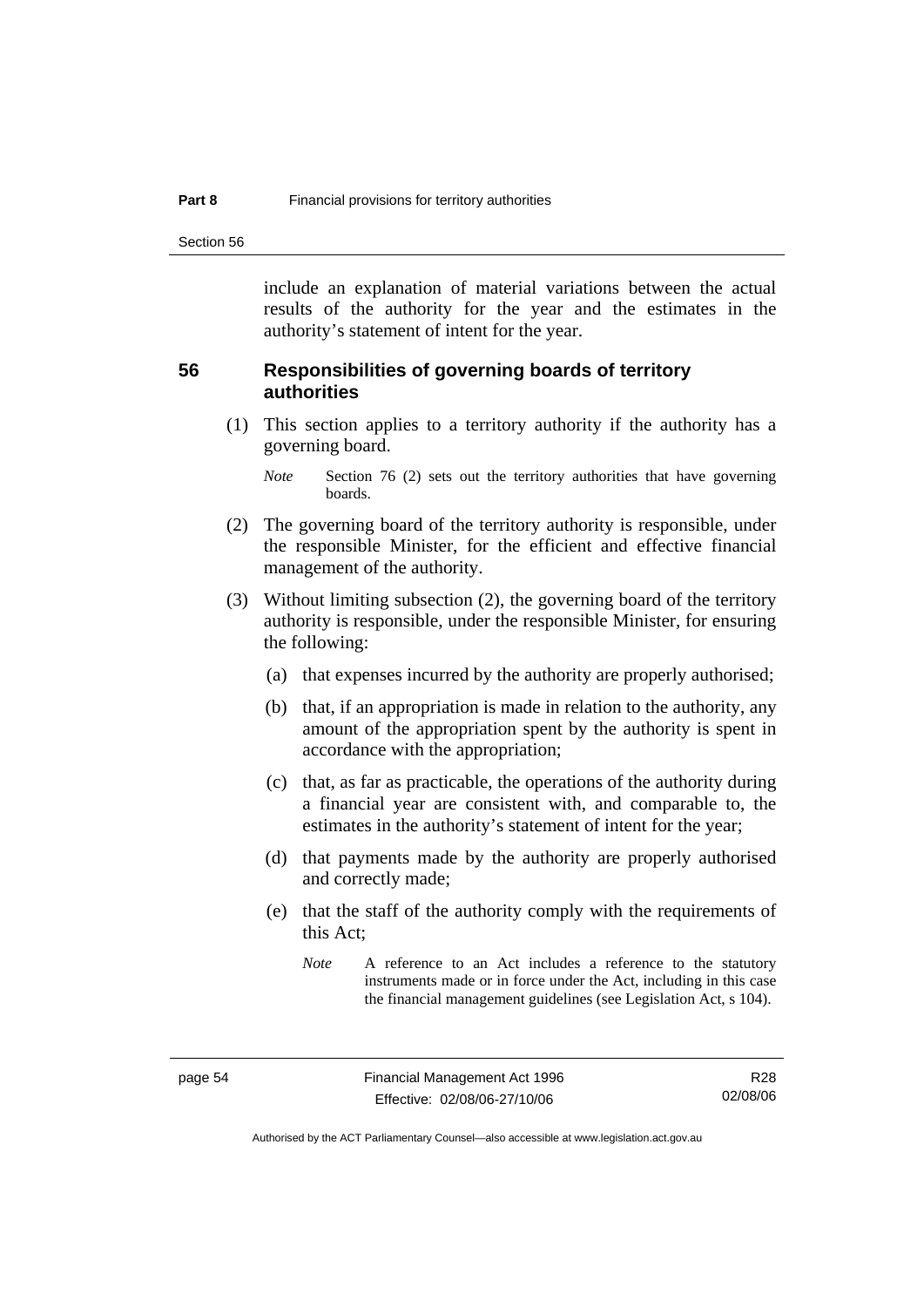- (f) that proper accounts and records are kept of the transactions and affairs of the authority in accordance with generally accepted accounting principles;
- (g) that adequate control is maintained over the assets of the authority and assets under the authority's control;
- (h) that adequate control is maintained over the incurring of liabilities by the authority.
- (4) A report prepared by the territory authority under the *Annual Reports (Government Agencies) Act 2004* for a financial year must include an explanation of material variations between the actual results of the authority for the year and the estimates in the authority's statement of intent for the year.

## **57 Banking accounts of territory authorities**

- (1) A territory authority may open 1 or more banking accounts for the purposes of the authority.
- (2) A territory authority must at all times keep at least 1 banking account.
- (3) A banking account of a territory authority must not, without the Treasurer's written approval, be opened or kept otherwise than with an authorised deposit-taking institution with which an agreement is in force under section 32 (Agreement for the conduct of banking for Territory).

#### **58 Investment by territory authorities**

- (1) Funds not immediately required for the purposes of a territory authority may be invested—
	- (a) on deposit with an authorised deposit-taking institution; or
	- (b) in Territory, State or Commonwealth securities; or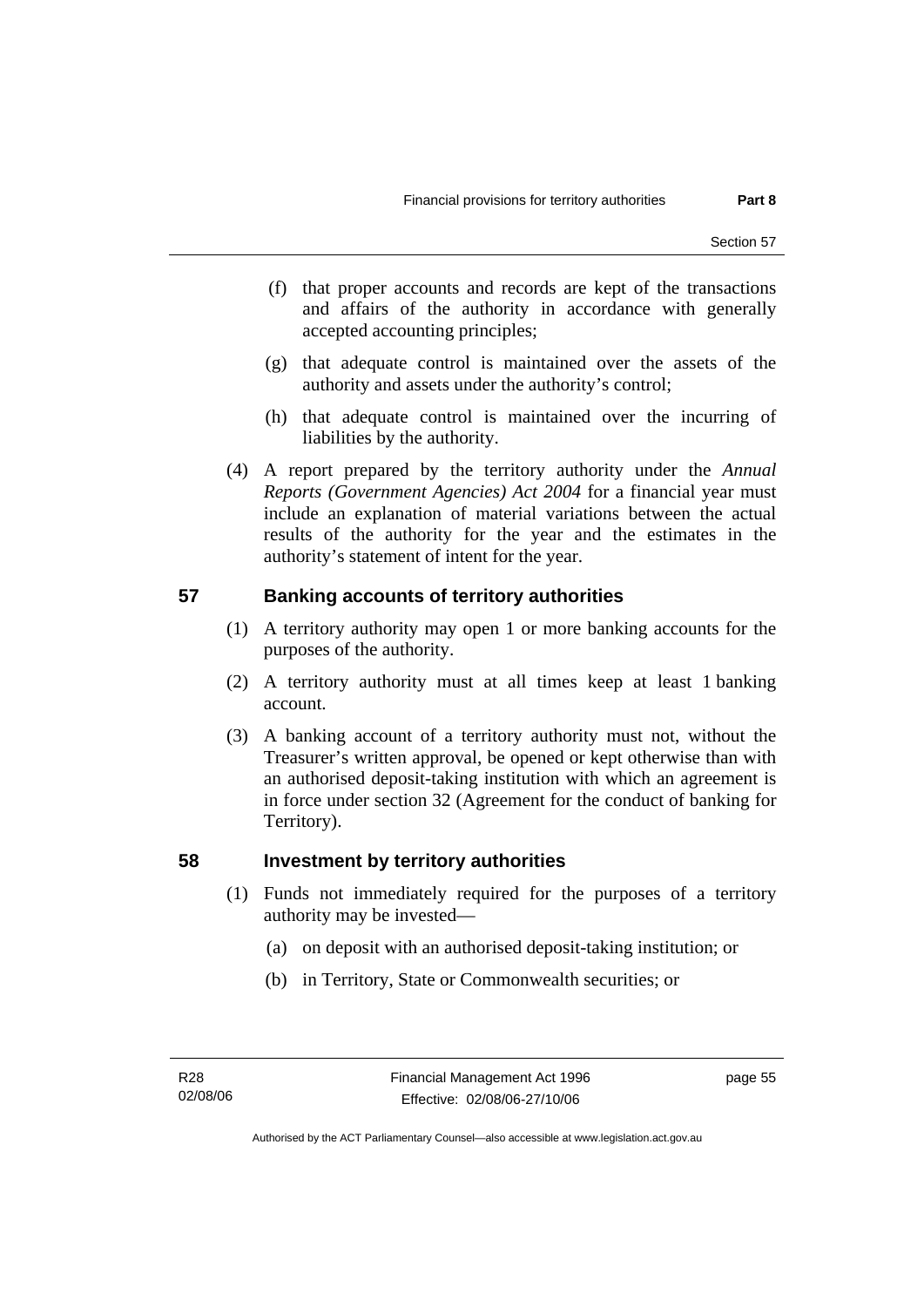Section 59

- (c) by the Treasurer, for the territory authority, in an investment mentioned in section 38 (1) (a) to (e); or
- (d) in an investment prescribed for this paragraph.
- (2) However, the funds of the territory authority may only be invested under this section to increase or protect the financial wealth of the authority.
- (3) Transfers between the territory banking account and the banking account of a territory authority to facilitate investments may be made without appropriation.
- (4) Interest received by the Treasurer for the investment of funds of a territory authority must be paid to the territory authority.
- (5) However, if an investment of funds of a territory authority is made or managed by a department, the department may deduct from the interest received by the department for the investment—
	- (a) a fee charged by the department for making or managing the investment; and
	- (b) expenses reasonably incurred by the department in making or managing the investment.
- (6) Interest that is to be paid to a territory authority under subsection (4) may be paid direct to the territory authority or through the territory banking account.
- (7) If interest to be paid to a territory authority is paid into the territory banking account under subsection (6), the interest may be paid to the authority from that account without further appropriation.
- (8) This section does not apply to money held on trust by a territory authority.

#### **59 Borrowing by territory authorities**

 (1) The Treasurer may, on the terms and conditions the Treasurer considers appropriate—

R28 02/08/06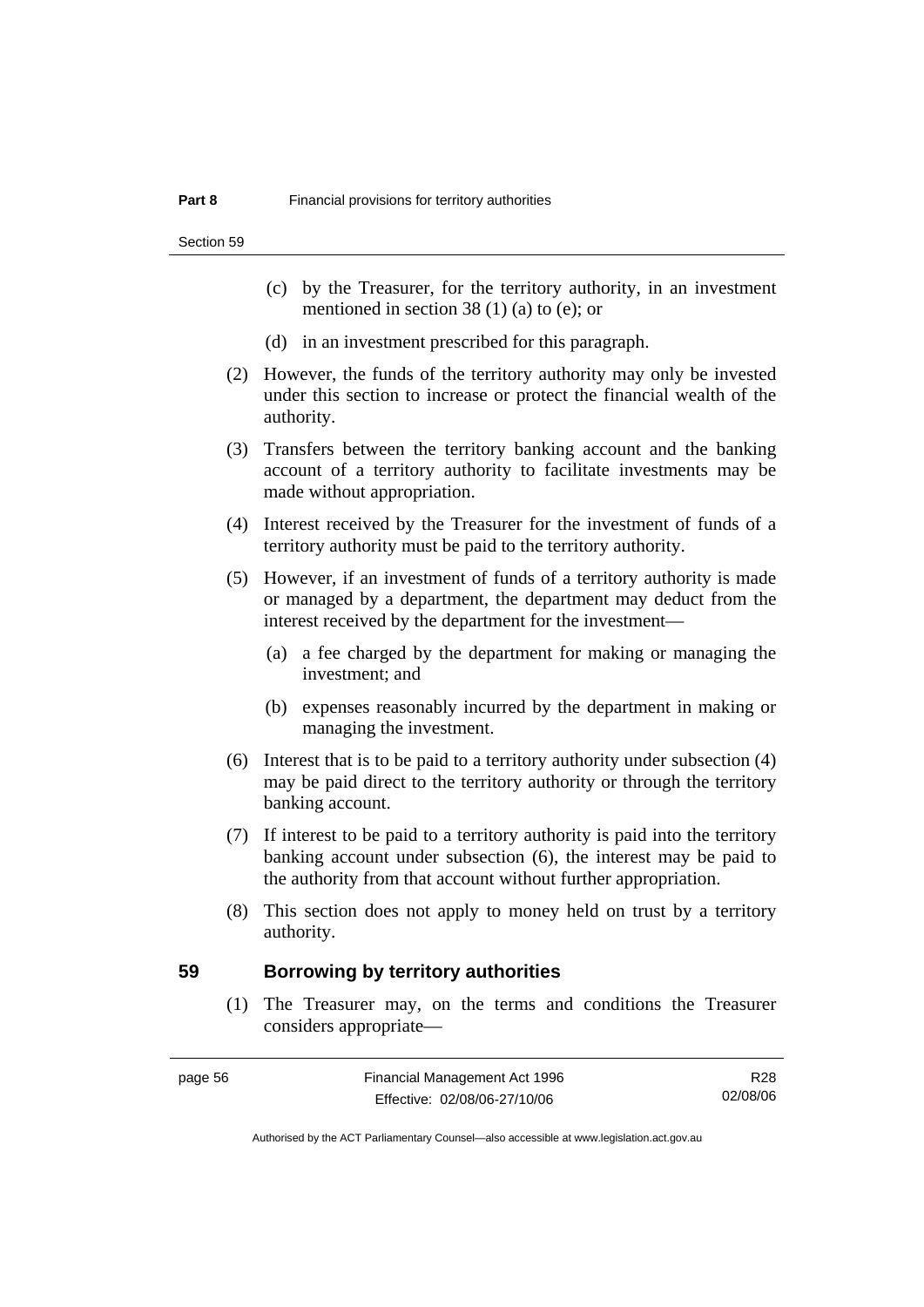- (a) borrow money for a territory authority; or
- (b) lend public money to a territory authority.
- (2) A borrowing may be secured by the territory authority's assets approved by the Treasurer for this section.
- (3) A territory authority may arrange an overdraft or credit facility only with the written approval of the Treasurer.
- (4) A loan under subsection (1) (b) may be made only from—
	- (a) money appropriated for the purpose of making the loan; or
	- (b) money appropriated for purposes that include the purpose of making the loan.
- (5) However, subsection (4) does not apply to an overdraft or credit facility for a territory authority from the territory banking account that is approved, in writing, by the Treasurer for the authority.
- (6) The Treasurer may approve an overdraft or credit facility for a territory authority under subsection (5) only if satisfied that it is for a purpose consistent with a function of the authority.
- (7) An approval under subsection (5) must state, for the overdraft or credit facility—
	- (a) each purpose for which it may be used; and
	- (b) the maximum amount that may be outstanding at any time; and
	- (c) conditions about—
		- (i) the repayment of principal; and
		- (ii) the interest rate; and
		- (iii) the repayment of interest.
- (8) An approval under subsection (5) may also state any other condition that the Treasurer requires.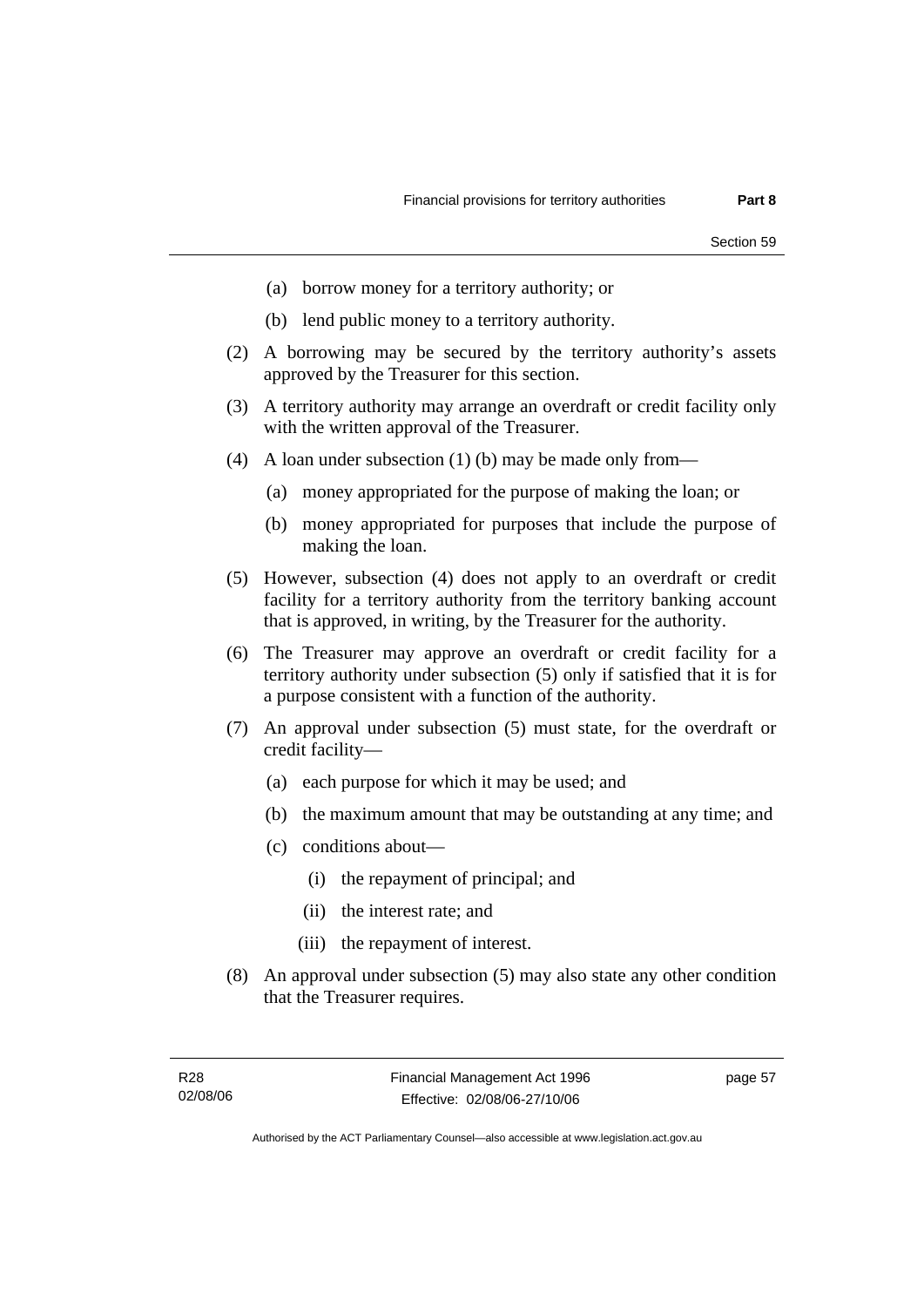Section 60

- (9) An approval under subsection (5) is a disallowable instrument.
	- *Note* A disallowable instrument must be notified, and presented to the Legislative Assembly, under the Legislation Act.
- (10) An overdraft or credit facility approved under subsection (5) must be reviewed annually by the Treasurer.

#### **60 Guarantees by territory authorities**

A territory authority may only give a guarantee with the written approval of the Treasurer.

#### **61 Territory authority statements of intent**

- (1) A territory authority must give the Treasurer a statement (a *statement of intent*) for each financial year.
- (2) A territory authority must consult the responsible Minister in preparing a statement of intent.
- (3) A territory authority must show the responsible Minister a copy of the proposed statement of intent, and take into consideration any comment by the Minister, before giving it to the Treasurer.
- (4) A statement of intent must be—
	- (a) in the form the Treasurer requires; and
	- (b) as agreed between the relevant person for the authority and the Treasurer; and
	- (c) provided to the Treasurer within the period the Treasurer requires.
- (5) A statement of intent for a financial year must include the following:
	- (a) the financial statements required under the financial management guidelines;
	- (b) a statement of the objectives of the authority for the year, and each of the next 3 financial years;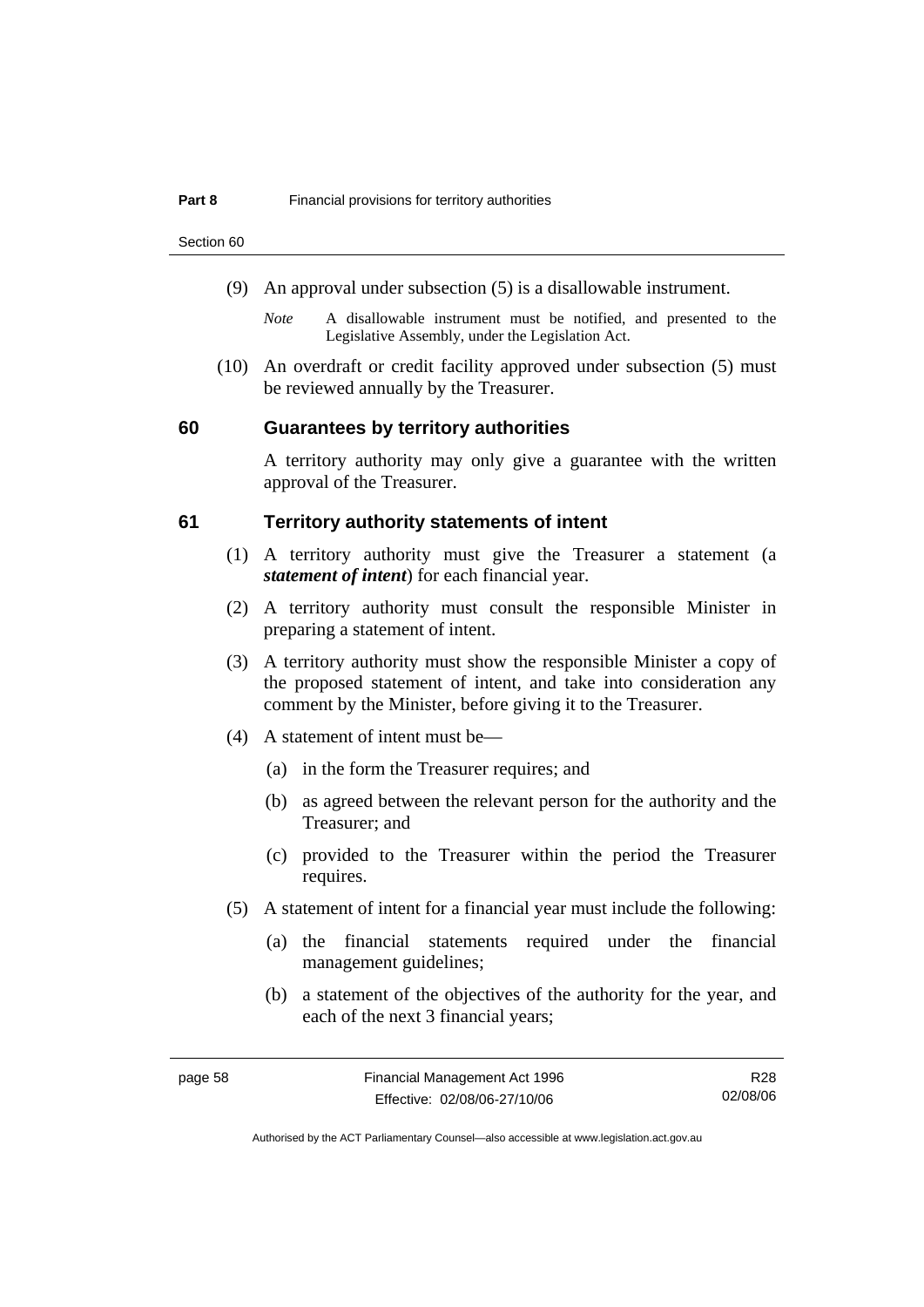- (c) a statement of the nature and scope of the activities to be carried out by the authority during the year, and each of the next 3 financial years;
- (d) the performance criteria and other measures by which the performance of the authority may be assessed against its objectives for the year, and each of the next 3 financial years;
- (e) an assessment of the performance (or estimated performance) of the authority in the previous financial year against its objectives for that year;
- (f) the results of any review under section 59 (10) in the previous financial year of an overdraft or credit facility approved for the authority;
- (g) any other information the Treasurer directs.
- (6) In this section:

*relevant person*, for a territory authority, means—

- (a) if the authority has a governing board—the chair of the governing board; or
- (b) if the authority does not have a governing board—the chief executive officer.

#### **62 Presentation of statements of intent of territory authorities**

- (1) The Treasurer must present to the Legislative Assembly, with the budget papers for a financial year, a statement of intent for each territory authority for the year.
- (2) If the Treasurer does not present to the Legislative Assembly, with the budget papers for a financial year, a statement of intent for a territory authority, the Treasurer must—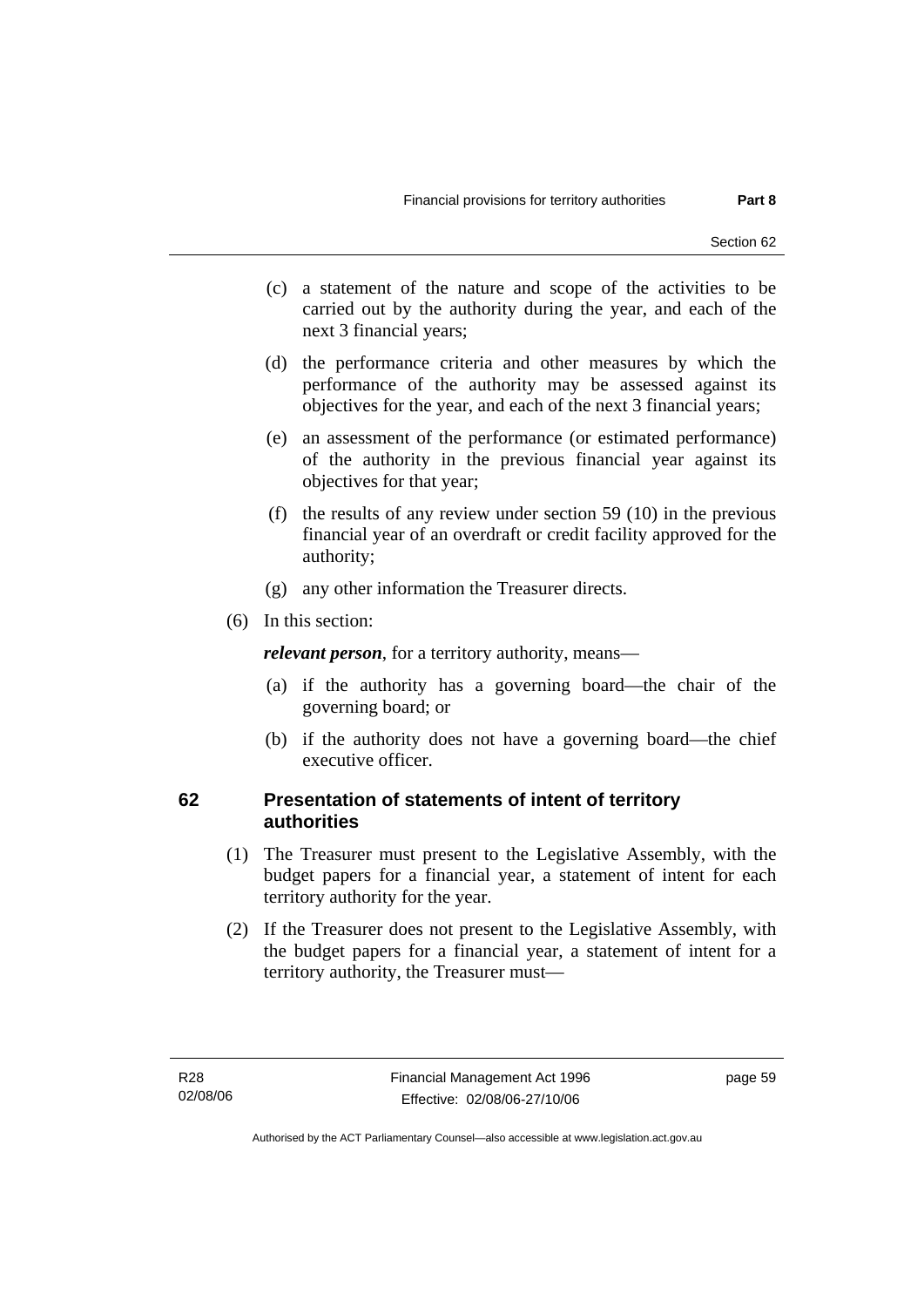Section 63

- (a) as soon as practicable after the budget papers are presented, explain to the Legislative Assembly why the statement of intent was not presented; and
- (b) present the statement of intent to the Legislative Assembly as soon as practicable after presenting the budget papers.

#### **63 Annual financial statements of territory authorities**

- (1) As soon as practicable after the end of each financial year, each territory authority must prepare annual financial statements for its operations during the year.
- (2) The annual financial statements must be prepared in accordance with generally accepted accounting principles and in a form that facilitates a comparison between the financial operations of the territory authority during the financial year and the estimates of the operations in the authority's statement of intent for the year.
- (3) The annual financial statements must include—
	- (a) the financial statements required under the financial management guidelines; and
	- (b) if a change was made during the year to the conditions of a capital injection set out under section 12A (1) (c) (ii) (Territory authority and territory-owned corporation budgets) in a statement included in a proposed budget for the authority for a financial year—a statement of the change and the reasons for it; and
	- (c) any other statement necessary to fairly reflect the financial operations of the authority during the year and its financial position at the end of the year.

R28 02/08/06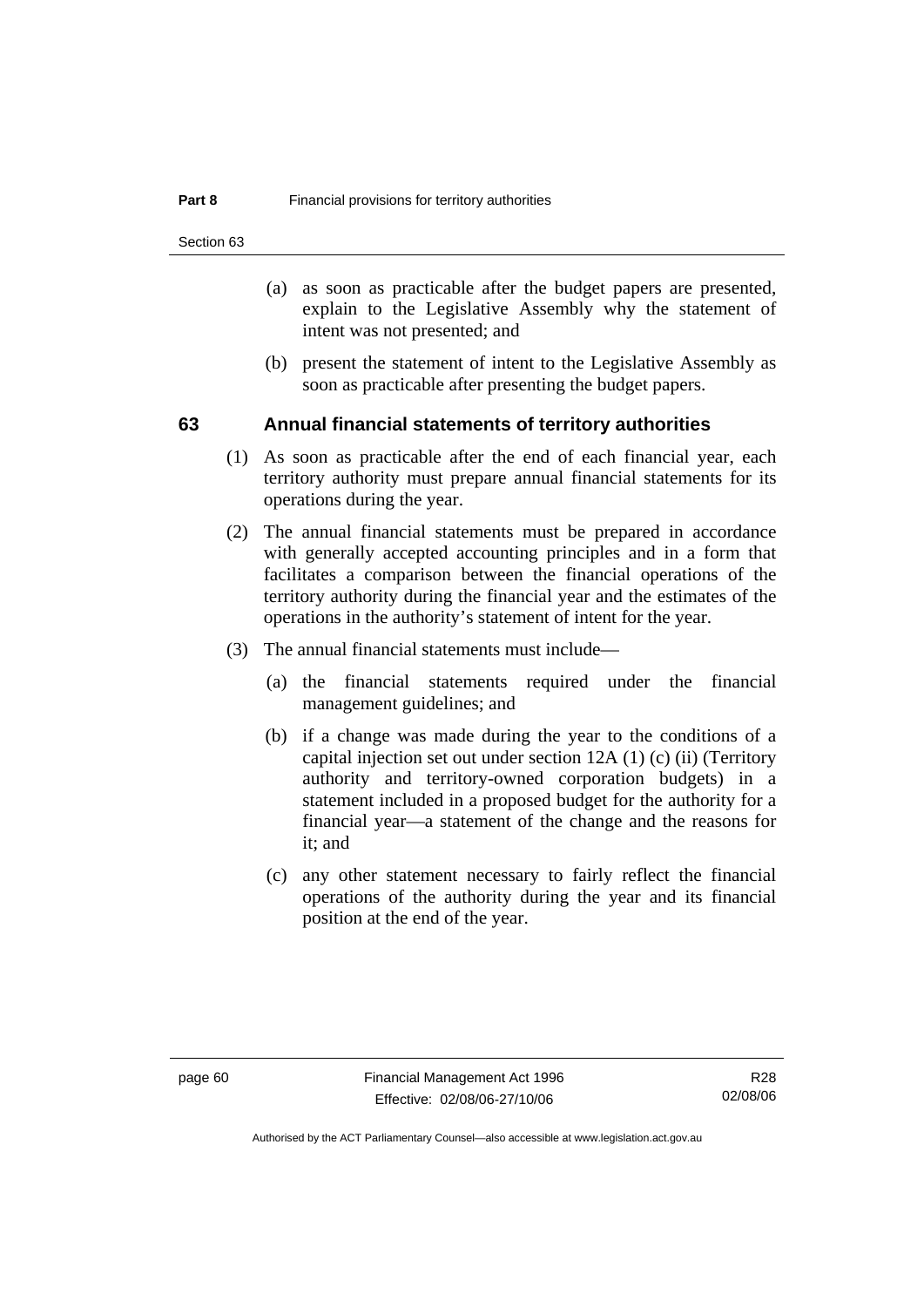#### **64 Responsibility for annual financial statements of territory authorities**

- (1) The annual financial statements of a territory authority for a financial year must have endorsed on them, or attached to them, a statement of responsibility signed by the relevant person for the authority.
- (2) The statement of responsibility must—
	- (a) include a statement of the relevant person's responsibility for the preparation of the annual financial statements and the judgments exercised in preparing them; and
	- (b) state that, in the relevant person's opinion, the financial statements fairly reflect the financial operations of the authority during the financial year and the financial position of the authority at the end of the year.
- (3) In this section:

*relevant person*, for the territory authority, means—

- (a) if the authority has a governing board—the chair of the governing board; or
- (b) if the authority does not have a governing board—the chief executive officer.

#### **65 Audit of annual financial statements of territory authorities**

- (1) The chief executive officer of a territory authority must give the auditor-general the annual financial statements of the authority for a financial year within the prescribed period after the end of the year.
- (2) The financial statements given to the auditor-general must have endorsed on them, or attached to them, the statement of responsibility made for them under section 64.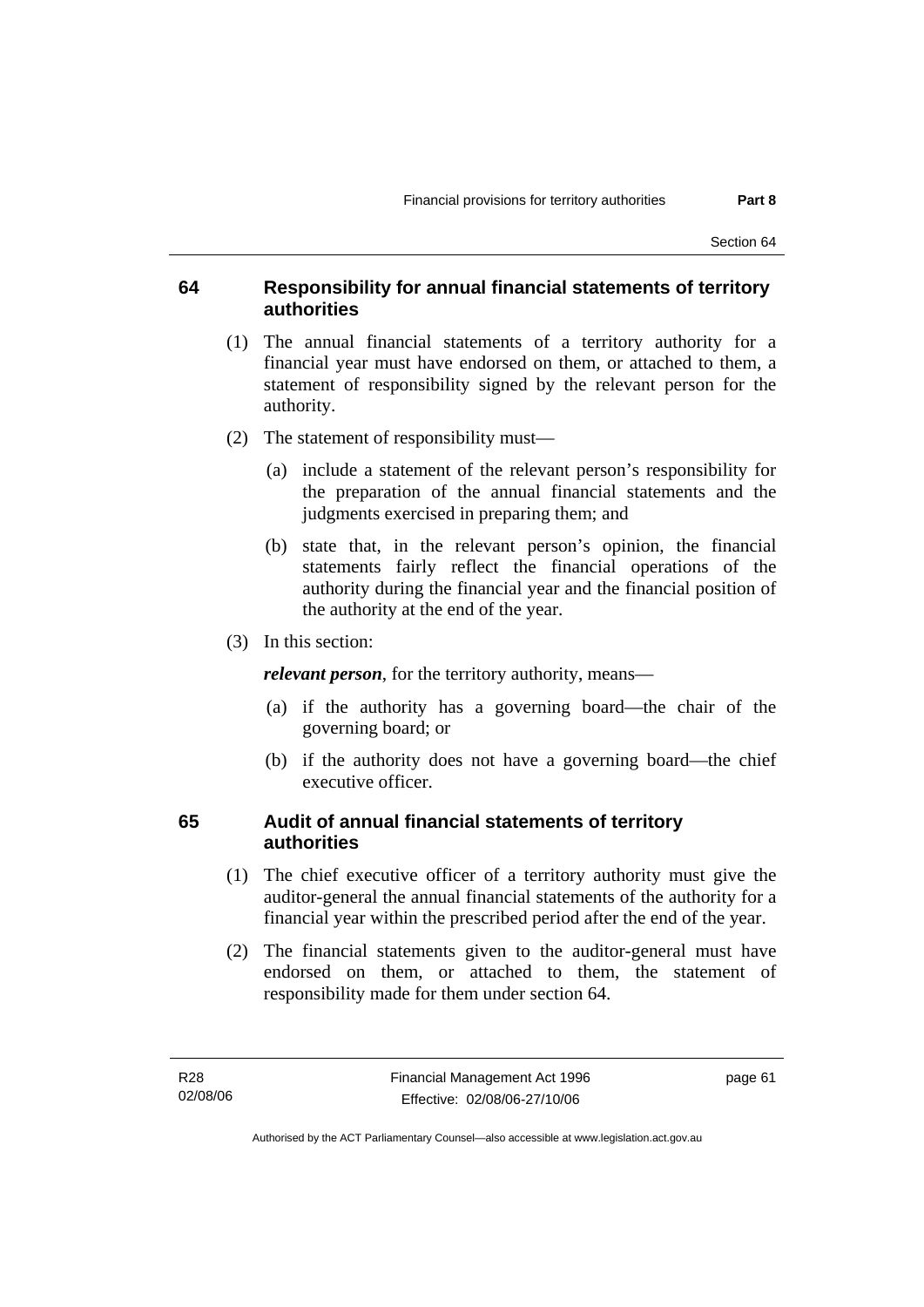Section 66

 (3) The auditor-general must give the chief executive officer an audit opinion about the financial statements as soon as practicable after the auditor-general receives them.

#### **66 Annual financial statements of territory authorities to be included in annual reports etc**

A report prepared under the *Annual Reports (Government Agencies) Act 2004* for a territory authority for a financial year must include, or have attached to it—

- (a) the authority's annual financial statements for the year; and
- (b) the audit opinion under section 65 (3) about the financial statements.

#### **67 Treasurer may require interim financial statements etc for territory authorities**

- (1) The Treasurer may, in writing, direct the relevant person for a territory authority to give the responsible Minister of the authority and the Treasurer financial or other statements relating to the authority for each month, quarter or other stated period of the year.
- (2) The relevant person must prepare the statements required by the direction and give them to the responsible Minister and Treasurer within 1 month after the day the person receives the direction or, if a longer period for compliance is stated in the direction, within the longer period.
- (3) In this section:

*relevant person*, for a territory authority, means—

- (a) if the authority has a governing board—the chair of the governing board; or
- (b) if the authority does not have a governing board—the chief executive officer.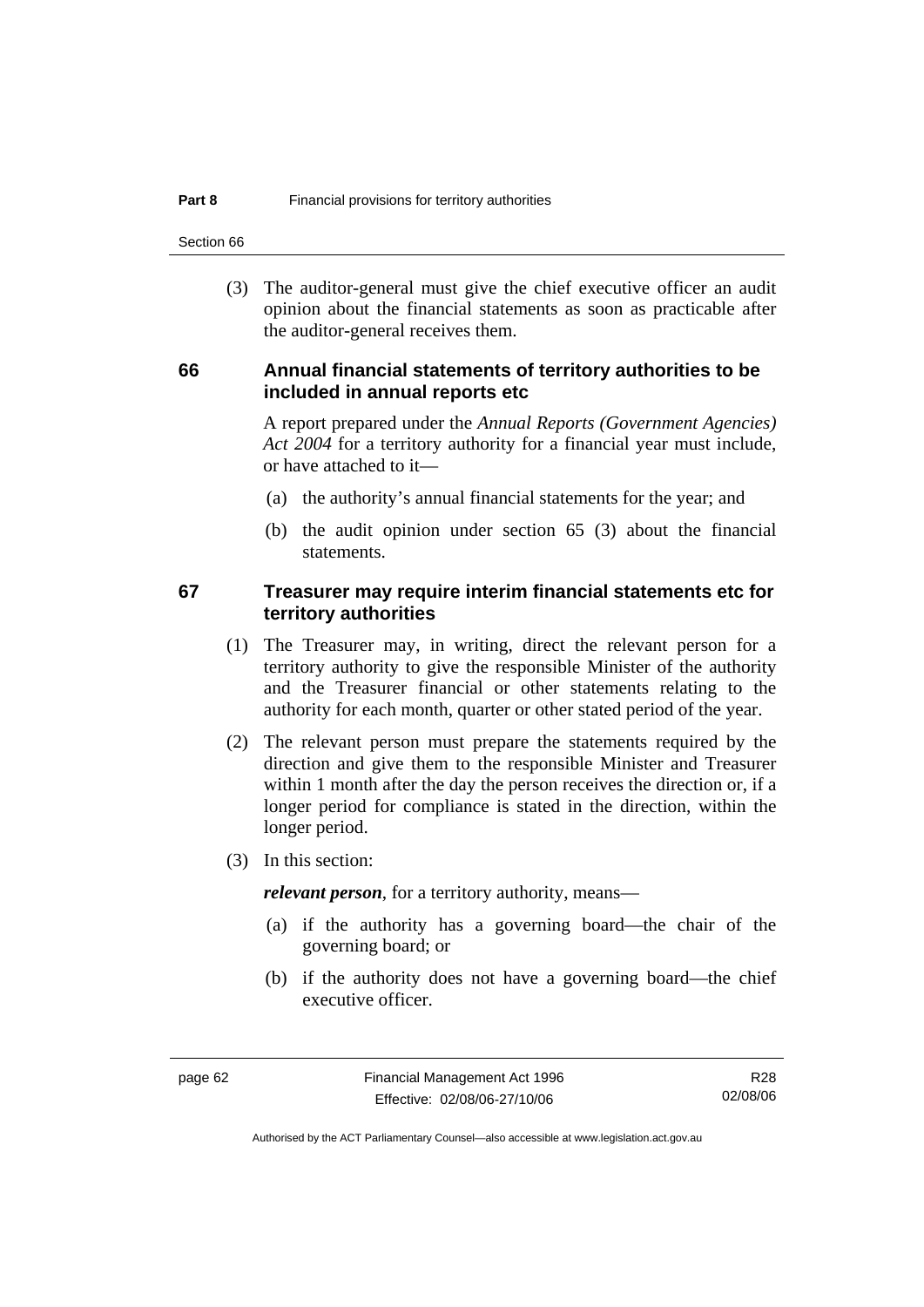### **68 Statements of performance of territory authorities**

- (1) As soon as practicable after the end of each financial year, each territory authority must prepare a statement of the performance of the authority in meeting the objectives in the authority's statement of intent for the year.
- (2) The statement must assess the performance by reference to the performance criteria and other measures included in the statement of intent in accordance with section 61 (5) (d).
- (3) For a prescribed territory authority, the statement must also include a statement of the performance of the authority in providing each class of outputs provided by it during the year and, in particular—
	- (a) compare the performance of the territory authority in providing each class of the outputs with the forecast of the performance in the authority's budget for the year; and
	- (b) give particulars of the extent to which the performance criteria set out in the budget for the provision of the outputs were met.
- (4) In this section:

*budget*, for the territory authority, means the budget for the authority for the financial year presented to the Legislative Assembly under section 10 (c) (Budget papers) and, if that budget has been amended under this Act, the budget as amended.

*prescribed territory authority* means a territory authority prescribed for section 12A (1) (b) (Territory authority and territory-owned corporation budgets).

### **69 Responsibility for territory authority statements of performance**

 (1) A statement of performance of a territory authority for a financial year must have endorsed on it, or attached to it, a statement of responsibility signed by the relevant person for the authority.

page 63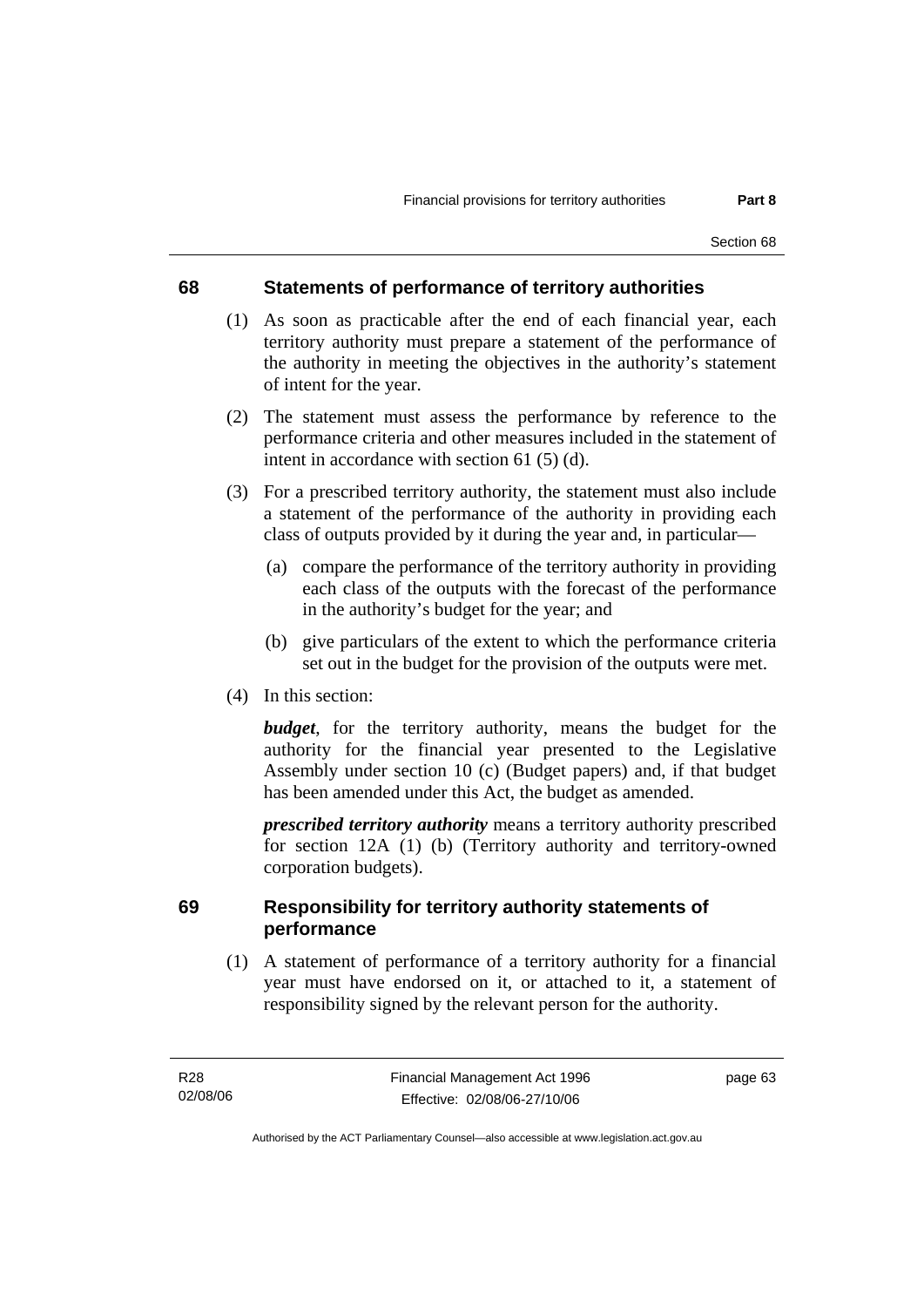Section 70

- (2) The statement of responsibility must—
	- (a) include a statement of the relevant person's responsibility for the preparation of the statement of performance and the judgments exercised in preparing them; and
	- (b) state that, in the relevant person's opinion, the statement of performance fairly reflects the performance of the authority during the financial year.
- (3) In this section:

*relevant person*, for the territory authority, means—

- (a) if the authority has a governing board—the chair of the governing board; or
- (b) if the authority does not have a governing board—the chief executive officer.

### **70 Scrutiny of territory authority statements of performance**

- (1) The chief executive officer of a territory authority must give the auditor-general the authority's statement of performance for a financial year within the prescribed period after the end of the year.
- (2) The statement of performance given to the auditor-general must have endorsed on it, or attached to it, the statement of responsibility made for it under section 69.
- (3) The auditor-general must give the chief executive officer a report about the statement of performance as soon as practicable after the auditor-general receives it.
- (4) The report must be prepared in accordance with the financial management guidelines.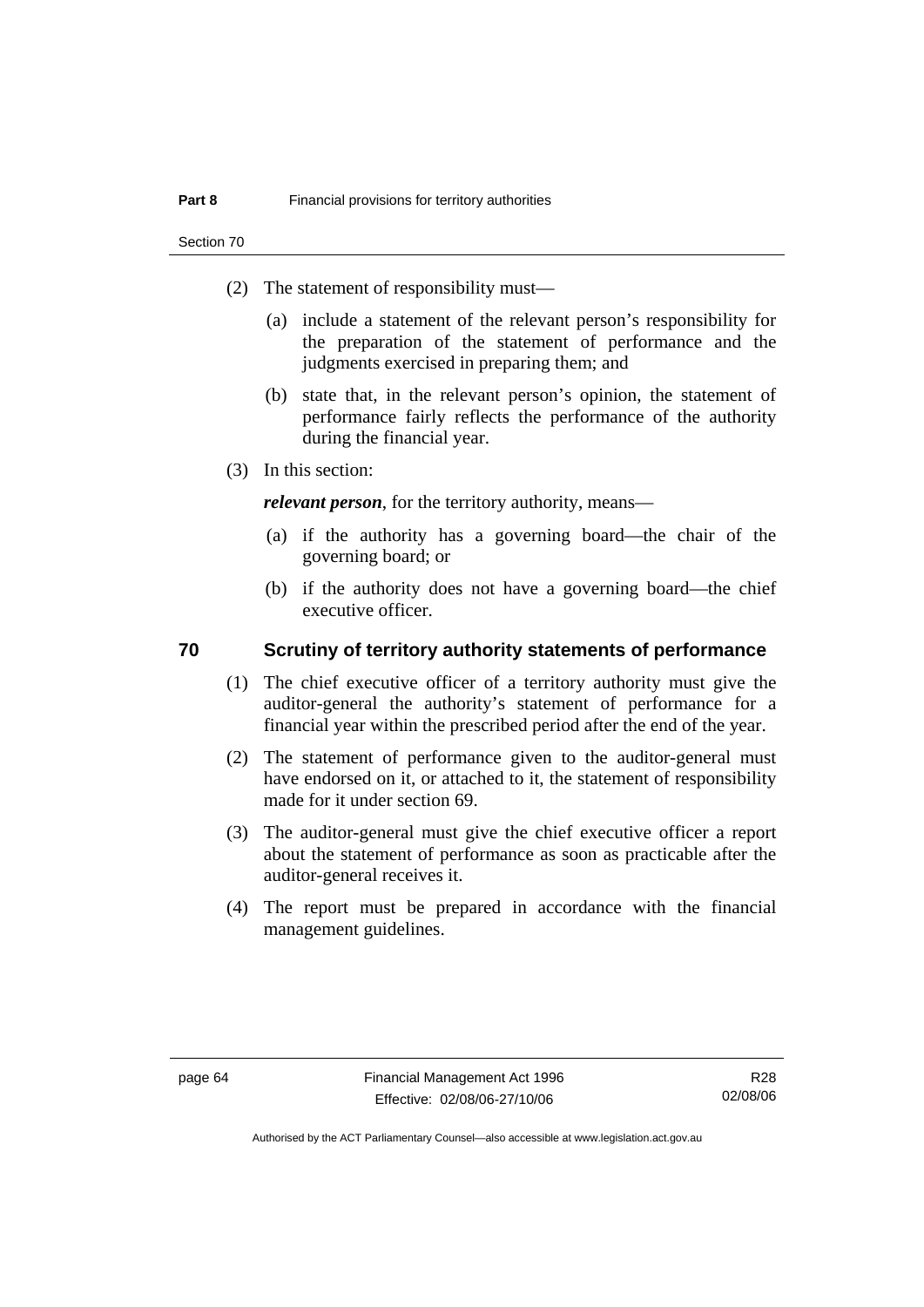## **71 Territory authority statements of performance to be included in annual reports etc**

A report prepared under the *Annual Reports (Government Agencies) Act 2004* for a territory authority for a financial year must include, or have attached to it—

- (a) the authority's statement of performance for the year; and
- (b) the auditor-general's report under section 70 (3) about the statement of performance.

R28 02/08/06 Financial Management Act 1996 Effective: 02/08/06-27/10/06

page 65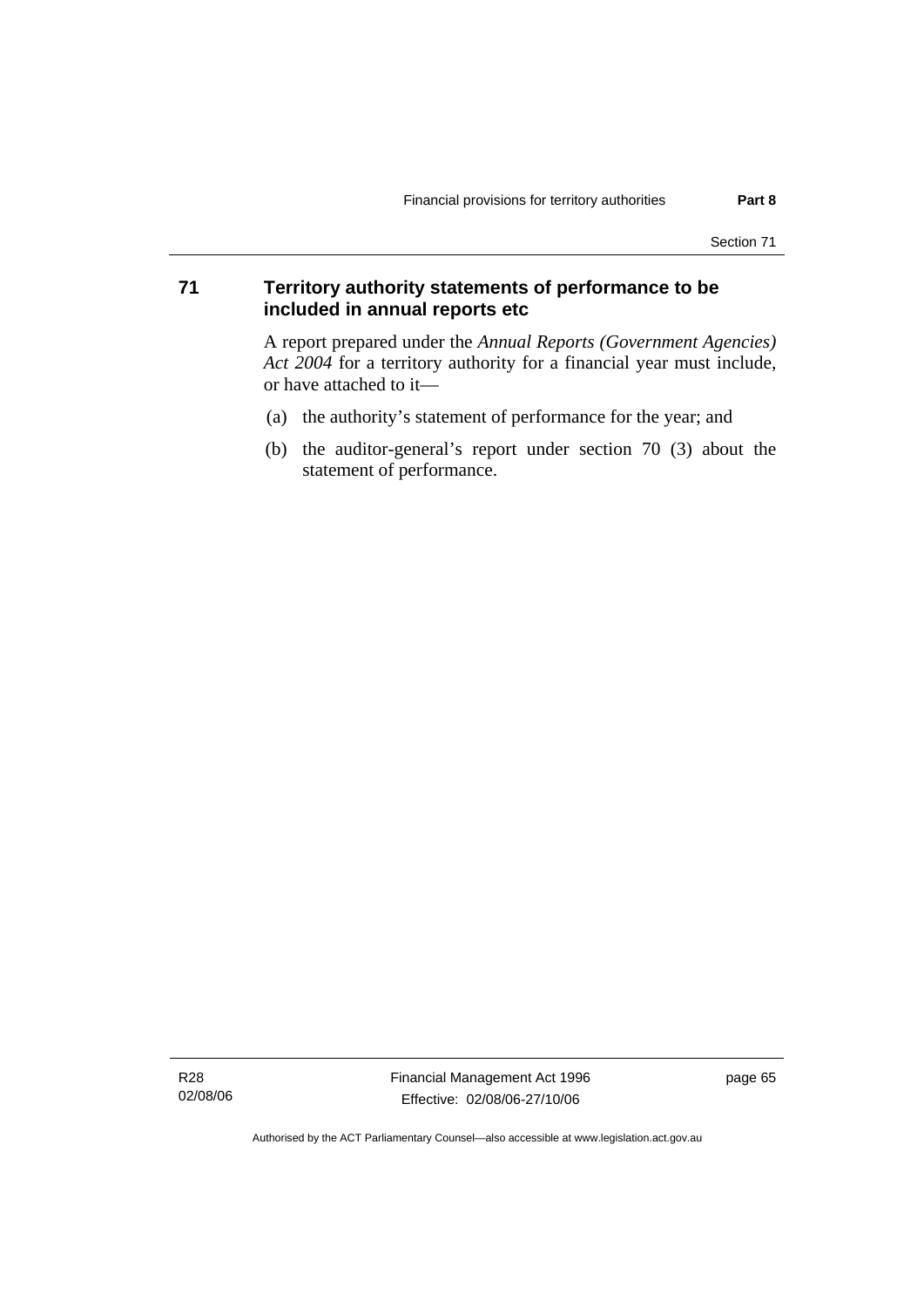# **Part 9 Governance of territory authorities**

#### *Notes for pt 9*

- *Note 1* Div 9.1 and div 9.5 apply to a territory authority, whether or not it has a governing board, unless the establishing Act otherwise provides (see eg the *Legal Aid Act 1977*, s 94A).
- *Note 2* The Legislation Act contains provisions relevant to territory authorities, including the following:
	- making appointments (s 206, s 207)
	- consultation with a committee of the Legislative Assembly (div 19.3.3)
	- eligibility for reappointment (s 208 and dict, pt 1, def *appoint*)
	- acting appointments (s 209)
	- resignations (s 210)
	- effect of appointment irregularity or defect (s 212).
- *Note 3* The *Remuneration Tribunal Act 1995* allows terms and conditions for people appointed to be set by determination under that Act.

# **Division 9.1 Definitions and important concepts**

### **72 Definitions—pt 9**

In this part:

*applicable governmental policies*, for a territory authority—see section 103.

*establishing Act*, for a territory authority, governing board or governing board member, means the Act that establishes the authority or governing board.

*financial year*, for a territory authority, means—

(a) a period of 12 months beginning on 1 July; or

R28 02/08/06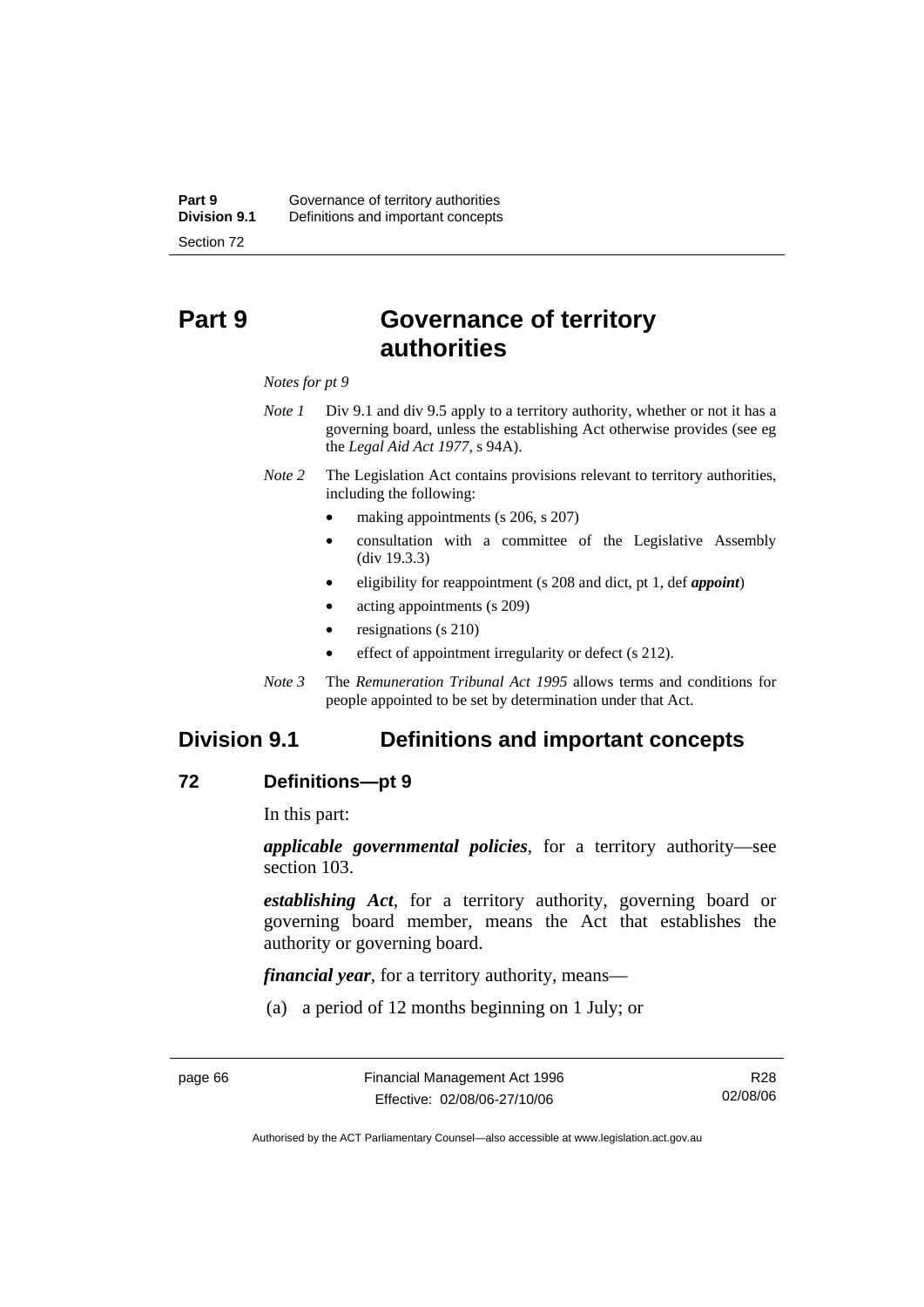(b) if the territory authority has, in writing, fixed another 12-month period as its financial year—the period fixed.

*governing board member*, for a territory authority with a governing board, includes the CEO.

*material interest*—see section 88 (4).

*relevant territory authority*—a territory authority to which part 8 applies is a *relevant territory authority*, unless the establishing Act for the authority provides otherwise.

### **73 Nature of relevant territory authorities**

- (1) A relevant territory authority—
	- (a) is a corporation; and
	- (b) may sue and be sued in its corporate name; and
	- (c) may have a seal.
- (2) A relevant territory authority represents the Territory when exercising its functions, unless the establishing Act for the authority or another territory law otherwise provides.
- (3) A relevant territory authority has the same status, privileges and immunities as the Territory so far as it represents the Territory.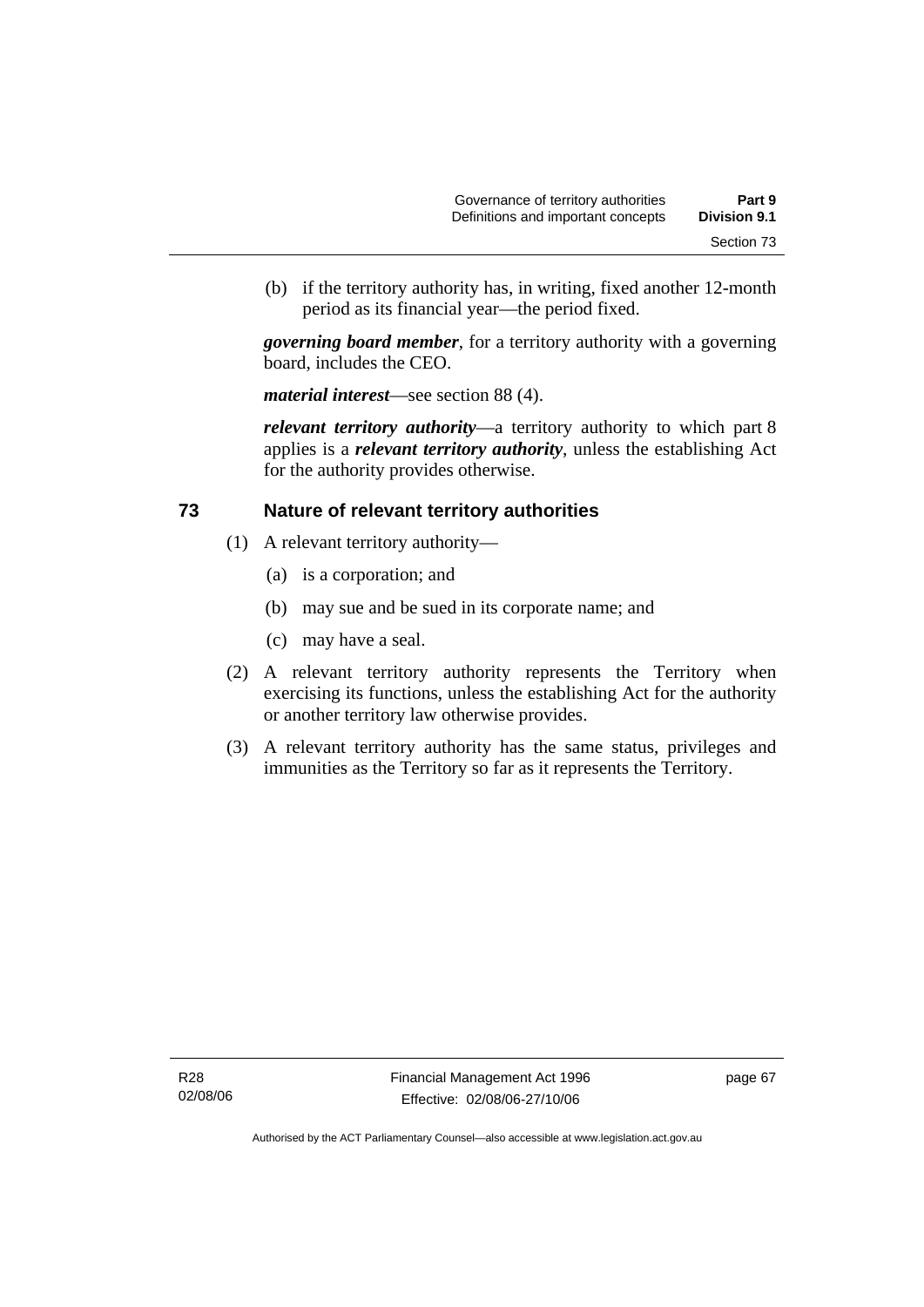### **74 Powers of territory authorities generally**

 (1) A relevant territory authority has the legal capacity and powers of an individual both in and outside the ACT (including outside Australia).

### **Examples**

- 1 to enter into a contract
- 2 to own, deal with and dispose of property
- 3 to act as trustee
- *Note* An example is part of the Act, is not exhaustive and may extend, but does not limit, the meaning of the provision in which it appears (see Legislation Act, s 126 and s 132).
- (2) Without limiting subsection (1), a relevant territory authority—
	- (a) has the powers given to it under this Act or another territory law; and
	- (b) may do anything that it is authorised to do by a territory law or a law of another jurisdiction; and
	- (c) may exercise its powers in and outside the ACT (including outside Australia).

### **Example for par (b)**

A territory authority may arrange for the authority to be registered or recognised under a law of another jurisdiction.

- (3) A relevant territory authority's legal capacity to do something is not affected by the fact that the authority's interests are not, or would not be, served by doing it.
- (4) To remove any doubt, this section does not—
	- (a) authorise a relevant territory authority to do anything that is prohibited by a territory law or a law of another jurisdiction; and

R28 02/08/06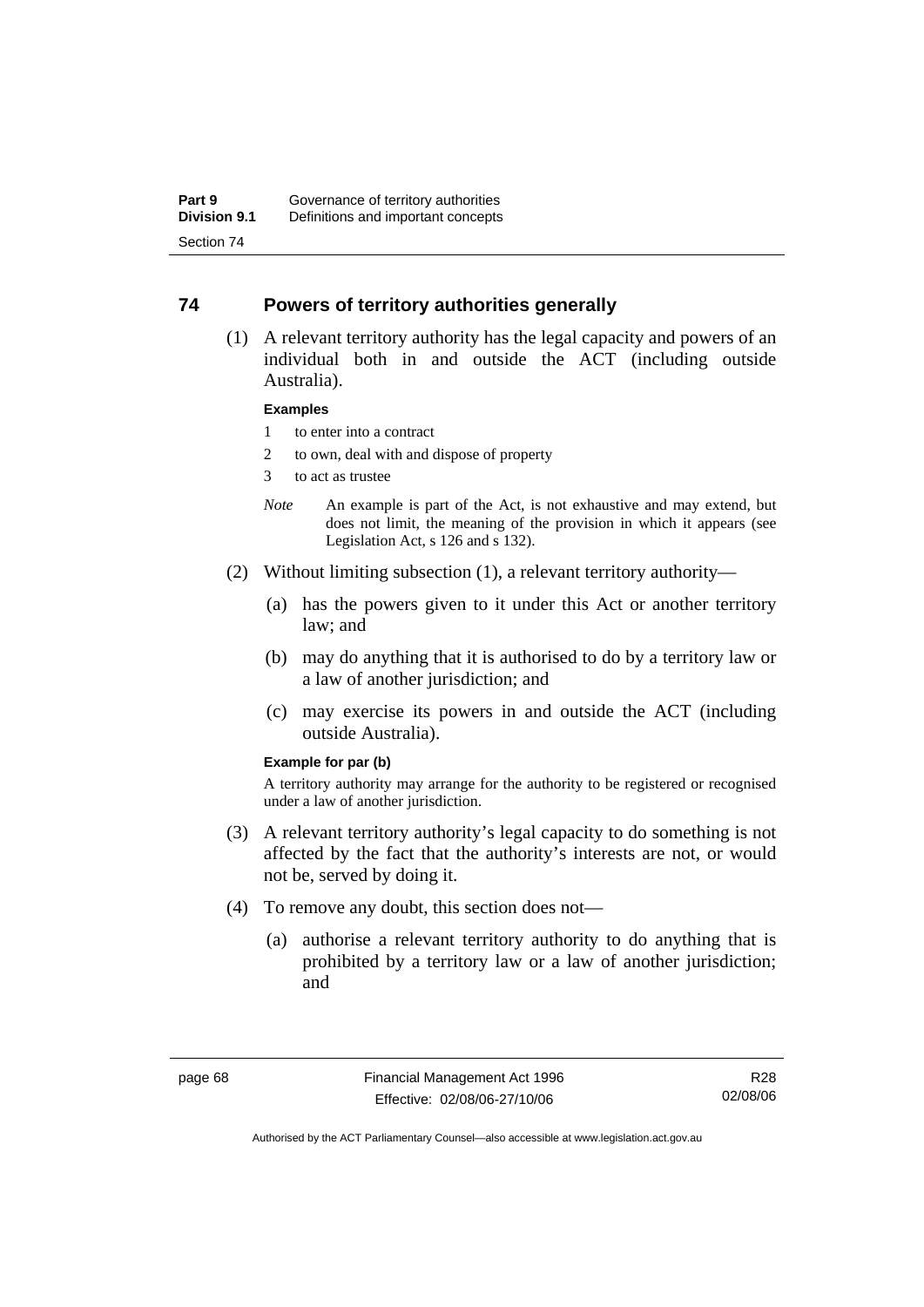- (b) give a relevant territory authority a right that a territory law or a law of another jurisdiction denies to the authority.
- (5) In this section:

*another jurisdiction* means the Commonwealth, a State, another Territory or a foreign country.

### **75 Execution of documents and assumptions people dealing with relevant territory authority may make**

(1) In this section:

*applied Corporations Act provisions* means the following provisions of the Corporations Act:

- (a) section 127 (which is about the execution of documents by a company);
- (b) section 128 (which is about a person's entitlement to make certain assumptions in dealing with a company);
- (c) section 129 (which is about the assumptions that may be made).
- (2) The applied Corporations Act provisions apply to a relevant territory authority as if—
	- (a) a reference to a *company* were a reference to the authority; and
	- (b) a reference to a *common seal* were a reference to any seal of the authority; and
	- (c) a reference to a *director* were a reference to a board member; and
	- (d) a reference to a company's *constitution* were a reference to this Act and the establishing Act; and
	- (e) a reference to an *officer* of a company were a reference to the chief executive officer and any member of staff of the authority; and

| R28      | Financial Management Act 1996 | page 69 |
|----------|-------------------------------|---------|
| 02/08/06 | Effective: 02/08/06-27/10/06  |         |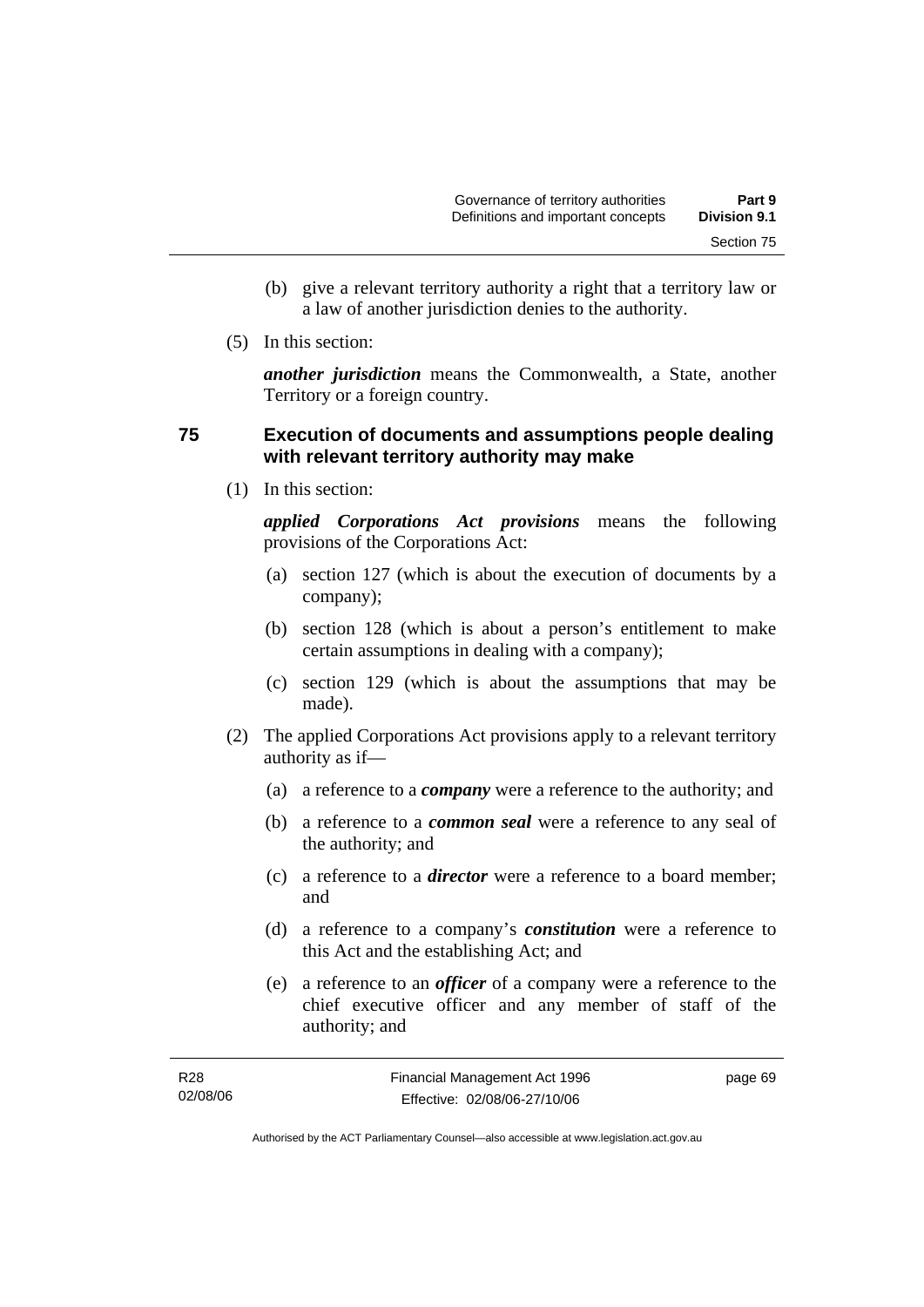- (f) a reference to *information available to the public from ASIC*  were a reference to information available to the public from the Territory; and
- (g) any other necessary changes, and any change prescribed by regulation, were made.

# **76 Governing board of territory authority**

- (1) A territory authority has a governing board if the establishing Act for the authority establishes a governing board for the authority.
- (2) To remove any doubt, only the following territory authorities have governing boards:
	- ACT Gambling and Racing Commission
	- Australian Capital Territory Public Cemeteries Authority
	- Building and Construction Industry Training Fund Authority
	- Cleaning Industry Long Service Leave Authority
	- Construction Industry Long Service Leave Authority
	- Cultural Facilities Corporation
	- Exhibition Park Corporation
	- Land Development Agency
	- a territory authority prescribed by the financial management guidelines.

# **77 Role of governing board**

- (1) If a territory authority has a governing board, the governing board has the following functions:
	- (a) setting the authority's policies and strategies;
	- (b) governing the authority consistently with the authority's establishing Act and other relevant legislation;
	- (c) ensuring, as far as practicable, that the authority operates in a proper, effective and efficient way;

R28 02/08/06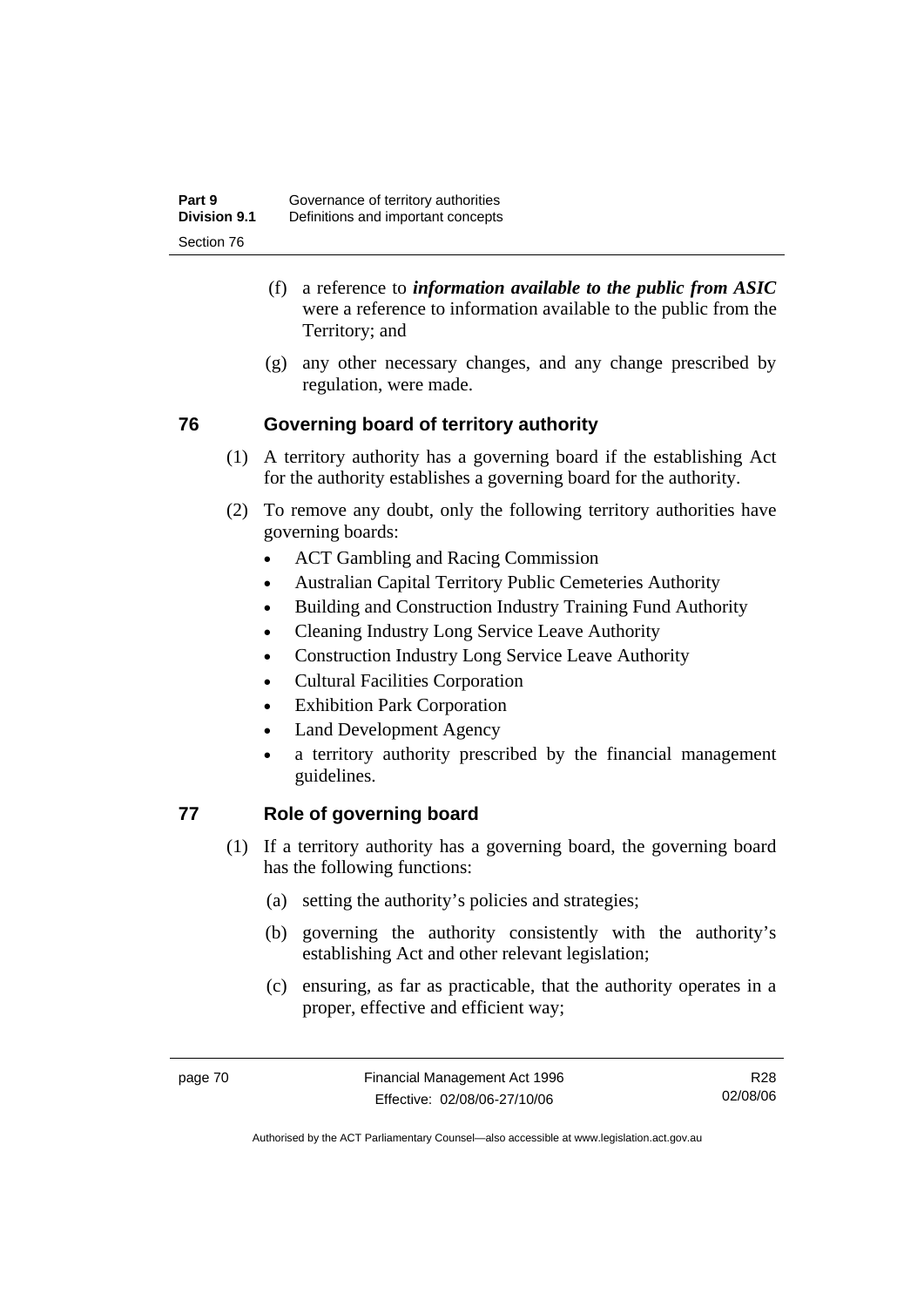(d) ensuring, as far as practicable, that the authority complies with applicable governmental policies (if any).

### **Examples of policies for par (a)**

- 1 risk management
- 2 communication with government
- 3 corporate planning
- *Note* An example is part of the Act, is not exhaustive and may extend, but does not limit, the meaning of the provision in which it appears (see Legislation Act, s 126 and s 132).
- (2) This section does not limit the functions of a governing board.

# **Division 9.2 Governing board member appointments**

### **78 Appointment of governing board members generally**

- (1) This section applies to the appointment of the members of the governing board of a territory authority, other than the CEO.
- (2) The responsible Minister for the territory authority may appoint the members.
	- *Note 1* For the making of appointments (including acting appointments), see the Legislation Act, pt 19.3.
	- *Note 2* In particular, an appointment may be made by naming a person or nominating the occupant of a position (see s 207).
	- *Note 3* Certain Ministerial appointments require consultation with an Assembly committee and are disallowable (see Legislation Act, div 19.3.3).
- (3) The only criteria for deciding whether to appoint a person as a member are—
	- (a) the contribution the person can make to the goals and objectives of the governing board; and
	- (b) the criteria stated in applicable governmental policies (if any) relating to appointments.

page 71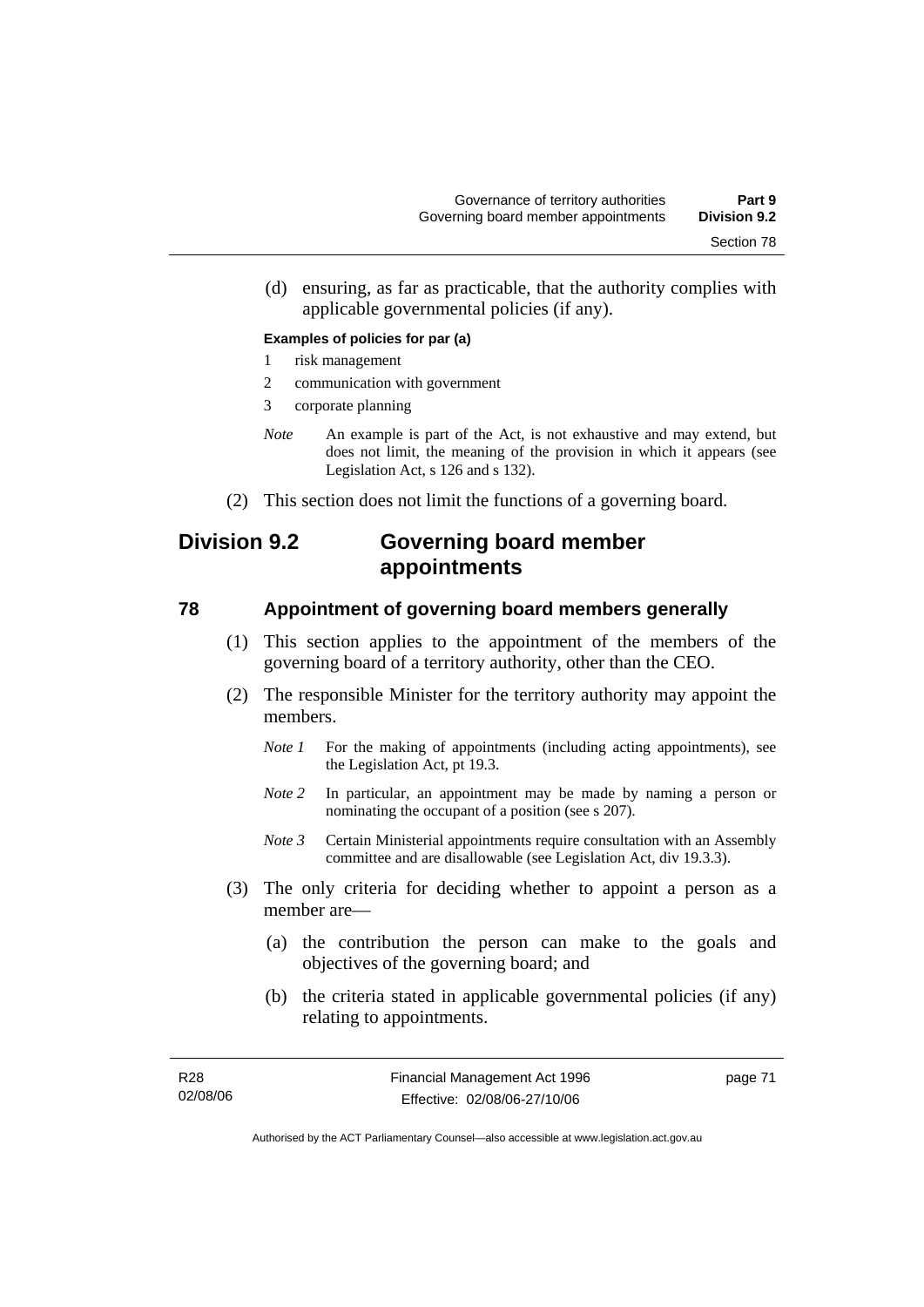- (4) However, the establishing Act may prescribe other criteria for deciding whether to appoint a person as a member.
- (5) An appointment of a member—
	- (a) must not be for longer than 3 years, unless the establishing Act allows a longer period; and
	- (b) is an appointment under the provision of the establishing Act that establishes the governing board.
- (6) The conditions of appointment of a member (other than a member required under the establishing Act to be a public servant or statutory office holder) are the conditions agreed between the Minister and the member, subject to any determination under the *Remuneration Tribunal Act 1995*.

## **79 Appointment of chair and deputy chair**

- (1) The responsible Minister for a territory authority with a governing board may appoint a chair for the board and, unless the establishing Act otherwise provides, a deputy chair for the board.
	- *Note 1* For the making of appointments (including acting appointments), see the Legislation Act, pt 19.3.
	- *Note 2* In particular, an appointment may be made by naming a person or nominating the occupant of a position (see s 207).
	- *Note 3* Certain Ministerial appointments require consultation with an Assembly committee and are disallowable (see Legislation Act, div 19.3.3).
- (2) However, the responsible Minister must not appoint the CEO of the territory authority as chair or deputy chair.
- (3) The responsible Minister must try to ensure that the governing board of a territory authority always has a chair and, unless the establishing Act otherwise provides, deputy chair.

## **80 Appointment of CEO of authority with governing board**

(1) This section applies to a territory authority with a governing board.

R28 02/08/06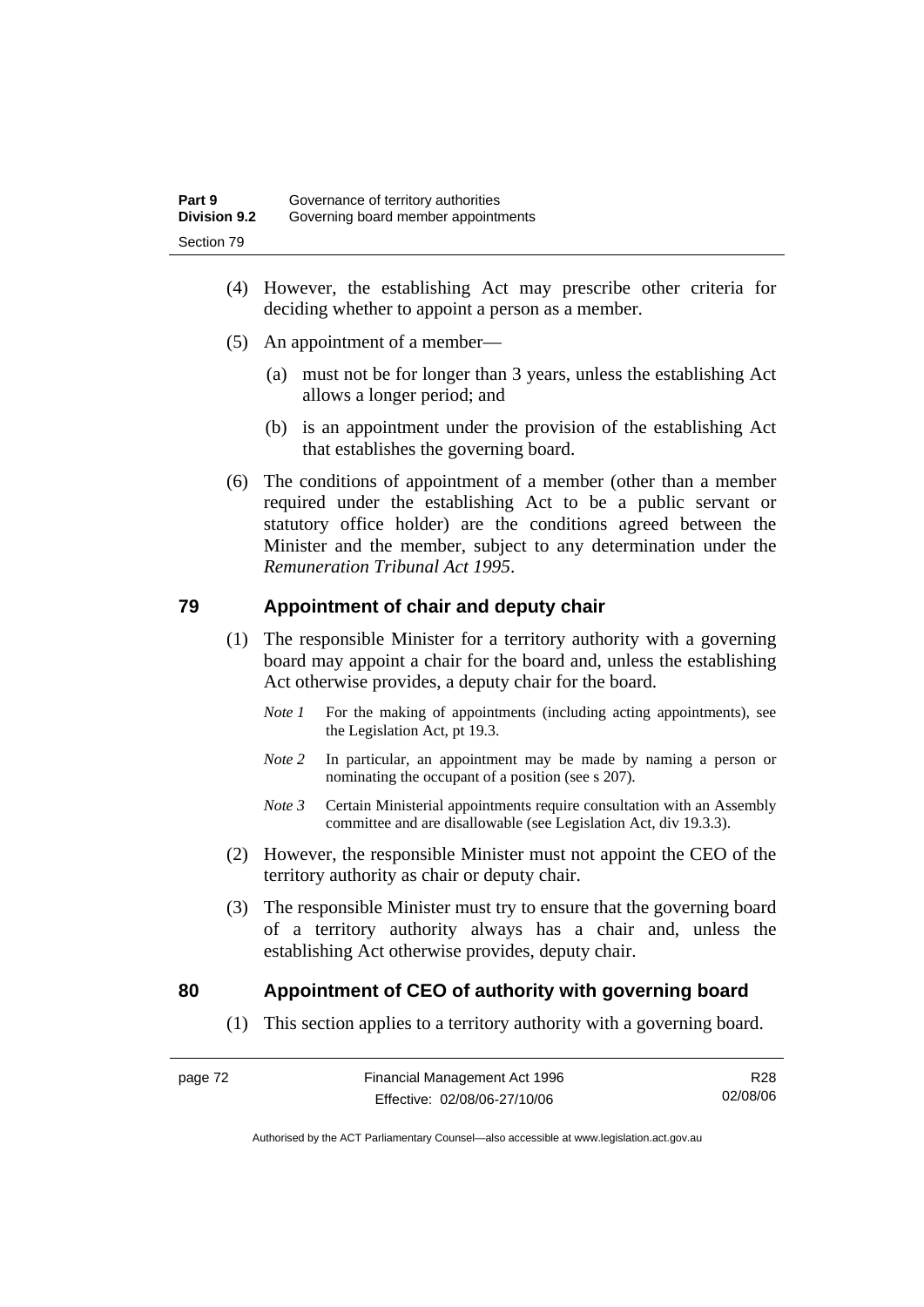- (2) The governing board of the territory authority must, after consulting the responsible Minister, appoint a CEO for the authority.
	- *Note 1* For the making of appointments (including acting appointments), see the Legislation Act, pt 19.3.
	- *Note 2* In particular, an appointment may be made by naming a person or nominating the occupant of a position (see s 207).
- (3) However, if the CEO is required under the establishing Act to be a public servant, the chief executive of the administrative unit responsible for the establishing Act must, after consulting the governing board and the responsible Minister, appoint a CEO for the authority.
- (4) The CEO is a member of the governing board.
- (5) However, the CEO is not a member of the governing board if it is considering or deciding—
	- (a) the appointment, or the ending of the appointment, of the CEO; or
	- (b) the CEO's conditions of appointment.
- (6) The conditions of appointment of a CEO (other than a CEO required under the establishing Act to be a public servant) are the conditions agreed between the governing board and the CEO, subject to any determination under the *Remuneration Tribunal Act 1995*.

### **81 Ending board member appointments**

- (1) This section applies to a governing board member other than the CEO.
- (2) The responsible Minister may end the member's appointment—
	- (a) if the member contravenes a territory law; or
	- (b) for misbehaviour; or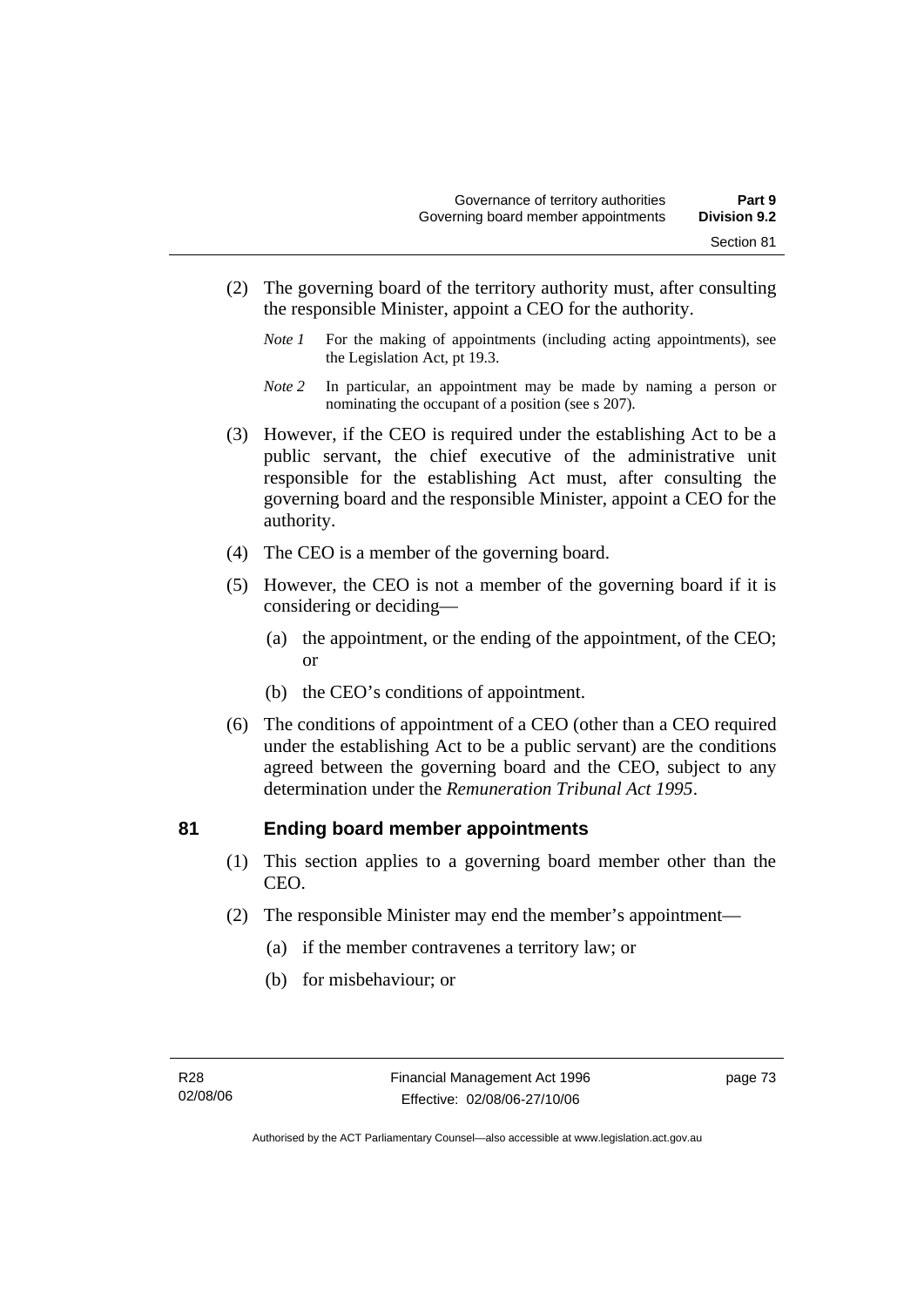- (c) if the member becomes bankrupt or executes a personal insolvency agreement; or
- (d) if the member is convicted, or found guilty, in Australia of an offence punishable by imprisonment for at least 1 year; or
- (e) if the member is convicted, or found guilty, outside Australia of an offence that, if it had been committed in the ACT, would be punishable by imprisonment for at least 1 year; or
- (f) if the member exercises the member's functions other than in accordance with section 85 (Honesty, care and diligence of governing board members); or
- (g) if the member fails to take all reasonable steps to avoid being placed in a position where a conflict of interest arises during the exercise of the member's functions; or
- (h) if the member contravenes section 88 (Disclosure of interests by governing board members); or
- (i) if the member is absent from 3 consecutive meetings of the board, otherwise than on approved leave; or
- (j) for physical or mental incapacity, if the incapacity substantially affects the exercise of the member's functions.
- *Note* A person's appointment also ends if the person resigns (see Legislation Act, s 210).
- (3) The Minister may also end the appointment of the member (the *member concerned*) if the board tells the Minister in writing that it has resolved, by a majority of at least  $\frac{2}{3}$  of the members, to recommend to the Minister that the member's appointment be ended.
- (4) The governing board may pass a resolution mentioned in subsection (3) only if—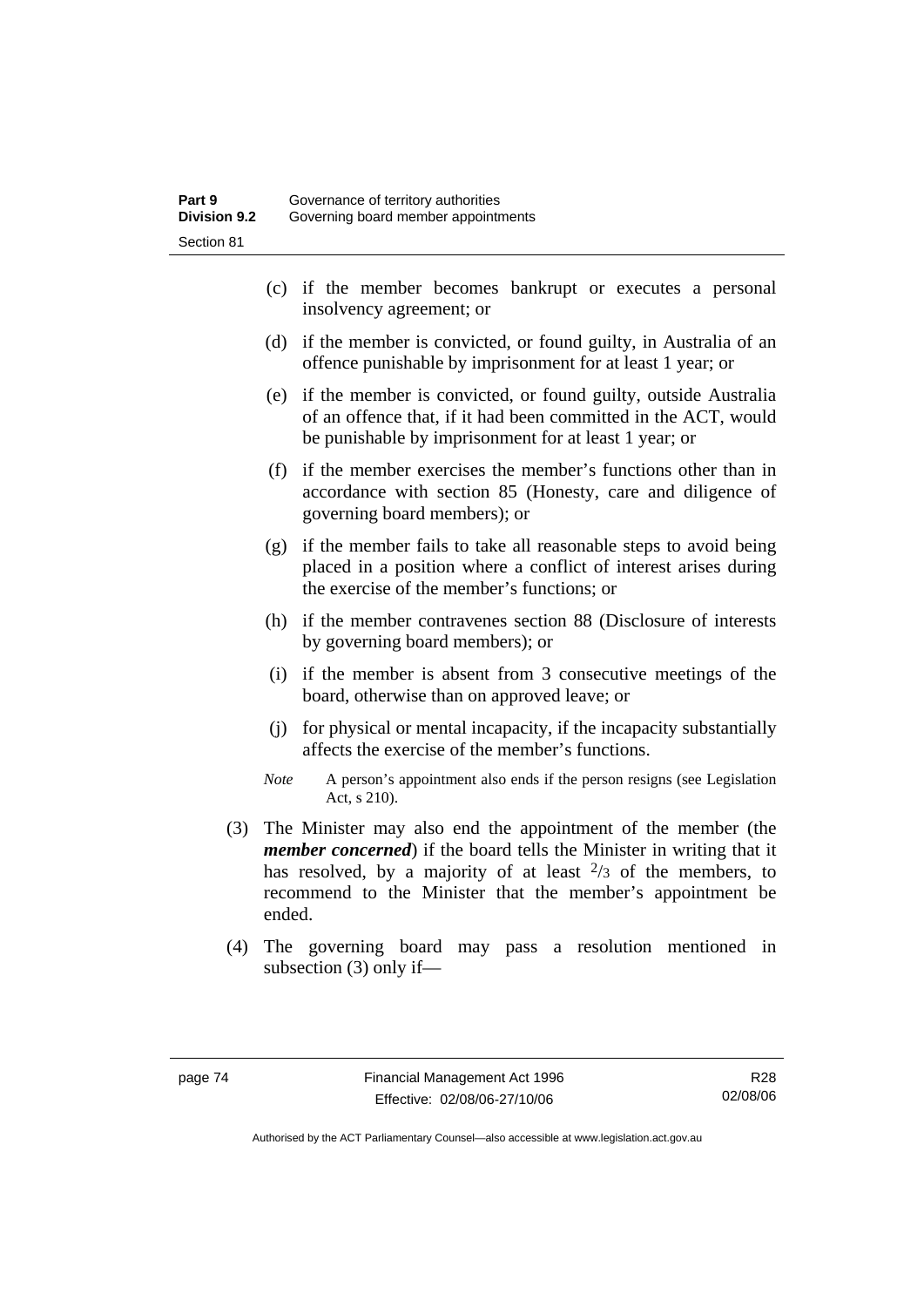- (a) at least 3 weeks written notice of the intention to consider the proposed resolution has been given to the member concerned; and
- (b) the member concerned has been given an opportunity to make submissions and present documents to a meeting of the board; and
- (c) if the member concerned has used the opportunity mentioned in paragraph (b)—a summary of the member's submissions is recorded in the minutes of the board and a copy of any documents presented is included in the minutes.

# **Division 9.3 Functions of governing board members**

# **82 Chair's functions**

The chair of the governing board of a territory authority has the following functions:

- (a) managing the affairs of the governing board;
- (b) ensuring, as far as practicable, that there is a good working relationship between the governing board and management of the authority;
- (c) ensuring the responsible Minister is kept informed about the operations of the authority.

# **83 Deputy chair's functions**

 (1) If the chair of the governing board of a territory authority is absent or cannot for any reason exercise the functions of the chair, the deputy chair of the governing board must exercise the functions of the chair.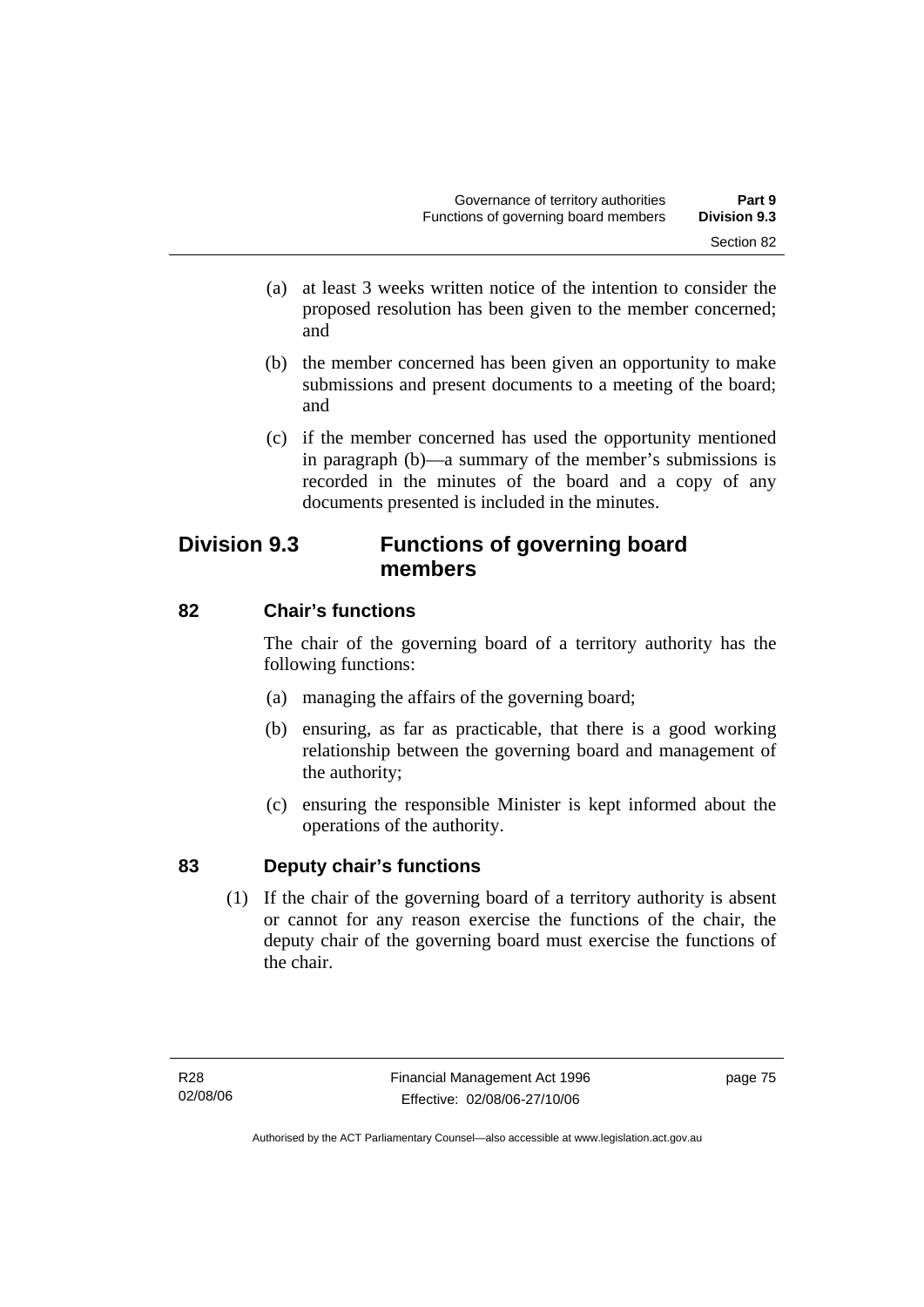| Part 9              | Governance of territory authorities  |
|---------------------|--------------------------------------|
| <b>Division 9.3</b> | Functions of governing board members |
| Section 84          |                                      |

- (2) However, this section does not apply to a territory authority if the establishing Act for the authority provides that it need not have a deputy chair.
	- *Note* The Legislation Act, s 209 deals with acting appointments.

### **84 CEO's functions**

- (1) The CEO of a territory authority with a governing board has the following functions:
	- (a) ensuring, as far as practicable, that the authority's statement of intent is implemented effectively and efficiently;

**Example of implementation of statement of intent** 

achieving objectives in statement of intent

- (b) managing the day-to-day operations of the authority in accordance with—
	- (i) applicable governmental policies (if any); and
	- (ii) the policies of the authority set by the board; and
	- (iii) each legal requirement that applies to the authority;

### **Example for par (iii)**

a direction by the independent competition and regulatory commission that relates to the authority

- (c) regularly advising the board about the operation and financial performance of the authority;
- (d) immediately advising the board about significant events.
	- *Note* An example is part of the Act, is not exhaustive and may extend, but does not limit, the meaning of the provision in which it appears (see Legislation Act, s 126 and s 132).
- (2) In this section:

*significant event*, for a territory authority, means an event that the authority is required to tell the responsible Minister about under section 101.

| page 76 | Financial Management Act 1996 | R <sub>28</sub> |
|---------|-------------------------------|-----------------|
|         | Effective: 02/08/06-27/10/06  | 02/08/06        |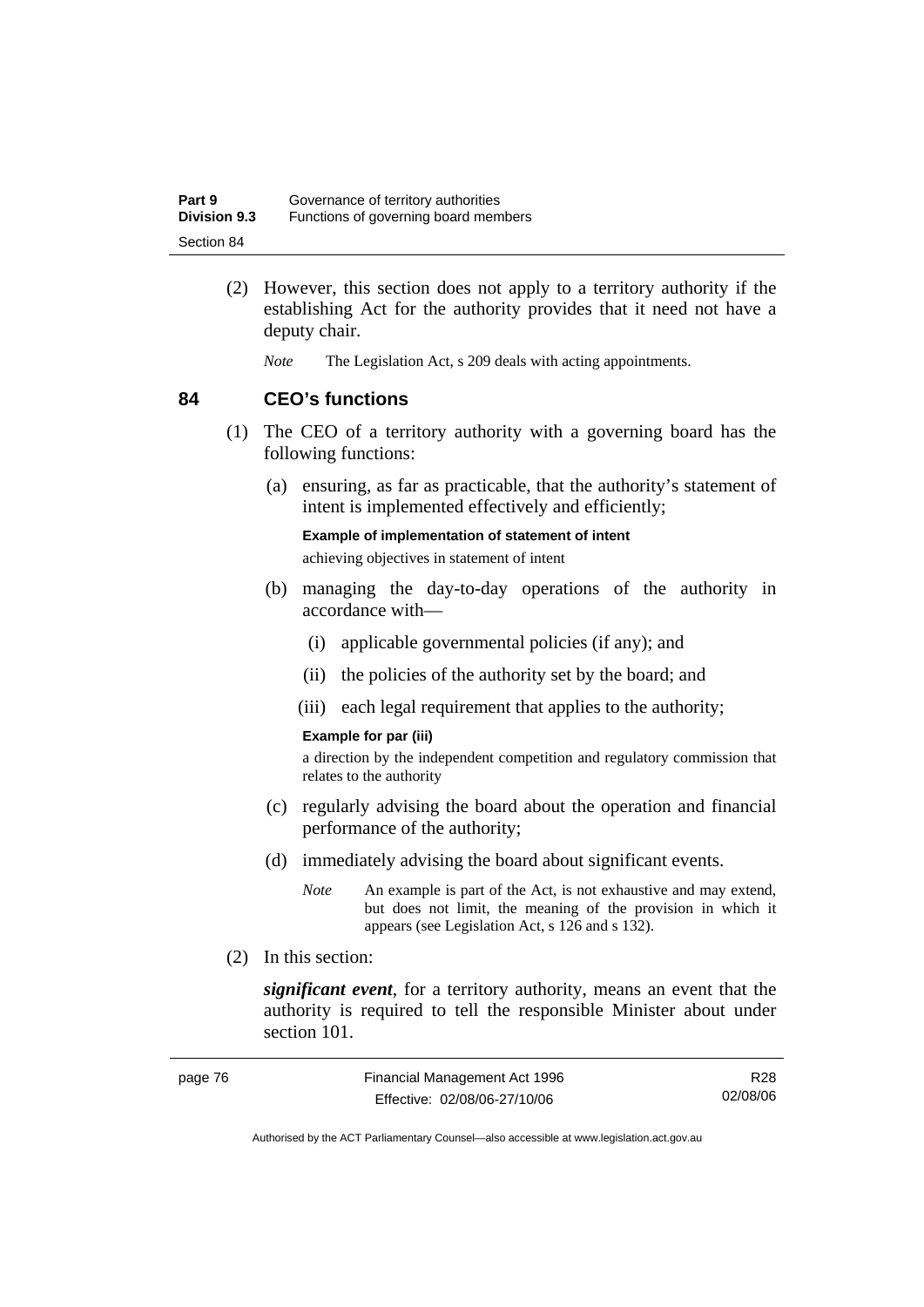## **85 Honesty, care and diligence of governing board members**

In exercising the functions of a governing board member, a member must exercise the degree of honesty, care and diligence required to be exercised by a director of a corporation in relation to the affairs of the corporation.

### **86 Conflicts of interest by governing board members**

A governing board member must take all reasonable steps to avoid being placed in a position where a conflict of interest arises during the exercise of the member's functions.

### **87 Agenda to require disclosure of interest item**

The agenda for each meeting of a territory authority governing board must include an item requiring any material interest in an issue to be considered at the meeting to be disclosed to the meeting.

### **88 Disclosure of interests by governing board members**

- (1) If a governing board member has a material interest in an issue being considered, or about to be considered, by the governing board, the member must disclose the nature of the interest at a board meeting as soon as practicable after the relevant facts come to the member's knowledge.
	- *Note Material interest* is defined in s (4). The definition of *indirect interest* in s (4) applies to the definition of *material interest*.
- (2) The disclosure must be recorded in the governing board's minutes and, unless the board otherwise decides, the member must not—
	- (a) be present when the board considers the issue; or
	- (b) take part in a decision of the board on the issue.

### **Example**

Albert, Boris and Chloe are members of a governing board. They have an interest in an issue being considered at a governing board meeting and they disclose the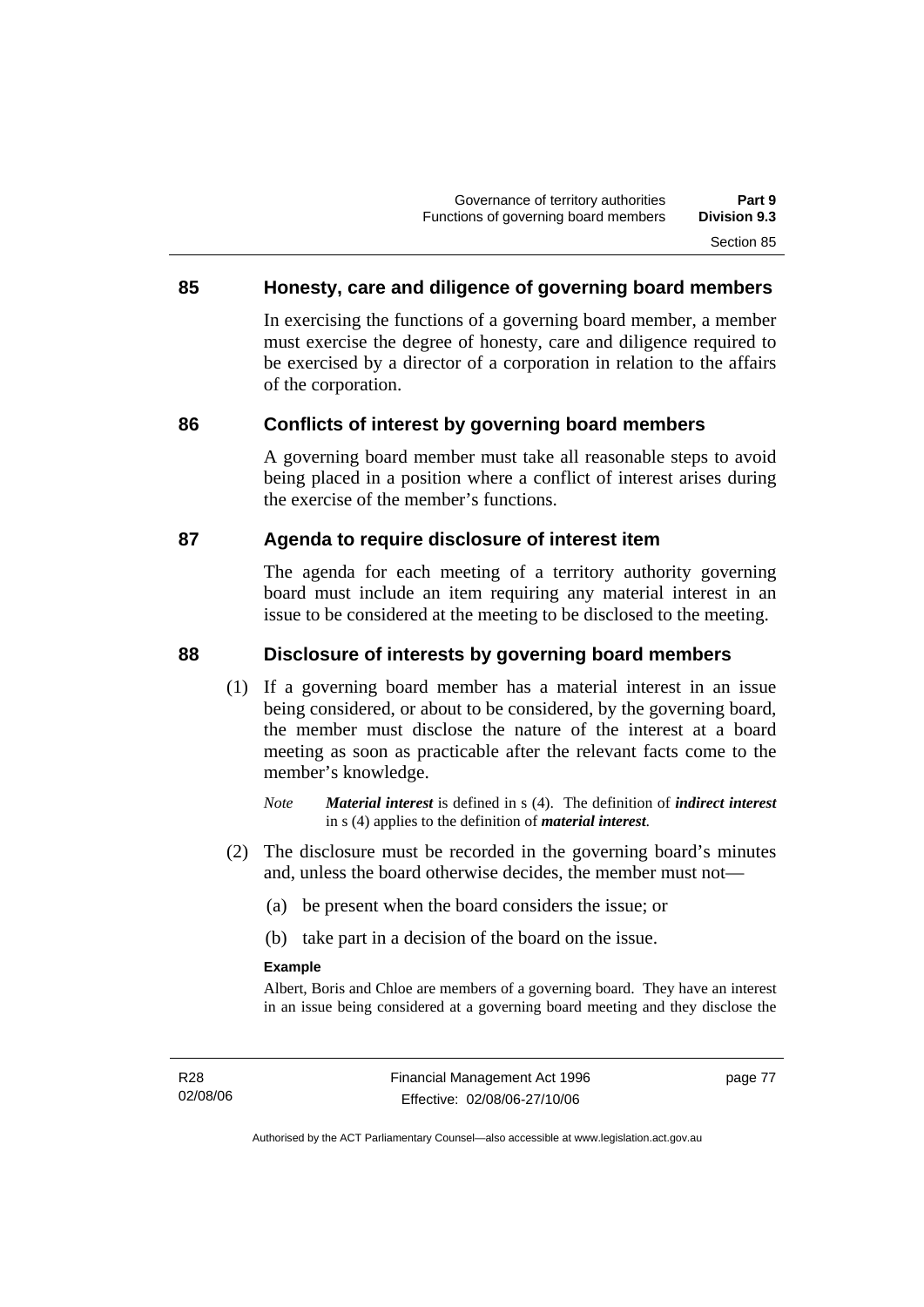### **Part 9 Governance of territory authorities Division 9.3** Functions of governing board members Section 88

interest as soon as they become aware of it. Albert's and Boris's interests are minor but Chloe has a direct financial interest in the issue.

The governing board considers the disclosures and decides that because of the nature of the interests:

- Albert may be present when the board considers the issue but not take part in the decision
- Boris may be present for the consideration and take part in the decision.

The board does not make a decision allowing Chloe to be present or take part in the board's decision. Accordingly, since Chloe has a material interest she cannot be present for the consideration of the issue or take part in the decision.

- *Note* An example is part of the Act, is not exhaustive and may extend, but does not limit, the meaning of the provision in which it appears (see Legislation Act, s 126 and s 132).
- (3) Any other governing board member who also has a material interest in the issue must not be present when the board is considering its decision under subsection (2).
- (4) In this section:

*associate*, of a person, means—

- (a) the person's business partner; or
- (b) a close friend of the person; or
- (c) a family member of the person.

*executive officer*, of a corporation, means a person (however described) who is concerned with, or takes part in, the corporation's management, whether or not the person is a director of the corporation.

*indirect interest*—without limiting the kinds of indirect interests a person may have, a person has an *indirect interest* in an issue if any of the following has an interest in the issue:

(a) an associate of the person;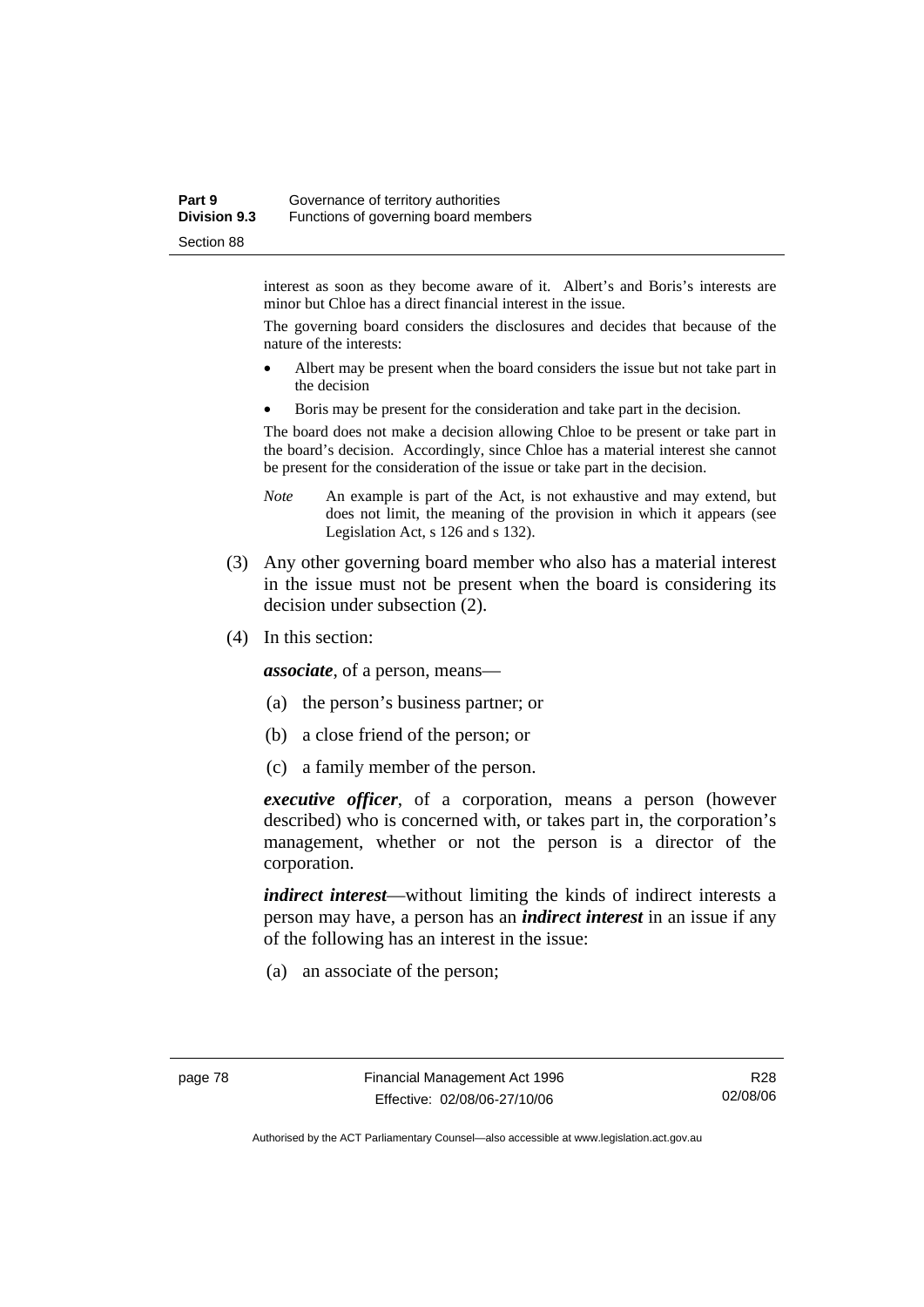- (b) a corporation if the corporation has not more than 100 members and the person, or an associate of the person, is a member of the corporation;
- (c) a subsidiary of a corporation mentioned in paragraph (b);
- (d) a corporation if the person, or an associate of the person, is an executive officer of the corporation;
- (e) the trustee of a trust if the person, or an associate of the person, is a beneficiary of the trust;
- (f) a member of a firm or partnership if the person, or an associate of the person, is a member of the firm or partnership;
- (g) someone else carrying on a business if the person, or an associate of the person, has a direct or indirect right to participate in the profits of the business.

*material interest*—a governing board member has a *material interest* in an issue if the member has—

- (a) a direct or indirect financial interest in the issue; or
- (b) a direct or indirect interest of any other kind if the interest could conflict with the proper exercise of the member's functions in relation to the board's consideration of the issue.

### **89 Reporting of disclosed governing board interests to Minister**

- (1) Within 3 months after the day a material interest is disclosed under section 88 (1), the chair of the governing board must report to the responsible Minister in writing about—
	- (a) the disclosure; and
	- (b) the nature of the interest disclosed; and
	- (c) any decision by the board under section 88 (2).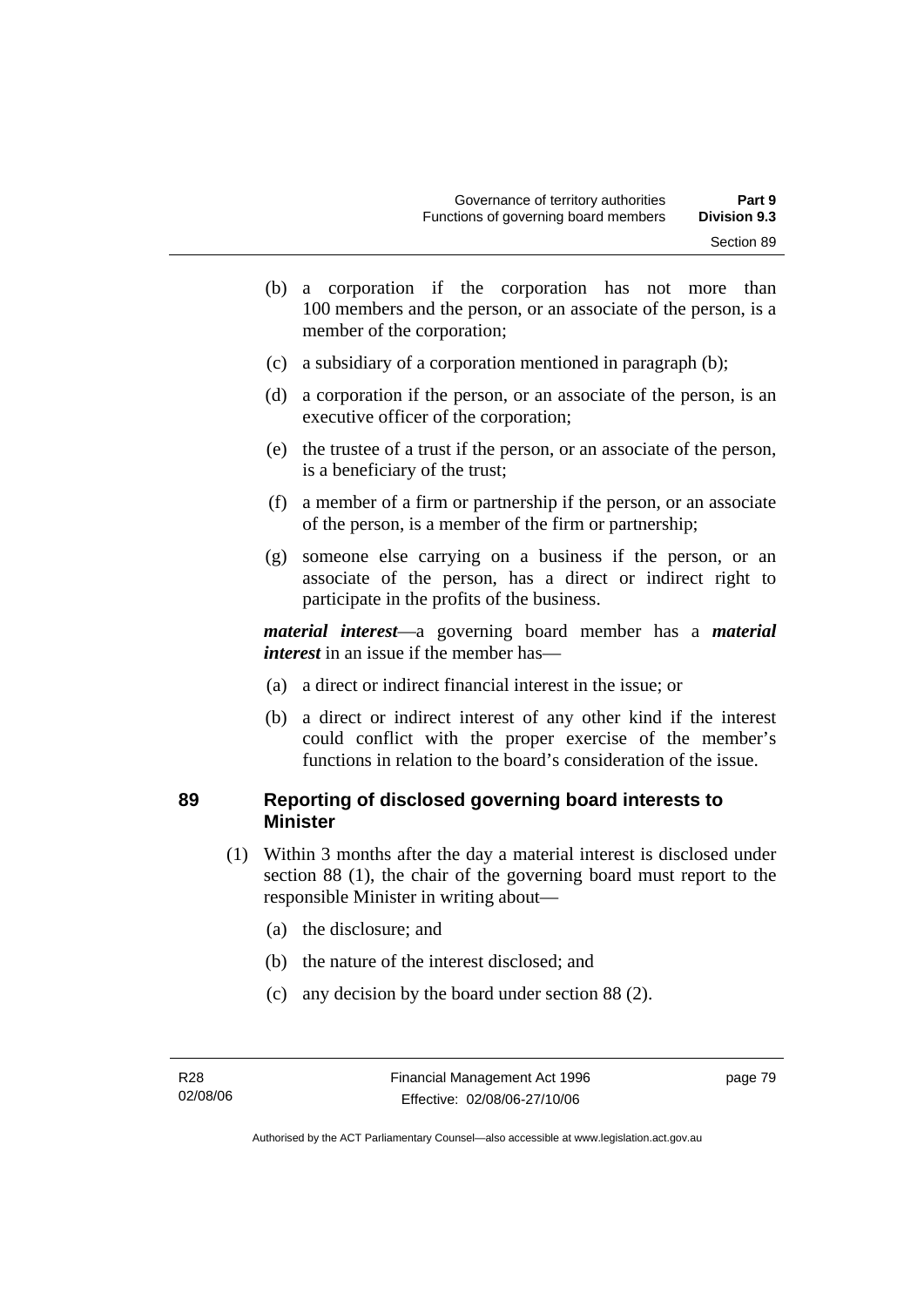| Part 9              | Governance of territory authorities  |
|---------------------|--------------------------------------|
| <b>Division 9.3</b> | Functions of governing board members |
| Section 90          |                                      |

- (2) The chair must also give the responsible Minister, not later than 31 days after the end of each financial year, a statement that sets out the information given to the Minister in reports under subsection (1) that relate to disclosures made during the previous financial year.
- (3) The responsible Minister must give a copy of the statement to the relevant committee of the Legislative Assembly within 31 days after the day the Minister receives the statement.
- (4) In this section:

### *relevant committee* means—

- (a) a standing committee of the Legislative Assembly nominated by the Speaker for subsection (3); or
- (b) if no nomination under paragraph (a) is in effect—the standing committee of the Legislative Assembly responsible for public accounts.

### **90 Protection of governing board members from liability**

- (1) A governing board member is not civilly liable for anything done or omitted to be done honestly and without recklessness—
	- (a) in the exercise of a function under a territory law; or
	- (b) in the reasonable belief that the act or omission was in the exercise of a function under a territory law.
- (2) Any liability that would, apart from this section, attach to a governing board member of a territory authority attaches instead to the authority.

### **91 Indemnification and exemption of governing board members**

 (1) A territory authority must not exempt a governing board member (whether directly or through another entity) from liability to the authority.

R28 02/08/06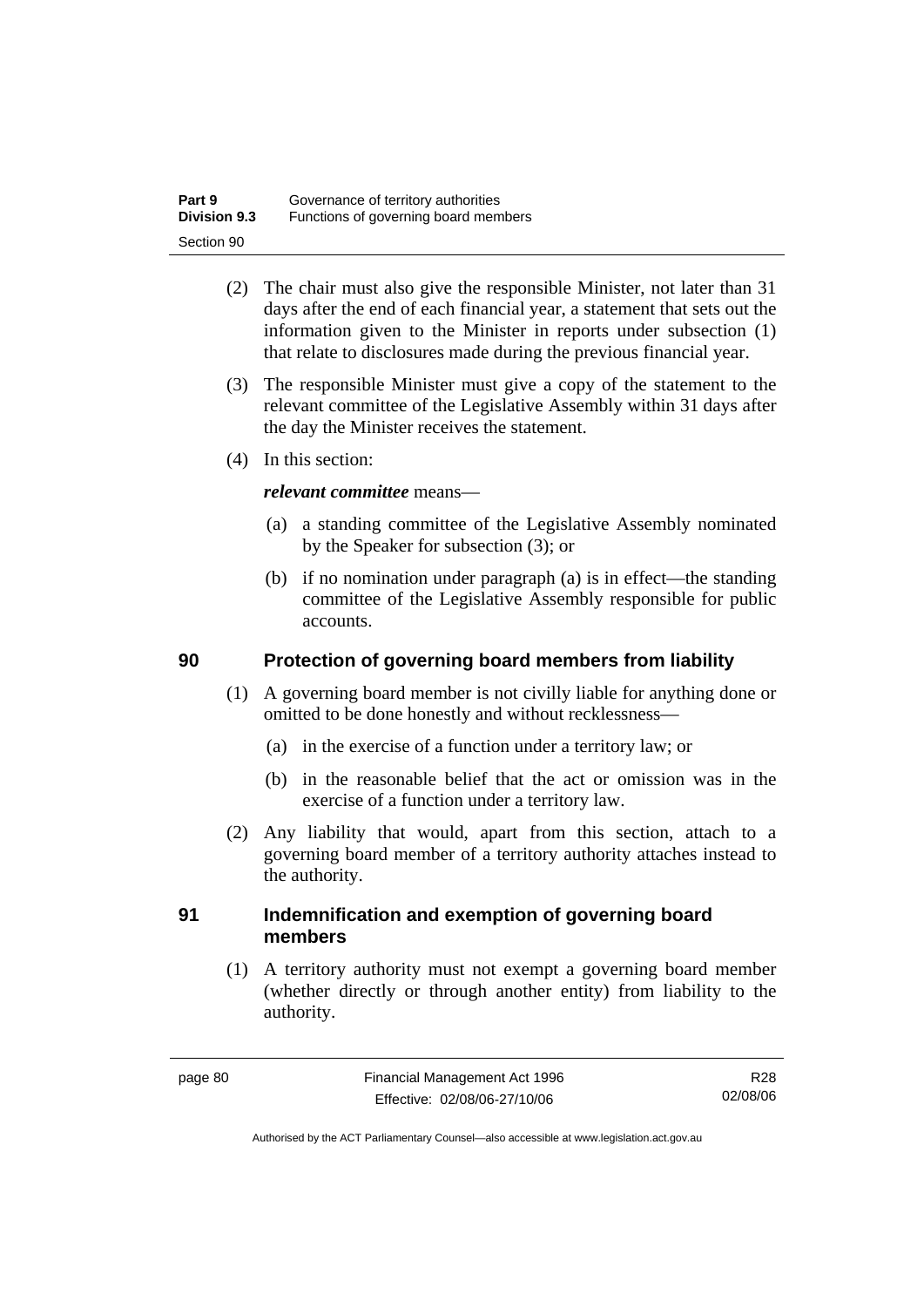- (2) A territory authority must not indemnify a governing board member (whether directly or through another entity and whether by agreement or by making a payment) against any of the following liabilities incurred as a board member:
	- (a) a liability owed to the authority;
	- (b) a liability owed to someone other than the authority that did not arise from honest conduct.
- (3) A territory authority must not indemnify a governing board member (whether directly or through another entity and whether by agreement or by making a payment) against legal costs incurred as a member if the costs are incurred—
	- (a) in defending or resisting a proceeding if the person is found to have a liability for which the person could not be indemnified under subsection (2); or
		- *Note* A governing board member is not personally liable for certain acts done or omissions made honestly and without recklessness (see s 90).
	- (b) in defending or resisting a criminal proceeding in which the person is found guilty.
- (4) In this section:

*authority* includes a subsidiary (if any) of the authority.

## **92 Compensation for exercise of functions etc**

- (1) A person may claim compensation from the Territory if the person suffers loss because of the exercise, or purported exercise, of a function under this part or the establishing Act.
- (2) Compensation may be claimed and ordered in a proceeding for compensation brought in a court of competent jurisdiction.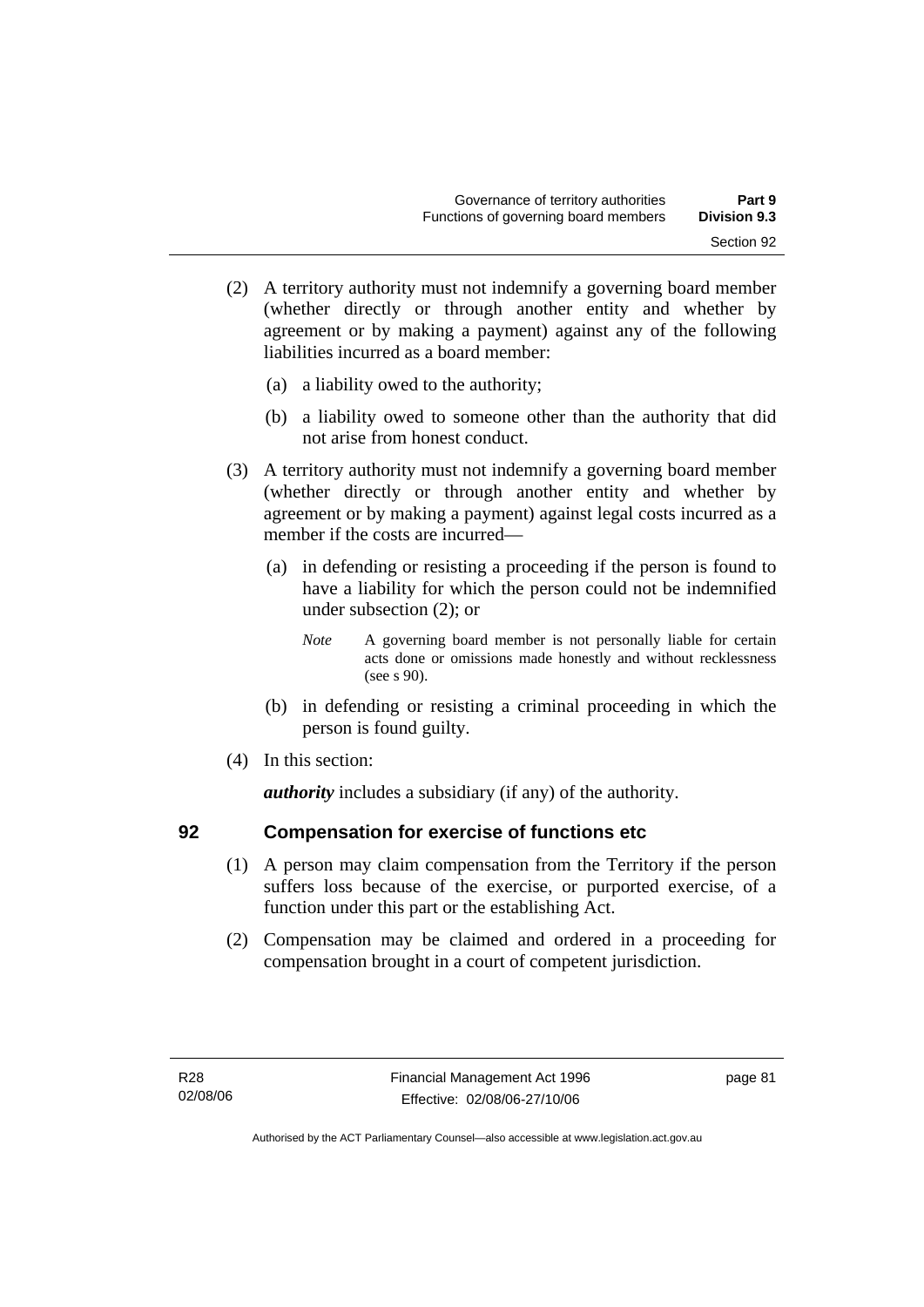| Part 9              | Governance of territory authorities |
|---------------------|-------------------------------------|
| <b>Division 9.4</b> | Governing board meetings            |
| Section 93          |                                     |

- (3) A court may order the payment of reasonable compensation for the loss or expense only if it is satisfied it is just to make the order in the circumstances of the particular case.
- (4) A regulation may prescribe matters that may, must or must not be taken into account by the court in considering whether it is just to make the order.

# **Division 9.4 Governing board meetings**

# **93 Time and place of governing board meetings**

- (1) Meetings of the governing board of a territory authority are to be held when and where it decides.
- (2) However, the governing board must meet—
	- (a) at least once every 3 months; or
	- (b) if the establishing Act requires the governing board to meet more frequently—at the times required under the establishing Act.
- (3) The chair—
	- (a) may at any time call a meeting of the governing board; and
	- (b) must call a meeting if asked by the Minister or at least 2 members.
- (4) The chair must give the other members reasonable notice of the time and place of a meeting called by the chair.

# **94 Presiding member at governing board meetings**

- (1) The chair presides at all meetings at which the chair is present.
- (2) If the chair is absent and the governing board has a deputy chair, the deputy chair presides.

R28 02/08/06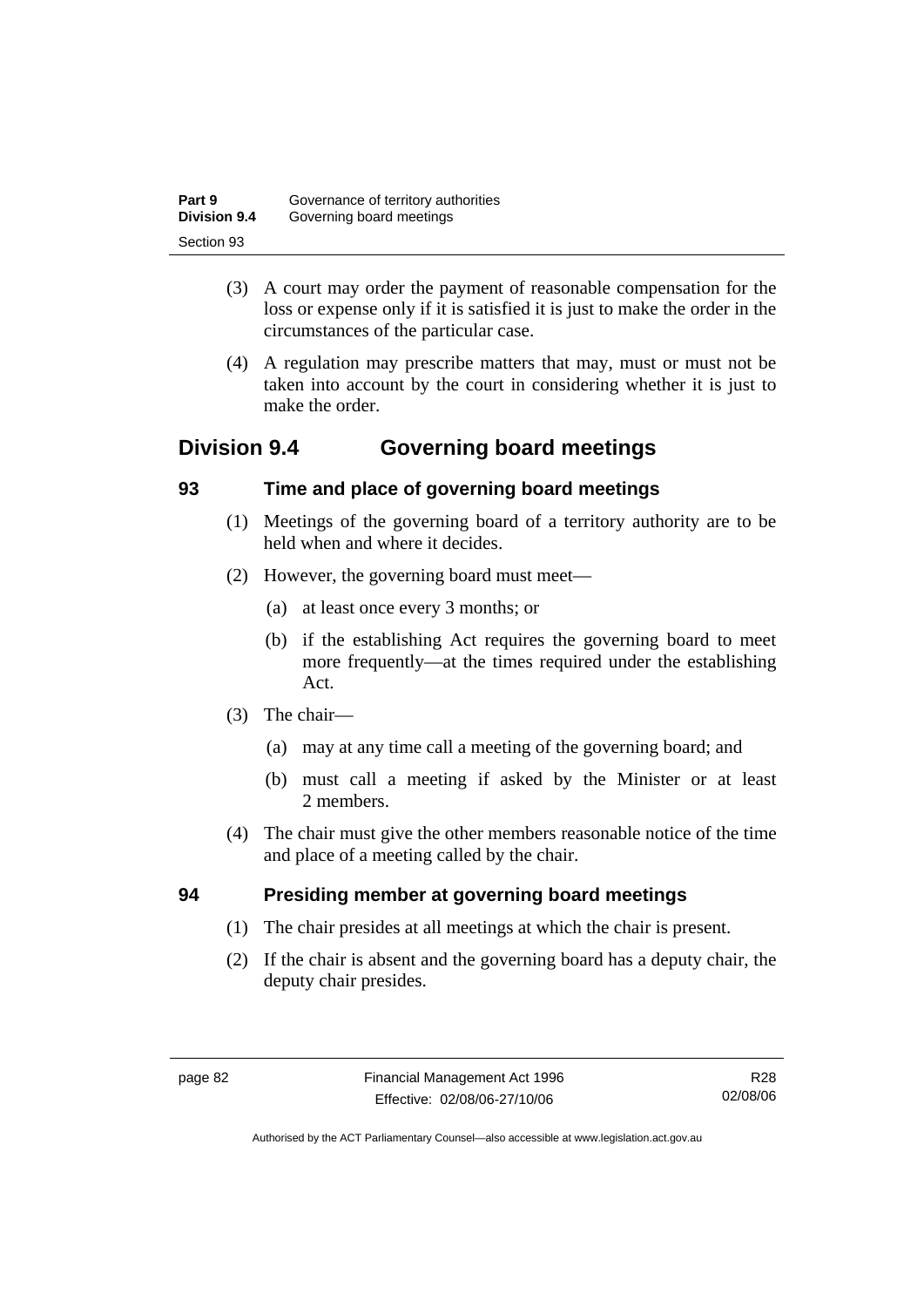- (3) If the chair and the deputy chair are absent or the chair is absent and there is no deputy chair, the member chosen by the members present presides.
- (4) However, the members must not choose the CEO to preside.

## **95 Quorum at governing board meetings**

- (1) Business may be carried on at a meeting of the governing board only if at least 1/2 the number of members appointed are present.
- (2) However, if the establishing Act for the governing board provides that a board member is a non-voting member, that board member is not counted as a member appointed or present for subsection (1).

# **96 Voting at governing board meetings**

- (1) At a meeting of the governing board each member has a vote on each question to be decided, unless the establishing Act for the board otherwise provides.
- (2) A question is decided by a majority of the votes of the members present and voting but, if the votes are equal, the member presiding has a deciding vote.

## **97 Conduct of governing board meetings etc**

- (1) The governing board may conduct its proceedings (including its meetings) as it considers appropriate.
- (2) A meeting may be held using a method of communication, or a combination of methods of communication, that allows a board member taking part to hear what each other member taking part says without the members being in each other's presence.

### **Examples**

a phone link, a satellite link

*Note* An example is part of the Act, is not exhaustive and may extend, but does not limit, the meaning of the provision in which it appears (see Legislation Act, s 126 and s 132).

| R <sub>28</sub> | Financial Management Act 1996 | page 83 |
|-----------------|-------------------------------|---------|
| 02/08/06        | Effective: 02/08/06-27/10/06  |         |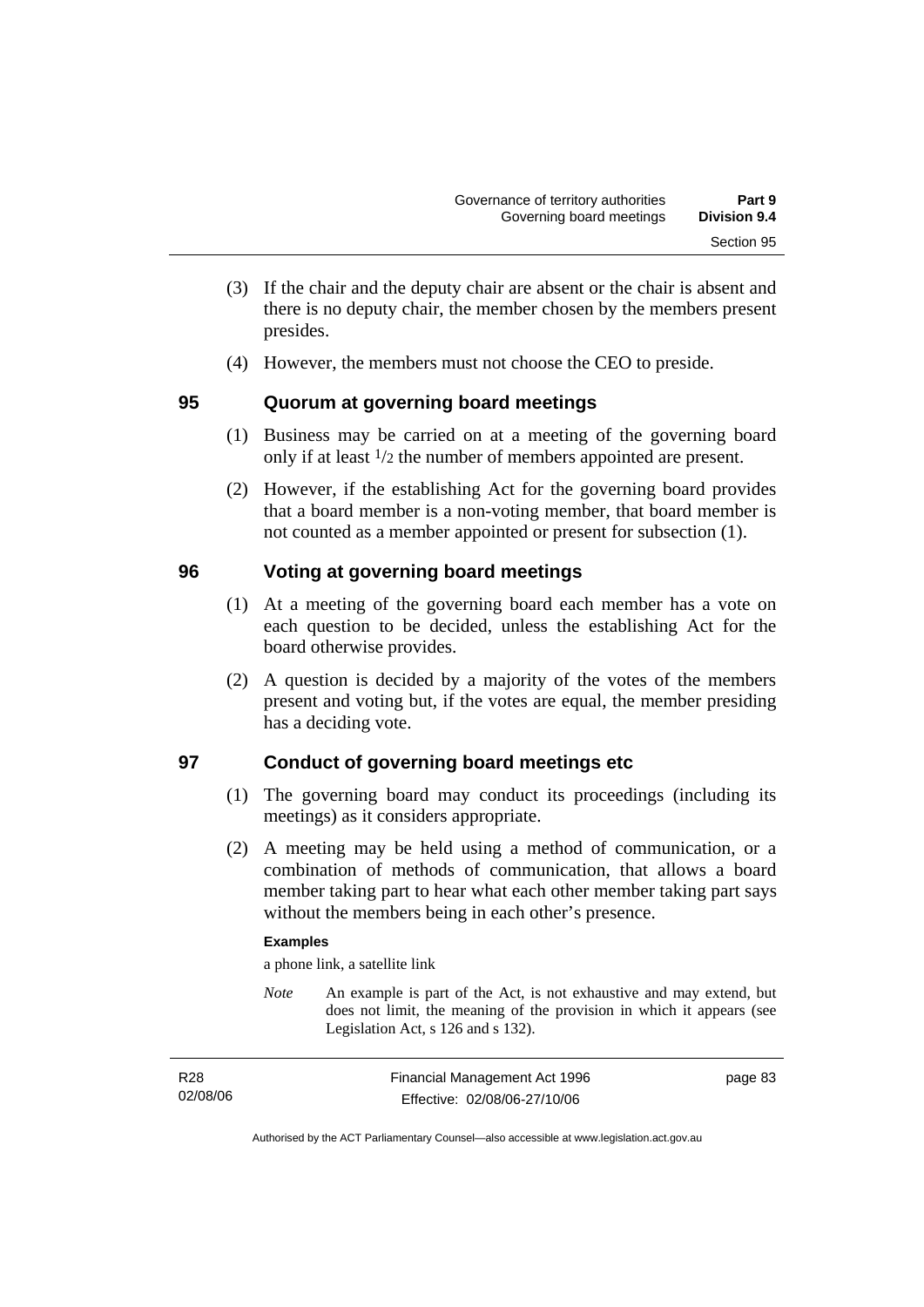| Part 9              | Governance of territory authorities                    |
|---------------------|--------------------------------------------------------|
| <b>Division 9.5</b> | Requirements and obligations for territory authorities |
| Section 98          |                                                        |

- (3) A governing board member who takes part in a meeting conducted under subsection (2) is taken, for all purposes, to be present at the meeting.
- (4) A resolution is a valid resolution of the governing board, even if it is not passed at a meeting of the board, if all members agree to the proposed resolution in writing or by electronic communication.

**Example of electronic communication**  email

(5) The board must keep minutes of its meetings.

# **Division 9.5 Requirements and obligations for territory authorities**

### **98 Limitations on authorities forming corporations etc**

- (1) A relevant territory authority must not do any of the following without the Treasurer's prior written approval:
	- (a) subscribe for, or purchase, shares in or debentures or other securities of, a corporation;
	- (b) form, or take part in the formation of, a corporation.
- (2) An approval under subsection (1)—
	- (a) must relate only to a particular corporation or proposed corporation; and
	- (b) may be given subject to the conditions or restrictions stated in the approval.
- (3) If a relevant territory authority does something mentioned in subsection (1), the authority must tell the responsible Minister within 2 weeks after the day the authority does the thing.
- (4) The responsible Minister must—

R28 02/08/06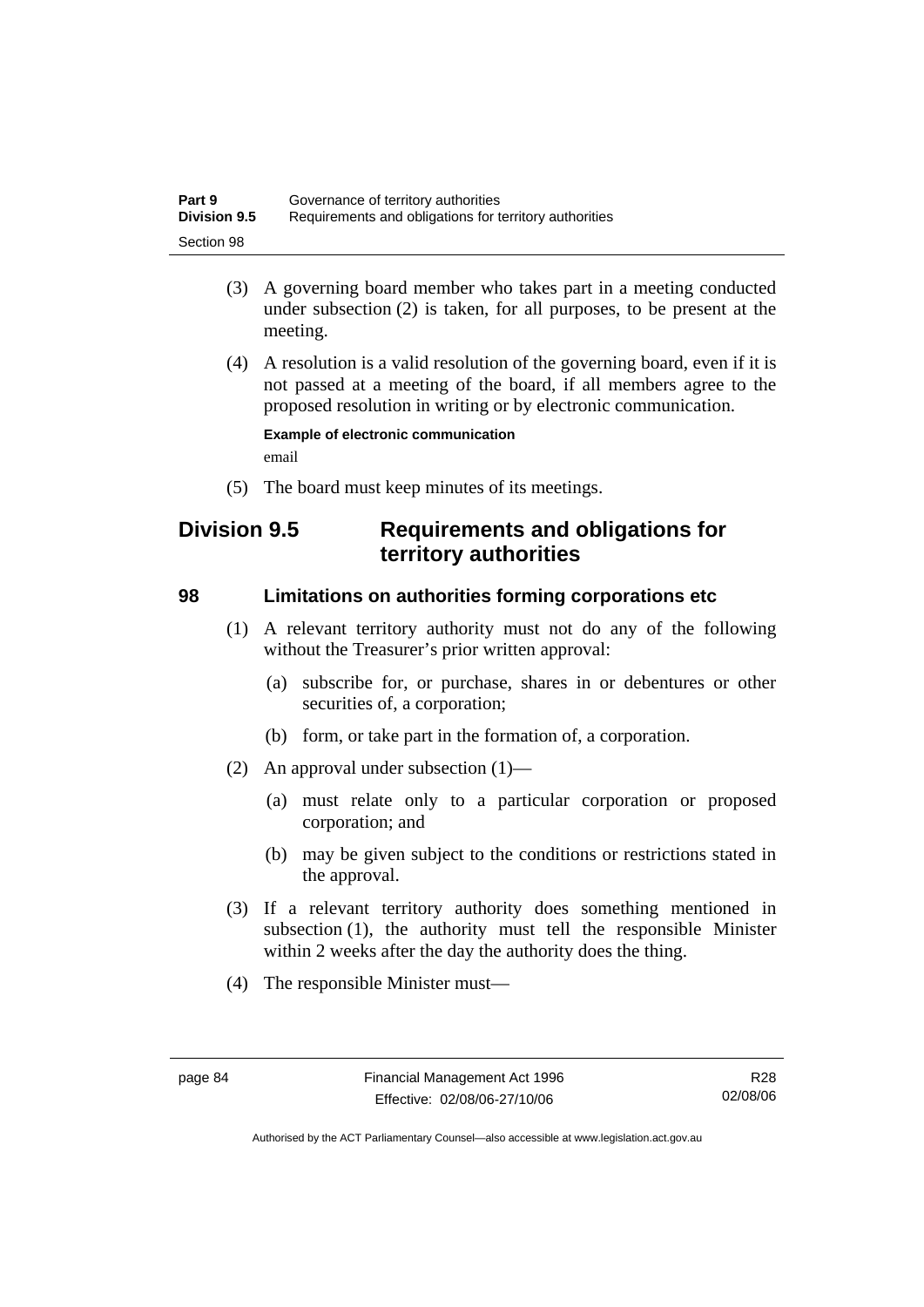- (a) prepare a written statement setting out details of, and reasons for, the relevant territory authority's action; and
- (b) present the statement to the Legislative Assembly within 6 sitting days after the day the Minister is told about the action.
- (5) A statement need not include any material that is commercially sensitive.
- (6) However, if commercially sensitive information is not included in the statement, the responsible Minister must, when presenting the statement to the Legislative Assembly, also present a further statement setting out the general nature of the information and the reason for its non-inclusion in the statement.

### **99 Limitations on authorities taking part in joint ventures and trusts**

- (1) A relevant territory authority must not take part in a joint venture or trust without the Treasurer's prior written approval.
- (2) An approval under subsection (1)—
	- (a) may apply generally or may relate to a particular proposed joint venture or trust; and
	- (b) may be given subject to the conditions or restrictions stated in the approval.
- (3) If a relevant territory authority enters into an agreement for a joint venture or trust, the authority must tell the responsible Minister within 2 weeks after the day the authority enters into the agreement.
- (4) The responsible Minister must—
	- (a) prepare a written statement setting out details of, and reasons for, the agreement; and
	- (b) present the statement to the Legislative Assembly within 6 sitting days after the day the Minister is told about the agreement.

| R28      | Financial Management Act 1996 | page 85 |
|----------|-------------------------------|---------|
| 02/08/06 | Effective: 02/08/06-27/10/06  |         |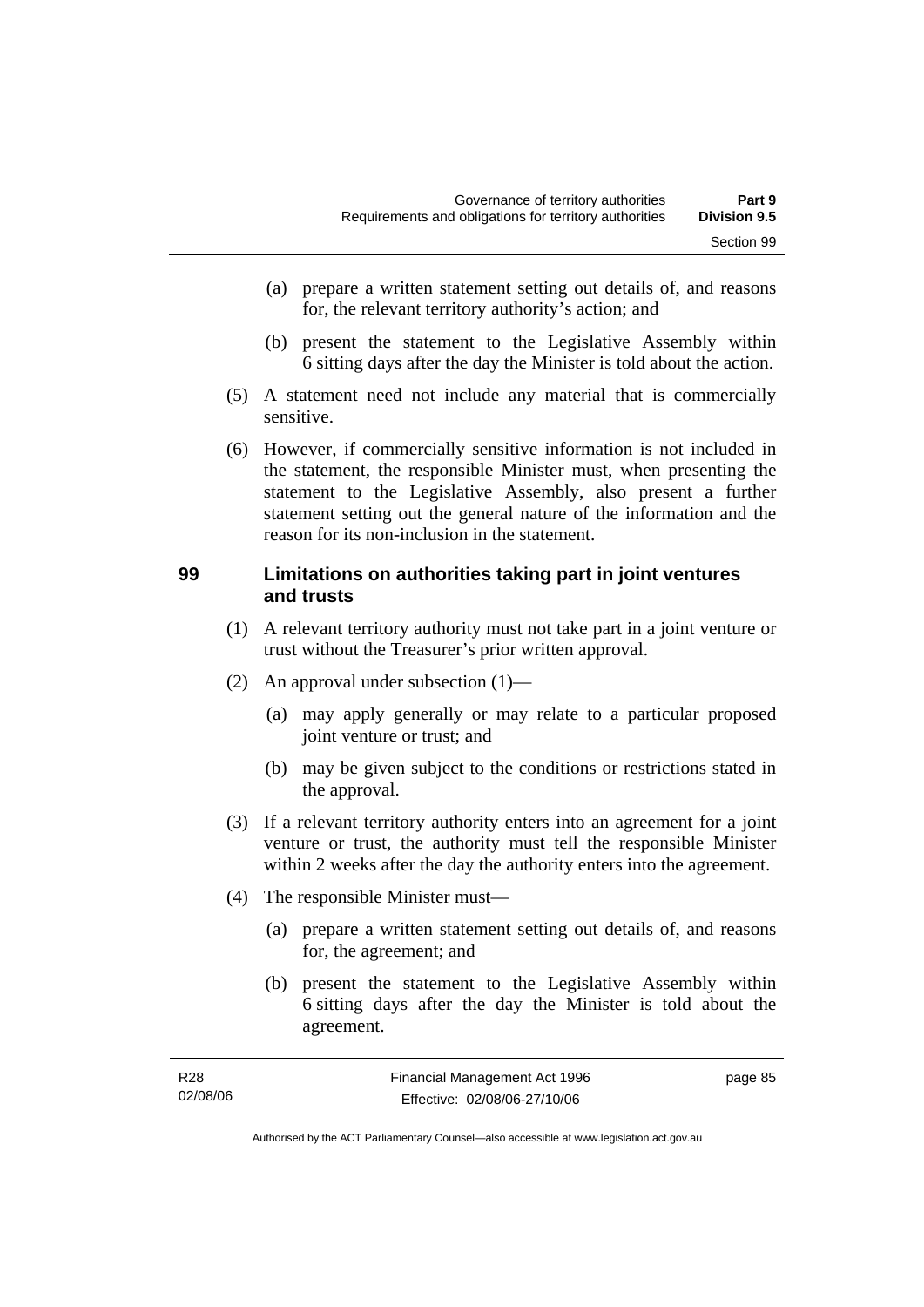| Part 9              | Governance of territory authorities                    |
|---------------------|--------------------------------------------------------|
| <b>Division 9.5</b> | Requirements and obligations for territory authorities |
| Section 100         |                                                        |

- (5) A statement need not include any material that is commercially sensitive.
- (6) However, if commercially sensitive information is not included in the statement, the responsible Minister must, when presenting the statement to the Legislative Assembly, also present a further statement setting out the general nature of the information and the reason for its non-inclusion in the statement.

### **100 Corporations, joint ventures and trusts in which authority has interest**

- (1) If a relevant territory authority has a controlling interest in a corporation, joint venture or trust, the authority must ensure that—
	- (a) the auditor-general is appointed auditor for the corporation, joint venture or trust; and
	- (b) the corporation or joint venture, or a trustee for the trust, does not do anything that the authority itself could not do.
- (2) If a relevant territory authority has an interest, other than a controlling interest, in a corporation, joint venture or trust, the authority must try to ensure that the auditor-general is appointed auditor for the corporation, joint venture or trust.
	- *Note* The *Auditor-General Act 1996*, s 14 allows the auditor-general to require a person to give to the auditor-general information and documents.
- (3) In this section—

*controlling interest*—see the *Auditor-General Act 1996*, section 5.

### **101 Obligation of authorities to tell Minister about significant events**

 (1) A relevant territory authority must, as soon as practicable, tell the responsible Minister of any significant event that affects, or seems likely to affect—

R28 02/08/06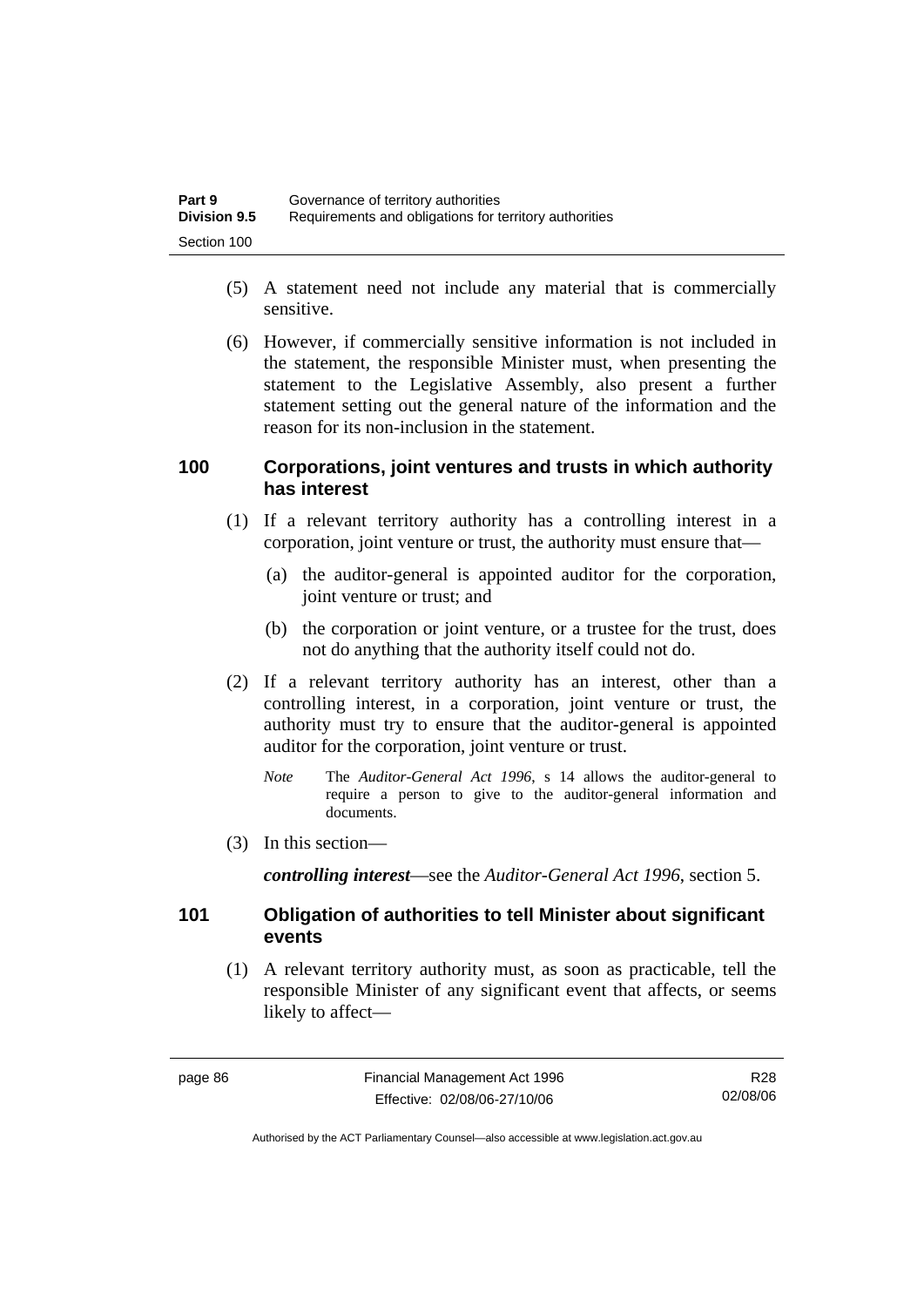- (a) the value of the authority; or
- (b) a significant part of the authority's assets; or
- (c) the performance of the authority as a whole; or
- (d) the carrying out of a significant activity of the authority.
- (2) For this section, an event, part of assets or activity is *significant* for a relevant territory authority if—
	- (a) it is significant when interpreted in accordance with accounting standards relating to materiality ordinarily used in Australia when the decision about whether it is significant is made; or
	- (b) a document published by the authority identifies it as significant (however described); or
	- (c) a memorandum of understanding or other agreement between the responsible Minister or Treasurer and the authority identifies it as significant (however described); or
	- (d) it is prescribed under the financial management guidelines.

### **102 Ministerial directions to authorities about financial etc statements**

- (1) The responsible Minister for a relevant territory authority may, in writing, direct the relevant person for the authority to give the Minister financial or other statements relating to the authority.
- (2) Without limiting subsection (1), the direction may state the form in which the statements are to be given and the period to which they must relate.
- (3) A relevant person for a relevant territory authority who receives a direction under subsection (1) must prepare the statements required by the direction and give them to the responsible Minister within 1 month after the day the person receives the direction or, if a longer period is allowed by the Minister, within the longer period.

page 87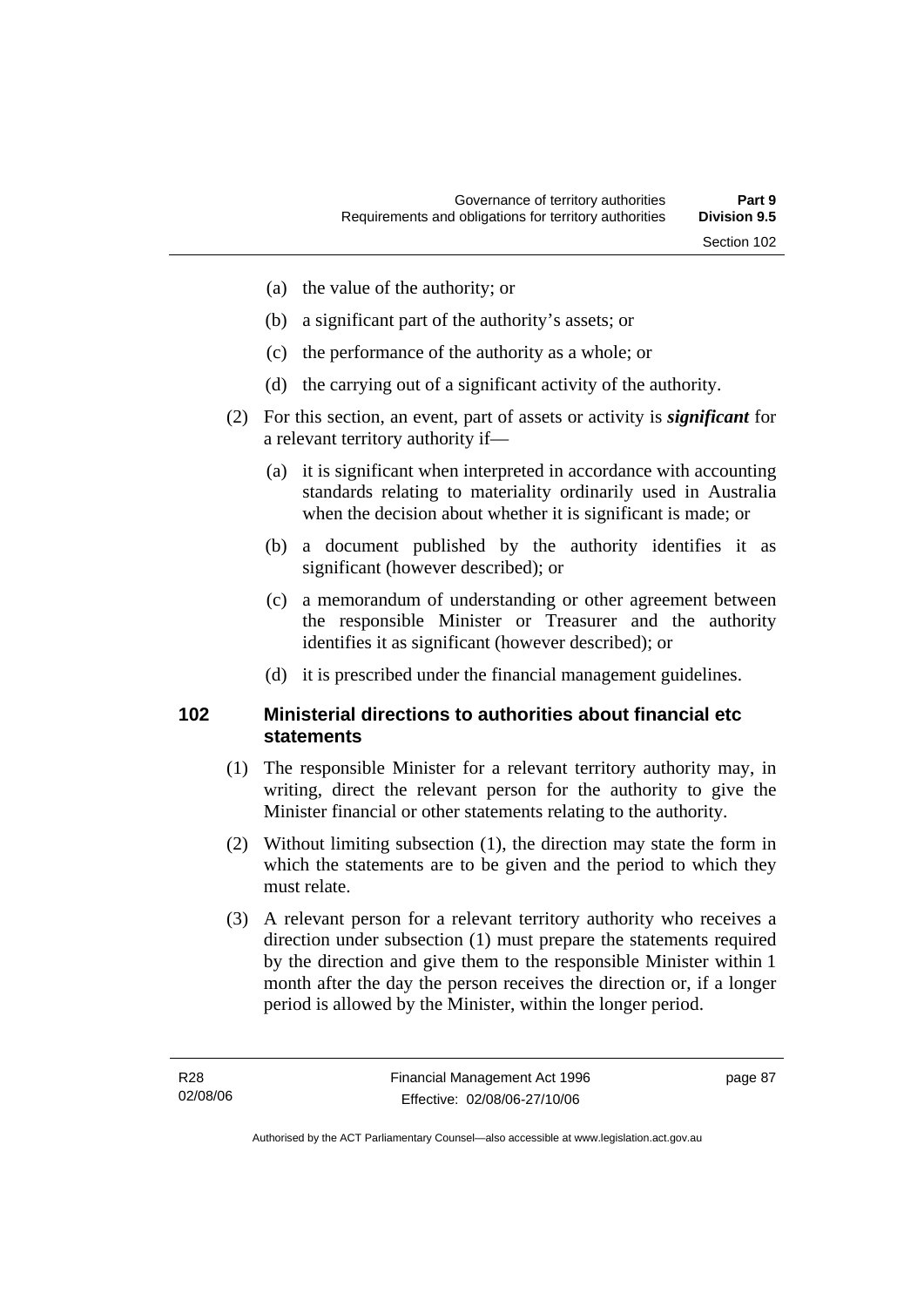| Part 9              | Governance of territory authorities                    |
|---------------------|--------------------------------------------------------|
| <b>Division 9.5</b> | Requirements and obligations for territory authorities |
| Section 103         |                                                        |

- (4) The responsible Minister must not allow a longer period under subsection (3) for complying with a direction unless satisfied that there are special circumstances that justify the longer period.
- (5) In this section:

*relevant person*, for a relevant territory authority, means—

- (a) if the authority has a governing board—the chair of the governing board; or
- (b) if the authority does not have a governing board—the chief executive officer.

### **103 Application of government policies to authorities**

- (1) The responsible Minister for a relevant territory authority may, after consulting the authority, tell the authority, in writing, the general government policies (*applicable governmental policies*) that are to apply to the authority.
- (2) A relevant territory authority must ensure that the authority complies, as far as practicable, with the applicable governmental policies.
- (3) For the *Trade Practices Act 1974* (Cwlth), this Act authorises—
	- (a) the decision to apply applicable governmental policies to an authority; and
	- (b) the doing of, or the failure to do, anything by or in relation to the authority to comply with applicable governmental policies.
- (4) A notice under subsection (1) is a notifiable instrument.

*Note* A notifiable instrument must be notified under the Legislation Act.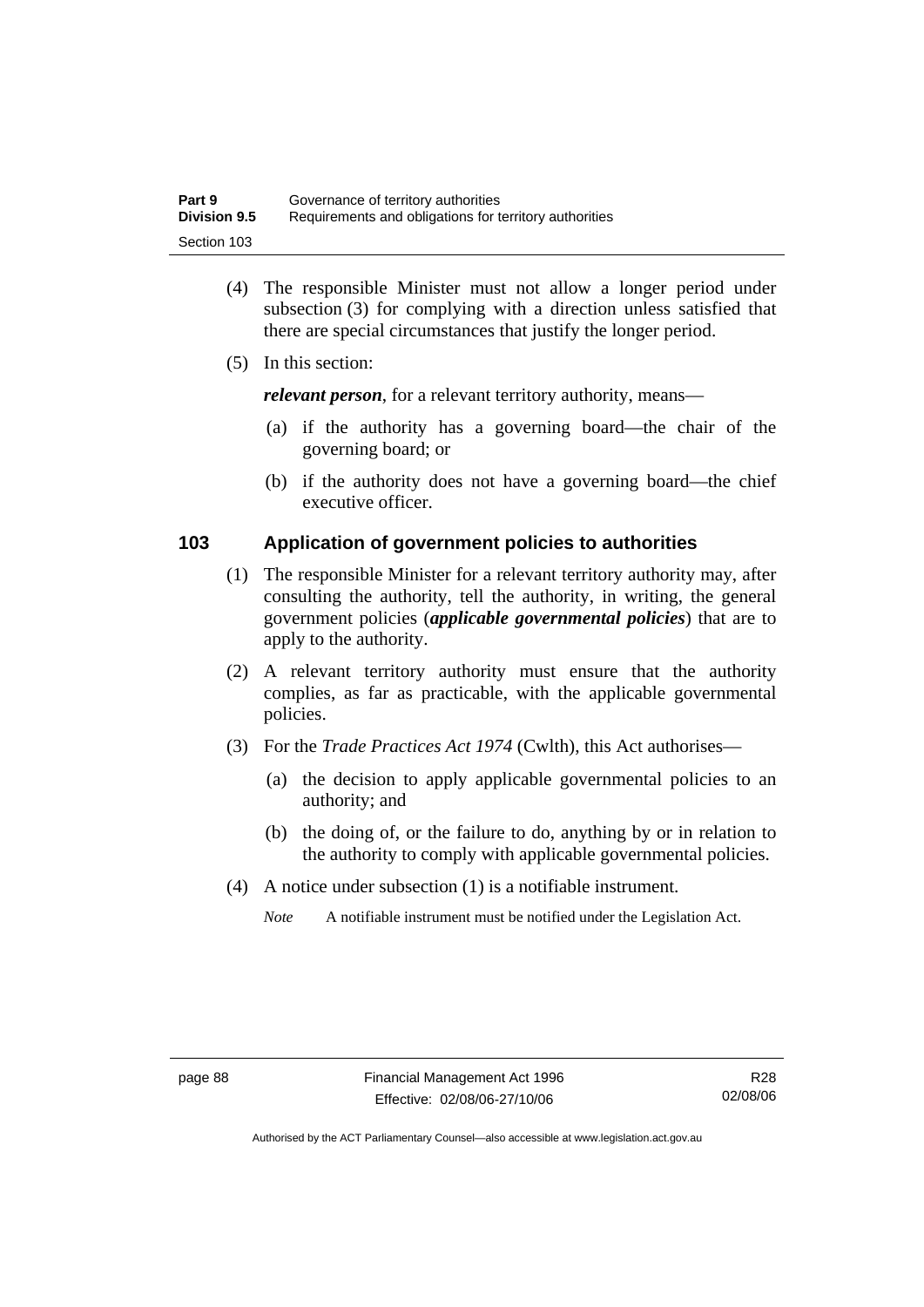# **Division 9.6 Restructuring of territory authorities**

## **104 Purpose of div 9.6**

The purpose of this division is to facilitate the transfer of assets, rights and liabilities of, or held by, territory authorities to which this division applies.

*Note 1* A *liability* includes an obligation (see Legislation Act, dict, pt 1).

*Note 2* See also the Legislation Act, dict, def *asset*.

## **105 What territory authorities does div 9.6 apply to?**

- (1) This division applies to a territory authority if the authority is prescribed by regulation for this division.
- (2) A reference in this division to a *division 9.6 authority* is a reference to a territory authority to which this division applies.
- (3) To remove any doubt—
	- (a) nothing in this Act prevents a division 9.6 authority also being a division 9.7 authority; and
	- (b) a regulation may prescribe a territory authority for this division whether or not this part would otherwise apply to the authority.

## **106 Responsible Minister may direct div 9.6 authority to sell or transfer assets**

 (1) The responsible Minister for a division 9.6 authority may direct the authority to sell or transfer a stated asset of, or held by, the authority.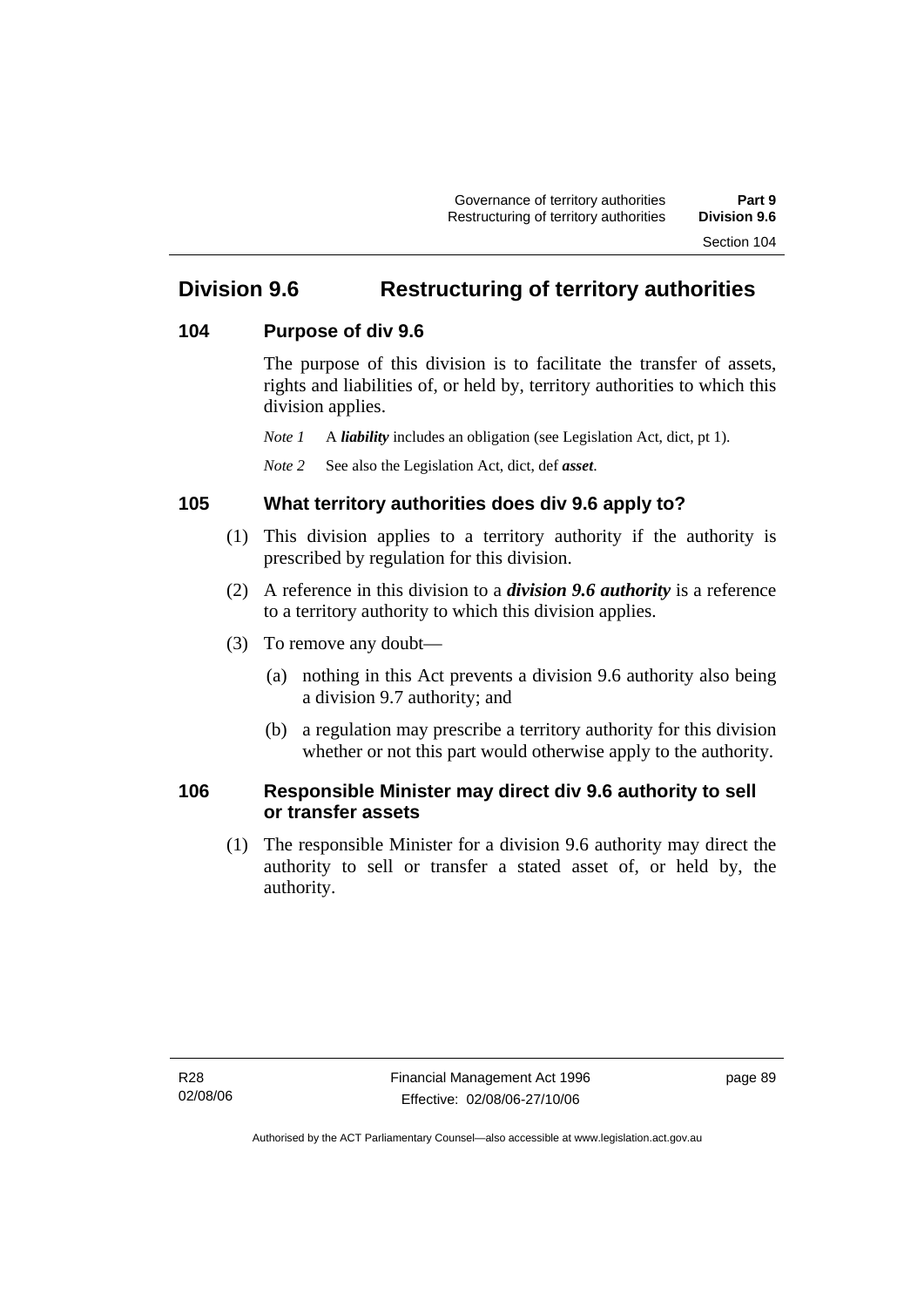| Part 9              | Governance of territory authorities    |
|---------------------|----------------------------------------|
| <b>Division 9.6</b> | Restructuring of territory authorities |
| Section 107         |                                        |

 (2) The direction may also impose on the division 9.6 authority requirements to assist or regulate, or otherwise in relation to, the sale or transfer.

#### **Examples of other requirements**

- 1 that a sale or transfer must be to a stated entity
- 2 that a sale or transfer must be finished before a stated time
- 3 that a sale or transfer must be undertaken in a stated way
- 4 that an asset must be sold for a price within a stated price-range
- 5 that an asset must be marketed, and the sale undertaken, through a stated agent
- *Note* An example is part of the Act, is not exhaustive and may extend, but does not limit, the meaning of the provision in which it appears (see Legislation Act, s 126 and s 132).
- (3) The division 9.6 authority must comply with the direction.
- (4) A direction under subsection (1) is a notifiable instrument.

*Note* A notifiable instrument must be notified under the Legislation Act.

 (5) To remove any doubt, this section is additional to, and does not limit, any other provision of this division.

### **107 Transfer of assets by declaration—div 9.6 authorities**

- (1) The responsible Minister for a division 9.6 authority may make 1 or more of the following declarations (a *transfer declaration*) in relation to an asset of, or held by, the authority:
	- (a) a declaration that the stated asset vests in a stated entity at a stated time without a conveyance, transfer or assignment;
	- (b) a declaration that a stated instrument relating to the asset continues to have effect after the asset vests in a stated entity as if a reference in the instrument to the authority were a reference to the entity;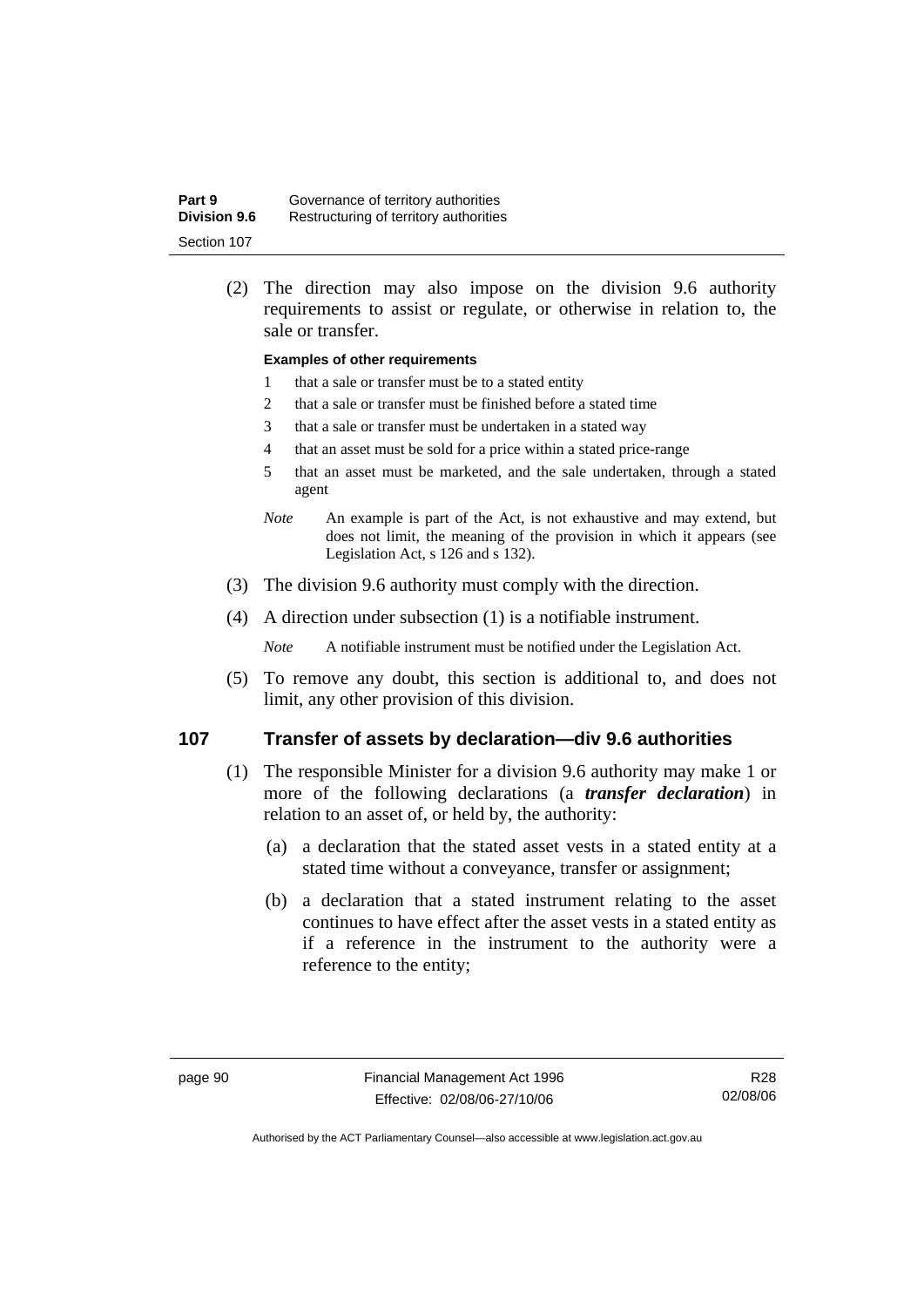- (c) a declaration that a stated entity becomes the authority's successor in law in relation to the asset after the asset vests in the entity.
- (2) A transfer declaration has effect in accordance with its terms.
- (3) A transfer declaration is a notifiable instrument.

*Note* A notifiable instrument must be notified under the Legislation Act.

- (4) To remove any doubt, the making of a transfer declaration in relation to an asset of, or held by, a division 9.6 authority does not prevent the authority from transferring assets not dealt with in the declaration otherwise than in accordance with the declaration.
- (5) To remove any doubt, this section is additional to, and does not limit, any other provision of this division.

## **108 Transfer of contractual rights and liabilities by declaration—div 9.6 authorities**

- (1) The responsible Minister for a division 9.6 authority may declare that the authority's rights and liabilities under a stated contract to which the authority is party—
	- (a) stop being the rights and liabilities of the authority at a stated time; and
	- (b) become rights and liabilities of a stated entity at that time.
- (2) The responsible Minister for a division 9.6 authority may declare that a stated contract continues to have effect after a stated time as if a reference in the contract were a reference to a stated entity.
- (3) The responsible Minister for a division 9.6 authority may declare that a stated instrument relating to a stated contract continues to have effect after the authority's rights and liabilities under the contract become rights and liabilities of a stated entity as if a reference in the instrument to the authority were a reference to the entity.

page 91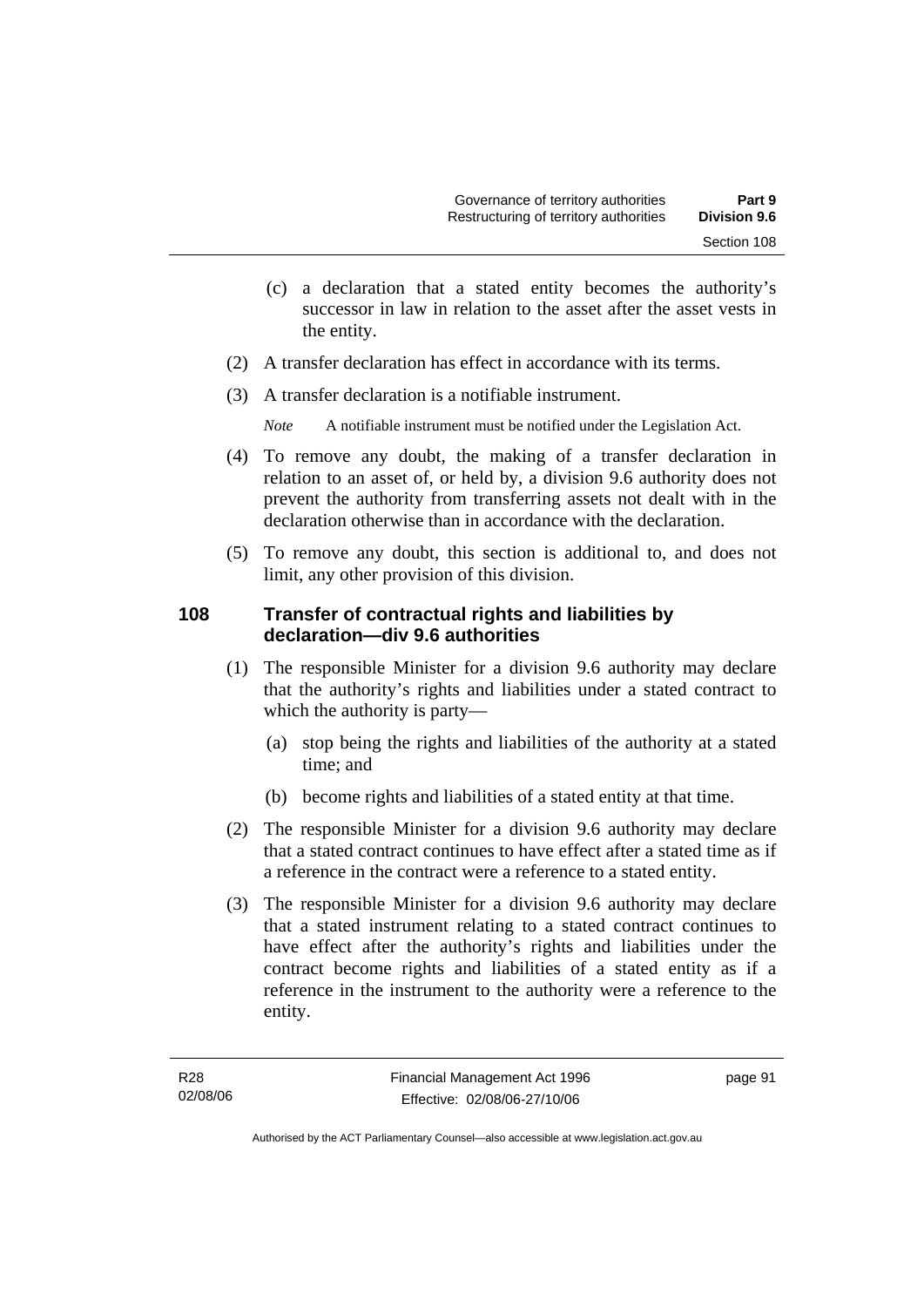| Part 9              | Governance of territory authorities    |
|---------------------|----------------------------------------|
| <b>Division 9.6</b> | Restructuring of territory authorities |
| Section 109         |                                        |

- (4) The responsible Minister for a division 9.6 authority may declare that a stated person becomes the authority's successor in law, in relation to the authority's rights and liabilities under a stated contract, immediately after the authority's rights and liabilities under the contract become rights and liabilities of the entity.
- (5) A declaration under this section has effect according to its terms.
- (6) A declaration under this section is a notifiable instrument.

*Note* A notifiable instrument must be notified under the Legislation Act.

 (7) To remove any doubt, this section is additional to, and does not limit, any other provision of this division.

### **109 Transfer of liabilities by declaration—div 9.6 authorities**

- (1) The responsible Minister for a division 9.6 authority may make 1 or more of the following declarations in relation to a liability of the authority:
	- (a) a declaration that a stated liability stops being a liability of the authority and becomes a liability of a stated entity at a stated time;
	- (b) a declaration that a stated instrument relating to a stated liability continues to have effect after the liability becomes a liability of a stated entity as if a reference in the instrument to the authority were a reference to the entity;
	- (c) a declaration that a stated entity becomes the authority's successor in law in relation to a stated liability immediately after the liability becomes a liability of the entity.
- (2) A declaration under subsection (1) has effect in accordance with its terms.
- (3) A declaration under subsection (1) is a notifiable instrument.

*Note* A notifiable instrument must be notified under the Legislation Act.

R28 02/08/06

Authorised by the ACT Parliamentary Counsel—also accessible at www.legislation.act.gov.au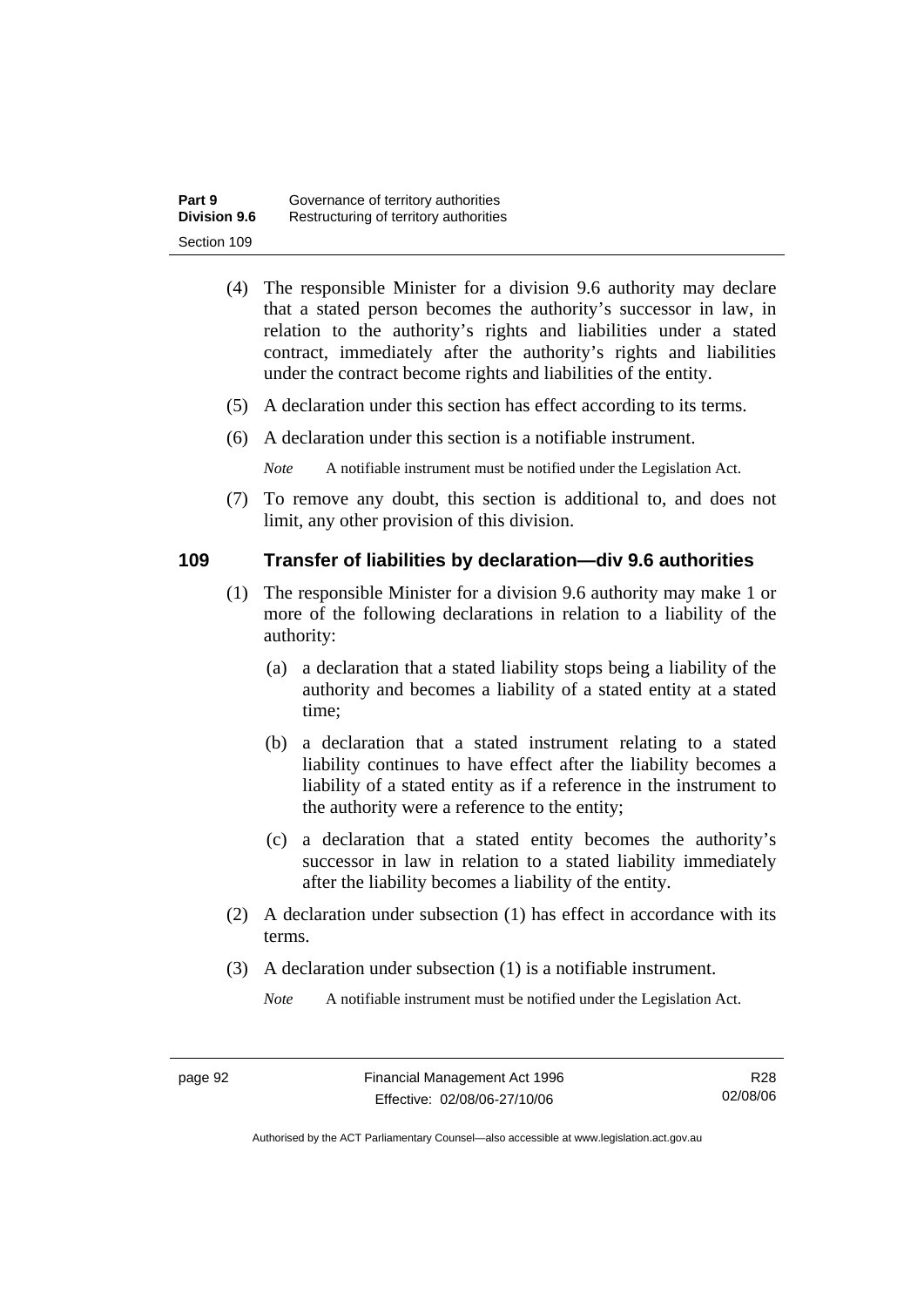(4) To remove any doubt, this section is additional to, and does not limit any other provision of this division.

### **110 Assistance given by authorities for div 9.6**

 (1) A division 9.6 authority may, on the authority's own initiative, give the Territory assistance in relation to the transfer of the authority's assets.

### **Examples of forms of assistance**

- 1 giving information
- 2 giving financial assistance
- 3 giving a financial benefit to an entity
- 4 giving facilities, information and other assistance in relation to the conduct of a due diligence procedure or market briefing
- 5 entering into an agreement with the Territory
- *Note* An example is part of the Act, is not exhaustive and may extend, but does not limit, the meaning of the provision in which it appears (see Legislation Act, s 126 and s 132).
- (2) A division 9.6 authority must, if asked in writing by the responsible Minister for the authority, assist the Territory in relation to the transfer of the authority's assets.
- (3) If a division 9.6 authority must give assistance under subsection (2), the assistance must be given within the period, and in the way, stated in the request.
- (4) To remove any doubt, a division 9.6 authority that gives assistance under this section does not incur civil liability only because of the giving of assistance.
- (5) Any liability that would, apart from this section, attach to the division 9.6 authority attaches instead to the Territory.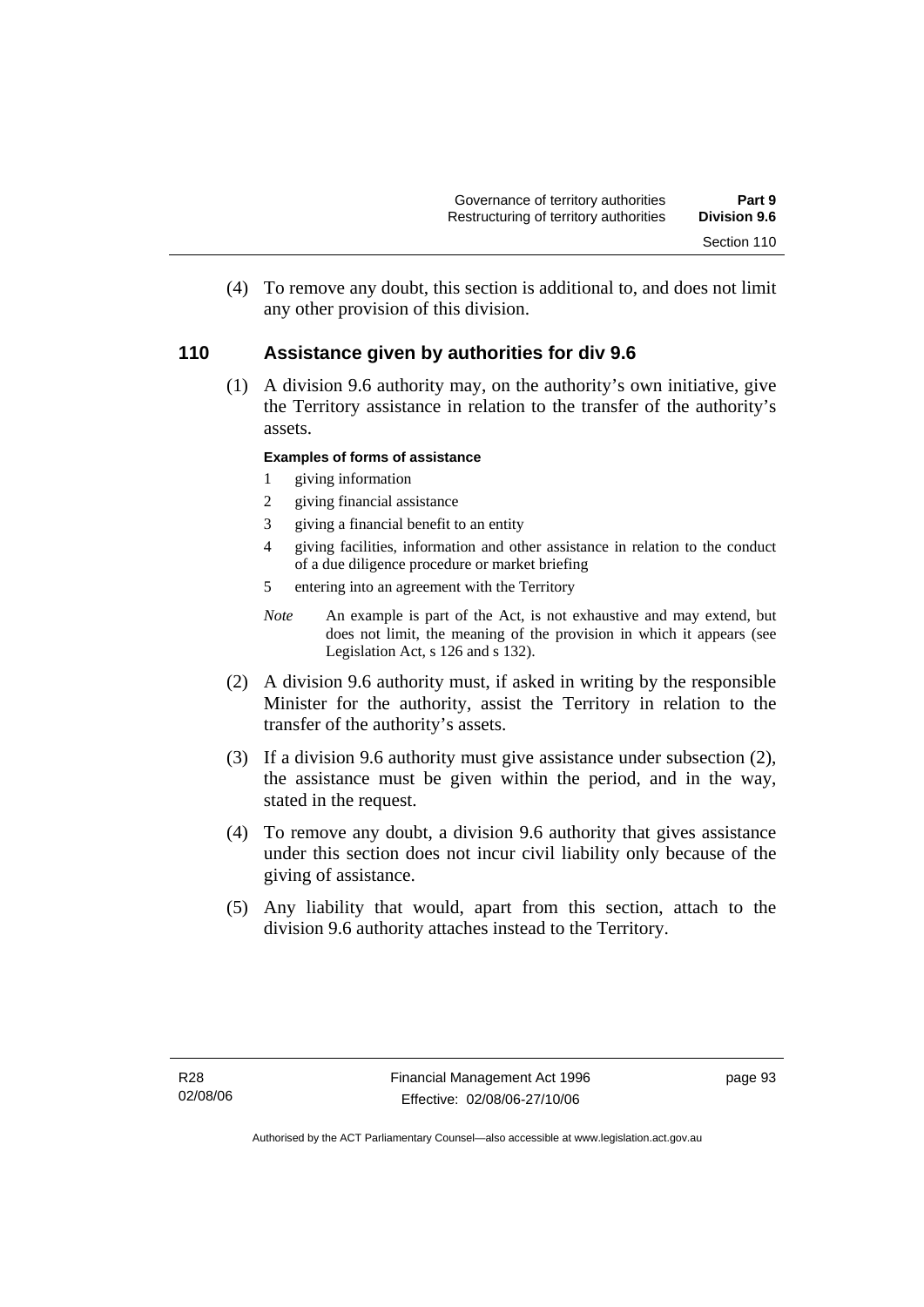### **111 Assistance given by governing board members for div 9.6**

 (1) The governing board, or a member of the governing board, of a division 9.6 authority may, on the board's or member's own initiative, give the Territory assistance in relation to the transfer of the authority's assets.

### **Examples of forms of assistance**

- 1 giving information
- 2 giving financial assistance
- 3 giving a financial benefit to an entity
- 4 giving facilities, information and other assistance in relation to the conduct of a due diligence procedure or market briefing
- 5 entering into an agreement with the Territory
- *Note* An example is part of the Act, is not exhaustive and may extend, but does not limit, the meaning of the provision in which it appears (see Legislation Act, s 126 and s 132).
- (2) The governing board, or a member of the governing board, of a division 9.6 authority must, if asked in writing by the responsible Minister for the authority, assist the Territory in relation to the transfer of the authority's assets.
- (3) If the governing board, or a member of the governing board, of a division 9.6 authority must give assistance under subsection (2), the assistance must be given within the period, and in the way, stated in the request.
- (4) To remove any doubt, a governing board or a member of a governing board who gives assistance under this section does not incur civil liability only because of the giving of assistance.
- (5) Any liability that would, apart from this section, attach to the members or member of the governing board attaches instead to the Territory.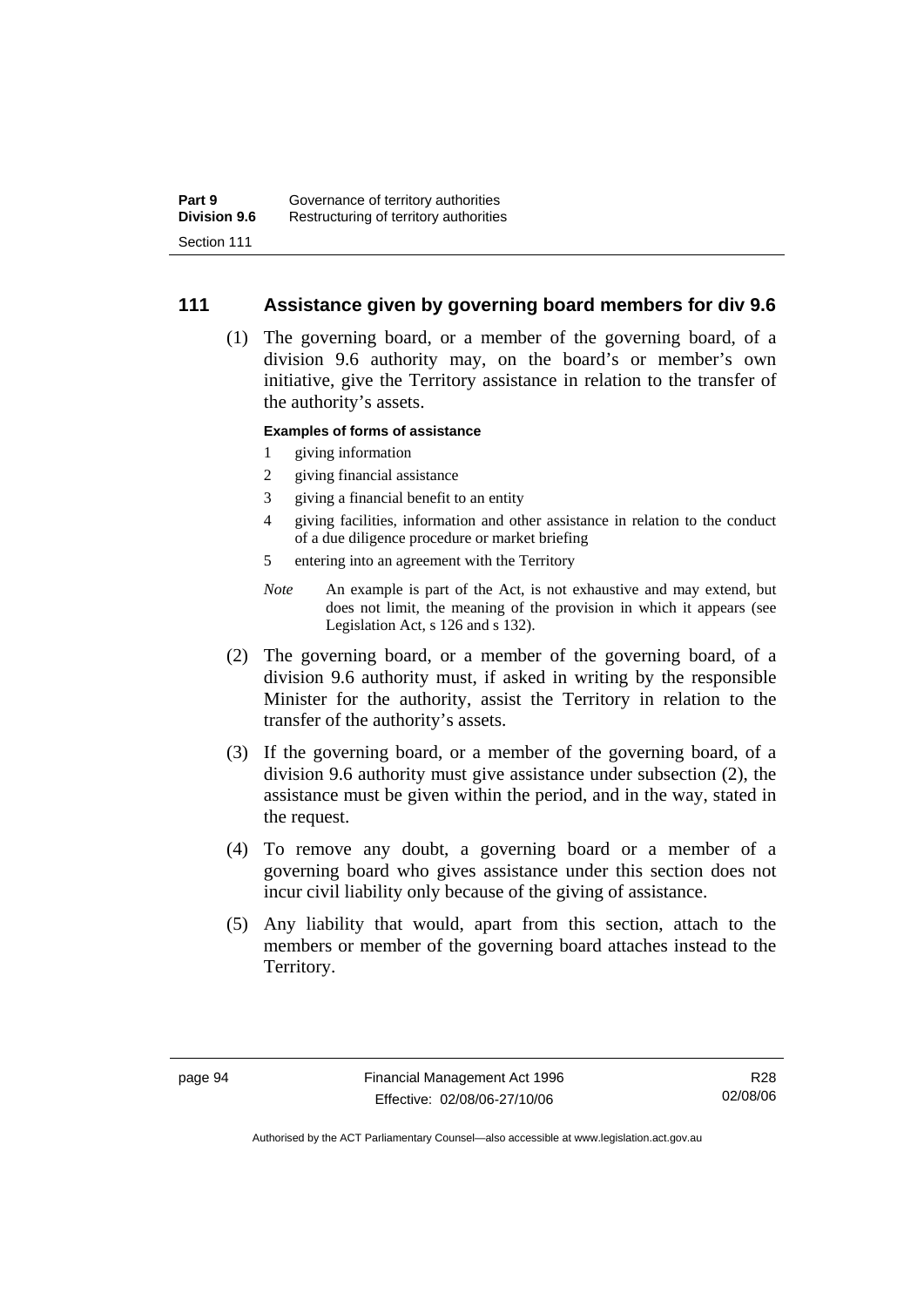## **112 Use of information by Territory and div 9.6 authorities**

- (1) This section applies to information provided under section 110 (Assistance given by authorities for div 9.6) or section 111 (Assistance given by governing board members for div 9.6) in relation to a division 9.6 authority.
- (2) The Territory, the division 9.6 authority or an associated person may use the information for a purpose related to, or consequent on, the transfer of the authority's assets.
- (3) The Territory, the territory authority or an associated person may give the information to someone else for a purpose related to, or consequent on, the transfer of the authority's assets.
- (4) If a person gives information or uses information under this section—
	- (a) the giving of the information is not—
		- (i) a breach of confidence; or
		- (ii) a breach of professional etiquette or ethics; or
		- (iii) a breach of a rule of professional conduct; and
	- (b) the person does not incur civil liability only because of the giving or using of the information.
- (5) In this section:

*associated person*—each of the following is an *associated person* in relation to a division 9.6 authority:

- (a) the responsible Minister for the authority;
- (b) a public employee;
- (c) a person who exercises a function for the Territory in relation to the transfer of the authority's assets;
- (d) a member of the governing board of the territory authority;

page 95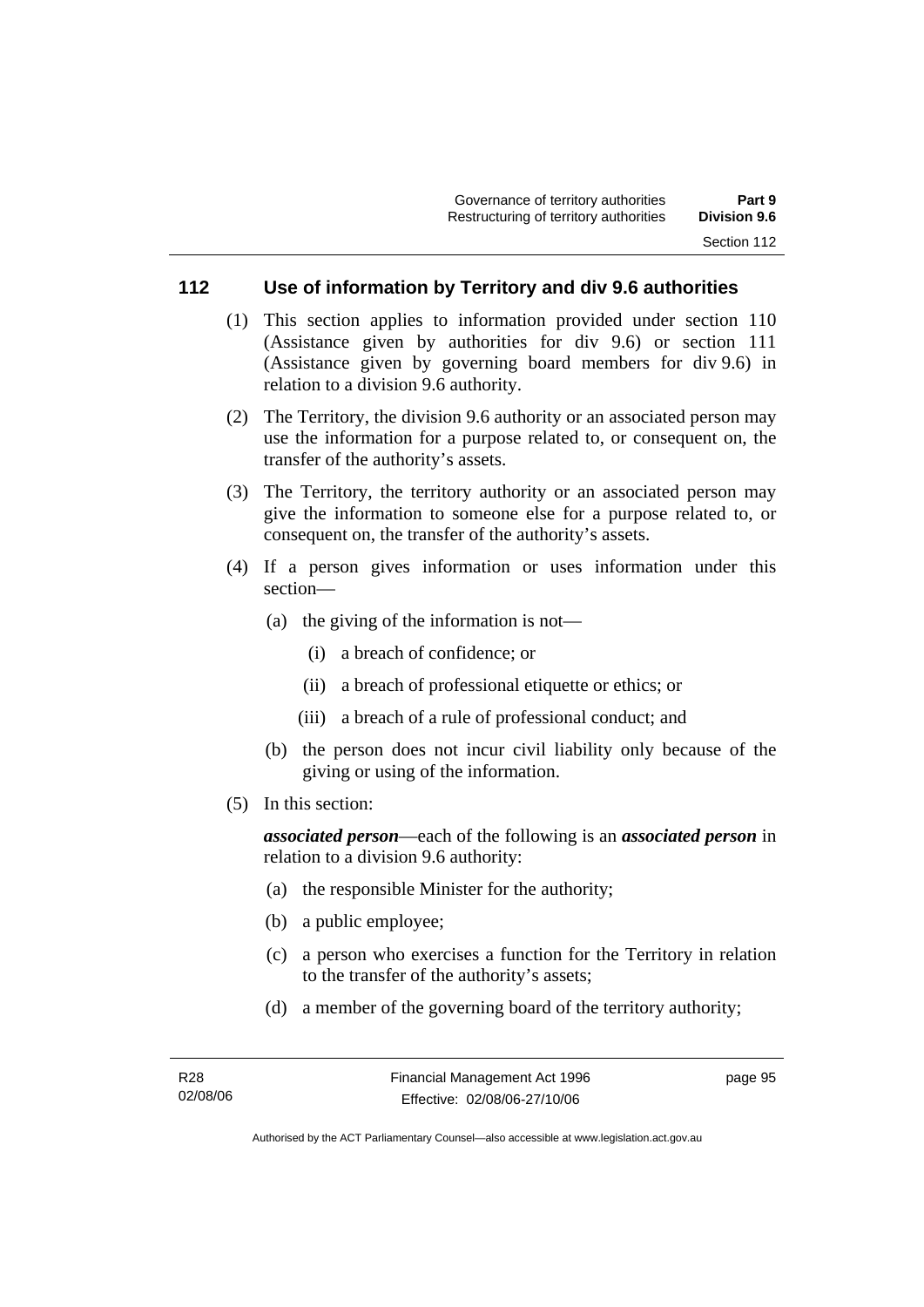- (e) an officer or employee of the authority;
- (f) a person who exercises a function for the authority in relation to the authority's assets.

### **113 Contracts relating to the protection of information responsible Minister for div 9.6 authority**

- (1) The responsible Minister for a division 9.6 authority may, on behalf of the Territory, enter into a contract with an entity relating to the protection of information if—
	- (a) the information is provided under section 110 (Assistance given by authorities for div 9.6) or section 111 (Assistance given by governing board members for div 9.6); and
	- (b) publication of the information might be expected to substantially prejudice the entity's commercial interests.
- (2) To remove any doubt, subsection (1) does not limit the power of the Territory to enter into contracts.

### **114 Contracts relating to the protection of information div 9.6 authority**

- (1) A division 9.6 authority may enter into a contract with an entity relating to the protection of information if—
	- (a) the information is provided under section 110 (Assistance given by authorities for div 9.6) or section 111 (Assistance given by governing board members for div 9.6); and
	- (b) publication of the information might be expected to substantially prejudice the entity's commercial interests.
- (2) To remove any doubt, subsection (1) does not limit the power of the division 9.6 authority to enter into contracts.

### **115 Transfer of pending proceedings—div 9.6 authorities**

(1) This section applies if—

| page 96 | Financial Management Act 1996 | R28      |
|---------|-------------------------------|----------|
|         | Effective: 02/08/06-27/10/06  | 02/08/06 |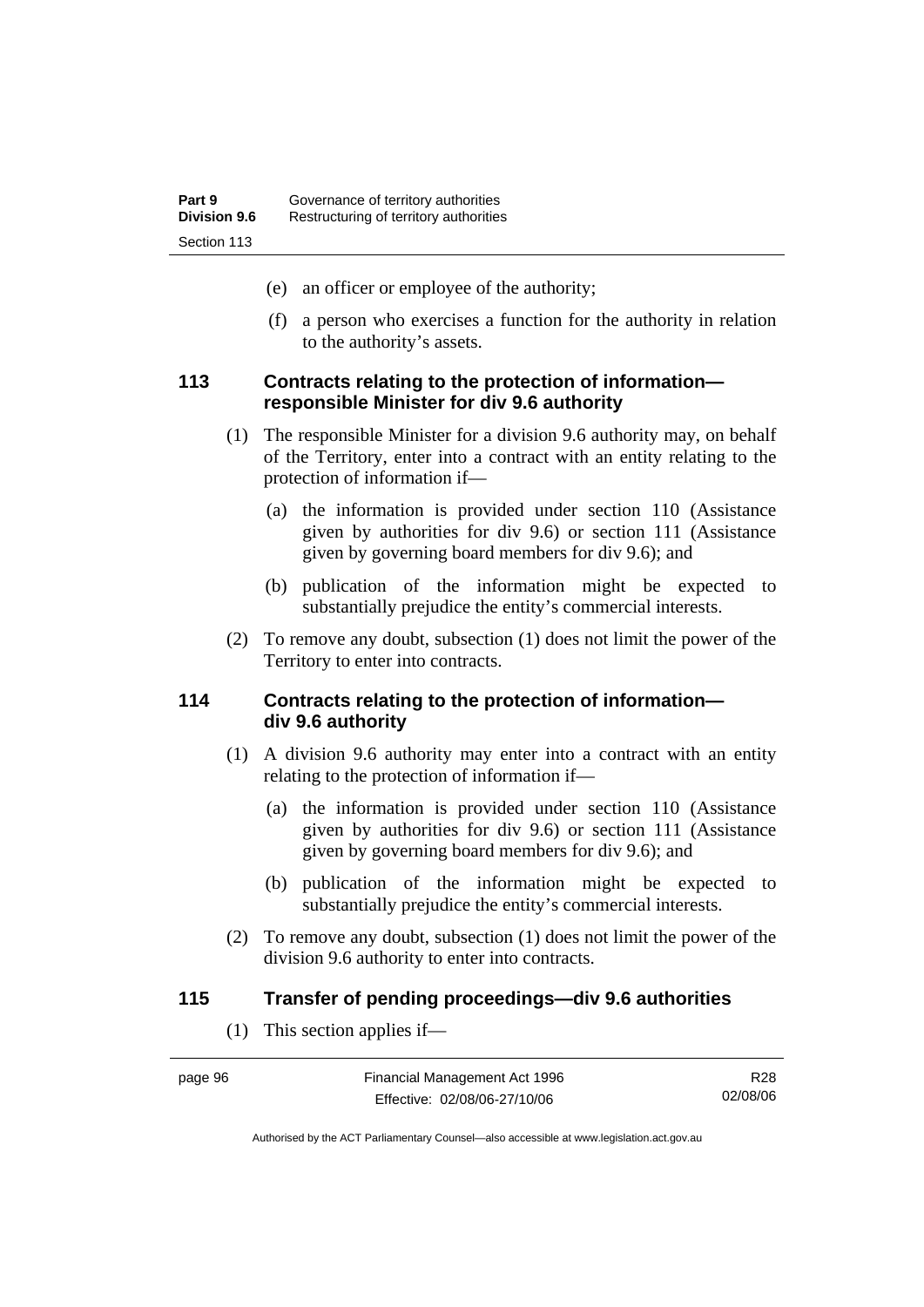- (a) an entity (the *successor*) becomes the successor in law of someone else (the *original entity*) at a particular time (the *handover time*) in relation to a particular asset, right or liability because of a declaration made by a Minister under this division; and
- (b) a proceeding to which the original entity was a party was pending in a court or other entity immediately before the handover time; and
- (c) the proceeding related, completely or partly, to the asset, right or liability.
- (2) The successor is, by force of this subsection, substituted for the original entity as a party to the proceeding to the extent to which the proceeding relates to the asset, right or liability.
- (3) The court or other entity in which, or before which, a proceeding has been continued under this section may give directions about the proceeding.
- (4) However, subsection (2) does not apply if the responsible Minister for the original entity determines otherwise.
- (5) A determination under subsection (3) is a notifiable instrument.

*Note* A notifiable instrument must be notified under the Legislation Act.

## **116 Proceedings and evidence—div 9.6 authorities**

- (1) This section applies if an entity (the *successor*) becomes the successor in law of someone else (the *original entity*) at a particular time (the *handover time*) in relation to a particular asset, right or liability because of a declaration made by a Minister under this division.
- (2) A proceeding for a cause of action may be brought against the successor in relation to the asset, right or liability if, before handover time—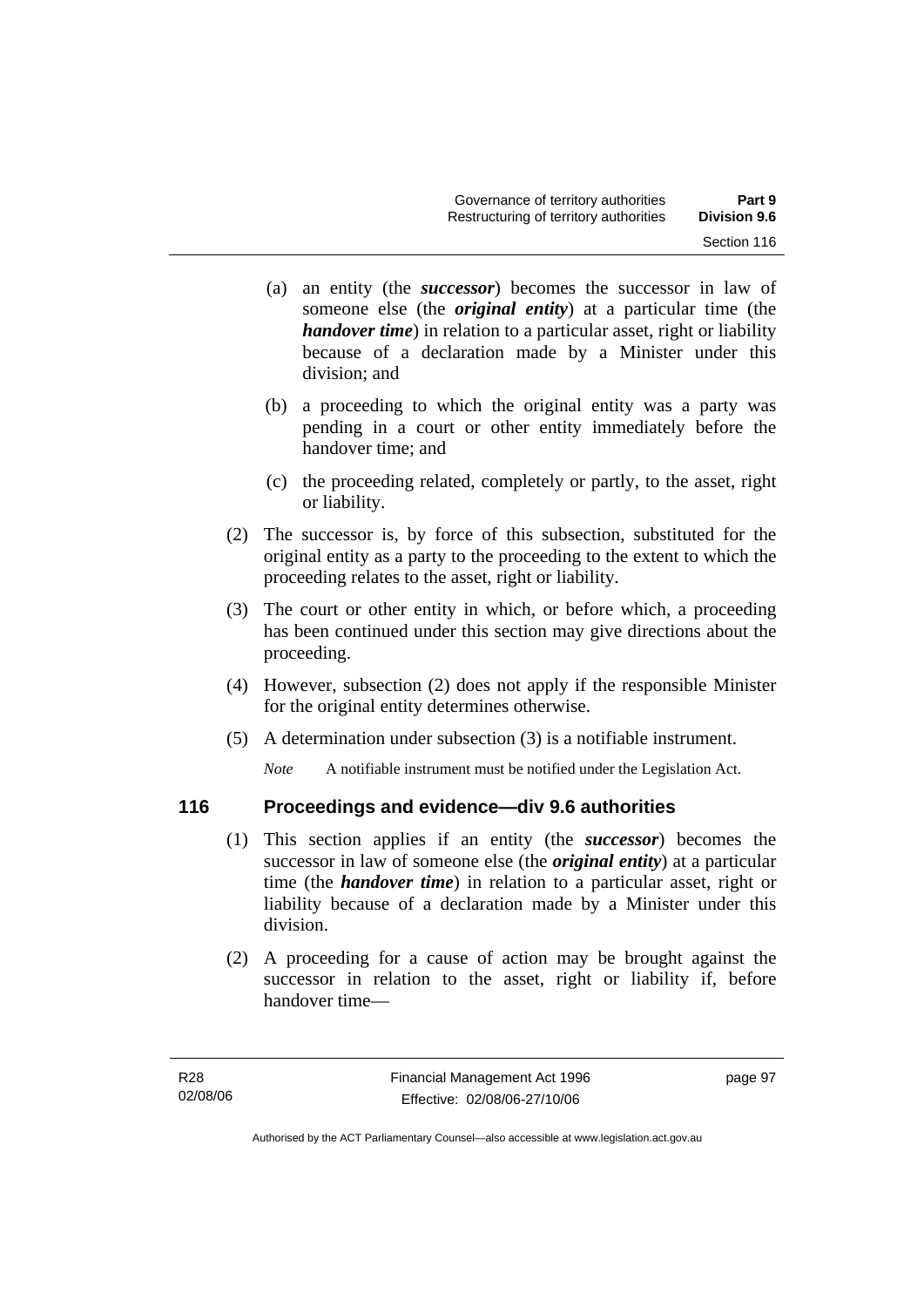- (a) the cause of action had accrued against the original entity in relation to the asset, right or liability; and
- (b) a proceeding had not started in relation to the cause of action; and
- (c) the limitation period for the cause of action had not ended.
- (3) The *Limitation Act 1985,* part 3 (Postponement of bar) applies to the starting of a proceeding that may be brought by or against the successor under this section as if the cause of action had been accrued by, or had accrued against, the successor.
- (4) The court or other entity in which, or before which, a proceeding has been or may be started under this section may give directions about the proceeding.
- (5) Any evidence that, before handover time, would have been admissible for or against the original entity in relation to the asset, right or liability is admissible for or against the successor.
- (6) An order made in a proceeding by or against the original entity in relation to the asset, right or liability before handover time may be enforced by or against the successor.
- (7) In this section:

*proceeding* includes a proceeding by way of appeal or review (including review under the *Ombudsman Act 1989*).

### **117 Operation of div 9.6 not breach of contract etc**

To remove any doubt, the operation of this division must not be taken to—

- (a) place a person in breach of contract or confidence; or
- (b) otherwise make a person guilty of a civil wrong; or
- (c) place a person in breach of, or create a default under, any territory law or provision in an agreement, arrangement or

R28 02/08/06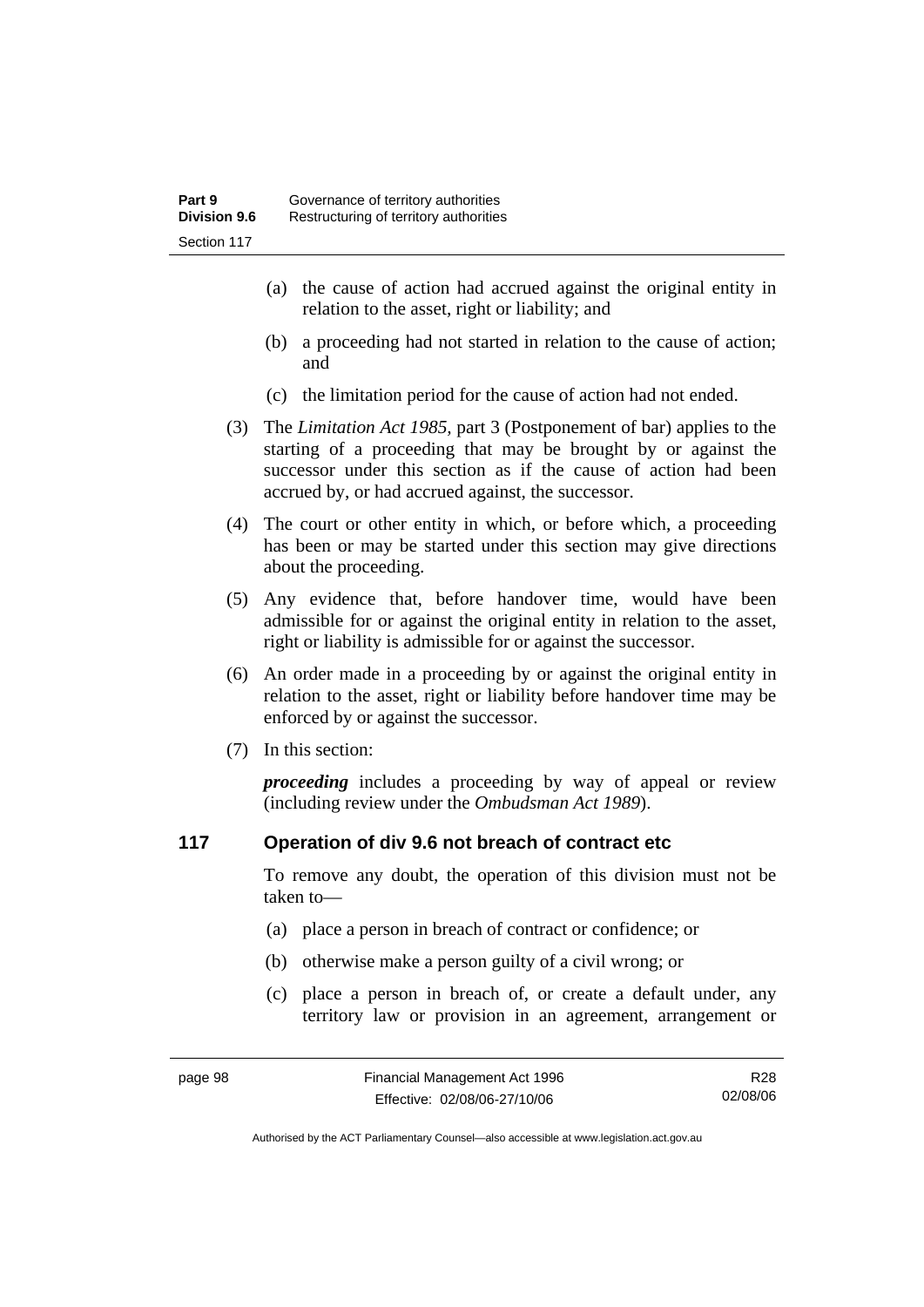understanding, including, for example, a contractual provision prohibiting, restricting or regulating the following:

- (i) the assignment or transfer of an asset, right or liability;
- (ii) the disclosure of information; or
- (d) release a surety from any of surety's liabilities in relation to a liability that is transferred under a declaration made by a Minister under this division; or
- (e) fulfil a condition that—
	- (i) allows an entity to terminate an agreement or liability; or
	- (ii) alters the operation or effect of an agreement; or
	- (iii) requires an amount to be paid before its stated maturity.
- *Note* An example is part of the Act, is not exhaustive and may extend, but does not limit, the meaning of the provision in which it appears (see Legislation Act, s 126 and s 132).

### **118 Transfer of assets etc not otherwise disposed of—div 9.6 authorities**

- (1) This section applies in relation to an asset, right or liability of a division 9.6 authority if—
	- (a) the authority ceases to exist; and
	- (b) apart from this section, division 9.7 would not apply in relation to the authority; and
	- (c) the asset, right or liability has not been disposed of after the authority ceases to exist.
- (2) Division 9.7 applies in relation to the division 9.6 authority as if it were a division 9.7 authority, but only in relation to the asset, right or liability that has not been disposed of.

page 99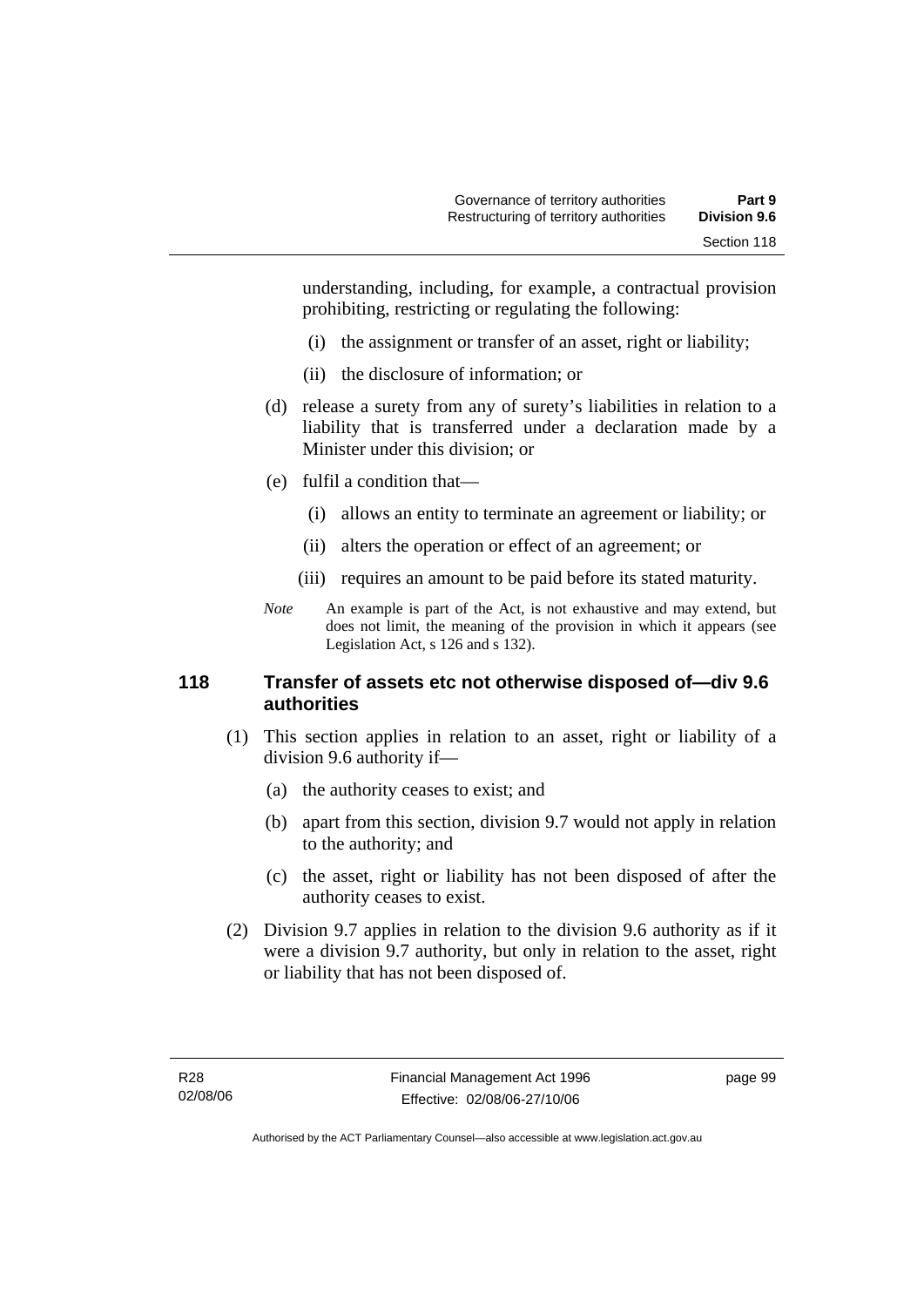### **119 Annual reports etc for div 9.6 authorities**

(1) In this section:

*division 9.6 authority* means a division 9.6 authority that has ceased to exist and is not also a division 9.7 authority.

*financial year*––see the *Annual Reports (Government Agencies) Act 2004*, section 6 (3).

*handover day*, in relation to a division 9.6 authority, means the day the authority ceases to exist.

*relevant financial year*, for a division 9.6 authority, means a financial year—

- (a) beginning before the handover day for the authority; and
- (b) for which a report had not been presented by the authority under the *Annual Reports (Government Agencies) Act 2004*, section 6 (Annual report of public authority) before the handover day.

*responsible Minister*, for a division 9.6 authority, means the Minister who was the responsible Minister for the authority immediately before it ceased to exist.

- (2) The responsible Minister for a division 9.6 authority must present an annual report for the authority for each relevant financial year.
- (3) An annual report under subsection (2) must include anything that the annual report would have been required to include before handover day for the division 9.6 authority.
- (4) The applied provisions of part 8 (Financial provisions for territory authorities) apply in relation to a division 9.6 authority in relation to any period before the handover day as if—
	- (a) the authority had not ceased to exist; and

R28 02/08/06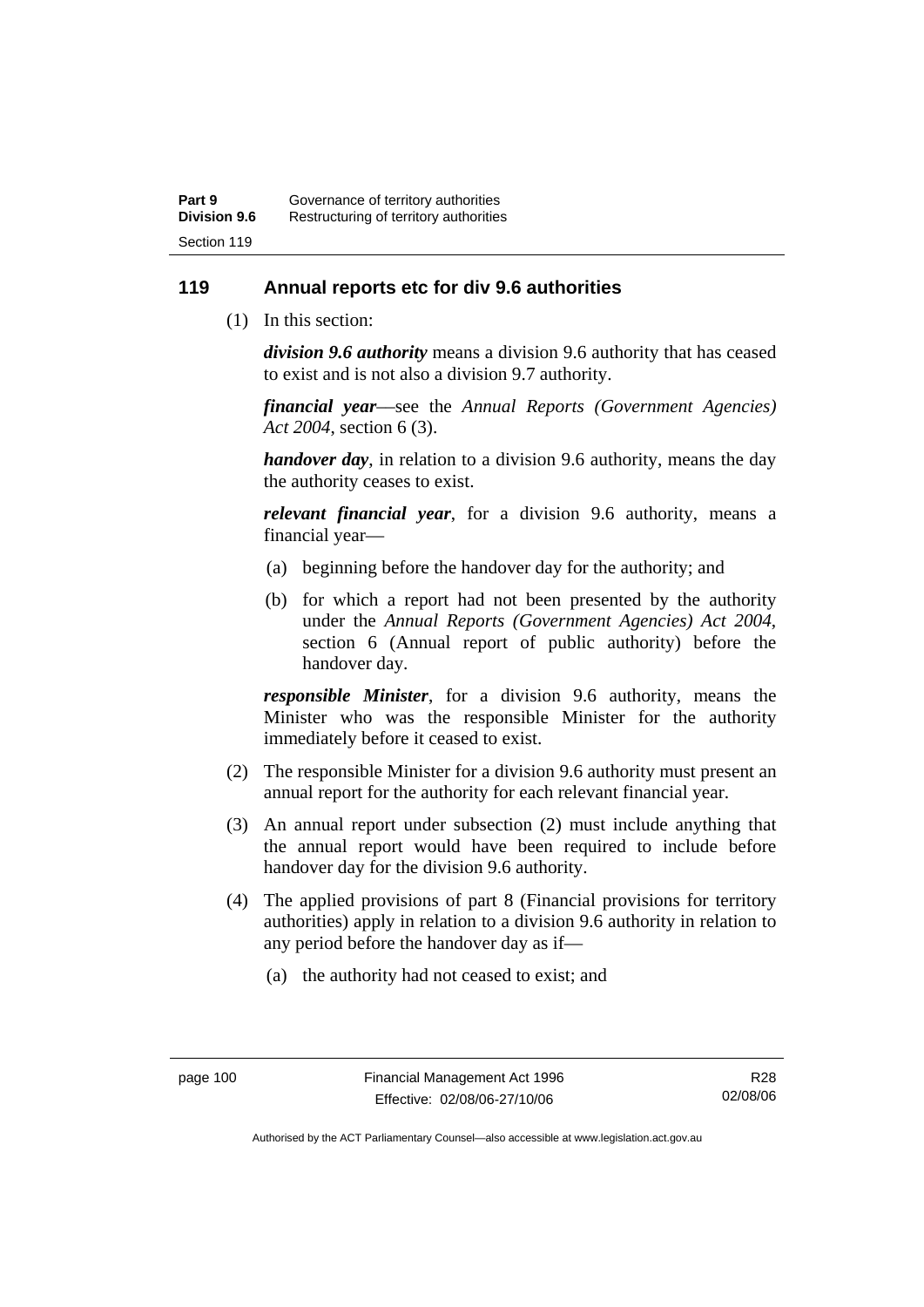- (b) a reference in section 63 and section 68 to the authority included a reference to the responsible Minister for the authority; and
- (c) a reference in section 64 and section 69 to the relevant person for the authority included a reference to the responsible Minister for the authority; and
- (d) a reference in section 65 and section 70 to the chief executive officer of the authority included a reference to the responsible Minister for the authority; and
- (e) all other necessary changes were made; and
- (f) any changes prescribed by regulation were made.
- (5) For subsection (4), the *applied provisions of part 8* are the following:
	- section 63 (Annual financial statements of territory authorities)
	- section 64 (Responsibility for annual financial statements of territory authorities)
	- section 65 (Audit of annual financial statements of territory authorities)
	- section 66 (Annual financial statements of territory authorities to be included in annual reports etc)
	- section 68 (Statements of performance of territory authorities)
	- section 69 (Responsibility for territory authority statements of performance)
	- section 70 (Scrutiny of territory authority statements of performance)
	- section 71 (Territory authority statements of performance to be included in annual reports).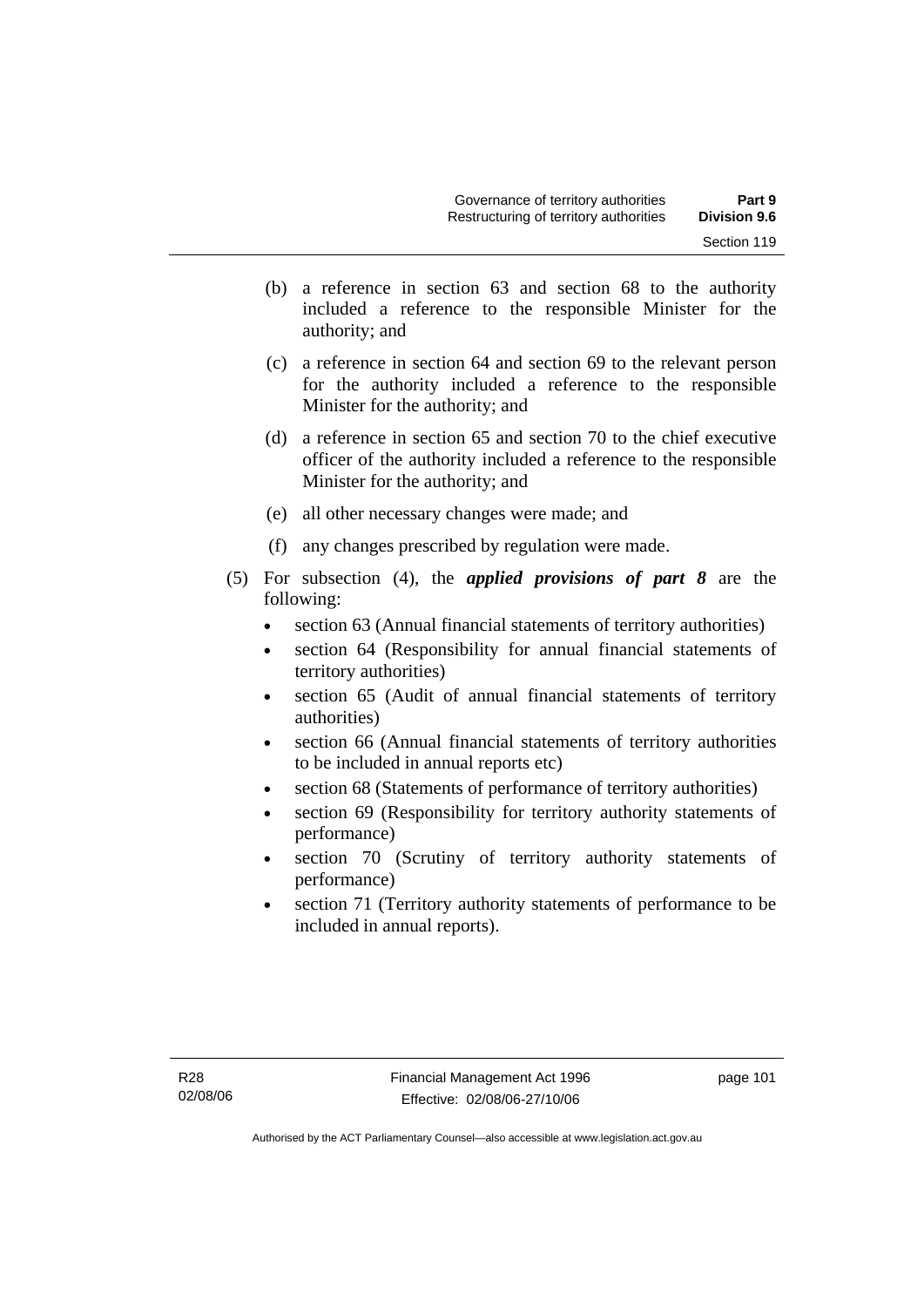# **Division 9.7 Additional provisions for restructuring of certain territory authorities**

### **120 What territory authorities does div 9.7 apply to?**

- (1) This division applies to a territory authority if the authority is prescribed by regulation for this division.
	- *Note* This division also applies in relation to territory authorities in relation to certain assets, rights and liabilities (see s 118).
- (2) A reference in this division to a *division 9.7 authority* is a reference to a territory authority to which this division applies.
- (3) To remove any doubt, a regulation may prescribe a territory authority for this division whether or not this part would otherwise apply to the authority.

### **121 Definitions—div 9.7**

In this division:

*handover day*, in relation to a division 9.7 authority, means the day the authority ceases to exist.

*territory authority* includes a territory authority that has ceased to exist.

### **122 Vesting of assets, rights and liabilities—div 9.7 authorities**

- (1) All assets, rights and liabilities of a division 9.7 authority immediately before handover day vest in the Territory on handover day.
- (2) To remove any doubt, all records of the territory authority, including applications made to the authority, become the records of the Territory on handover day.

R28 02/08/06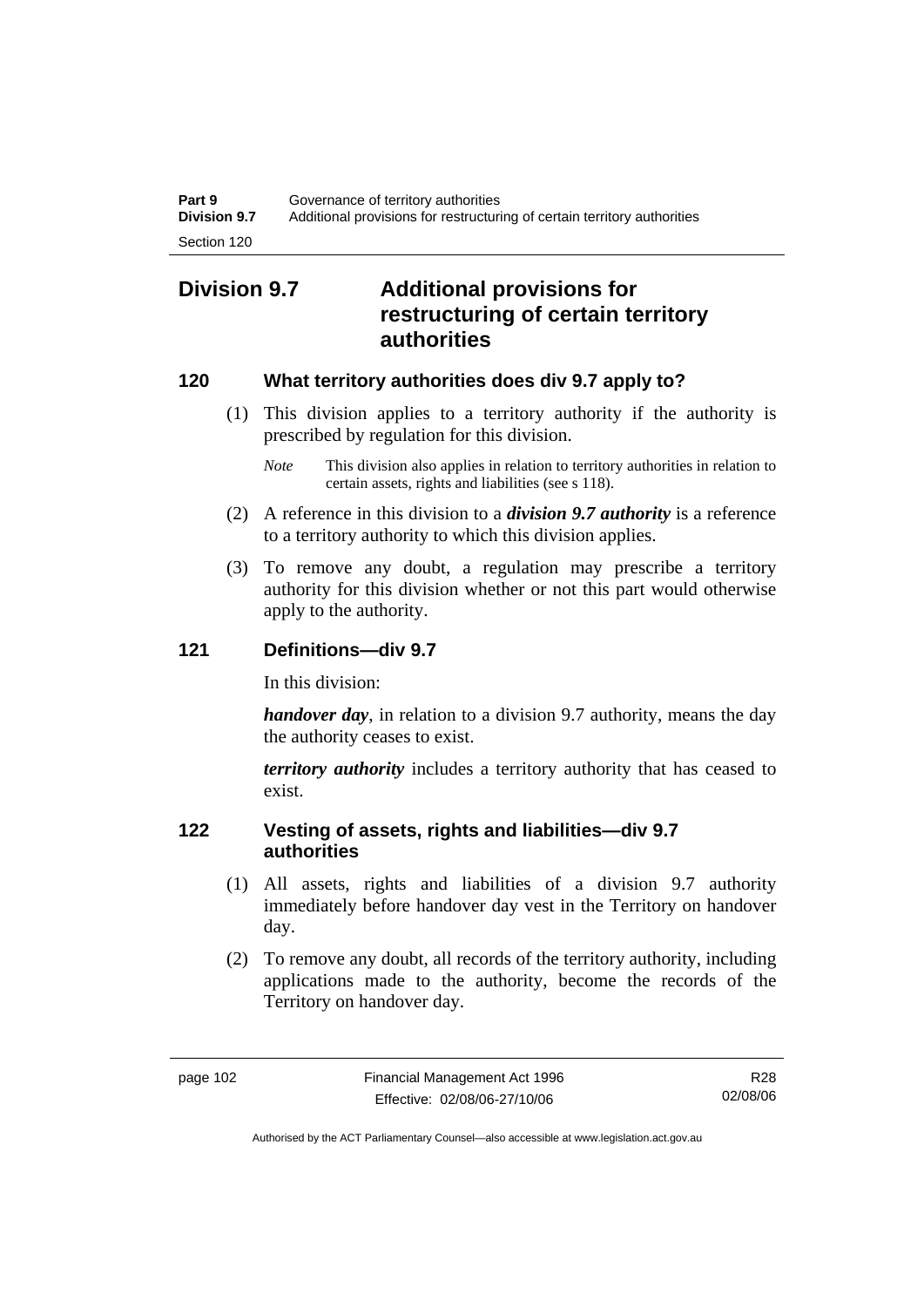### **123 Proceedings and evidence—div 9.7 authorities**

- (1) For a proceeding started before handover day and to which a division 9.7 authority is a party, the Territory is substituted as a party on the handover day.
- (2) A proceeding for a cause of action in relation to a division 9.7 authority may be brought against the Territory if, before handover day—
	- (a) the cause of action had accrued against the authority; and
	- (b) a proceeding had not started in relation to the cause of action; and
	- (c) the limitation period for the cause of action had not ended.
- (3) The *Limitation Act 1985,* part 3 (Postponement of bar) applies to the starting of a proceeding that may be brought by or against the Territory under this section as if the cause of action had been accrued by, or had accrued against, the Territory.
- (4) The court or other entity in which, or before which, a proceeding may be or has been started or continued under this section may give directions about the proceeding.
- (5) Any evidence that would, before a division 9.7 authority ceased to exist, have been admissible for or against the authority is admissible for or against the Territory.
- (6) An order made in a proceeding by or against a division 9.7 authority before the handover day may, after the handover day, be enforced by or against the Territory.
- (7) In this section:

*proceeding* includes a proceeding by way of appeal or review (including review under the *Ombudsman Act 1989*).

page 103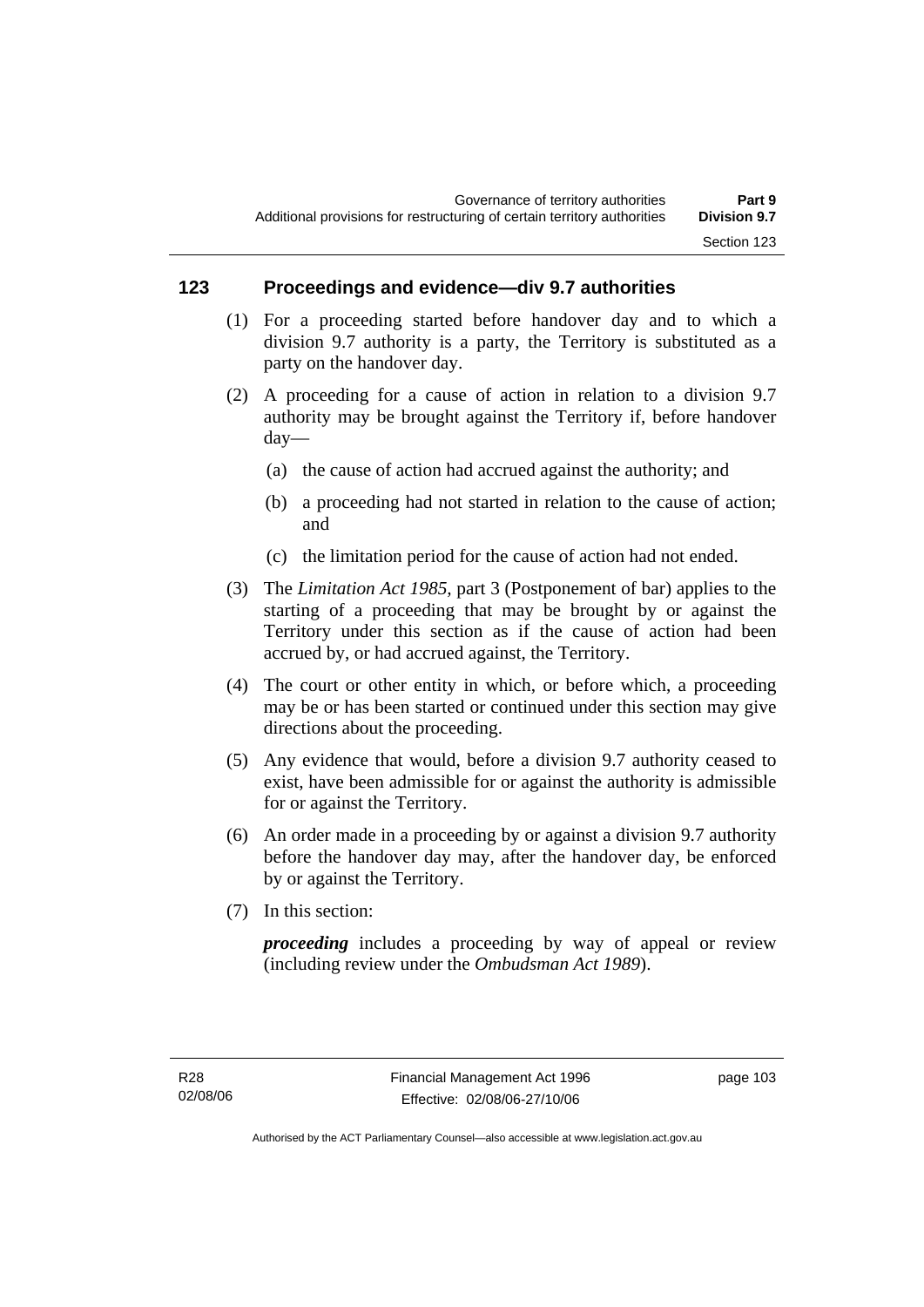### **124 Annual reports and financial statements for div 9.7 authorities**

(1) In this section:

*division 9.7 authority* means a division 9.7 authority that has ceased to exist.

*financial year*––see the *Annual Reports (Government Agencies) Act 2004*, section 6 (3).

*relevant financial year*, for a division 9.7 authority, means a financial year—

- (a) beginning before the handover day for the authority; and
- (b) for which a report had not been presented by the authority under the *Annual Reports (Government Agencies) Act 2004*, section 6 (Annual report of public authority) before the handover day.

*responsible Minister*, for a division 9.7 authority, means the Minister who was the responsible Minister for the authority immediately before it ceased to exist.

- (2) The responsible Minister for a division 9.7 authority must present an annual report for the authority for each relevant financial year.
- (3) An annual report under subsection (2) must include anything that the annual report would have been required to include before handover day for the division 9.7 authority.
- (4) The applied provisions of part 8 (Financial provisions for territory authorities) apply in relation to a division 9.7 authority in relation to any period before the handover day as if—
	- (a) the authority had not ceased to exist; and
	- (b) a reference in section 63 and section 68 to the authority included a reference to the responsible Minister for the authority; and

R28 02/08/06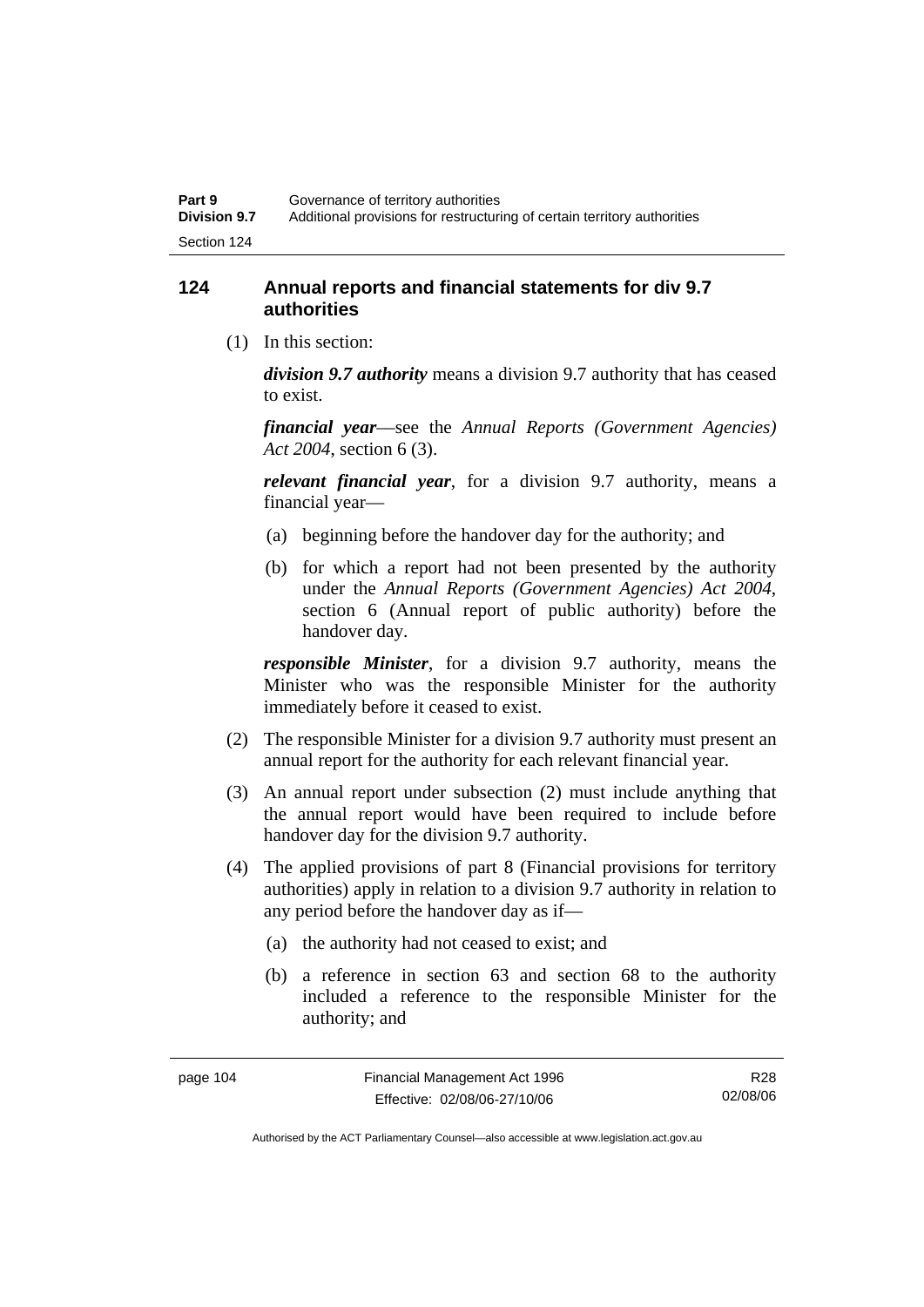- (c) a reference in section 64 and section 69 to the relevant person for the authority included a reference to the responsible Minister for the authority; and
- (d) a reference in section 65 and section 70 to the chief executive officer of the authority included a reference to the responsible Minister for the authority; and
- (e) all other necessary changes were made; and
- (f) any changes prescribed by regulation were made.
- (5) For subsection (4), the *applied provisions of part 8* are the following:
	- section 63 (Annual financial statements of territory authorities)
	- section 64 (Responsibility for annual financial statements of territory authorities)
	- section 65 (Audit of annual financial statements of territory authorities)
	- section 66 (Annual financial statements of territory authorities to be included in annual reports etc)
	- section 68 (Statements of performance of territory authorities)
	- section 69 (Responsibility for territory authority statements of performance)
	- section 70 (Scrutiny of territory authority statements of performance)
	- section 71 (Territory authority statements of performance to be included in annual reports).

### **125 References to div 9.7 authority**

In any contract, agreement or arrangement, a reference to a division 9.7 authority is, for the application of the contract, agreement or arrangement on or after the handover day, a reference to the Territory.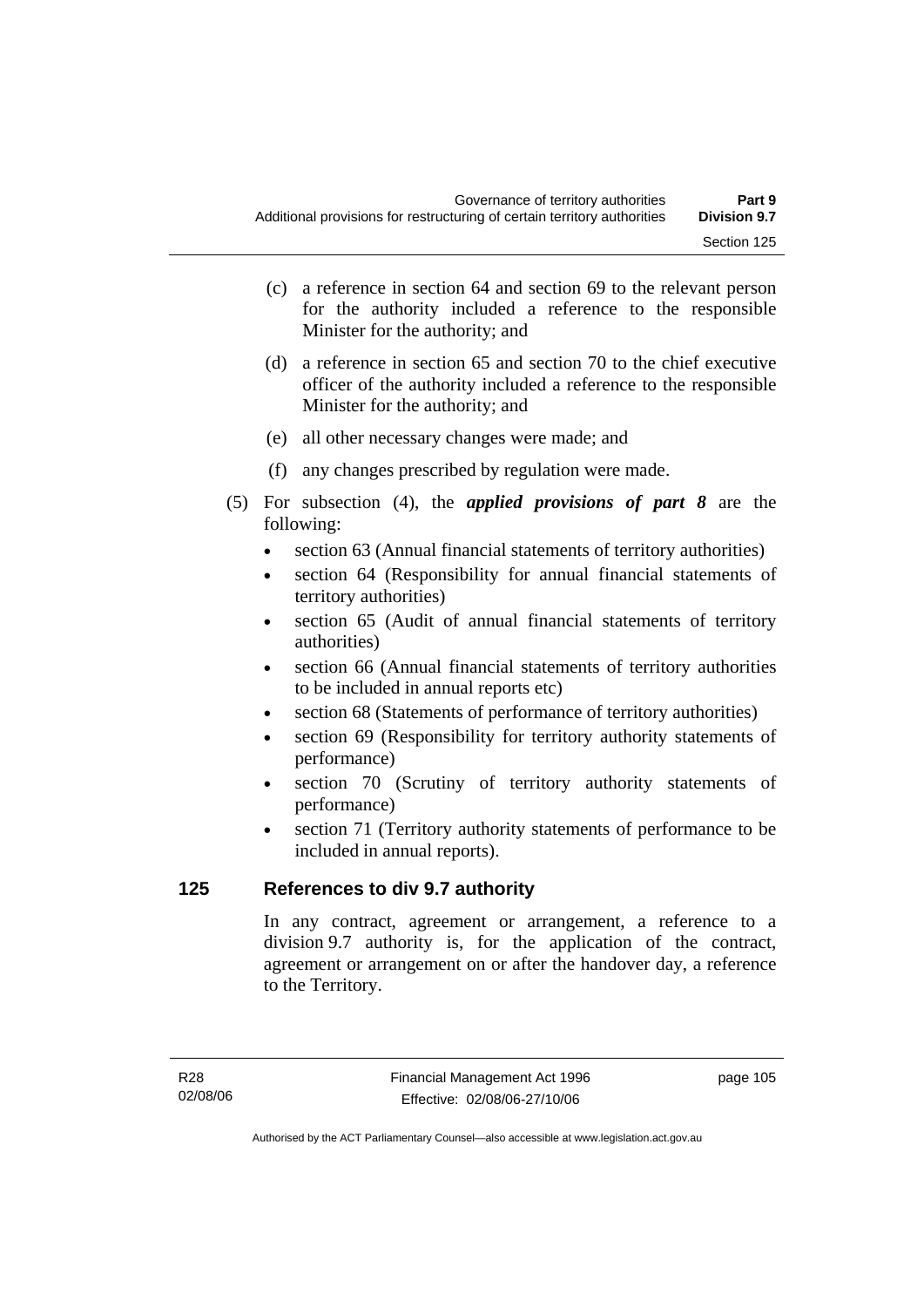#### **Part 10** Miscellaneous

Section 130

# **Part 10 Miscellaneous**

#### **130 Act of grace payments**

- (1) If the Treasurer considers it appropriate to do so because of special circumstances, the Treasurer may authorise the payment by a department of an amount to a person (the *payee*) although the payment of that amount (the *relevant amount*) would not otherwise be authorised by law or required to meet a legal liability.
- (2) The authorisation may provide for the relevant amount to be paid  $by-$ 
	- (a) more than 1 instalment and on the dates specified in the authorisation; or
	- (b) periodical payments of an amount, and for the period, specified in the authorisation.
- (3) An authorisation may be expressed to be subject to conditions to be complied with by the payee.
- (4) If a condition is contravened, the Treasurer may by written notice addressed to the last-known address of the payee require the payee, within 30 days of receipt of the notice, to pay an amount equal to all or part of the relevant amount.
- (5) If the payee does not pay the amount specified in the notice under subsection (4), the amount may be recovered by the Territory as a debt.
- (6) If the payment of an amount by a department is authorised under this section, the Treasurer must —
	- (a) direct that the amount be paid from an appropriate appropriation for the department specified by the Treasurer; or
	- (b) authorise payment of the amount under section 18; or

R28 02/08/06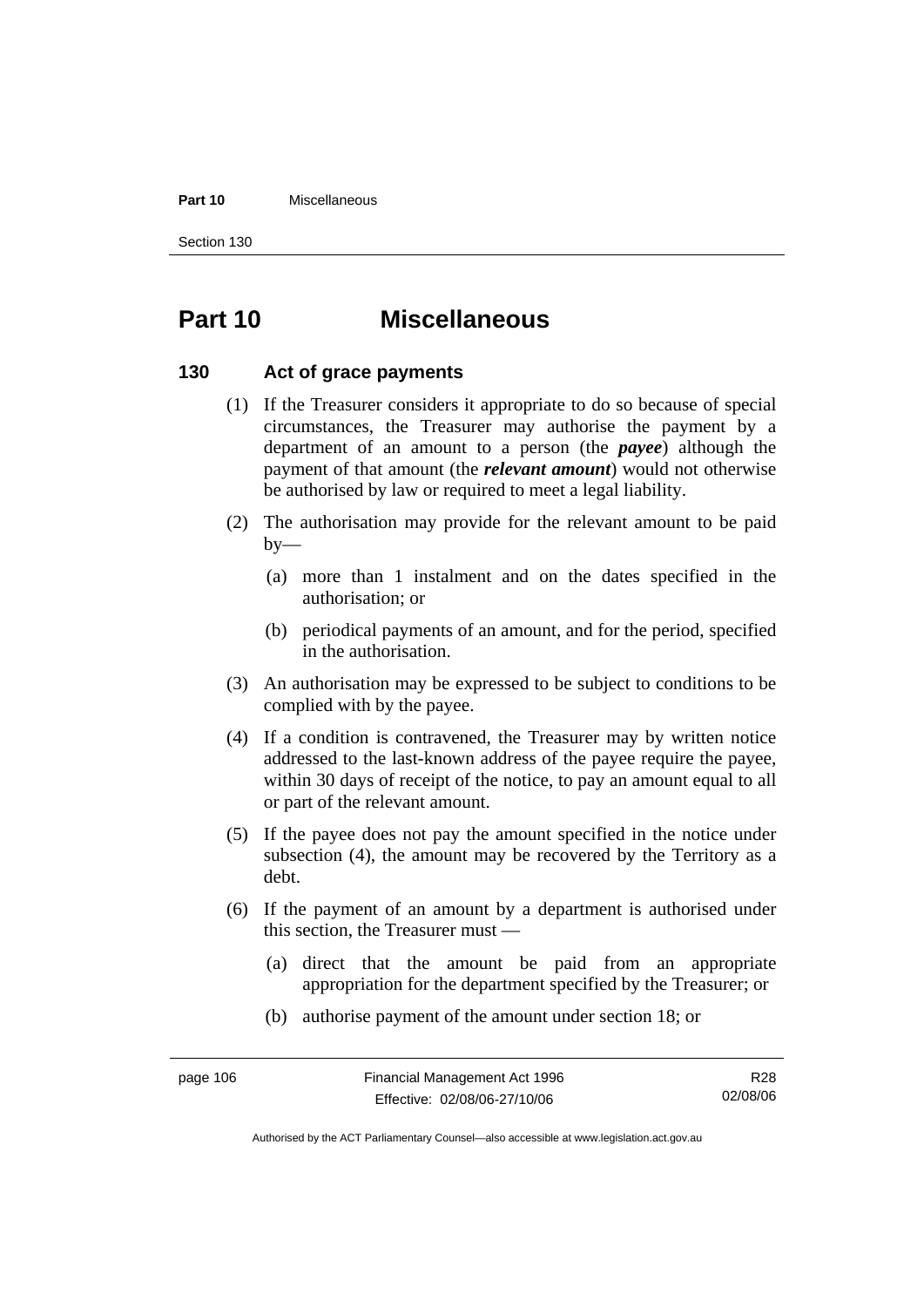- (c) authorise payment of the amount out of the public money of the Territory.
- (7) The public money of the Territory is appropriated for subsection  $(6)$  (c).
- (8) A payment made by a department under this section must be reported in notes to the financial statements of the department that relate to the financial year when the payment was made.
- (9) The notes must indicate in relation to each payment under this section the amount and grounds for the payment.
- (10) The notes relating to a payment under this section must not disclose the identity of the payee unless disclosure was agreed to by the payee as a condition of authorising the payment.

### **131 Waiver of debts etc**

- (1) The Treasurer may, in writing, on behalf of the Territory—
	- (a) waive the Territory's right to payment of an amount payable to the Territory; or
	- (b) postpone any right of the Territory to be paid a debt in priority to another debt; or
	- (c) allow the payment by instalments of an amount payable to the Territory; or
	- (d) defer the time for payment of an amount payable to the Territory.
- (2) A waiver relating to an amount payable to the Territory by a person may be expressed to be subject to a condition that the person agrees to pay an amount to the Territory in circumstances specified in the waiver.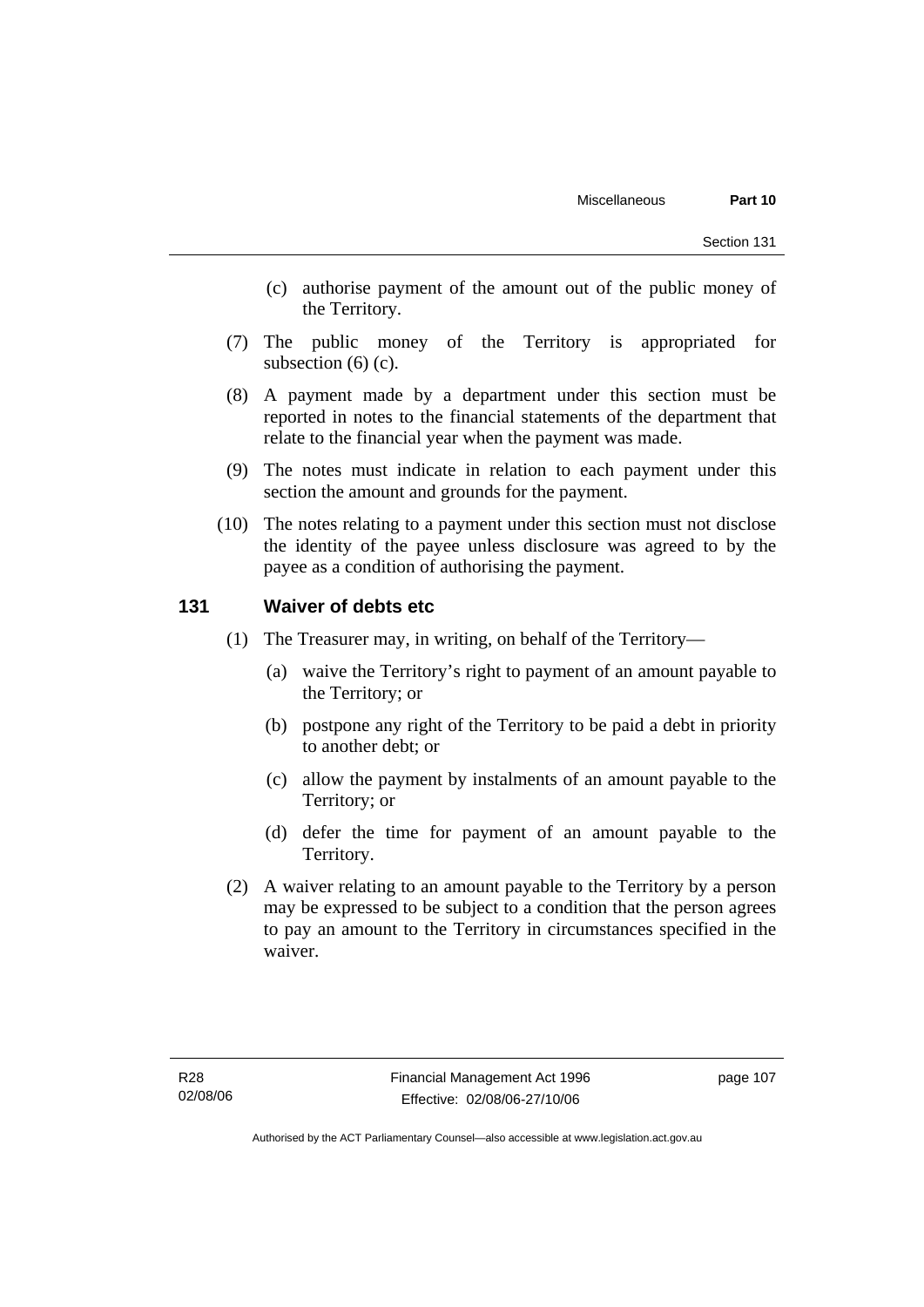#### **Part 10** Miscellaneous

Section 132

 (3) A waiver relating to an amount payable to the Territory must be reported in the notes to the financial statements of the relevant department that relate to the year in which the right to payment was waived.

### **132 Payments in relation to deceased estates**

- (1) If, at the time of a person's death (whether before or after the commencement of this section), the Territory owed an amount to the person, the Treasurer may pay that amount to the person who the Treasurer considers should receive the payment.
- (2) In deciding who should be paid, the Treasurer must have regard  $to$ —
	- (a) the provisions of any will of the deceased person that identify the persons entitled to property under the will; and
	- (b) the law relating to the disposition of the property of deceased people.
- (3) Before making a payment to a person, the Treasurer may require the person to produce any documents and other evidence relating to—
	- (a) the disposition of the deceased person's estate; or
	- (b) the family of the deceased person and any other people apparently entitled to share in the estate of the deceased person.
- (4) Subject to subsection (3), the Treasurer may make the payment without requiring production of probate of the will, or letters of administration of the estate, of the deceased person.
- (5) If a payment is made in relation to an amount owing to a deceased person, the Territory is discharged from any further liability in relation to that amount.
- (6) This section does not relieve the recipient of a payment from liability to deal with the money in accordance with law.

R28 02/08/06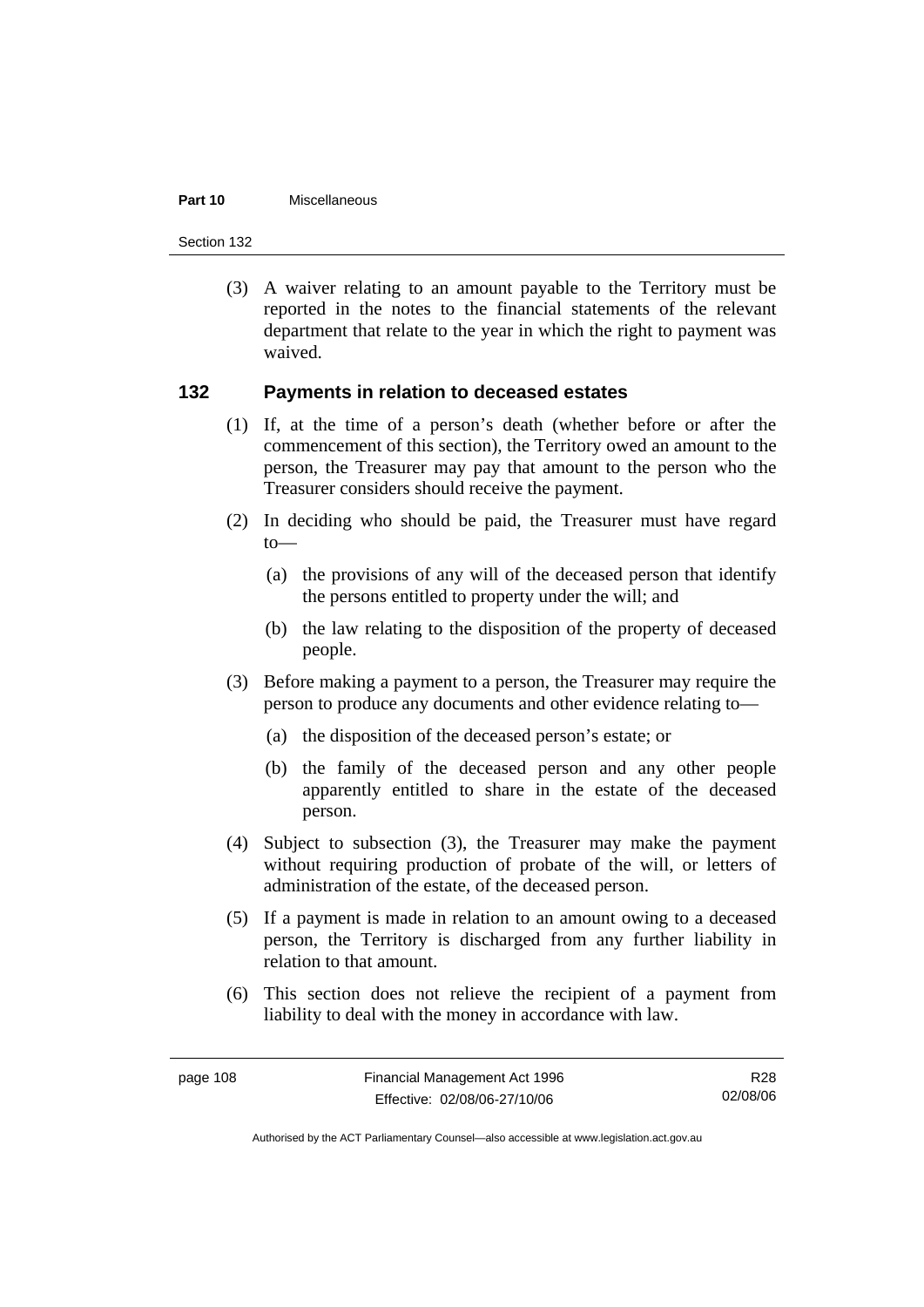### **133 Guideline-making power**

- (1) The Treasurer may, in writing, make financial management guidelines for this Act.
- (2) A financial management guideline is a disallowable instrument.
	- *Note* A disallowable instrument must be notified, and presented to the Legislative Assembly, under the Legislation Act.

### **134 Regulation-making power**

The Executive may make regulations for this Act.

*Note* A regulation must be notified, and presented to the Legislative Assembly, under the Legislation Act.

R28 02/08/06 Financial Management Act 1996 Effective: 02/08/06-27/10/06

page 109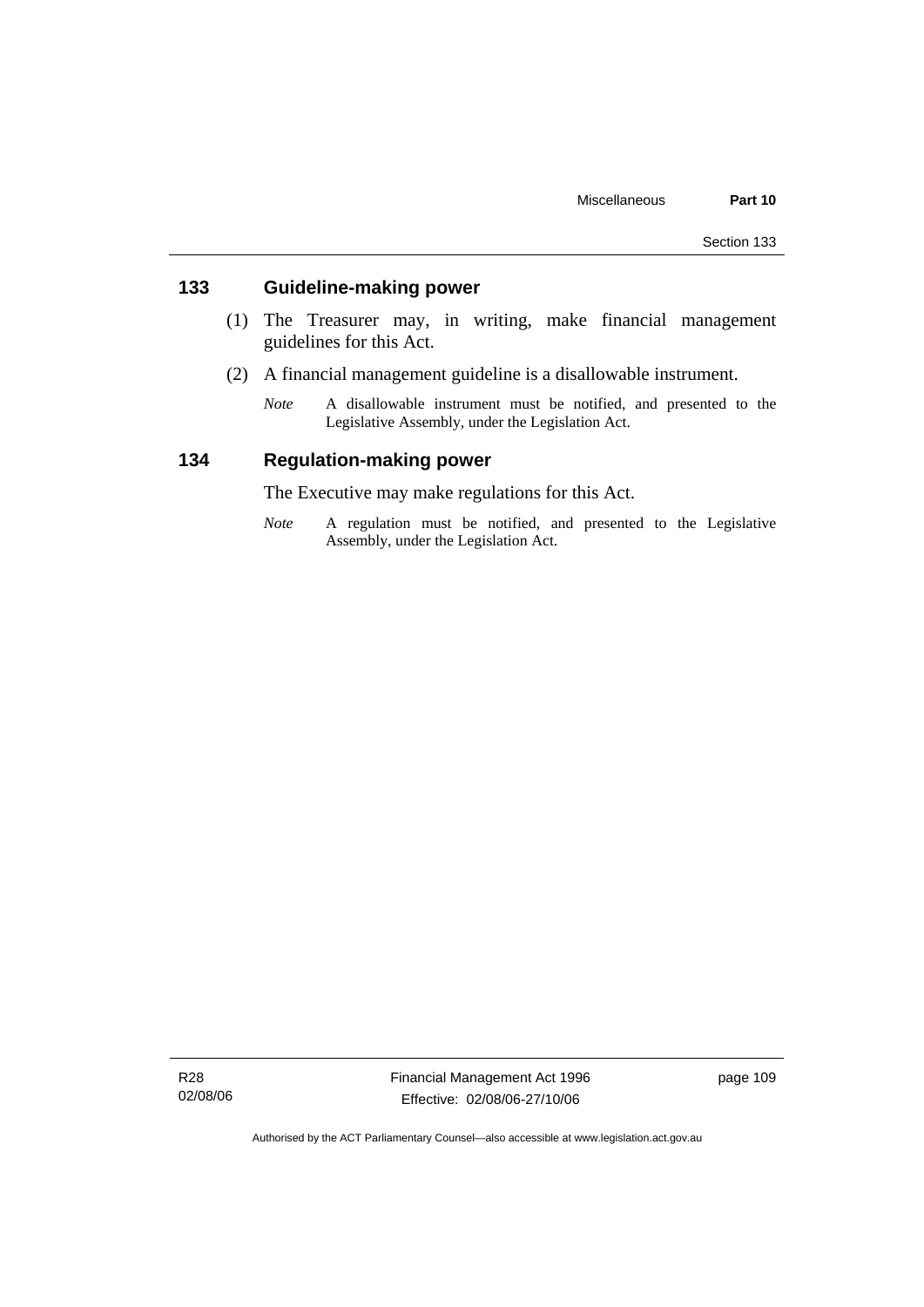# **Part 19 Transitional—Financial Management Legislation Amendment Act 2005**

### **150 Financial Management Legislation Amendment Act 2005—provisions with 1 July 2005 application**

- (1) The 1 July 2005 sections, as in force immediately after the commencement of this section, apply in relation to the financial year that commenced on 1 July 2005 and all subsequent financial years.
- (2) In its application in relation to the financial year that commenced on 1 July 2005, section 68, as in force immediately after the commencement of this section, applies as if the reference in subsection  $(3)$  to section  $61$   $(5)$   $(d)$  included a reference to section 55 (3) (d).
- (3) In this section:

### *1 July 2005 sections* means the following sections:

- section 12 (Departmental budgets)
- section 13 (Supplementary budget papers)
- section 13A (Amendment of budgets for supplementary appropriation)
- section 22 (Annual financial statements of the Territory)
- section 23 (Responsibility for annual financial statements)
- section 24 (Audit of annual financial statements)
- section 27 (Annual financial statements of departments)
- section 28 (Responsibility for annual financial statements of departments)
- section 30 (Departmental annual financial statements to be included in annual reports etc)
- section 29 (Audit of financial statements of departments)

R28 02/08/06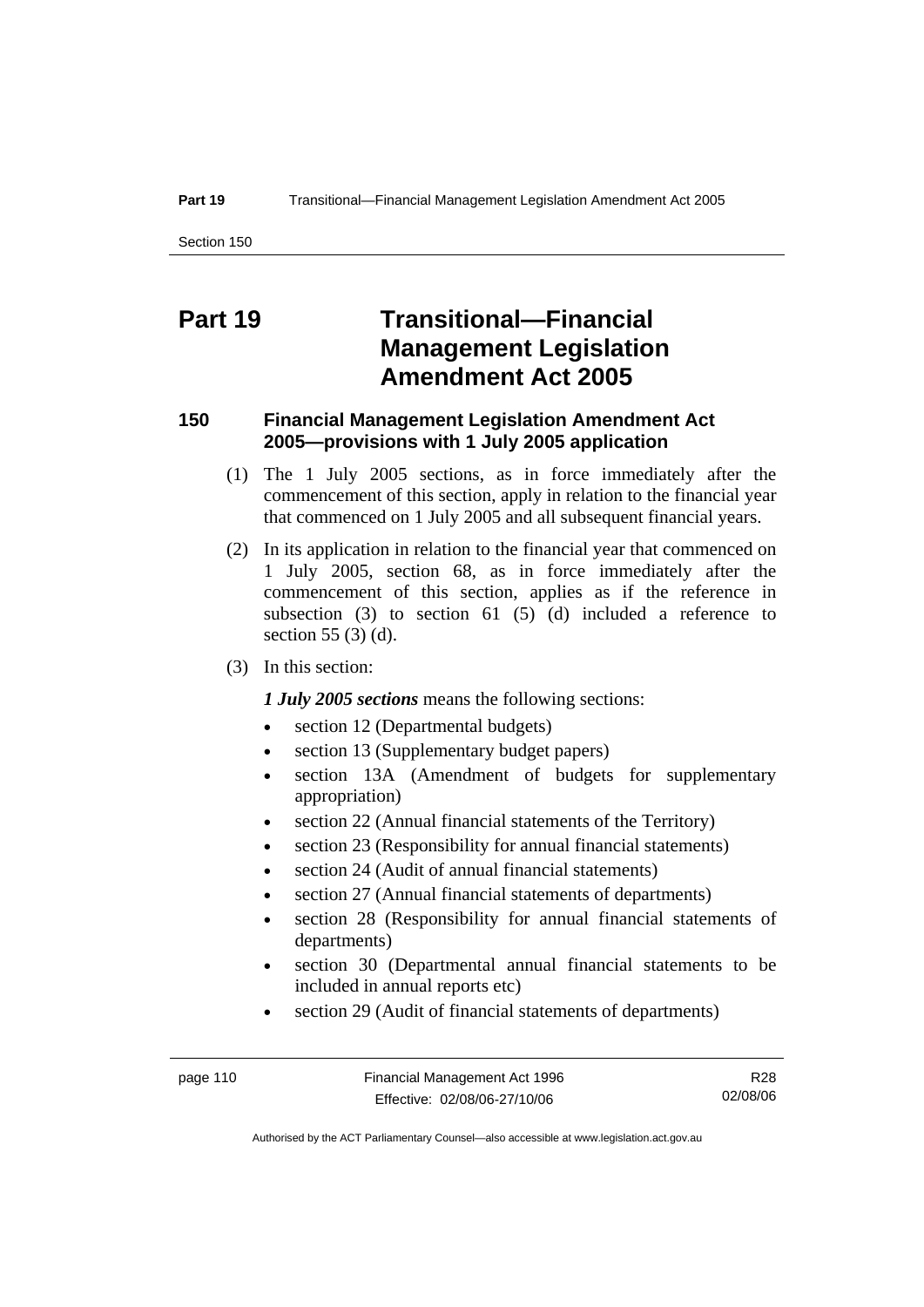- section 29 (Audit of financial statements of departments)
- section 30 (Departmental annual financial statements to be included in annual reports etc)
- section 30B (Responsibility for departmental statements of performance)
- section 30C (Scrutiny of departmental statements of performance)
- section 30D (Departmental statements of performance to be included in annual reports etc)
- section 30E (Quarterly departmental performance reports)
- section 31 (Responsibilities of chief executives of departments)
- section 63 (Annual financial statements of territory authorities)
- section 64 (Responsibility for annual financial statements of territory authorities)
- section 65 (Audit of annual financial statements of territory authorities)
- section 66 (Annual financial statements of territory authorities to be included in annual reports etc)
- section 68 (Statements of performance of territory authorities)
- section 69 (Responsibility for territory authority statements of performance)
- section 70 (Scrutiny of territory authority statements of performance)
- section 71 (Territory authority statements of performance to be included in annual reports etc).
- (4) This section expires 1 year after the day it commences.

### **151 Financial Management Legislation Amendment Act 2005—provisions with 1 July 2006 application**

 (1) The 1 July 2006 sections, as in force immediately after the commencement of this section, apply in relation to the financial year commencing on 1 July 2006 and all subsequent financial years.

page 111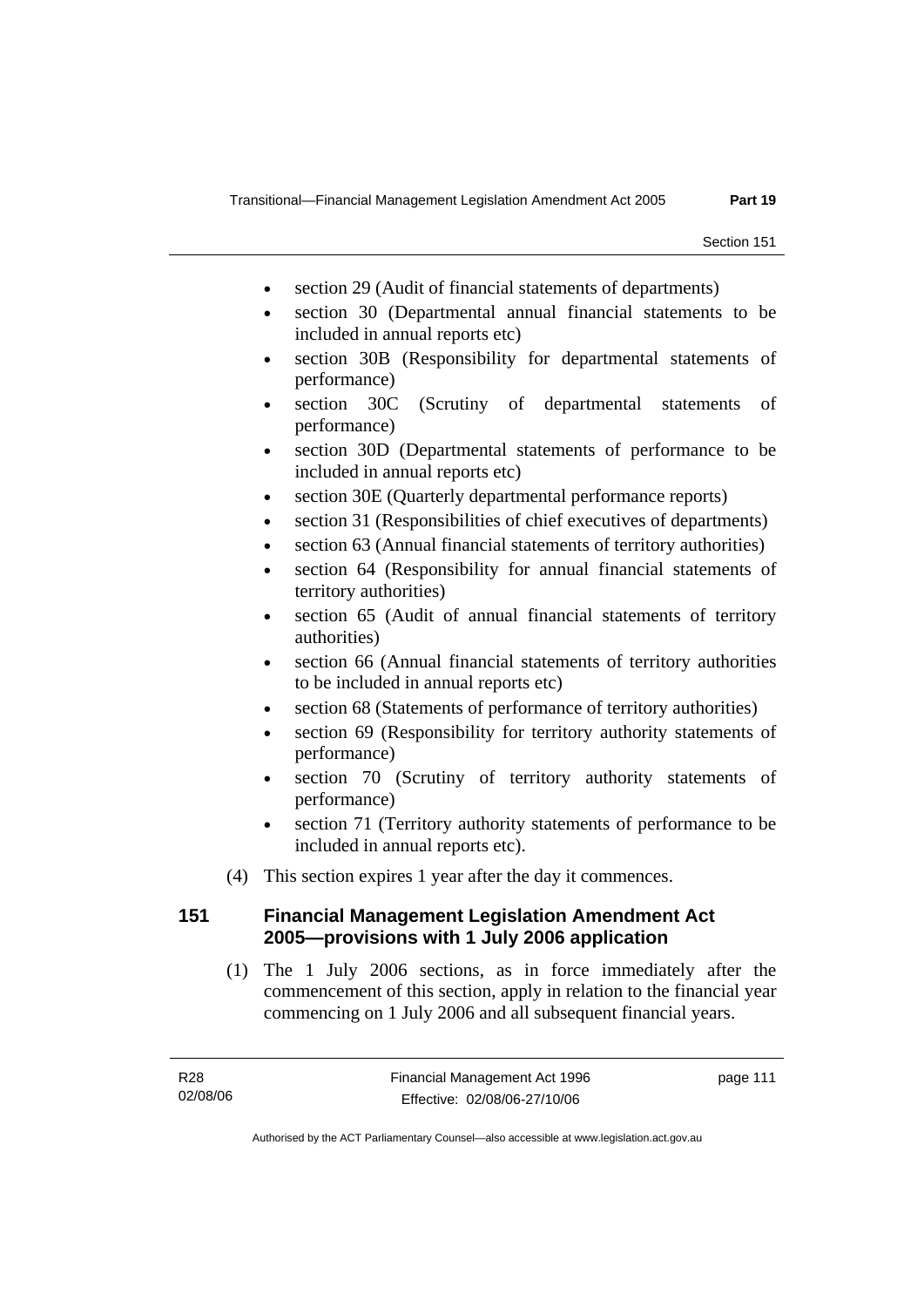#### **Part 19** Transitional—Financial Management Legislation Amendment Act 2005

Section 152

- (2) Despite the amendments of this Act made by the *Financial Management Legislation Amendment Act 2005*, the following sections, as in force immediately before the commencement of this section, continue to apply in relation to the financial year that commenced on 1 July 2005:
	- section 10 (Budget papers)
	- section 58 (Statements of intent).
- (3) In this section:

### *1 July 2006 sections* means the following sections:

- section 10 (Budget papers)
- section 12A (Territory authority and territory-owned corporation budgets)
- section 61 (Territory authority statements of intent)
- section 62 (Presentation of statements of intent of territory authorities).
- (4) This section expires on the expiry of section 150.

### **M 152 Application of Legislation Act, s 94 to certain appointments, elections and approvals**

### **155 Transitional regulations**

- (1) A regulation may prescribe transitional matters necessary or convenient to be prescribed because of the enactment of the *Financial Management Legislation Amendment Act 2005*.
- (2) A regulation may modify this part (including its operation in relation to another territory law) to make provision in relation to anything that, in the Executive's opinion, is not, or not adequately or appropriately, dealt with in this part.
- (3) A regulation under subsection (2) has effect despite anything elsewhere in this Act or another territory law.
- (4) This section expires 2 years after the day it commences.

R28 02/08/06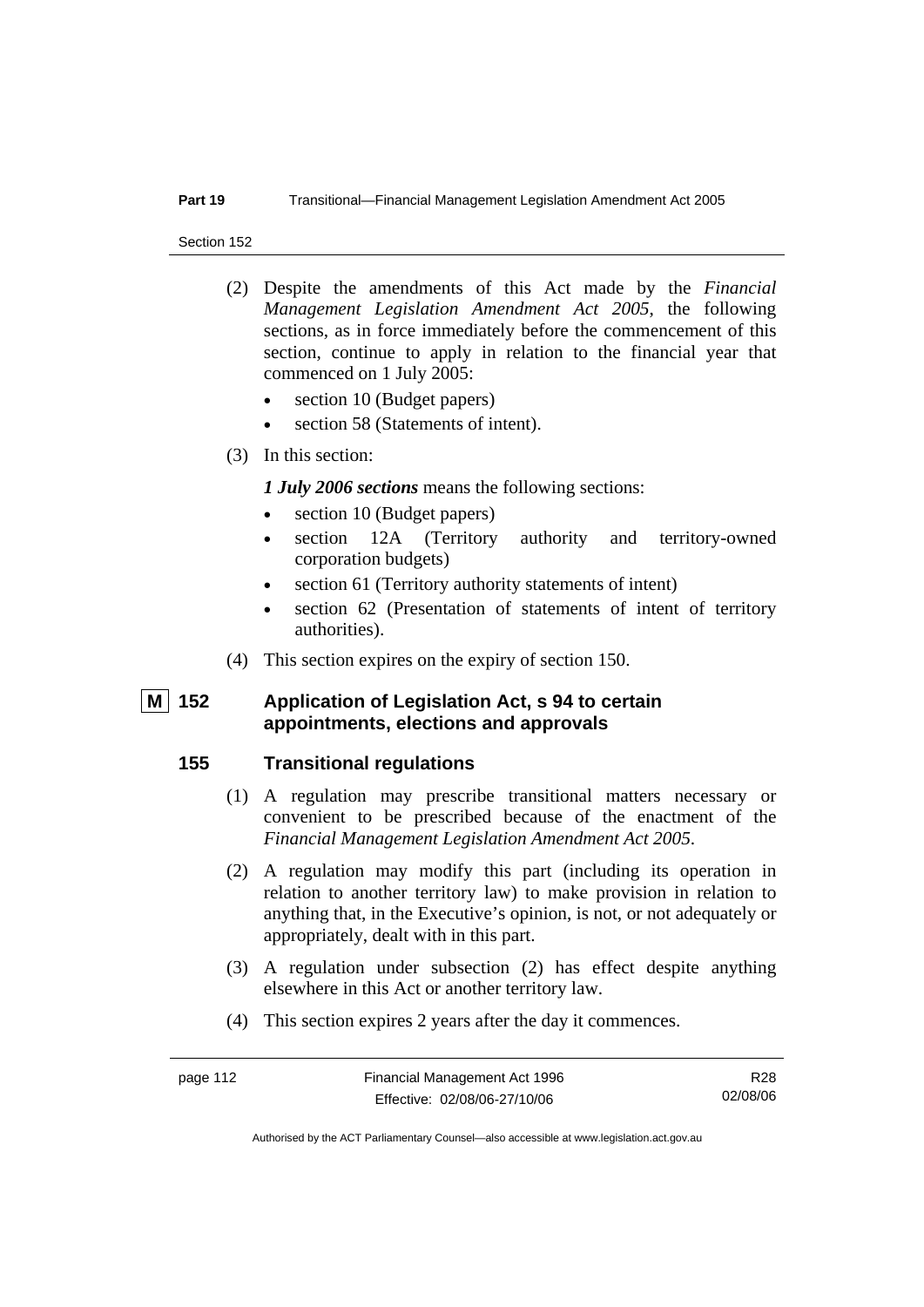# **Part 20 Transitional—Administrative (Miscellaneous Amendments) Act 2006**

### **222 Transitional regulations—Administrative (Miscellaneous Amendments) Act 2006**

- (1) A regulation may prescribe transitional matters necessary or convenient to be prescribed because of the enactment of the *Administrative (Miscellaneous Amendments) Act 2006*.
- (2) A regulation may modify this part (including its operation in relation to another territory law) to make provision in relation to anything that, in the Executive's opinion, is not, or not adequately or appropriately, dealt with in this part.
- (3) A regulation under subsection (2) has effect despite anything elsewhere in this Act or another territory law.

### **223 Expiry—pt 20**

This part expires 2 years after the day this section commences.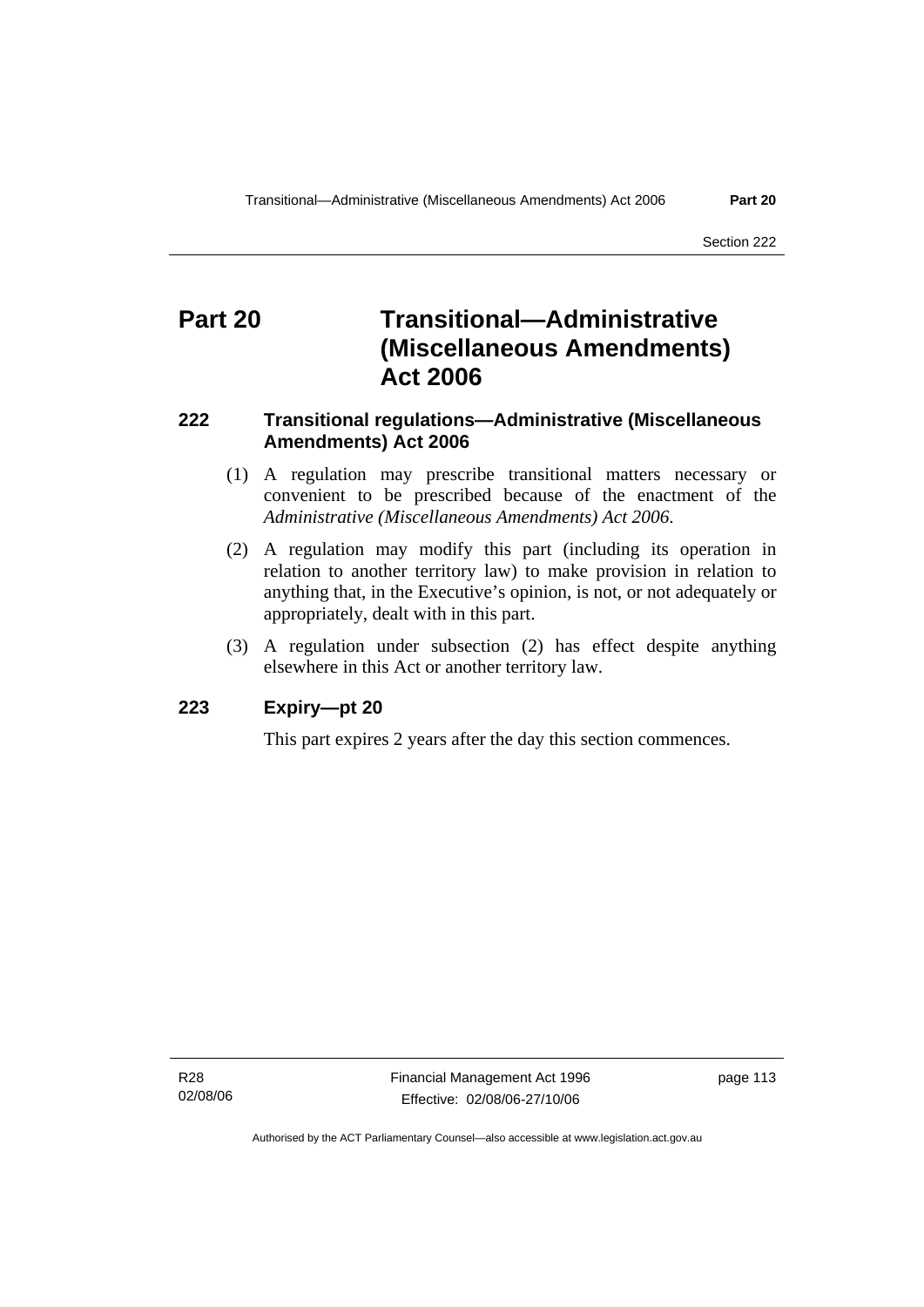# **Dictionary**

(see s 3)

*Note 1* The Legislation Act contains definitions and other provisions relevant to this Act.

*Note 2* For example, the Legislation Act, dict, pt 1, defines the following terms:

- Act
	- administrative unit
	- auditor-general
	- authorised deposit-taking institution
	- chief executive (see s 163)
	- exercise
	- **function**
	- GST
	- may (see s  $146$ )
	- Minister (see s 162)
	- must (see s  $146$ )
	- person
	- Self-Government Act
	- territory-owned corporation.

*applicable governmental policies*, for a territory authority, for part 9 (Governance of territory authorities)—see section 103.

*appropriation* means an appropriation of public money by any Act including this Act.

*Appropriation Act* means an Act that makes appropriations in relation to a financial year for purposes mentioned in section 8.

*appropriation unit* means a class of outputs, or a group of output classes, for which an appropriation is made by an Appropriation Act.

*banking account* means an account with an authorised deposit-taking institution that is, or is substantially the same as, a bank account.

page 114 Financial Management Act 1996 Effective: 02/08/06-27/10/06

R28 02/08/06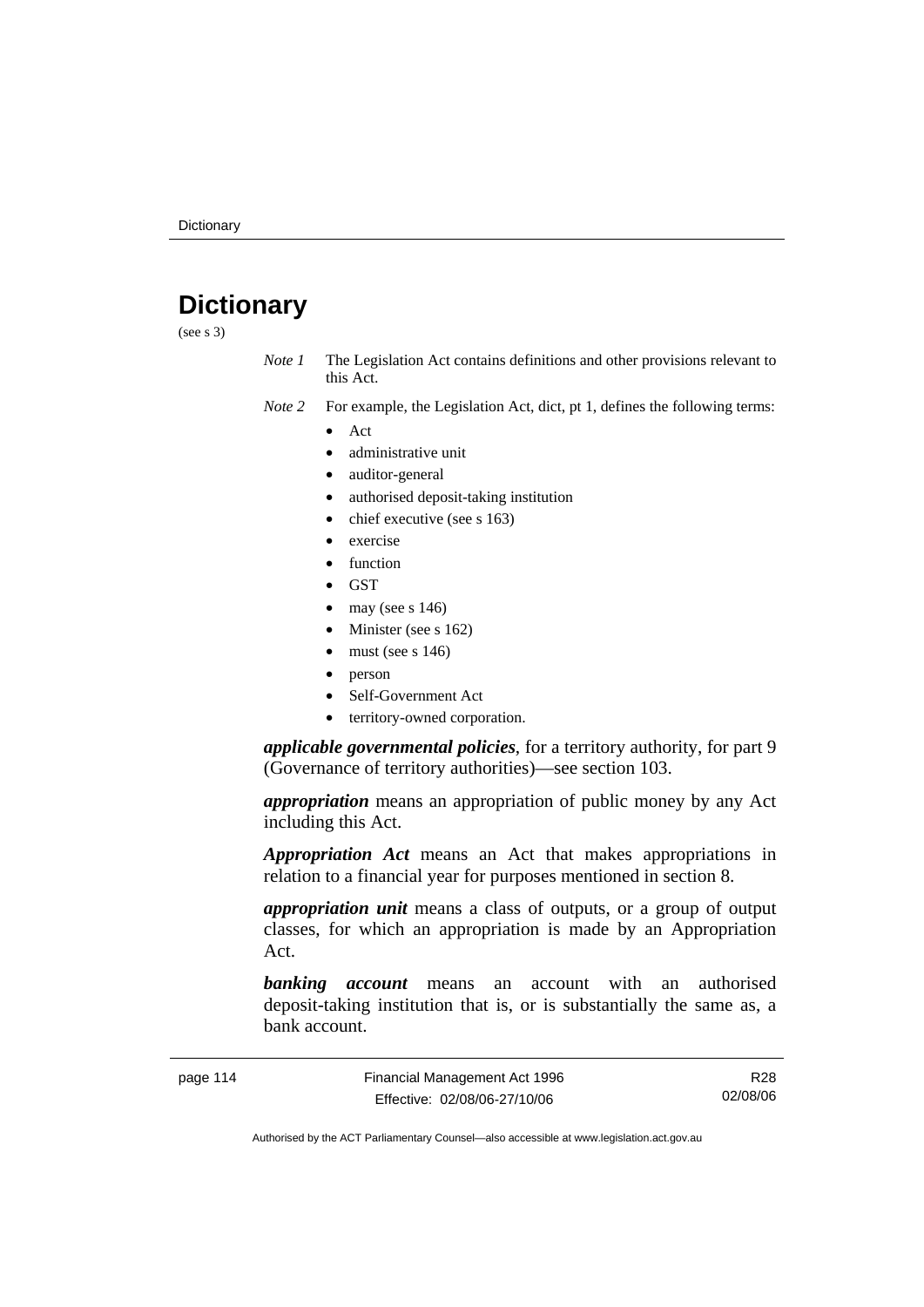*borrowing* includes—

- (a) raising money or obtaining credit, whether by dealing in securities or otherwise; and
- (b) entering into a financing lease;

but does not include using a credit card or overdraft facility, or otherwise obtaining credit, in a transaction forming part of the day-to-day operations of the Territory or a territory authority.

*budget papers* means documents presented to the Legislative Assembly under section 10 or section 13 (1).

*capital injection* means an amount provided, or to be provided, to a department, a territory authority or a territory-owned corporation for—

- (a) the purchase of assets to be held by the department or to be owned by the authority or corporation; or
- (b) the development of assets held by the department or owned by the authority or corporation; or
- (c) augmenting the assets held by the department or owned by the authority or corporation; or
- (d) reducing the liabilities of the department, the authority or the corporation;

but does not include an amount provided from an appropriation for a purpose mentioned in section  $8(1)(a)$  or (c) or (2) (a).

*CEO*—see *chief executive officer*.

*chief executive officer* (or *CEO*), of a territory authority, means the person (however described) who is responsible for managing the affairs of the authority.

*class of outputs* means a group of outputs identified as a class by an Appropriation Act.

*contract* includes an agreement or arrangement.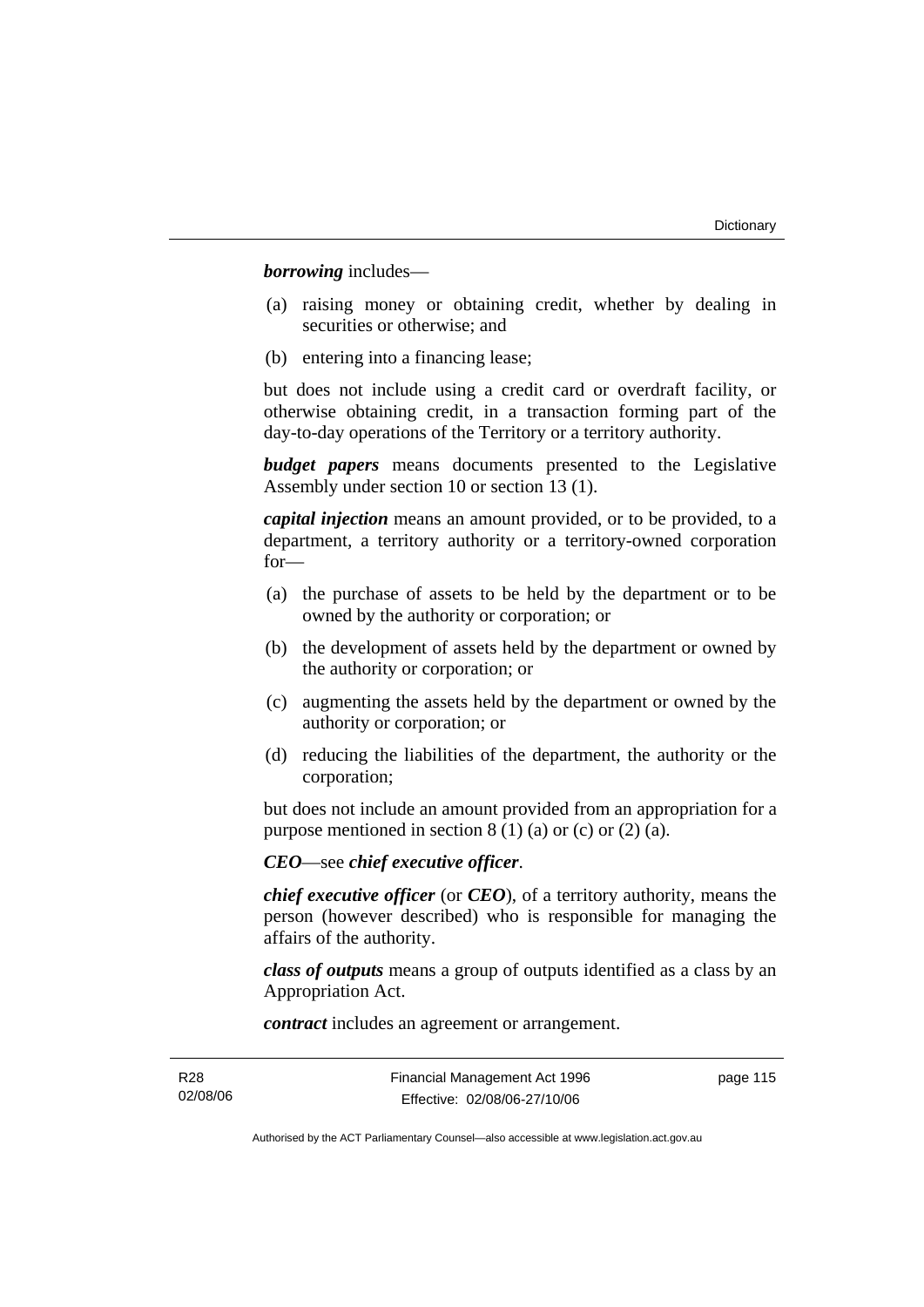*department* means—

- (a) an administrative unit (excluding any part of an administrative unit prescribed for paragraph (b) and any administrative unit forming part of a group of administrative units prescribed for paragraph (c)); or
- (b) a part of an administrative unit prescribed for this paragraph; or
- (c) a group of 2 or more administrative units prescribed for this paragraph.

*departmental banking account* means a banking account mentioned in section 34 (1).

*division 9.6 authority* means a territory authority to which division 9.6 applies (see s 105).

*division 9.7 authority* means a territory authority to which division 9.7 applies (see s 120).

*establishing Act*, for a territory authority, governing board or governing board member, for part 9 (Governance of territory authorities)—see section 72.

*expenses*, in relation to an output, means the expenses incurred in providing the output quantified on an accrual accounting basis and includes the overhead expenses properly attributable to the output.

*financial management guidelines* means the financial management guidelines under this Act.

*financial year*, for a territory authority, for part 9 (Governance of territory authorities)—see section 72.

#### *general government sector* means—

 (a) those organisations whose primary function is to provide services that are mainly not market orientated, are mainly for the consumption of the community generally, involve the transfer or redistribution of income, and are financed mainly through appropriation; and

R28 02/08/06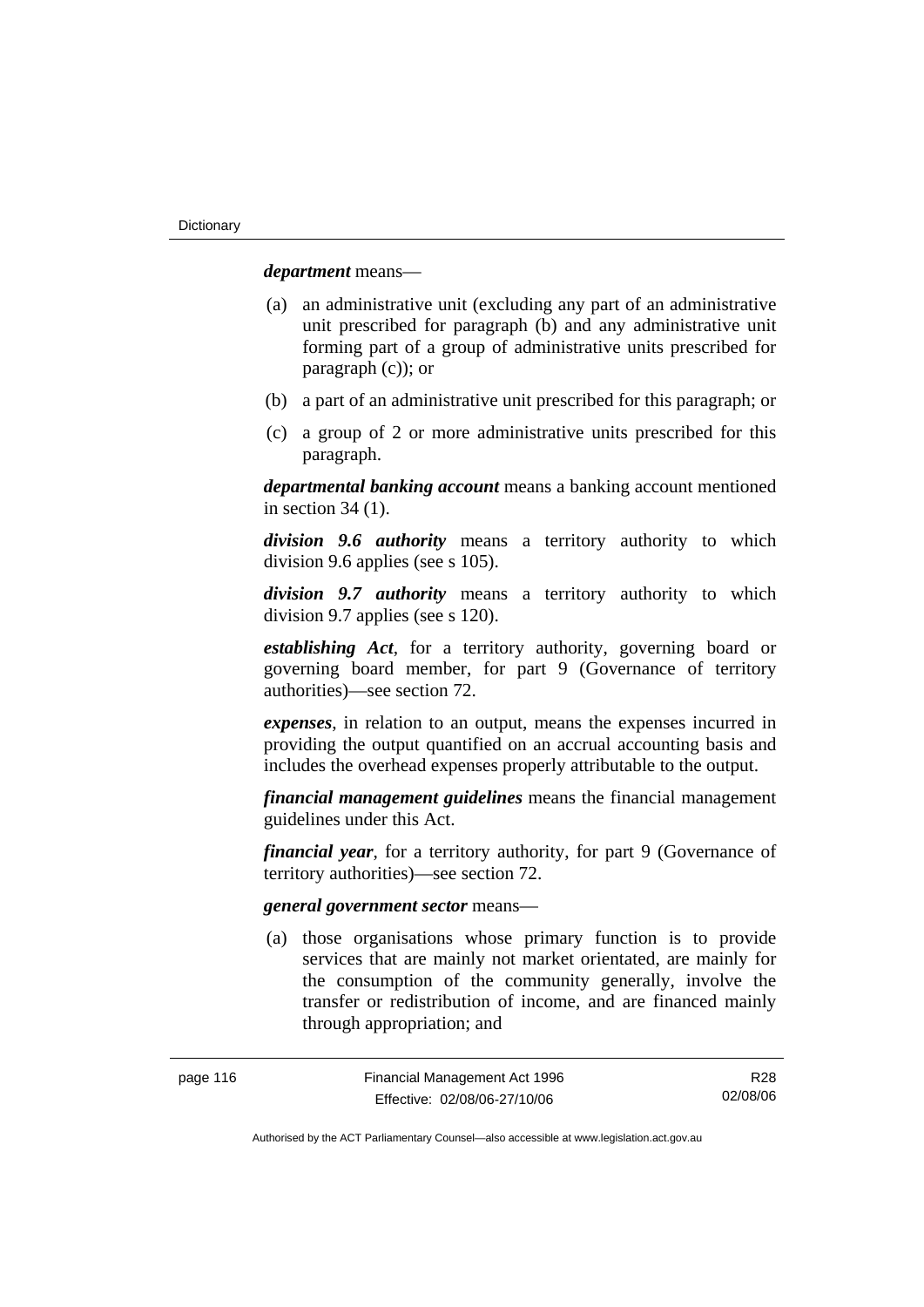(b) those organisations that are controlled by the Territory and provide investment or other financial services.

*generally accepted accounting principles* means accounting principles and procedures that are—

- (a) recognised by the accounting profession as appropriate for reporting financial information relating to government, a department or a territory authority; and
- (b) consistent with this Act and any relevant Appropriation Act.

*governing board*, for a territory authority, means the governing board for the authority mentioned in section 76.

*governing board member*, for a territory authority with a governing board for part 9 (Governance of territory authorities)—see section 72.

*handover day*, for division 9.7 (Additional provisions for restructuring of certain territory authorities)—see section 121.

*input tax credit*—see the *A New Tax System (Goods and Services Tax) Act 1999* (Cwlth), dictionary.

*interest* includes a dividend and any other financial return on a deposit, loan or other investment.

*invest* includes enter into a transaction or arrangement for the protection or enhancement of investments.

*Legislative Assembly secretariat*—see the *Public Sector Management Act 1994*, section 3.

*material interest*, for part 9 (Governance of territory authorities) see section 88 (4).

*outcomes* means the consequences for the community of outputs.

*outputs* means goods produced or services provided by a department or territory authority or a person producing goods or providing services on behalf of a department or territory authority.

page 117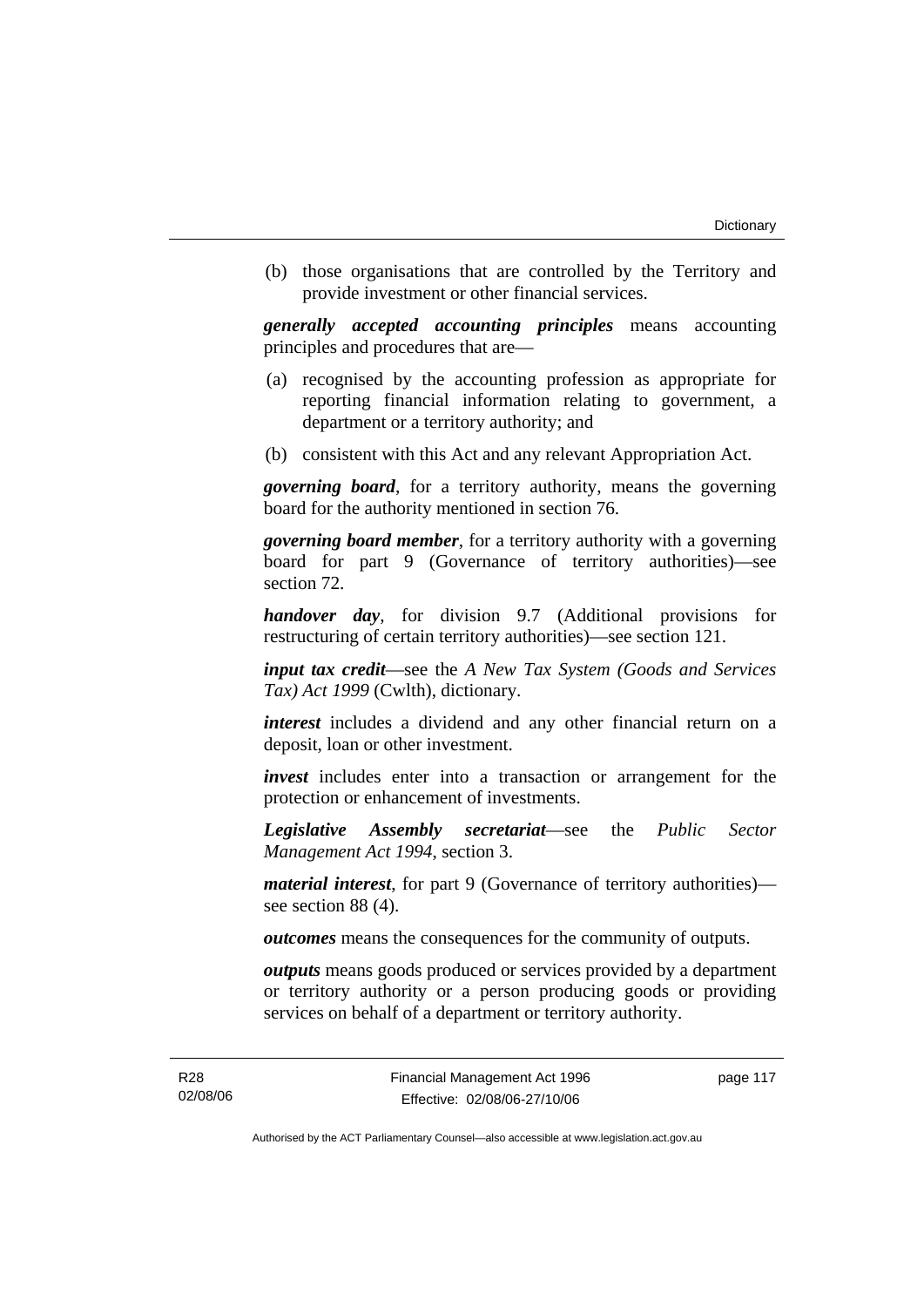*prescribed* means prescribed by the financial management guidelines.

*public money* means all money received by the Territory, including the proceeds of all loans raised on behalf of the Territory, but does not include—

- (a) money held by the Territory as trust money; or
- (b) money received by a territory-owned corporation or subsidiary of a territory-owned corporation; or
- (c) money received by the Territory from a territory-owned corporation or subsidiary of a territory-owned corporation for investment for the corporation or subsidiary; or
- (d) money received by a territory authority; or
- (e) money received by the Territory from a territory authority for investment for the authority; or
- (f) money received by the Territory—
	- (i) in repayment of an investment made by the Territory for a territory authority; or
	- (ii) as interest on such an investment.

*public trading enterprise sector* means those organisations whose primary function is to provide goods and services that are mainly market orientated and non-regulatory in nature and who may recover a significant part of their costs from individual consumers.

*relevant territory authority*, for part 9 (Governance of territory authorities)—see section 72.

*responsible chief executive*, in relation to a department, means—

 (a) if the department is constituted by an administrative unit or a part of an administrative unit—the chief executive of that administrative unit; or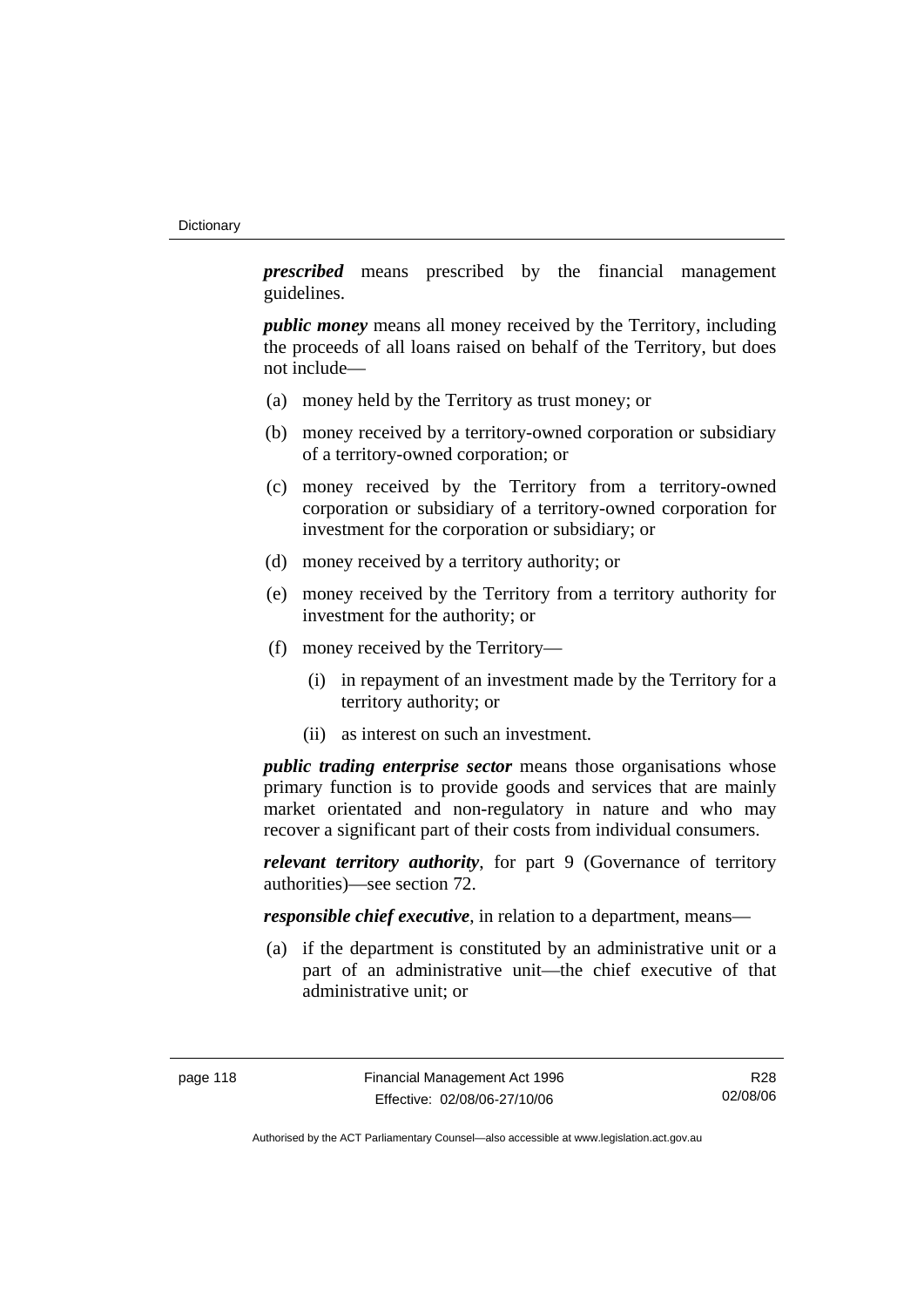(b) if the department is constituted by a group of 2 or more administrative units—the person prescribed as the responsible chief executive in relation to the department.

*responsible Minister* means—

- (a) in relation to a department that is constituted by an administrative unit or a part of an administrative unit—the Minister to whom responsibility for that administrative unit has been allocated under the *Public Sector Management Act 1994*, section 14; and
- (b) in relation to a department that is constituted by a group of 2 or more administrative units—the Minister prescribed as the responsible Minister in relation to the department; and
- (c) in relation to a territory authority—the Minister administering the Act under which the authority is established; and
- (d) in relation to a territory-owned corporation—the Minister administering the *Territory-owned Corporations Act 1990*.

*securities* includes stocks, debentures, notes, bonds, promissory notes, bills of exchange, and any other securities approved in writing by the Treasurer.

*statement of intent*, for a territory authority—see section 61 (1).

*subsidiary*—see the *Territory-owned Corporations Act 1990*, dictionary.

*superannuation appropriation*—see the *Territory Superannuation Provision Protection Act 2000*, dictionary.

*superannuation banking account*—see the *Territory Superannuation Provision Protection Act 2000*, section 7.

*taxable supply*—see the *A New Tax System (Goods and Services Tax) Act 1999* (Cwlth), dictionary.

R28 02/08/06 page 119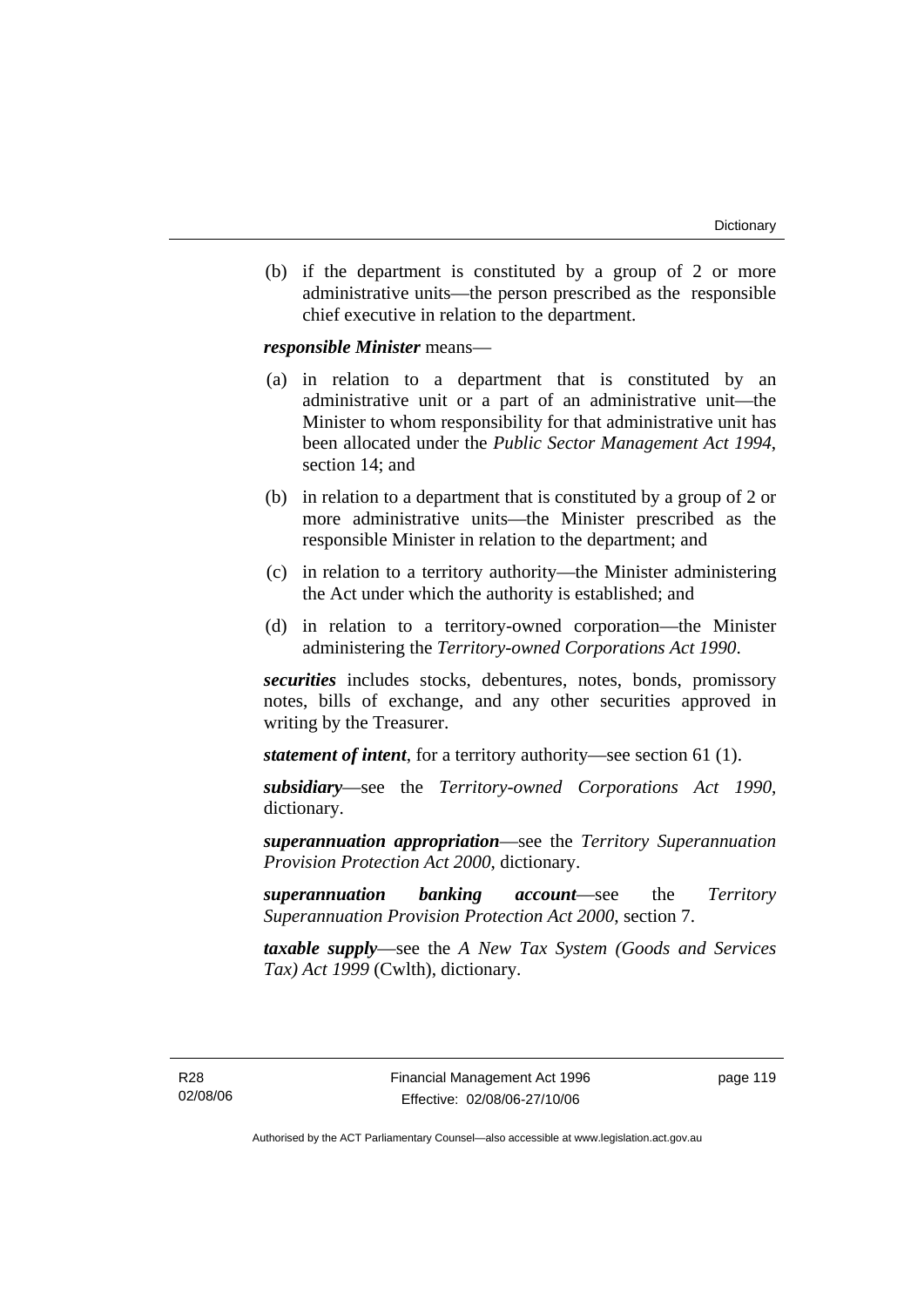#### *territory authority*—

- (a) means a body corporate established by an Act; and
- (b) to remove any doubt, includes an entity to which part 8 applies; and
- (c) for division 9.7 (Additional provisions for restructuring of certain territory authorities)—includes a territory authority that has ceased to exist; but
- (d) does not include a body declared under section 3B not to be a territory authority.

*territory banking account* means the banking account mentioned in section 33.

*trust money* means—

- (a) money deposited with the Territory pending the completion of a transaction or the determination of a dispute and that may become repayable to the depositor or payable to the Territory or anyone else; or
- (b) all money that is paid into a territory court for possible repayment to the payee or a third party because of any Act, order, instruction or authority; or
- (c) money that belongs to or is owing to any person and is collected by the Territory because of an agreement between the Territory and that person; or
- (d) unclaimed money that is owing to or belongs to anyone and is deposited with the Territory; or
- (e) money that is paid to the Territory in trust for any other lawful purpose including interest on trust money.

R28 02/08/06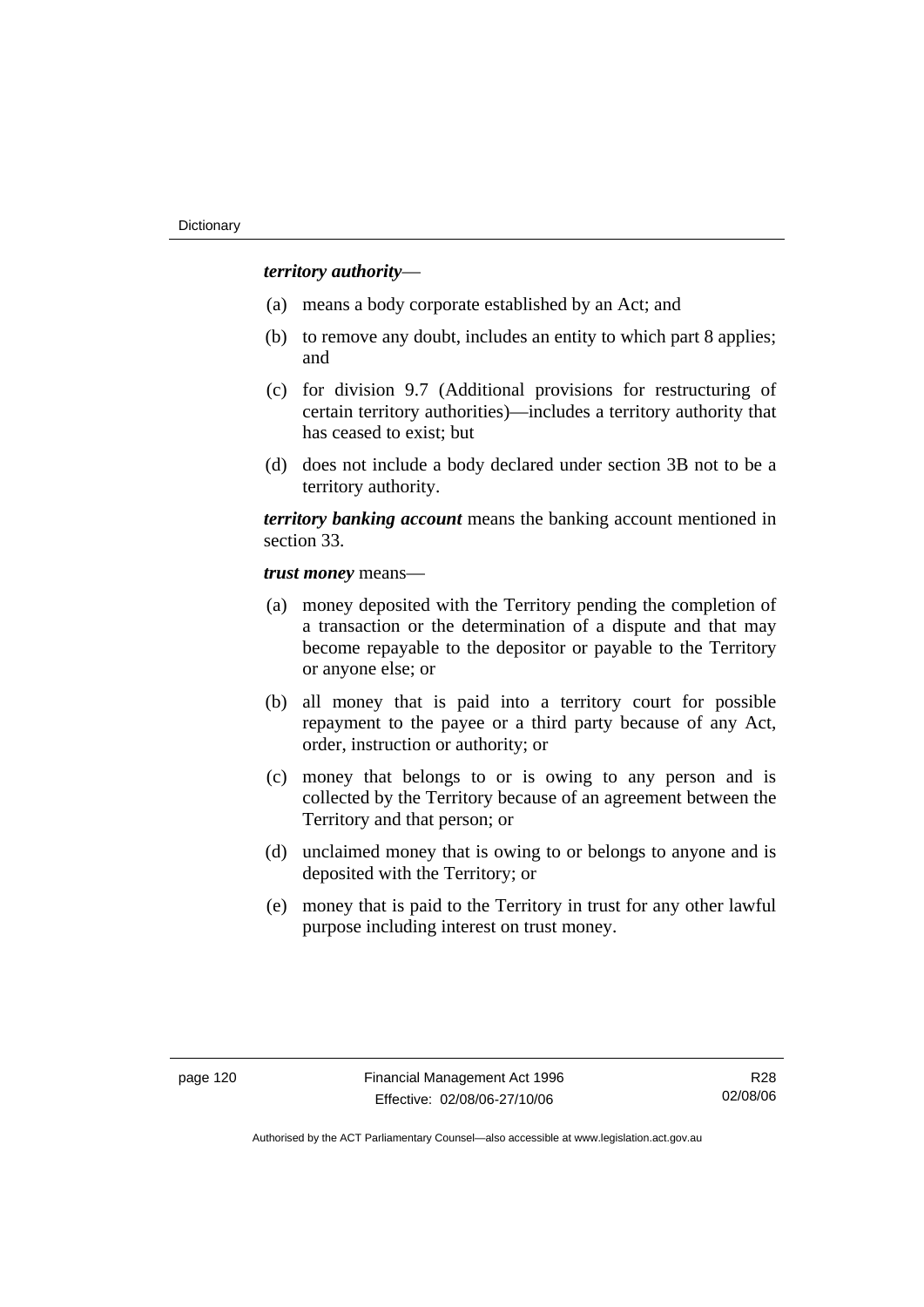## **Endnotes**

### **1 About the endnotes**

Amending and modifying laws are annotated in the legislation history and the amendment history. Current modifications are not included in the republished law but are set out in the endnotes.

Not all editorial amendments made under the *Legislation Act 2001*, part 11.3 are annotated in the amendment history. Full details of any amendments can be obtained from the Parliamentary Counsel's Office.

Uncommenced amending laws and expiries are listed in the legislation history and the amendment history. These details are underlined. Uncommenced provisions and amendments are not included in the republished law but are set out in the last endnote.

If all the provisions of the law have been renumbered, a table of renumbered provisions gives details of previous and current numbering.

The endnotes also include a table of earlier republications.

| $am = amended$                               | $ord = ordinance$                         |
|----------------------------------------------|-------------------------------------------|
| $amdt = amendment$                           | $orig = original$                         |
| $ch = chapter$                               | par = paragraph/subparagraph              |
| $def = definition$                           | $pres = present$                          |
| $dict = dictionary$                          | $prev = previous$                         |
| $disallowed = disallowed by the Legislative$ | $(\text{prev}) = \text{previously}$       |
| Assembly                                     | $pt = part$                               |
| $div = division$                             | $r = rule/subrule$                        |
| $exp = expires/expired$                      | $remum = renumbered$                      |
| $Gaz = qazette$                              | $reloc = relocated$                       |
| $hdg =$ heading                              | $R[X]$ = Republication No                 |
| $IA = Interpretation Act 1967$               | $RI = reissue$                            |
| $ins = inserted/added$                       | $s = section/subsection$                  |
| $LA =$ Legislation Act 2001                  | $sch = schedule$                          |
| $LR =$ legislation register                  | $sdiv = subdivision$                      |
| $LRA =$ Legislation (Republication) Act 1996 | $sub =$ substituted                       |
| $mod = modified/modification$                | $SL = Subordinate$ Law                    |
| $o = order$                                  | underlining = whole or part not commenced |
| $om = omitted/repealed$                      | or to be expired                          |
|                                              |                                           |

#### **2 Abbreviation key**

R28 02/08/06 Financial Management Act 1996 Effective: 02/08/06-27/10/06

page 121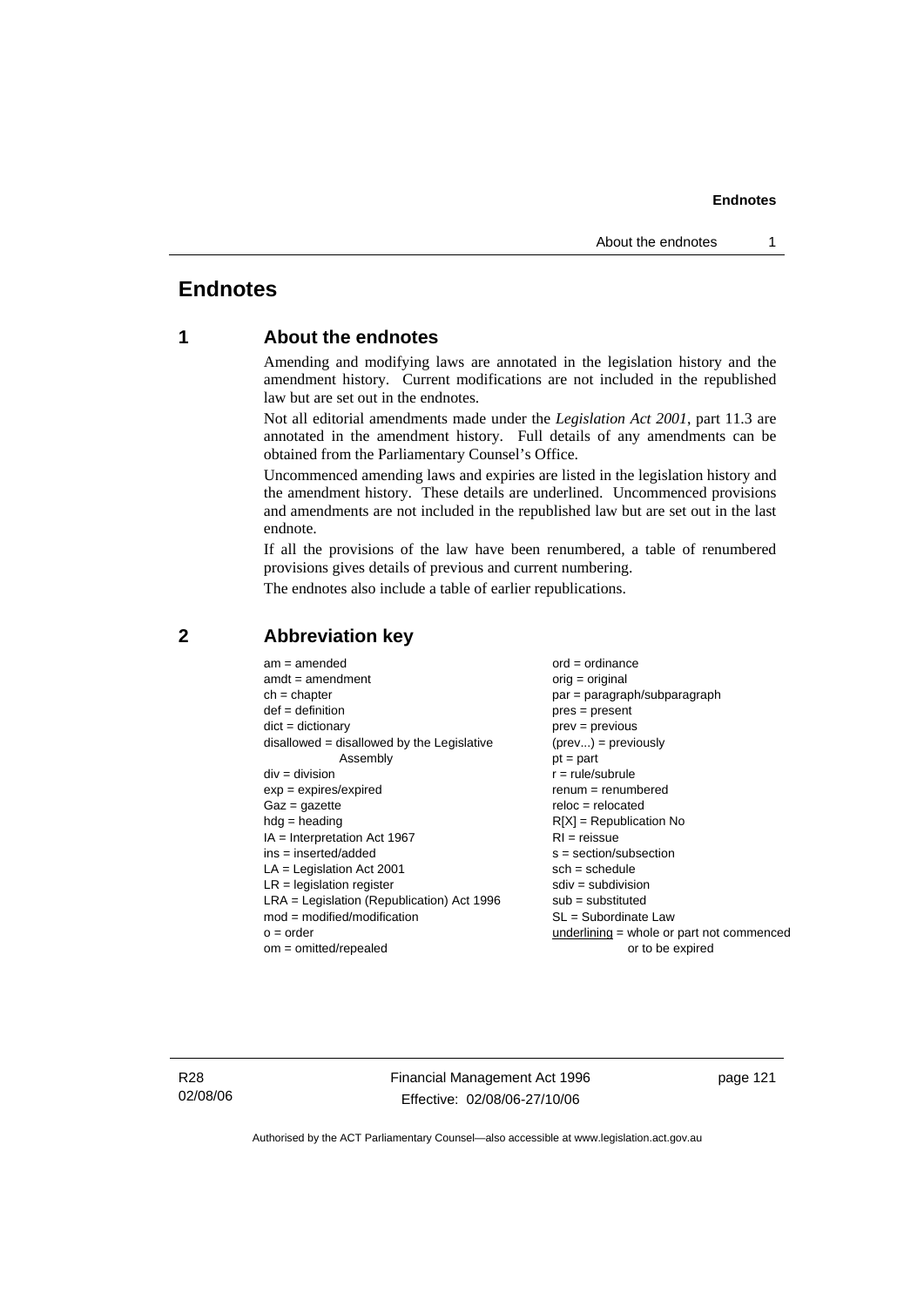| 3 | Legislation history |  |
|---|---------------------|--|
|---|---------------------|--|

### **3 Legislation history**

**Financial Management Act 1996 No 22**  notified 4 June 1996 (Gaz 1996 No 101) commenced 1 July 1996 (s 2)

as amended by

#### **Financial Management (Amendment) Act 1997 No 39**  notified 1 September 1997 (Gaz 1997 No S257) commenced 1 September 1997 (s 2)

**Financial Management (Amendment) Act (No 2) 1997 No 102**  notified 24 December 1997 (Gaz 1997 No S420) ss 1-3 commenced 24 December 1997 (s 2 (1)) remainder commenced 14 January 1998 (s 2 (2) and Gaz 1998 No S24)

**Financial Management (Amendment) Act (No 3) 1997 No 124**  notified 24 December 1997 (Gaz 1997 No S420) commenced 24 December 1997 (s 2)

**Trustee (Amendment) Act 1999 No 28 sch**  notified 21 May 1999 (Gaz 1999 No S24) sch commenced 21 May 1999 (s 2)

#### **Financial Sector Reform (ACT) Act 1999 No 33 sch**  notified 25 June 1999 (Gaz 1999 No S34)

s 1, s 2 and dict commenced 25 June 1999 (s 2 (1)) sch commenced 1 July 1999 (s 2 (2) and Cwlth Gaz 1999 No S289)

**Appropriation Act 1999-2000 No 36 s 9**  notified 12 July 1999 (Gaz 1999 No S44)

s 9 commenced 12 July 1999 (s 2)

### **Financial Management Amendment Act 1999 No 58**  notified 10 November 1999 (Gaz 1999 No 45) commenced 10 November 1999 (s 2)

page 122 Financial Management Act 1996 Effective: 02/08/06-27/10/06

R28 02/08/06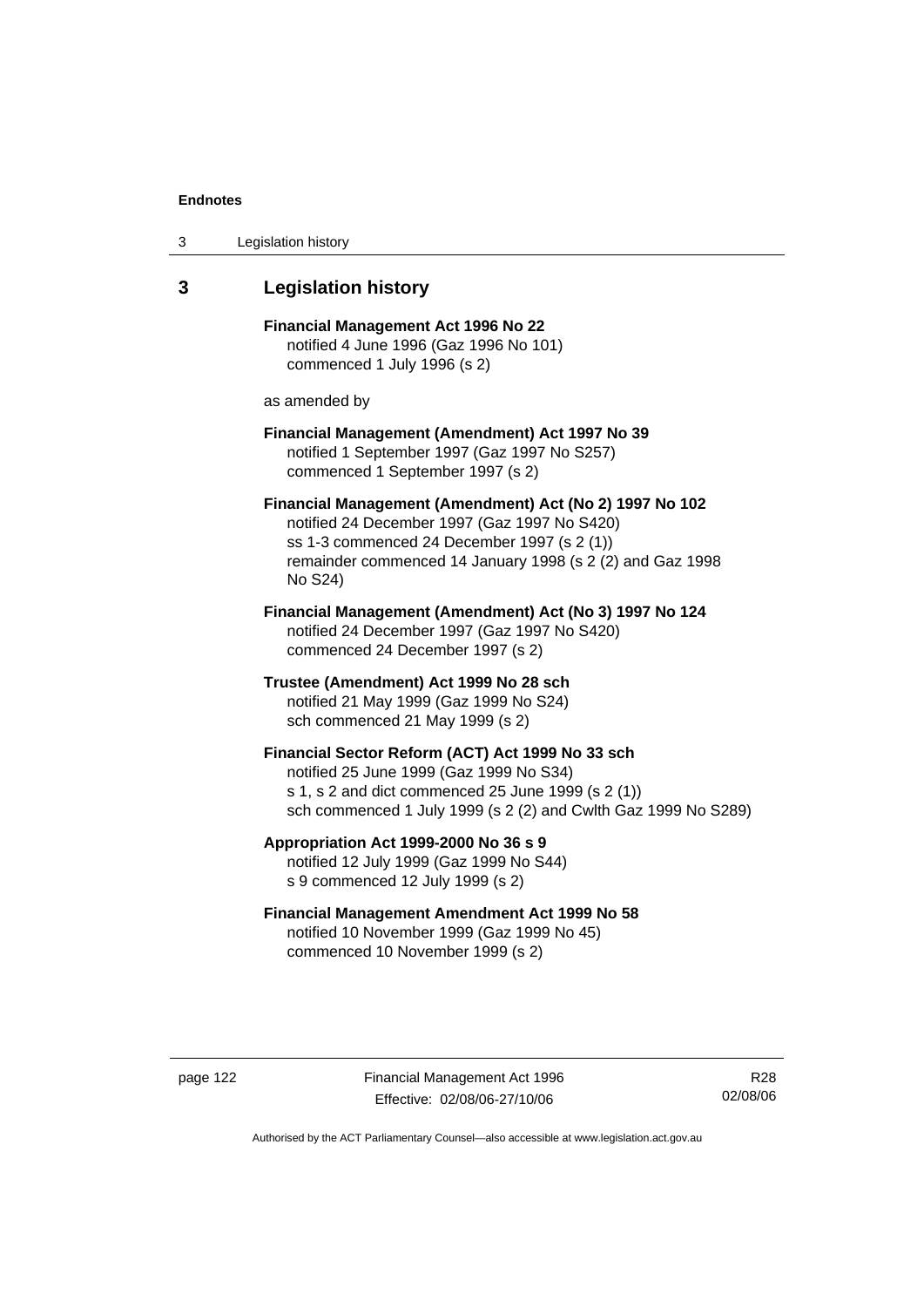#### **Territory Superannuation Provision Protection Act 2000 No 21 sch**

notified 15 June 2000 (Gaz 2000 No 24) s 1, s 2 commenced 15 June 2000 (IA s 10B) sch commenced 1 July 2000 (s 2)

#### **Financial Management Amendment Act 2000 No 27**

notified 30 June 2000 (Gaz 2000 No S30) s 1, s 2 commenced 30 June 2000 (IA s 10B) remainder commenced 30 June 2000 (s 2)

#### **Financial Management Amendment Act 2001 No 4**

notified 8 March 2001 (Gaz 2001 No 10) s 1, s 2 commenced 8 March 2001 (IA s 10B) s 3 commenced 8 March 2001 (s 2) remainder commenced 8 September 2001 (IA s 10E)

#### **Statute Law Amendment Act 2001 No 11 sch 3**

notified 29 March 2001 (Gaz 2001 No 13) commenced 29 March 2001 (s 2)

#### **Financial Management Amendment Act 2001 (No 2) 2001 No 42**

notified 29 June 2001 (Gaz 2001 No S36)

- s 1, s 2 commenced 29 June 2001 (IA s 10B) s 3, s 4, s 6, s 7 commenced 29 June 2001 (s 2 (1))
- s 5 commenced 1 July 2001 (s 2 (2))

#### **Appropriation Act 2001-2002 2001 No 43 s 12**

notified 29 June 2001 (Gaz 2001 No S36)

- s 1, s 2 commenced 29 June 2001 (IA s 10B)
- s 12 commenced 1 July 2001 (s 2)

#### **Legislation (Consequential Amendments) Act 2001 No 44 pt 146**

notified 26 July 2001 (Gaz 2001 No 30) s 1, s 2 commenced 26 July 2001 (IA s 10B) pt 146 commenced 12 September 2001 (s 2 and see Gaz 2001 No S65)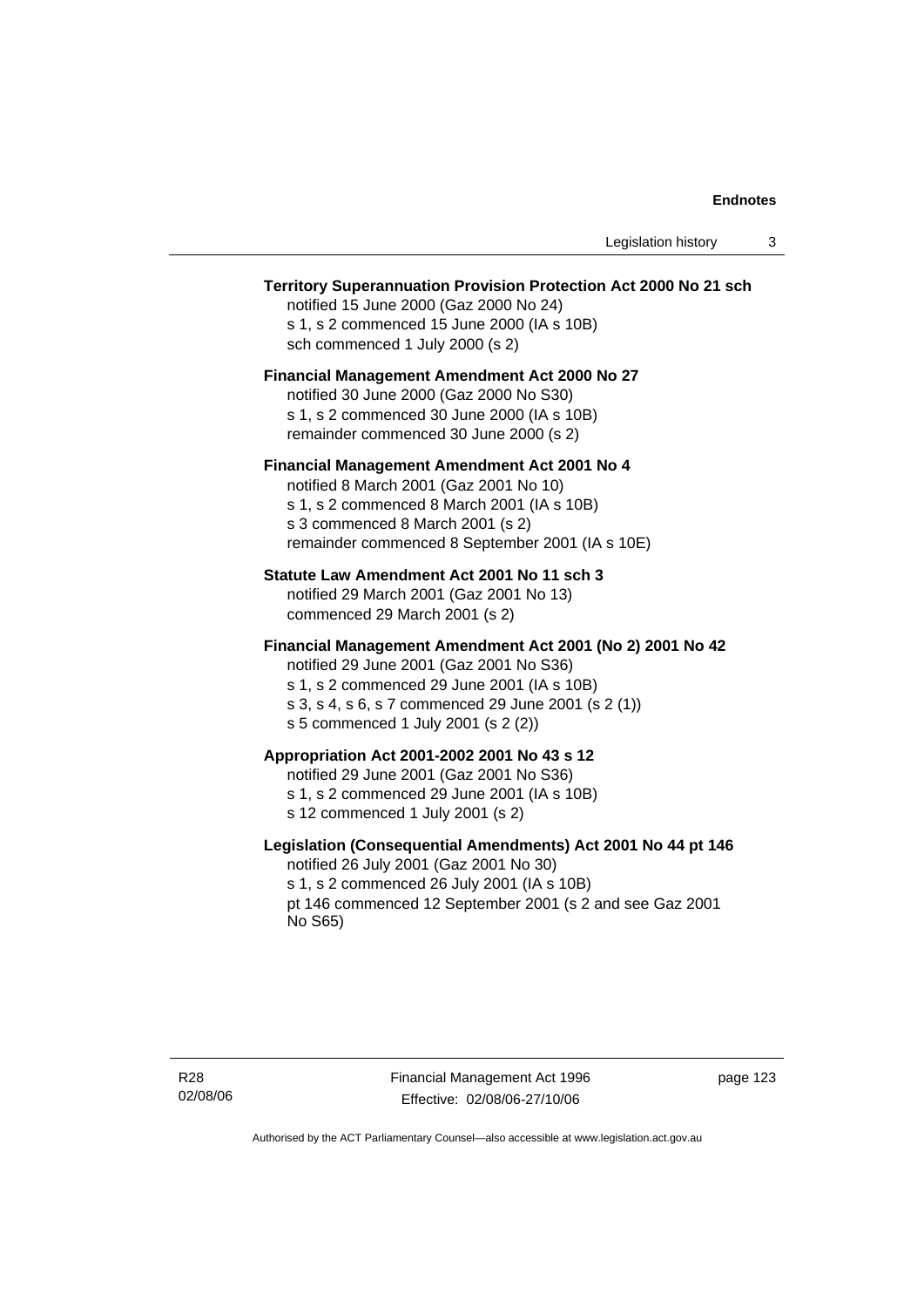3 Legislation history

#### **Financial Management Legislation Amendment Act 2001 No 45 pt 2 (as am by 2002 No 30 pt 3.26)**

notified 12 July 2001 (Gaz 2001 No 28) s 1, s 2 commenced 12 July 2001 (IA s 10B) s 4 commenced 12 January 2002 (s 2 (3) and see Act 2002 No 30 amdt 3.370) pt 2 remainder commenced 12 January 2002 (LA s 79)

#### **Statute Law Amendment Act 2001 No 56 pt 3.20**

notified 5 September 2001 (Gaz 2001 No S65) commenced 5 September 2001 (s 2)

### **Financial Management Amendment Act 2001 (No 3) 2001 No 95**

notified 10 September 2001 (Gaz 2001 No S66) s 1, s 2 commenced 10 September 2001 (LA s 75) remainder commenced 1 January 2002 (CN 2001 No 6)

#### **Financial Management Amendment Act 2001 (No 4) No 97**

notified LR 20 December 2001 commenced 20 December 2001 (s 2)

#### **Appropriation Act 2002-2003 No 29 s 12**

notified LR 9 September 2002 taken to have commenced 30 June 2002 (s 2)

### **Statute Law Amendment Act 2002 No 30 pt 3.25**

notified LR 16 September 2002 s 1, s 2 taken to have commenced 19 May 1997 (LA s 75 (2)) amdt 3.369 taken to have commenced 31 December 2001 (s 2 (2)) pt 3.25 remainder commenced 17 September 2002 (s 2 (1))

#### **Financial Management Amendment Act 2002 No 38**

notified LR 8 October 2002 s 1, s 2 commenced 8 October 2002 (LA s 75 (1))

remainder commenced 1 November 2002 (s 2 and CN2002-12)

#### **Appropriation Act 2002-2003 (No 2) A2003-9 s 9**

notified LR 7 March 2003

s 1, s 2 commenced 7 March 2003 (LA s 75 (1))

s 9 commenced 8 March 2003 (s 2)

R28 02/08/06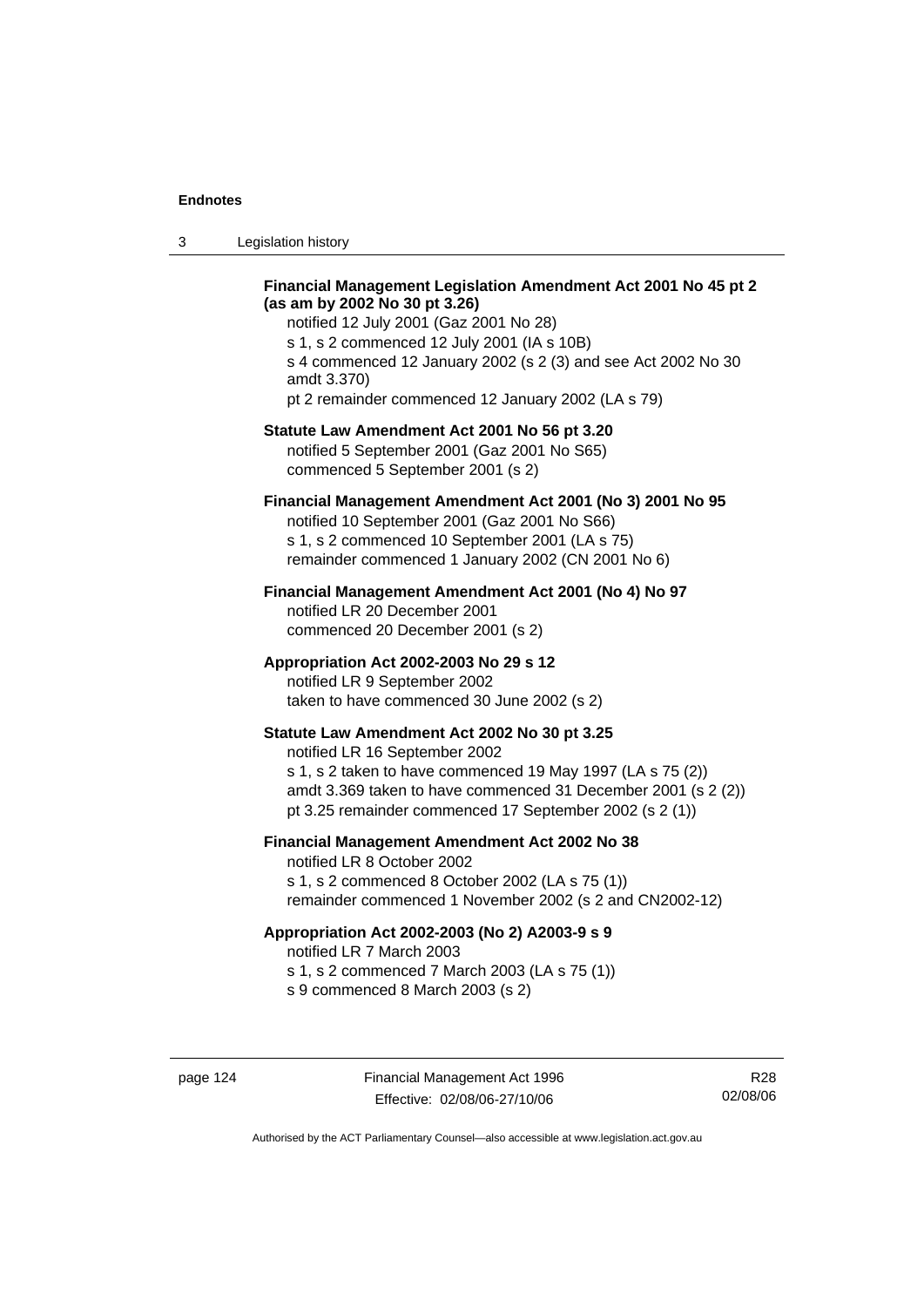#### **Financial Management Amendment Act 2003 A2003-21**

notified LR 19 May 2003 s 1, s 2 commenced 19 May 2003 (LA s 75 (1)) remainder commenced 20 May 2003 (s 2)

#### **Appropriation Act 2003-2004 A2003-27**  notified LR 30 June 2003 commenced 30 June 2003 (s 2)

#### **Financial Management Amendment Act 2003 (No 2) A2003-46**

notified LR 31 October 2003 s 1, s 2 commenced 31 October 2003 (LA s 75 (1)) remainder commenced 1 November 2003 (s 2)

#### **Statute Law Amendment Act 2003 (No 2) A2003-56 sch 3 pt 3.9**

notified LR 5 December 2003 s 1, s 2 commenced 5 December 2003 (LA s 75 (1)) sch 3 pt 3.9 commenced 19 December 2003 (s 2)

#### **Financial Management Amendment Act 2004 A2004-19**  notified LR 6 April 2004

s 1, s 2 commenced 6 April 2004 (LA s 75 (1)) remainder commenced 7 April 2004 (s 2)

#### **Financial Management Amendment Act 2004 (No 2) A2004-33**

notified LR 30 June 2004 s 1, s 2 commenced 30 June 2004 (LA s 75 (1)) remainder commenced 1 July 2004 (s 2)

#### **Appropriation Act 2004-2005 A2004-35 s 12**

notified LR 30 June 2004 commenced 30 June 2004 (s 2)

#### **Territory Owned Corporations Amendment Act 2004 A2004-53 sch 1**  notified LR 16 August 2004

s 1, s 2 commenced 16 August 2004 (LA s 75 (1)) sch 1 commenced 17 August 2004 (s 2)

### **Statute Law Amendment Act 2005 A2005-20 sch 3 pt 3.22**

notified LR 12 May 2005

- s 1, s 2 taken to have commenced 8 March 2005 (LA s 75 (2))
- sch 3 pt 3.22 commenced 2 June 2005 (s 2 (1))

R28 02/08/06 Financial Management Act 1996 Effective: 02/08/06-27/10/06

page 125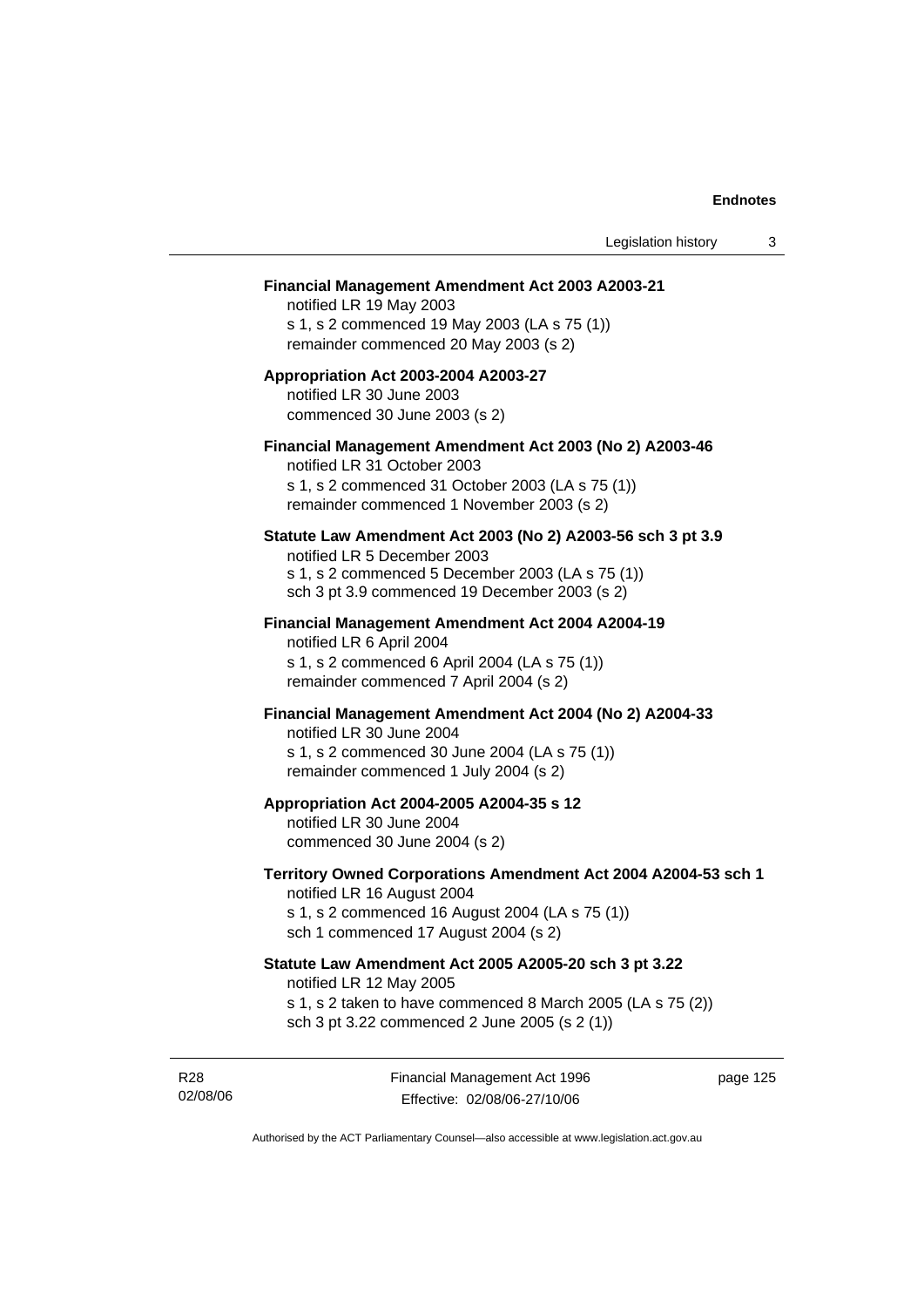3 Legislation history

#### **Appropriation Act 2005-2006 A2005-32 s 12, s 13**

notified LR 1 July 2005

s 1, s 2 taken to have commenced 30 June 2005 (LA s 75 (2))

s 12, s 13 taken to have commenced 30 June 2005 (s 2)

#### **Public Sector Management Amendment Act 2005 A2005-42 sch 1 pt 1.1**

notified LR 31 August 2005 s 1, s 2 commenced 31 August 2005 (LA s 75 (1)) sch 1 pt 1.1 commenced 1 September 2005 (s 2)

### **Financial Management Legislation Amendment Act 2005 A2005-52**

notified LR 26 October 2005

s 1, s 2 commenced 26 October 2005 (LA s 75 (1)) s 7, s 9, s 10, s 14, s 15, ss 17-32, s 38 (in part), s 39, s 40, s 42 (in part), s 49 commenced 27 October 2005 (s 2 (1)) remainder commenced 1 January 2006 (s 2 (2))

as modified by

#### **Financial Management Regulation 2005 SL2005-42 sch 1 (as am by A2006-30 amdt 1.61, amdt 1.62)**

notified LR 21 December 2005 s 1, s 2 commenced 21 December 2005 (LA s 75 (1)) sch 1 commenced 1 January 2006 (s 2)

as amended by

#### **Administrative (Miscellaneous Amendments) Act 2006 A2006-30 sch 1 pt 1.3, amdt 1.61, amdt 1.62**

notified LR 16 June 2006 s 1, s 2 commenced 16 June 2006 (LA s 75 (1)) amdt 1.45, amdt 1.52 so far as it inserts s 220, amdt 1.56 commenced 19 June 2006 (s 2 (2)) amdt 1.39, amdt 1.40, amdt 1.43, amdt 1.44 commenced 1 July 2006 (s 2 (2) and CN2006-15) sch 1 pt 1.3 remainder, amdt 1.61, amdt 1.62 commenced 1 July 2006  $(s 2(1))$ 

R28 02/08/06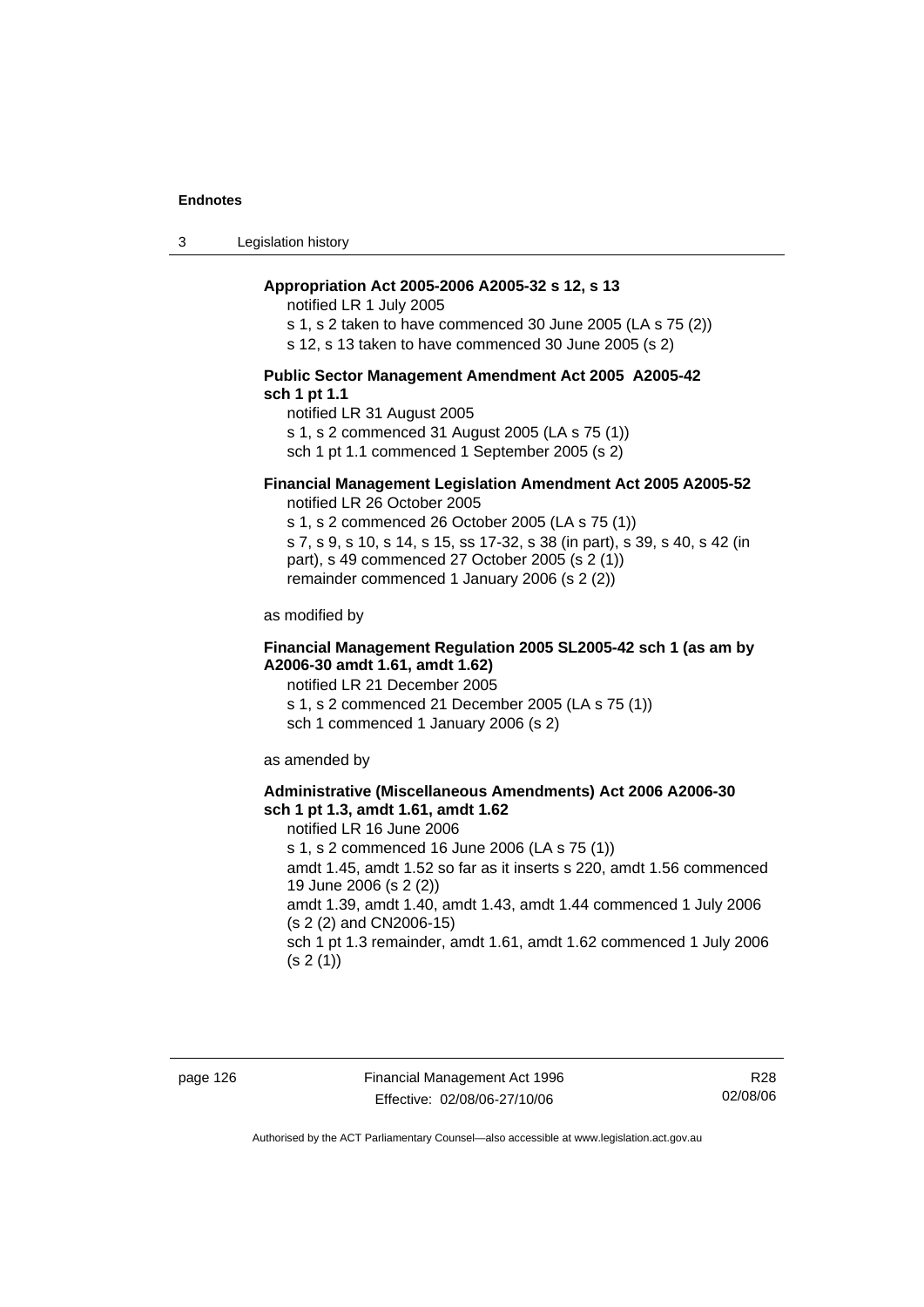# **4 Amendment history Name of Act**

|                 | Nalile VI ACL<br>s 1                             | sub 2001 No 56 amdt 3.255                                                                                                                                                                                                                                                                                                                  |          |
|-----------------|--------------------------------------------------|--------------------------------------------------------------------------------------------------------------------------------------------------------------------------------------------------------------------------------------------------------------------------------------------------------------------------------------------|----------|
|                 | s <sub>2</sub>                                   | Act subject to Territory Superannuation Provision Protection Act<br>sub 2000 No 21 sch                                                                                                                                                                                                                                                     |          |
|                 | <b>Dictionary</b><br>s 3 hdg<br>s <sub>3</sub>   | sub 2000 No 21 sch<br>am 2000 No 21 sch<br>remaining defs reloc to dict 2001 No 95 amdt 1.4<br>sub 2001 No 95 amdt 1.5<br>def bank om 1999 No 33 sch<br>def banking institution ins 1997 No 102 s 4<br>om 1999 No 33 sch<br>def Territory activities ins 1997 No 124 s 4<br>om 2001 No 95 amdt 1.3<br>def Treasurer om 2001 No 95 amdt 1.2 |          |
|                 | <b>Notes</b><br>s <sub>3A</sub>                  | orig s 3A<br>renum as s 3B<br>pres s 3A<br>ins 2001 No 95 amdt 1.5                                                                                                                                                                                                                                                                         |          |
|                 | s 3B                                             | Declaration that certain bodies are not territory authorities for Act<br>(prev s 3A) ins 2000 No 21 sch<br>am 2001 No 44 amdt 1.1631, amdt 1.1632<br>renum as s 3B 2001 No 95 amdt 1.6<br>sub A2005-52 s 4                                                                                                                                 |          |
|                 | <b>Budget management</b><br>pt 2 hdg             | sub A2003-46 s 4                                                                                                                                                                                                                                                                                                                           |          |
|                 | <b>Appropriations and budgets</b><br>div 2.1 hdg | ins A2003-46 s 4                                                                                                                                                                                                                                                                                                                           |          |
|                 | Form of appropriations<br>s <sub>8</sub>         | sub A2005-52 s 5                                                                                                                                                                                                                                                                                                                           |          |
|                 | Net appropriations for outputs<br>s 9            | am 2000 No 27 s 5                                                                                                                                                                                                                                                                                                                          |          |
|                 | s 9A                                             | Net appropriations for capital injections<br>ins 2000 No 27 s 6                                                                                                                                                                                                                                                                            |          |
|                 | $S$ 9B                                           | Appropriations for payments on behalf of Territory to be net appropriations<br>ins 2001 No 95 s 5                                                                                                                                                                                                                                          |          |
|                 | <b>Budget papers</b><br>s <sub>10</sub>          | am 1997 No 124 s 5; 2001 No 56 amdt 3.257; A2005-52 s 6                                                                                                                                                                                                                                                                                    |          |
| R28<br>02/08/06 |                                                  | Financial Management Act 1996<br>Fffective: 02/08/06-27/10/06                                                                                                                                                                                                                                                                              | page 127 |

Effective: 02/08/06-27/10/06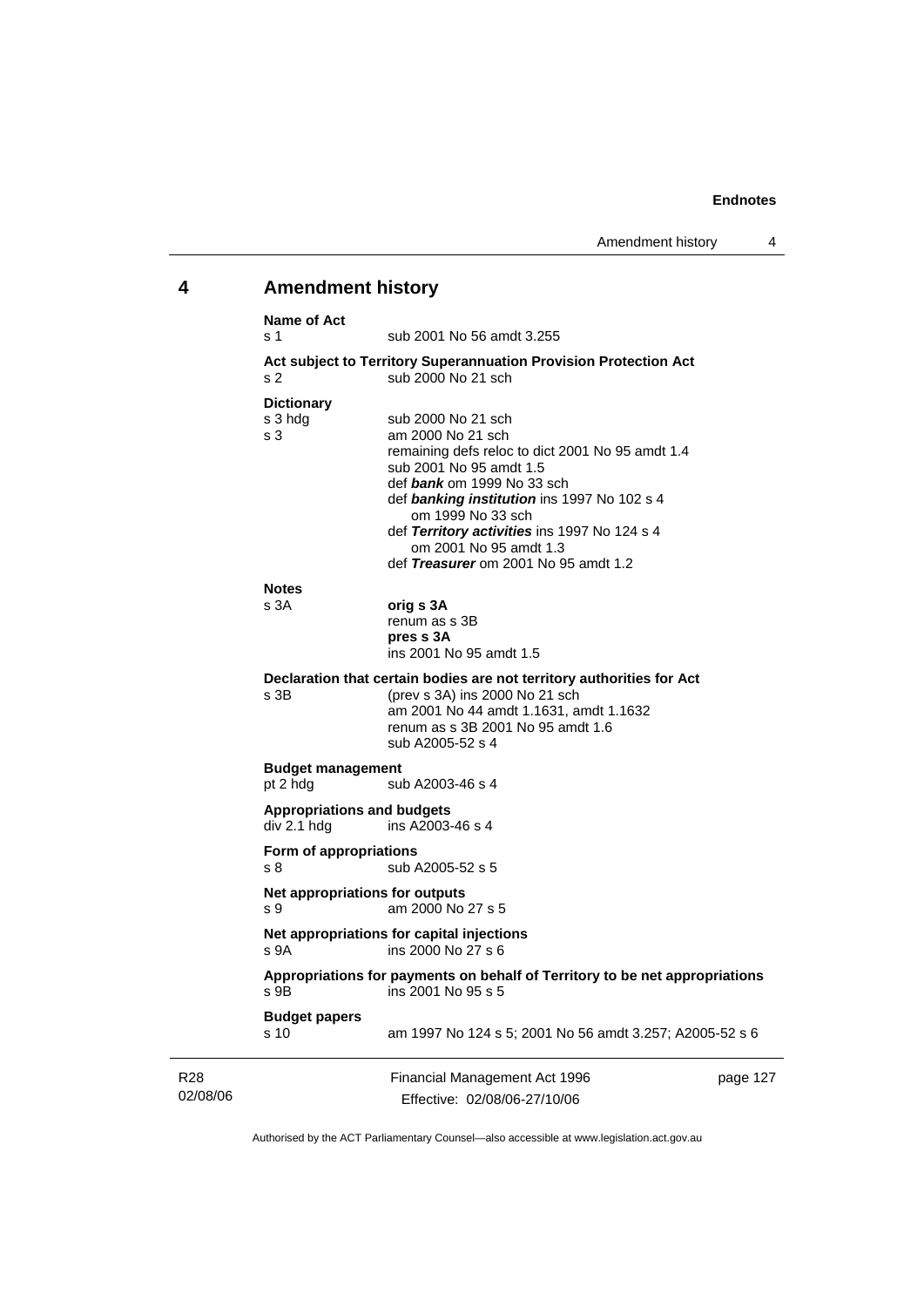4 Amendment history

| <b>Territory budgets</b>           |                                                                                                                                                                                     |
|------------------------------------|-------------------------------------------------------------------------------------------------------------------------------------------------------------------------------------|
| s 11                               | am 1997 No 124 s 6; 2001 No 4 s 4; 2001 No 56 amdt 3.258;<br>2001 No 95 s 6<br>sub A2003-46 s 5<br>am A2005-32 s 12                                                                 |
| s 11A                              | Financial policy objectives and strategies statement<br>ins A2003-46 s 5                                                                                                            |
| <b>Departmental budgets</b>        |                                                                                                                                                                                     |
| s 12                               | am 1997 No 102 s 5; 1997 No 124 s 7; 1999 No 58 s 3; 2001<br>No 56 amdt 3.258; 2001 No 95 s 7; ss renum R6 LA (see<br>2001 No 95 amdt 1.7); 2002 No 38 s 4, s 5<br>sub A2005-52 s 7 |
|                                    | Territory authority and territory-owned corporation budgets                                                                                                                         |
| s 12A                              | ins 1997 No 124 s 8<br>am 2001 No 56 amdt 3.258; 2001 No 95 s 8<br>sub A2005-52 s 8                                                                                                 |
| <b>Supplementary budget papers</b> |                                                                                                                                                                                     |
| s 13                               | am 2001 No 56 amdt 3.259, amdt 3.260<br>sub 2001 No 97 s 4<br>am A2005-52 s 9                                                                                                       |
| s 13A                              | Amendment of budgets for supplementary appropriation<br>ins $A2003-9 s 9$<br>sub A2005-52 s 10                                                                                      |
| s <sub>14</sub>                    | Transfer of funds between appropriations<br>am 1997 No 102 s 6; 2000 No 21 sch; 2001 No 56 amdt 3.261                                                                               |
| s <sub>15</sub>                    | Transfer of funds within appropriations<br>am 1997 No 102 s 7; 2001 No 56 amdt 3.262                                                                                                |
| s 15A                              | Reclassification of certain appropriations<br>ins 1997 No 102 s 8; 2001 No 56 amdt 3.263                                                                                            |
| s 16                               | Transfer of functions after Appropriation Act passed<br>am 2000 No 21 sch; 2001 No 56 amdt 3.263<br>sub A2005-52 s 11                                                               |
| s 16A                              | Amendment of budgets on transfer of functions between departments<br>ins A2003-21 s 4<br>om A2004-19 s 4                                                                            |
|                                    | Variation of appropriations for Commonwealth grants                                                                                                                                 |
| s 17                               | am 1997 No 102 s 9; 2001 No 56 amdt 3.264, amdt 3.265;<br>2002 No 38 s 6                                                                                                            |

page 128 Financial Management Act 1996 Effective: 02/08/06-27/10/06

R28 02/08/06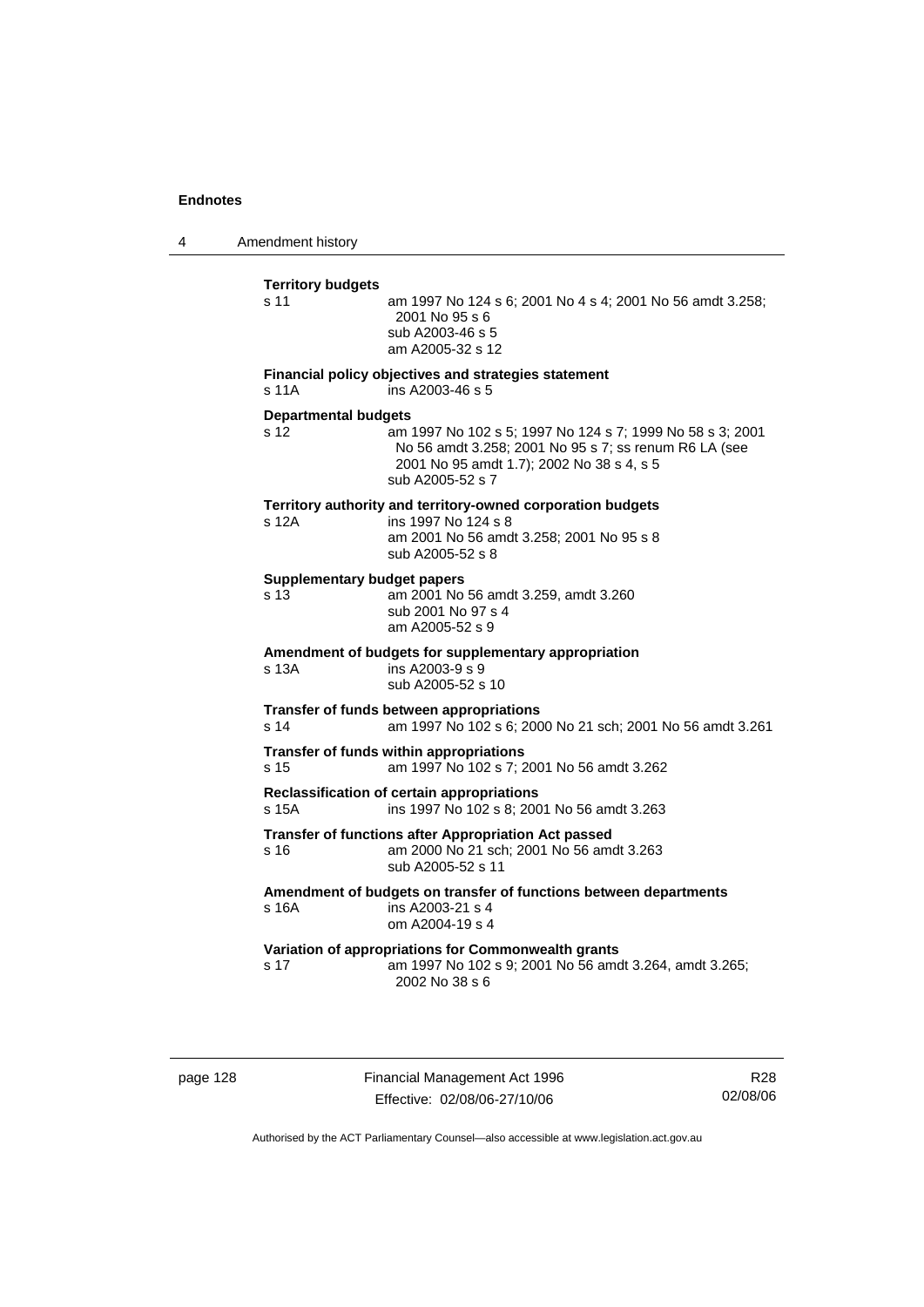### **Variations of appropriations for certain payments to Commonwealth** s 17A ins 1999 No 36 s 9 am 2000 No 27 s 7; 2001 No 43 s 12; 2001 No 56 amdt 3.266, amdt 3.267; A2003-27 s 12; A2004-35 s 12; A2005-32 s 13 **Treasurer's advance**  s 18 am 2001 No 56 amdt 3.268; 2001 No 97 s 5, s 6; ss renum R4 LA sub A2004-33 s 4 am A2005-20 amdt 3.153 **Assembly to be told about treasurer's advance** s 18A ins 1997 No 102 s 10 am 2001 No 56 amdt 3.269 om 2002 No 38 s 7 ins A2004-33 s 4 **Payments for Territory GST liabilities** ins 1997 No 39 s 4 sub 2000 No 27 s 8 **Authorisation of expenditure of certain Commonwealth grants**  s 19B ins 1997 No 102 s 11 am 2001 No 56 amdt 3.269 **Amendment of capital injection conditions**  ins 2002 No 38 s 8 sub A2005-52 s 12 **Amendment of performance criteria**<br>s 19D ins 2002 No 38 s 8 ins 2002 No 38 s 8 sub A2005-52 s 13 **Amendment of financial targets**  s 19E ins 2002 No 38 s 8 om A2005-52 s 14 **Amendment of budgets**   $ins$  A2004-19 s 5 am A2004-33 s 5 om A2005-52 s 15 **Budgets for Legislative Assembly secretariat**  s 20 am A2003-21 s 5 **Budget reviews and pre-election updates**   $div 2.2$  hdg  $ins A2003-46 s 6$ **Budget review**  s 20A ins A2003-46 s 6

R28 02/08/06 Financial Management Act 1996 Effective: 02/08/06-27/10/06

page 129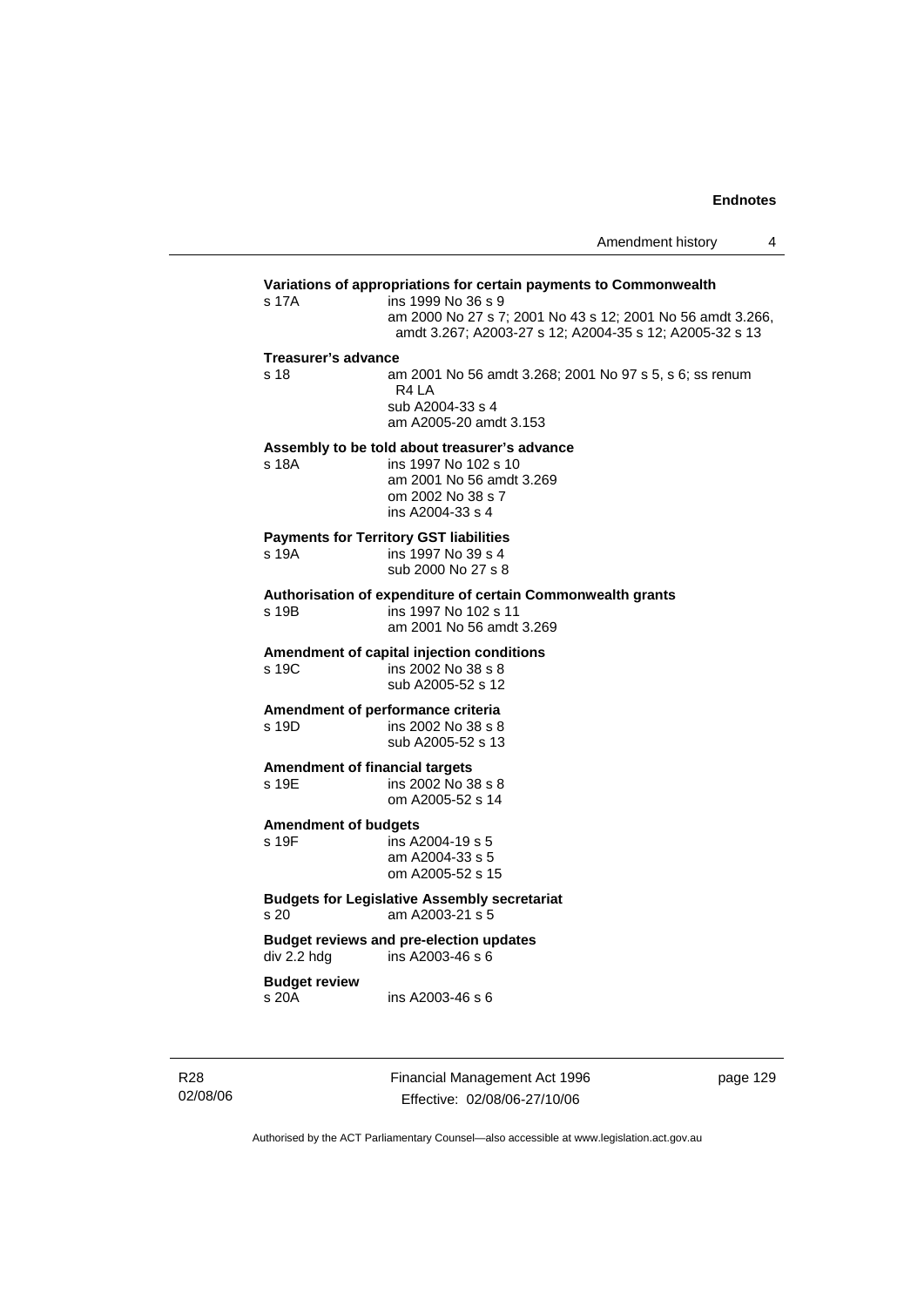| 4 | Amendment history                                                                                                                                                                          |  |  |
|---|--------------------------------------------------------------------------------------------------------------------------------------------------------------------------------------------|--|--|
|   | Purpose and contents of budget review<br>ins A2003-46 s 6<br>s 20B                                                                                                                         |  |  |
|   | Pre-election budget update<br>s 20C<br>ins A2003-46 s 6                                                                                                                                    |  |  |
|   | Purpose and contents of pre-election budget update<br>ins A2003-46 s 6<br>s 20D<br>am A2005-52 s 16                                                                                        |  |  |
|   | <b>Financial reports of the Territory</b><br>div 3.1 hdg<br>(prev pt 3 div 1 hdg) renum R3 LA (see 2001 No 95 amdt 1.11)                                                                   |  |  |
|   | Meaning of the Territory in div 3.1<br>am R3 LA<br>$s21$ hdg                                                                                                                               |  |  |
|   | Annual financial statements of the Territory<br>am 2001 No 95 s 9; A2005-52 s 17<br>s 22                                                                                                   |  |  |
|   | <b>Responsibility for annual financial statements</b><br>s 23<br>am A2005-52 s 18                                                                                                          |  |  |
|   | Audit of annual financial statements<br>s 24<br>am 2002 No 38 s 9, amdt 1.1; A2003-46 s 7; A2005-52<br>ss 19-21                                                                            |  |  |
|   | Presentation of annual financial statements to Legislative Assembly<br>sub 2002 No 38 amdt 1.2<br>$s$ 25 hdg<br>s 25<br>am 2001 No 56 amdt 3.270; A2003-46 s 8, s 9                        |  |  |
|   | Quarterly departmental performance reports<br>s 25A<br>reloc to s 30A                                                                                                                      |  |  |
|   | <b>Periodic financial statements</b><br>am 1997 No 124 s 10; 2001 No 42 s 4<br>s 26<br>(6), (7) exp 30 June 2001 (s 26 (7))<br>sub 2001 No 42 s 5; 2001 No 95 s 11                         |  |  |
|   | Financial reports and performance statements of departments<br>(prev pt 3 div 2 hdg) renum R3 LA (see 2001 No 95 amdt 1.11)<br>div 3.2 hdg<br>sub A2005-52 s 22                            |  |  |
|   | Annual financial statements of departments<br>s 27<br>am 2001 No 56 amdt 3.272; 2001 No 95 s 12; 2002 No 38<br>ss 10-13; pars renum R10 LA (see 2002 No 38 amdt 1.5);<br>A2005-52 ss 23-26 |  |  |
|   | Responsibility for annual financial statements of departments<br>s 28 hdg<br>sub 2002 No 38 amdt 1.6<br>s 28<br>sub A2005-52 s 27                                                          |  |  |
|   |                                                                                                                                                                                            |  |  |

page 130 Financial Management Act 1996 Effective: 02/08/06-27/10/06

R28 02/08/06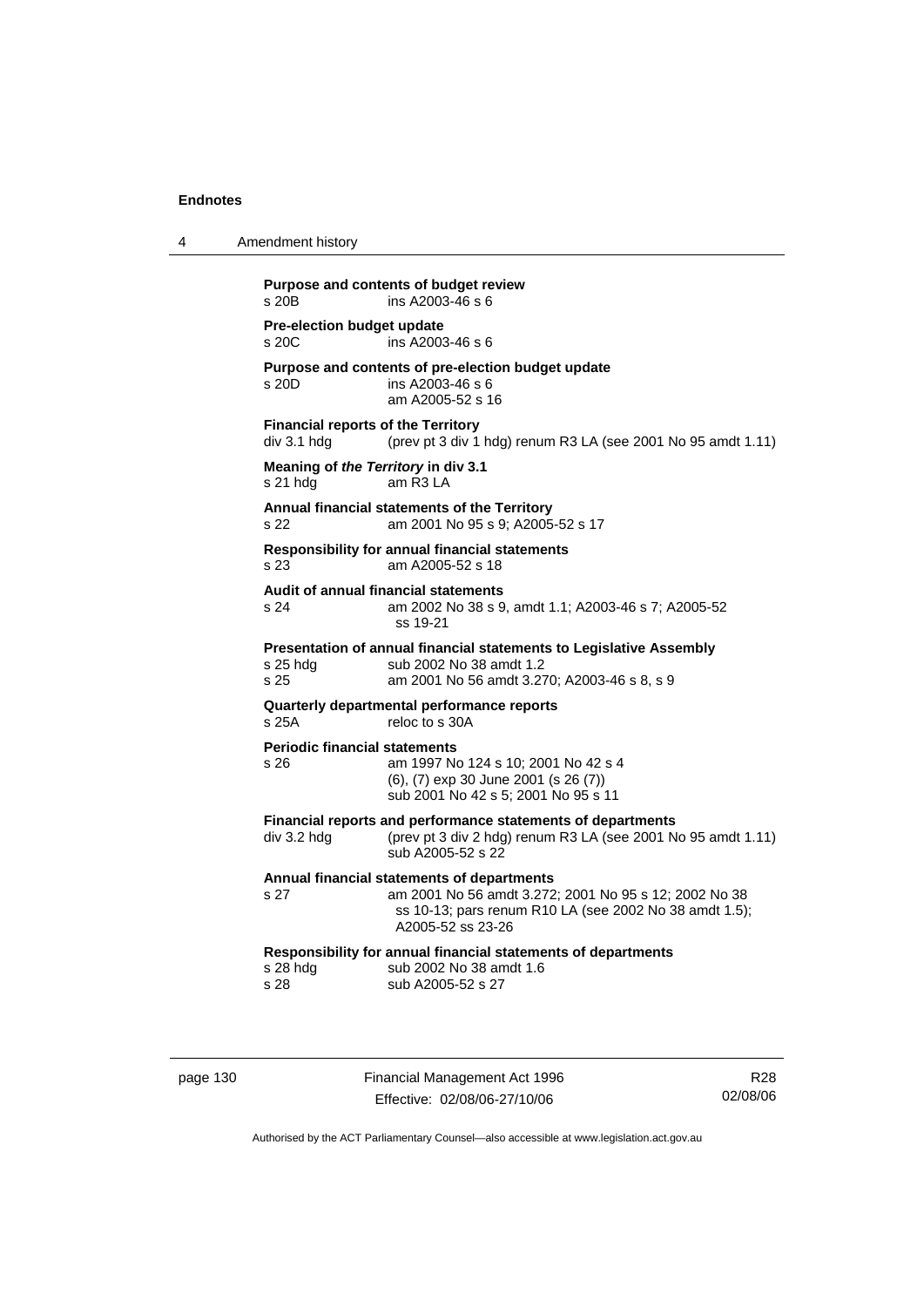| s 29                                         | Audit of financial statements of departments<br>sub 2002 No 38 s 14<br>am A2005-52 s 28, s 29                                                                                                                           |
|----------------------------------------------|-------------------------------------------------------------------------------------------------------------------------------------------------------------------------------------------------------------------------|
| s 29A                                        | Audit of financial statements for departments for 2000-2001<br>ins 2001 No 42 s 6<br>exp 31 December 2001 (s 29A (2))                                                                                                   |
| etc                                          | Departmental annual financial statements to be included in annual reports                                                                                                                                               |
| s 30 hdg<br>s 30                             | sub 2002 No 38 amdt 1.7<br>am 2001 No 56 amdt 3.273<br>sub A2005-52 s 30                                                                                                                                                |
| s 30A                                        | <b>Statements of performance of departments</b><br>(prev s 25A) ins 1997 No 124 s 9<br>am 2001 No 56 amdt 3.271; 2001 No 95 s 10; 2002 No 38<br>amdt $1.3$<br>reloc from s 25A 2002 No 38 amdt 1.4<br>sub A2005-52 s 31 |
| s 30B                                        | Responsibility for departmental statements of performance<br>ins A2005-52 s 31                                                                                                                                          |
| s 30C                                        | Scrutiny of departmental statements of performance<br>ins A2005-52 s 31                                                                                                                                                 |
| s 30D                                        | Departmental statements of performance to be included in annual reports etc<br>ins A2005-52 s 31                                                                                                                        |
| s 30E                                        | Half-yearly departmental performance reports<br>ins A2005-52 s 31                                                                                                                                                       |
| s 31                                         | Responsibilities of chief executives of departments<br>am 2002 No 38 s 15; A2005-20 amdt 3.154<br>sub A2005-52 s 32                                                                                                     |
| s 32                                         | Agreement for the conduct of banking for Territory<br>am 1997 No 102 sch; 1999 No 33 sch                                                                                                                                |
| <b>Territory banking account</b><br>s 33     | am 1997 No 102 sch                                                                                                                                                                                                      |
| <b>Departmental banking accounts</b><br>s 34 | am 1997 No 102 sch; 1999 No 33 sch; 2001 No 95 s 13; 2001<br>No 95 s 7; ss renum R6 LA (see 2001 No 95 amdt 1.8); 2002<br>No 38 s 16                                                                                    |
| s 34A                                        | Transfer of departmental banking account<br>prev s 34A renum as s 34B<br>ins 2001 No 95 s 14                                                                                                                            |

R28 02/08/06 Financial Management Act 1996 Effective: 02/08/06-27/10/06

page 131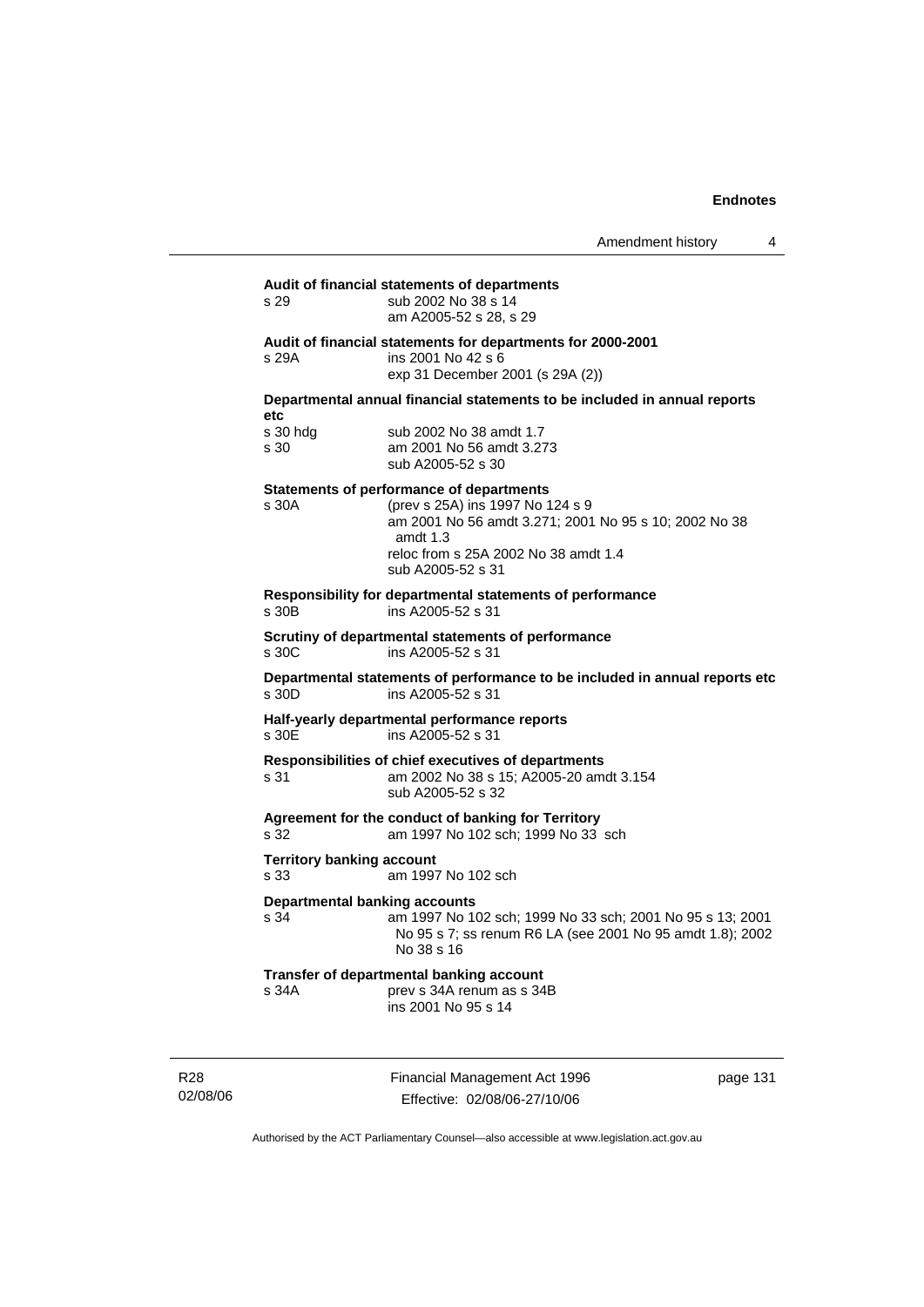| Transfers from departmental banking accounts to territory banking account                                           |  |  |
|---------------------------------------------------------------------------------------------------------------------|--|--|
| am 1997 No 102 sch; 2000 No 21 sch; 2001 No 95 s 16; 2002<br>No 38 s 19; ss renum R10 LA (see 2002 No 38 amdt 1.8); |  |  |
| am 1997 No 102 sch; 1999 No 33 sch; 2000 No 21 sch; 2001<br>No 45 s 5; 2001 No 95 s 17; A2003-21 s 6, s 7; ss renum |  |  |
| <b>Borrowing and guarantees</b><br>sub 2001 No 45 s 6<br>pt 6 hdg                                                   |  |  |
|                                                                                                                     |  |  |
|                                                                                                                     |  |  |
|                                                                                                                     |  |  |
|                                                                                                                     |  |  |
|                                                                                                                     |  |  |
|                                                                                                                     |  |  |
|                                                                                                                     |  |  |
|                                                                                                                     |  |  |
|                                                                                                                     |  |  |

page 132 Financial Management Act 1996 Effective: 02/08/06-27/10/06

R28 02/08/06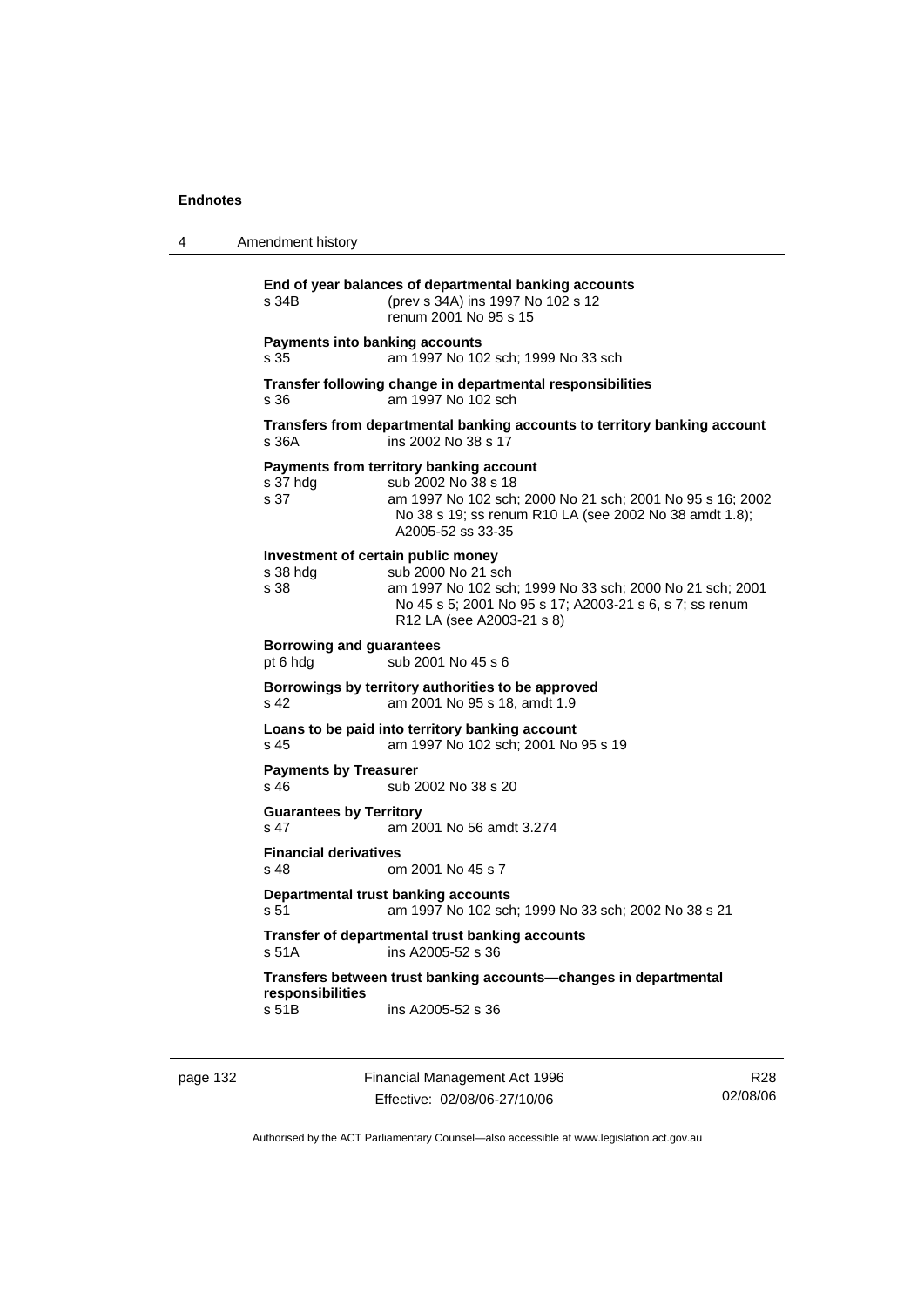| Amendment history |  |
|-------------------|--|
|-------------------|--|

| Transfers between trust banking account and territory banking account<br>am 1997 No 102 sch<br>sub 2001 No 95 s 20; A2005-52 s 37<br>Investment of trust money<br>am 1999 No 28 sch<br><b>Unclaimed trust money</b><br>ins 1997 No 102 s 13<br>am 1999 No 33 sch; 2001 No 44 amdts 1.1633-1.1635;<br>s 21; ss renum R6 LA; 2002 No 30 amdt 3.367<br><b>Review of decisions</b><br>ins 1997 No 102 s 13<br>am 2002 No 30 amdt 3.368<br><b>Notification of decisions</b><br>ins 1997 No 102 s 13 |
|------------------------------------------------------------------------------------------------------------------------------------------------------------------------------------------------------------------------------------------------------------------------------------------------------------------------------------------------------------------------------------------------------------------------------------------------------------------------------------------------|
| ss renum R3 LA (see 2001 No 44 amdt 1.1636); 2001 No 95                                                                                                                                                                                                                                                                                                                                                                                                                                        |
|                                                                                                                                                                                                                                                                                                                                                                                                                                                                                                |
|                                                                                                                                                                                                                                                                                                                                                                                                                                                                                                |
|                                                                                                                                                                                                                                                                                                                                                                                                                                                                                                |
|                                                                                                                                                                                                                                                                                                                                                                                                                                                                                                |
| Financial provisions for territory authorities<br>sub A2005-52 s 38                                                                                                                                                                                                                                                                                                                                                                                                                            |
| am A2005-20 amdt 3.155<br>sub A2005-52 s 38<br>am A2006-30 amdts 1.37-1.40                                                                                                                                                                                                                                                                                                                                                                                                                     |
| Responsibilities of chief executive officers of territory authorities<br>am 1997 No 102 sch; 1999 No 33 sch; 2002 No 38 s 22<br>sub A2005-52 s 38                                                                                                                                                                                                                                                                                                                                              |
| Responsibilities of governing boards of territory authorities<br>am 1997 No 102 sch; 1999 No 33 sch; 2001 No 45 s 8; 2001<br>No 95 s 22; 2002 No 38 s 23, s 24; A2003-21 ss 9-12;<br>ss renum R12 LA (see A2003-21 s 13)<br>sub A2005-52 s 38                                                                                                                                                                                                                                                  |
| <b>Banking accounts of territory authorities</b><br>am 2001 No 95 s 23<br>sub A2005-52 s 38                                                                                                                                                                                                                                                                                                                                                                                                    |
| Investment by territory authorities<br>am 2001 No 95 s 24<br>sub A2005-52 s 38                                                                                                                                                                                                                                                                                                                                                                                                                 |
|                                                                                                                                                                                                                                                                                                                                                                                                                                                                                                |

R28 02/08/06 Financial Management Act 1996 Effective: 02/08/06-27/10/06

page 133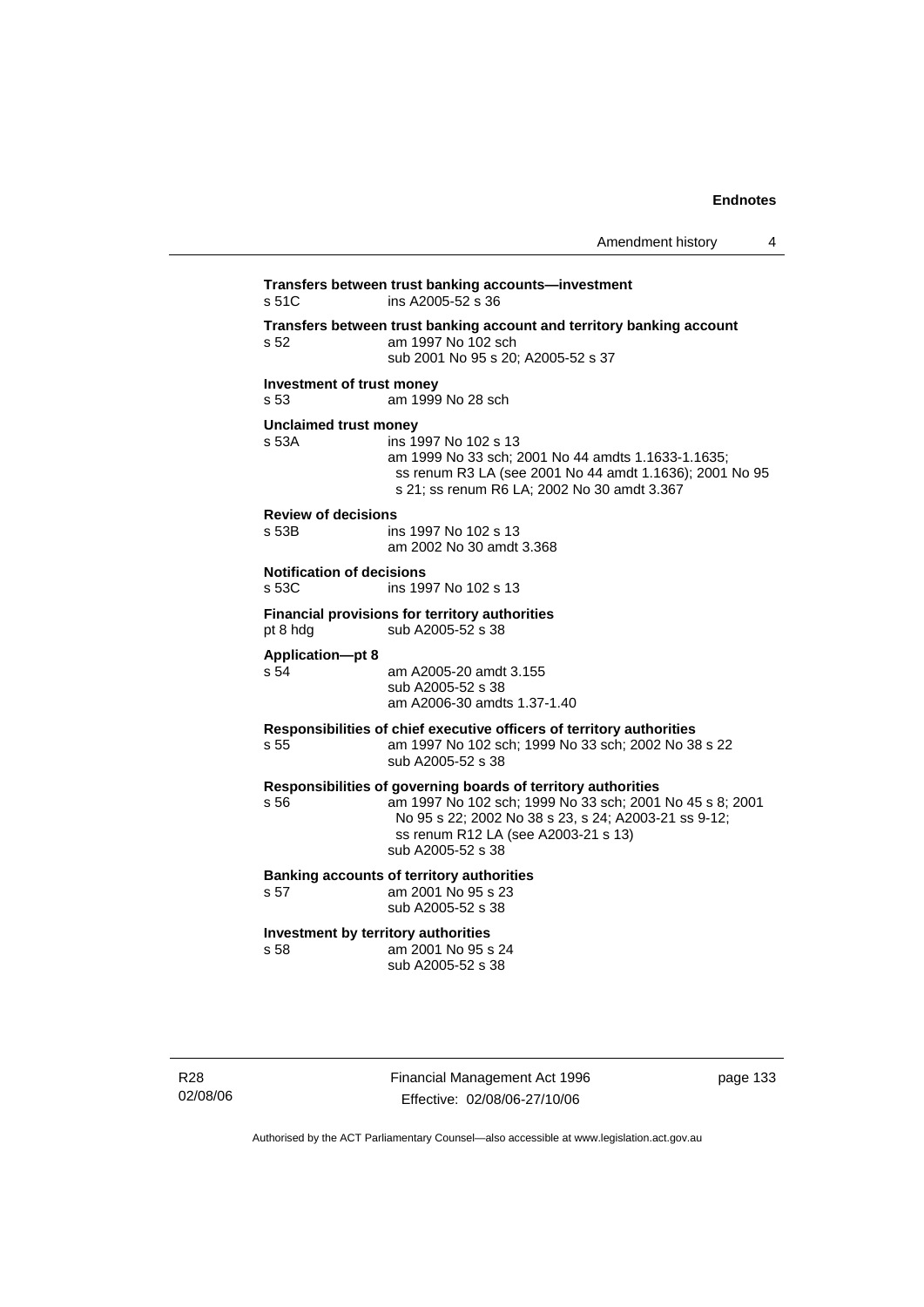4 Amendment history

| Borrowing by territory authorities<br>s 59                                                   | am 2001 No 95 s 25<br>om A2005-52 s 38 (see s 2 (1))<br>ins A2005-52 s 38 (see s 2 (2))                                                                                                                  |  |
|----------------------------------------------------------------------------------------------|----------------------------------------------------------------------------------------------------------------------------------------------------------------------------------------------------------|--|
| <b>Guarantees by territory authorities</b><br>s 60                                           | om A2005-52 s 38 (see s 2 (1))<br>ins A2005-52 s 38 (see s 2 (2))                                                                                                                                        |  |
| s 61                                                                                         | Territory authority statements of intent<br>sub 2002 No 38 s 25<br>om A2005-52 s 38 (see s 2 (1))<br>ins A2005-52 s 38 (see s 2 (2))                                                                     |  |
| s 61A                                                                                        | Audit of annual financial statements for 2000-2001<br>ins 2001 No 42 s 7<br>exp 31 December 2001 (s 61A (2))                                                                                             |  |
| s 62                                                                                         | Presentation of statements of intent of territory authorities<br>am 2001 No 56 amdt 3.275; R8 LA (see also 2002 No 38<br>amdt $1.9$<br>om A2005-52 s 38 (see s 2 (1))<br>ins A2005-52 s 38 (see s 2 (2)) |  |
| s 63                                                                                         | Annual financial statements of territory authorities<br>sub A2005-52 s 38                                                                                                                                |  |
| s 64                                                                                         | Responsibility for annual financial statements of territory authorities<br>orig s 64<br>renum as s 104 and then s 130<br>pres s 64<br>ins A2005-52 s 38                                                  |  |
| s 65                                                                                         | Audit of annual financial statements of territory authorities<br>orig s 65<br>renum as s 105 and then s 131<br>pres s 65<br>ins A2005-52 s 38                                                            |  |
| Annual financial statements of territory authorities to be included in annual<br>reports etc |                                                                                                                                                                                                          |  |
| s 66                                                                                         | orig s 66<br>renum as s 106 and then s 132<br>pres <sub>66</sub><br>ins A2005-52 s 38                                                                                                                    |  |
| <b>Guideline-making power</b>                                                                |                                                                                                                                                                                                          |  |
| s 66A                                                                                        | ins 2000 No 27 s 9<br>om 2001 No 44 amdt 1.1637                                                                                                                                                          |  |

page 134 Financial Management Act 1996 Effective: 02/08/06-27/10/06

R28 02/08/06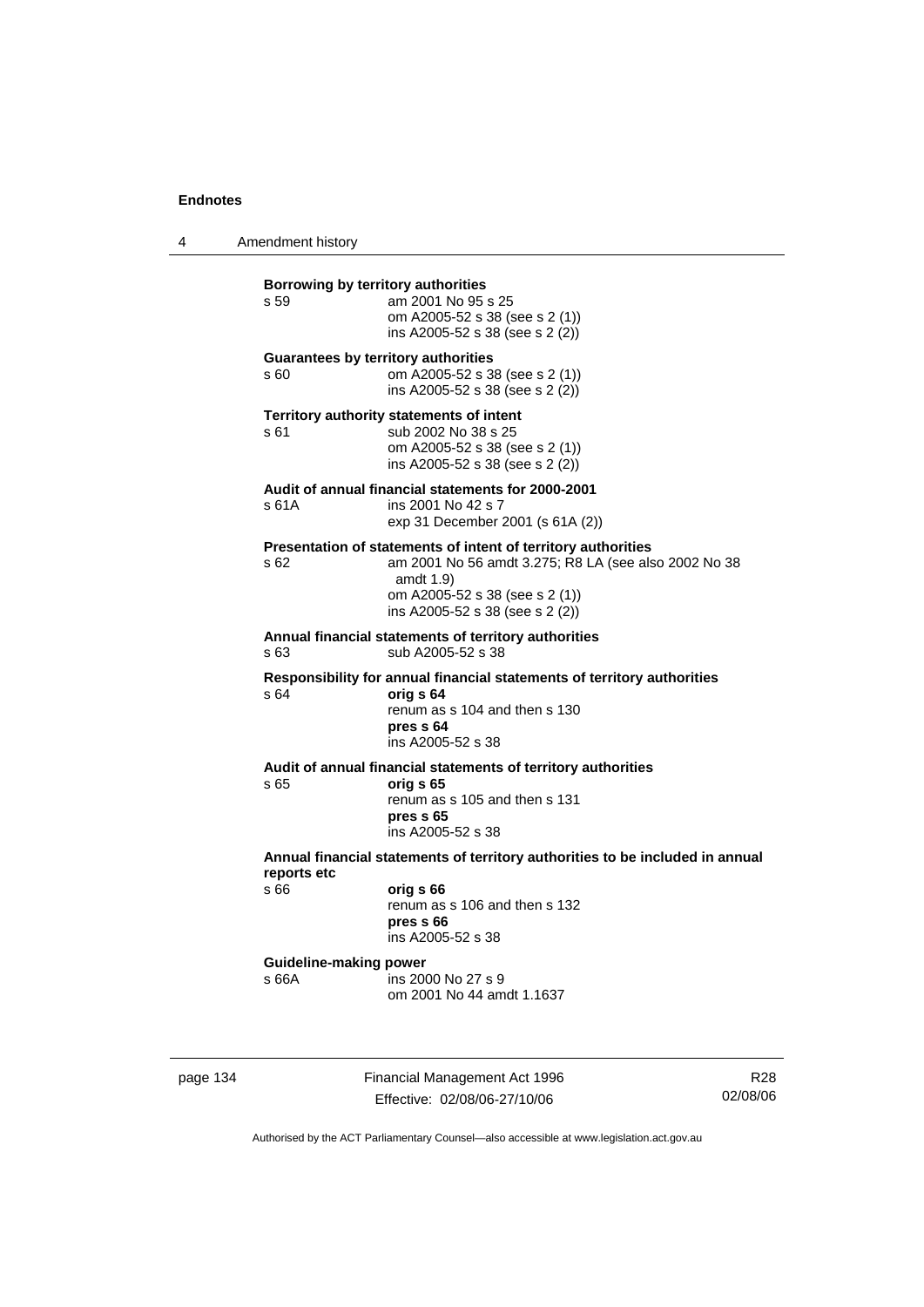| authorities<br>s 67          | orig s 67                                                                      |
|------------------------------|--------------------------------------------------------------------------------|
|                              | renum as s 107 and then s 133                                                  |
|                              | pres s 67                                                                      |
|                              | ins A2005-52 s 38                                                              |
|                              | Statements of performance of territory authorities                             |
| s 68                         | orig s 68<br>renum as s 108 and then s 134                                     |
|                              | pres s 68                                                                      |
|                              | ins A2005-52 s 38                                                              |
|                              | Responsibility for territory authority statements of performance               |
| s 69                         | ins A2005-52 s 38                                                              |
|                              | Scrutiny of territory authority statements of performance                      |
| s <sub>70</sub>              | ins A2005-52 s 38                                                              |
| reports etc                  | Territory authority statements of performance to be included in annual         |
| s 71                         | ins A2005-52 s 38                                                              |
|                              | Governance of territory authorities                                            |
| pt 9 hdg                     | orig pt 9 hdg                                                                  |
|                              | renum as pt 10 hdg<br>pres pt 9 hdg                                            |
|                              | ins A2005-52 s 41                                                              |
|                              | Definitions and important concepts                                             |
| div 9.1 hdg                  | ins A2005-52 s 41                                                              |
| Definitions-pt 9             |                                                                                |
| s 72                         | ins A2005-52 s 41                                                              |
|                              | def applicable governmental policies ins A2005-52 s 41                         |
|                              | def establishing Act ins A2005-52 s 41<br>def financial year ins A2005-52 s 41 |
|                              | def governing board member ins A2005-52 s 41                                   |
|                              | def <i>material interest</i> ins A2005-52 s 41                                 |
|                              | def relevant territory authority ins A2005-52 s 41                             |
| s <sub>73</sub>              | Nature of relevant territory authorities<br>ins A2005-52 s 41                  |
|                              | Powers of territory authorities generally                                      |
| s 74                         | ins A2005-52 s 41                                                              |
| territory authority may make | Execution of documents and assumptions people dealing with relevant            |
| s 75                         | ins A2005-52 s 41                                                              |

R28 02/08/06 Financial Management Act 1996 Effective: 02/08/06-27/10/06

page 135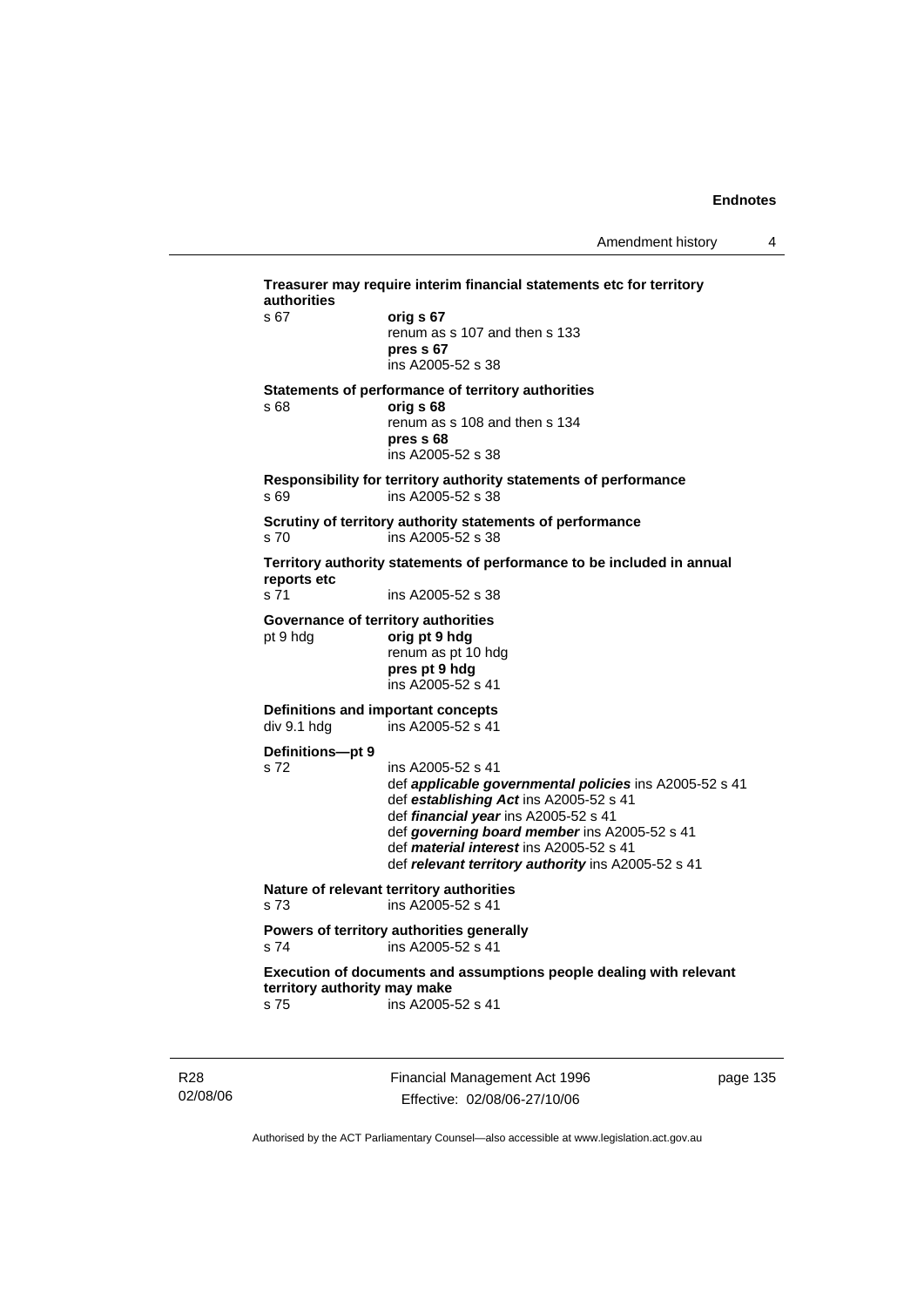4 Amendment history

**Governing board of territory authority**  s 76 ins A2005-52 s 41 am A2006-30 amdts 1.41-1.44 **Role of governing board**  s 77 ins A2005-52 s 41 **Governing board member appointments**  div 9.2 hdg ins A2005-52 s 41 **Appointment of governing board members generally**  s 78 ins A2005-52 s 41 **Appointment of chair and deputy chair**  s 79 ins A2005-52 s 41 **Appointment of CEO of authority with governing board**  s 80 ins A2005-52 s 41 **Ending board member appointments**  s 81 ins A2005-52 s 41 **Functions of governing board members**  div 9.3 hdg ins A2005-52 s 41 **Chair's functions**  s 82 ins A2005-52 s 41 **Deputy chair's functions**  ins A2005-52 s 41 **CEO's functions**  s 84 ins A2005-52 s 41 **Honesty, care and diligence of governing board members**  s 85 ins A2005-52 s 41 **Conflicts of interest by governing board members**  s 86 ins A2005-52 s 41 **Agenda to require disclosure of interest item**  s 87 ins A2005-52 s 41 **Disclosure of interests by governing board members**  s 88 ins A2005-52 s 41 **Reporting of disclosed governing board interests to Minister**  s 89 ins A2005-52 s 41 **Protection of governing board members from liability**  s 90 ins A2005-52 s 41 **Indemnification and exemption of governing board members**  s 91 ins A2005-52 s 41

page 136 Financial Management Act 1996 Effective: 02/08/06-27/10/06

R28 02/08/06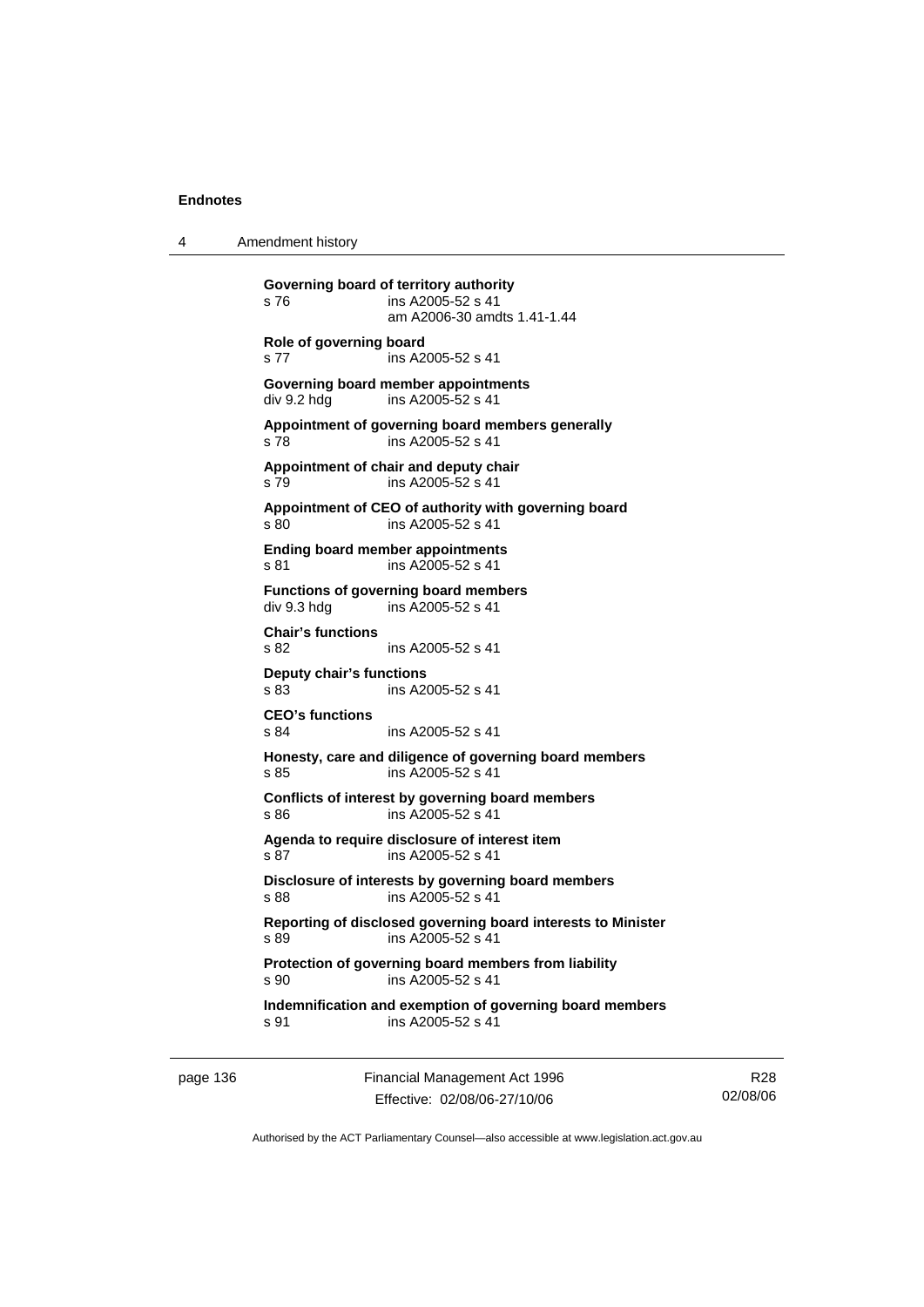Amendment history 4

**Compensation for exercise of functions etc**  s 92 ins A2005-52 s 41 **Governing board meetings**<br>div 9.4 hdg ins A200 ins A2005-52 s 41 **Time and place of governing board meetings**  s 93 ins A2005-52 s 41 **Presiding member at governing board meetings**  s 94 ins A2005-52 s 41 **Quorum at governing board meetings**  s 95 ins A2005-52 s 41 **Voting at governing board meetings**  s 96 ins A2005-52 s 41 **Conduct of governing board meetings etc**  s 97 ins A2005-52 s 41 **Requirements and obligations for territory authorities**  div 9.5 hdg ins A2005-52 s 41 **Limitations on authorities forming corporations etc**  s 98 ins A2005-52 s 41 **Limitations on authorities taking part in joint ventures and trusts**  s 99 ins A2005-52 s 41 **Corporations, joint ventures and trusts in which authority has interest**  s 100 ins A2005-52 s 41 **Obligation of authorities to tell Minister about significant events**  s 101 ins A2005-52 s 41 **Ministerial directions to authorities about financial etc statements**  s 102 ins A2005-52 s 41 **Application of government policies to authorities**  s 103 ins A2005-52 s 41 **Restructuring of territory authorities**  ins  $A2006-30$  amdt 1.45 **Purpose of div 9.6**  s 104 **orig s 104** renum as s 130 **pres s 104**  ins A2006-30 amdt 1.45

R28 02/08/06 Financial Management Act 1996 Effective: 02/08/06-27/10/06

page 137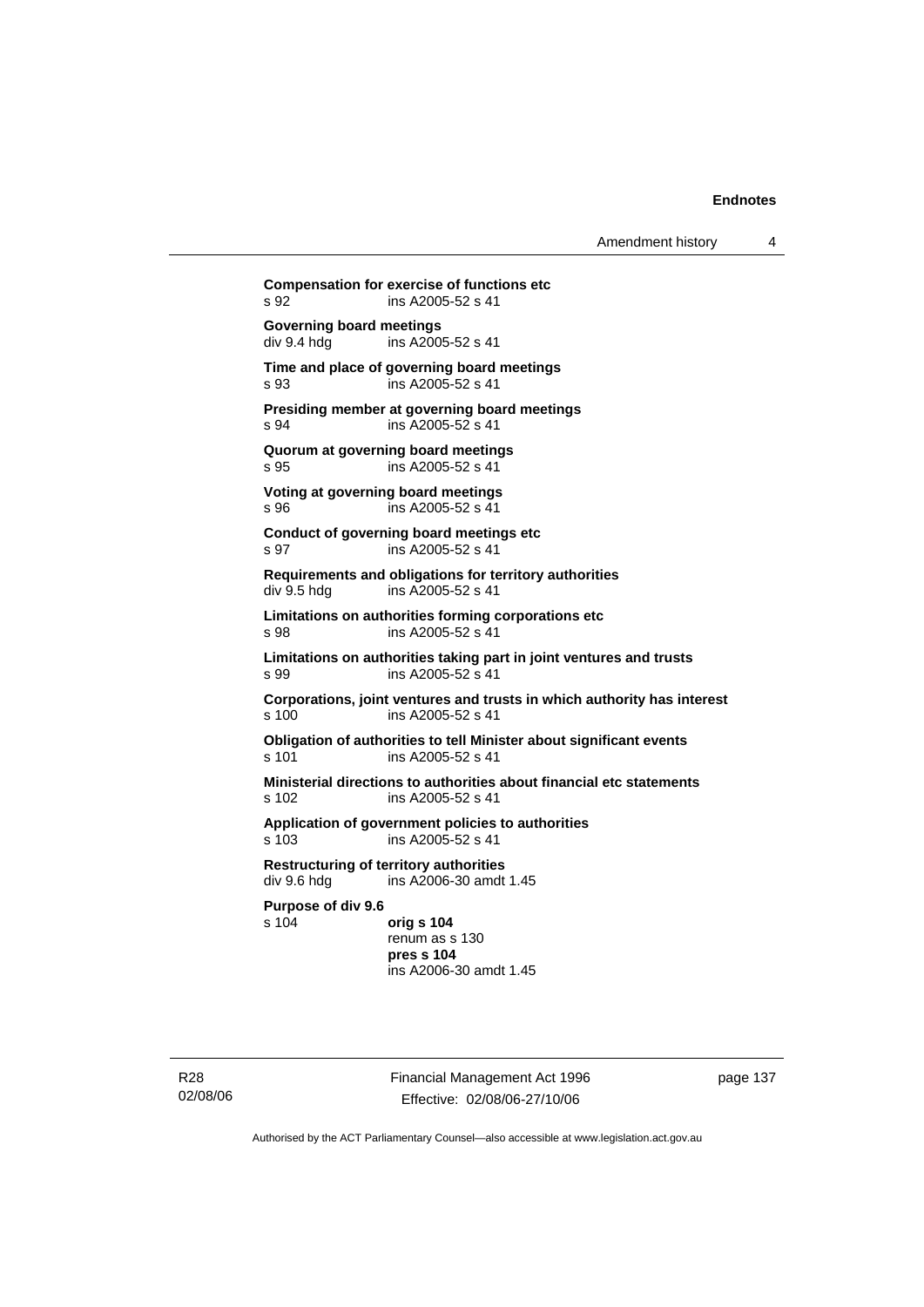4 Amendment history

|          | s 105                | What territory authorities does div 9.6 apply to?<br>orig s 105<br>renum as s 131<br>pres s 105<br>ins A2006-30 amdt 1.45                            |   |
|----------|----------------------|------------------------------------------------------------------------------------------------------------------------------------------------------|---|
|          | s 106                | Responsible Minister may direct div 9.6 authority to sell or transfer assets<br>orig s 106<br>renum as s 132<br>pres s 106<br>ins A2006-30 amdt 1.45 |   |
|          | s 107                | Transfer of assets by declaration—div 9.6 authorities<br>orig s 107<br>renum as s 133<br>pres s 107<br>ins A2006-30 amdt 1.45                        |   |
|          | authorities<br>s 108 | Transfer of contractual rights and liabilities by declaration-div 9.6<br>orig s 108<br>renum as s 134<br>pres s 108<br>ins A2006-30 amdt 1.45        |   |
|          | s 109                | Transfer of liabilities by declaration-div 9.6 authorities<br>orig s 109<br>renum as s 150<br>pres s 109<br>ins A2006-30 amdt 1.45                   |   |
|          | s 110                | Assistance given by authorities for div 9.6<br>orig s 110<br>renum as s 151<br>pres s 110<br>ins A2006-30 amdt 1.45                                  |   |
|          | approvals<br>s 110A  | Application of Legislation Act, s 94 to certain appointments, elections and<br>sub as $s$ 152                                                        |   |
|          | s 110B               | Application of Act to Health Promotion Act<br>ins as mod SL2005-42 sch 1 mod 1.1 (om A2006-30<br>amdt 1.62)                                          |   |
|          | s 111                | Assistance given by governing board members for div 9.6<br>orig s 111<br>renum as s 155<br>pres s 111<br>ins A2006-30 amdt 1.45                      |   |
| page 138 |                      | Financial Management Act 1996                                                                                                                        | R |

Effective: 02/08/06-27/10/06

R28 02/08/06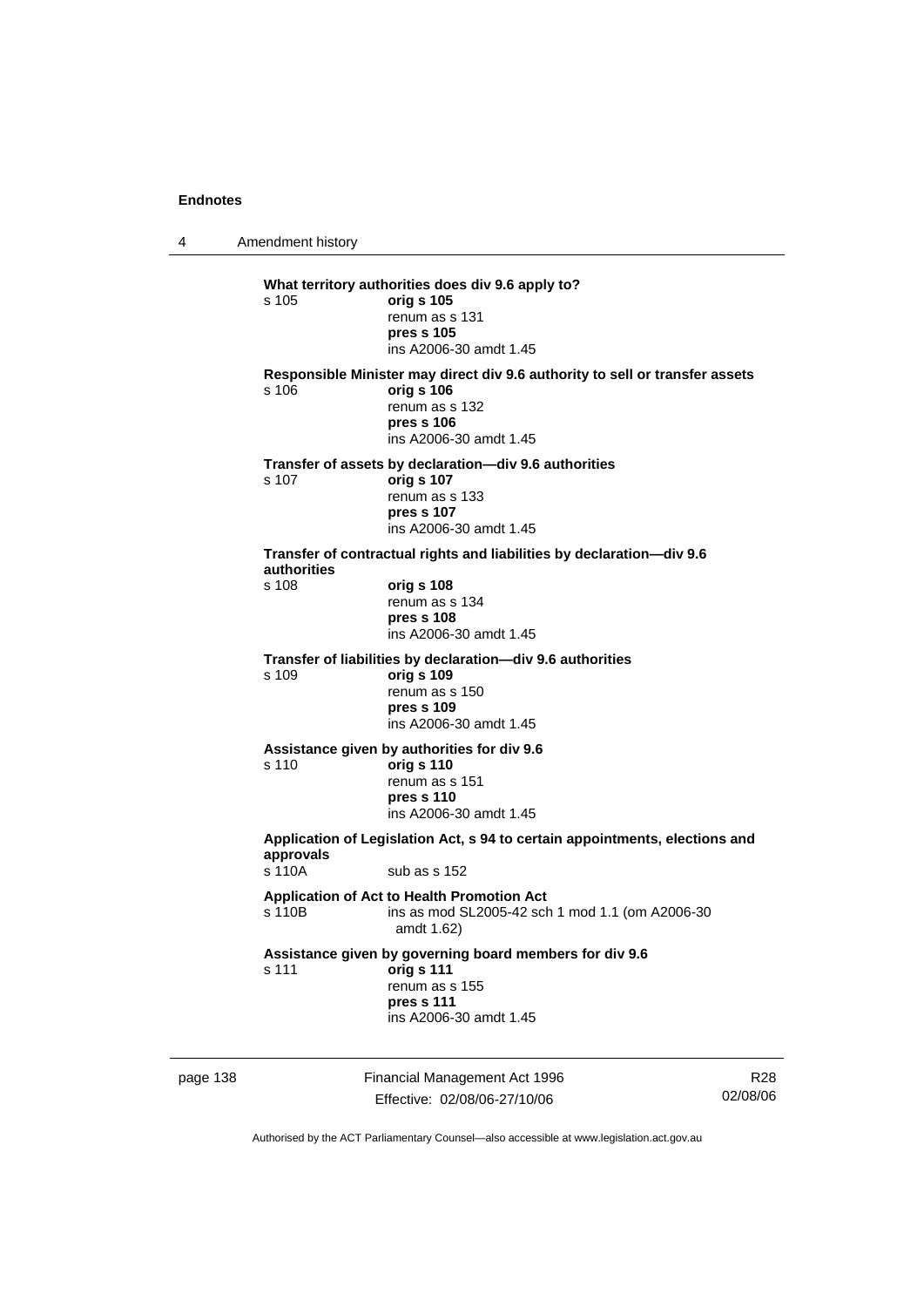| Amendment history |  |
|-------------------|--|
|-------------------|--|

**Use of information by Territory and div 9.6 authorities**  s 112 ins A2006-30 amdt 1.45 **Contracts relating to the protection of information—responsible Minister for div 9.6 authority**  s 113 ins A2006-30 amdt 1.45 **Contracts relating to the protection of information—div 9.6 authority**  s 114 ins A2006-30 amdt 1.45 **Transfer of pending proceedings—div 9.6 authorities**  s 115 ins A2006-30 amdt 1.45 **Proceedings and evidence—div 9.6 authorities**  s 116 ins A2006-30 amdt 1.45 **Operation of div 9.6 not breach of contract etc**  s 117 ins A2006-30 amdt 1.45 **Transfer of assets etc not otherwise disposed of—div 9.6 authorities**  s 118 ins A2006-30 amdt 1.45 **Annual reports etc for div 9.6 authorities**  s 119 ins A2006-30 amdt 1.45 **Additional provisions for restructuring of certain territory authorities**  div 9.7 hdg ins A2006-30 amdt 1.45 **What territory authorities does div 9.7 apply to?**  s 120 ins A2006-30 amdt 1.45 **Definitions—div 9.7**  s 121 ins A2006-30 amdt 1.45 def *handover day* ins A2006-30 amdt 1.45 def *territory authority* ins A2006-30 amdt 1.45 **Vesting of assets, rights and liabilities—div 9.7 authorities**  s 122 ins A2006-30 amdt 1.45 **Proceedings and evidence—div 9.7 authorities**  s 123 ins A2006-30 amdt 1.45 **Annual reports and financial statements for div 9.7 authorities**  s 124 ins A2006-30 amdt 1.45 **References to div 9.7 authority**  ins A2006-30 amdt 1.45 **Miscellaneous**  pt 10 hdg (prev pt 9 hdg) renum A2005-52 s 39

Financial Management Act 1996 Effective: 02/08/06-27/10/06

page 139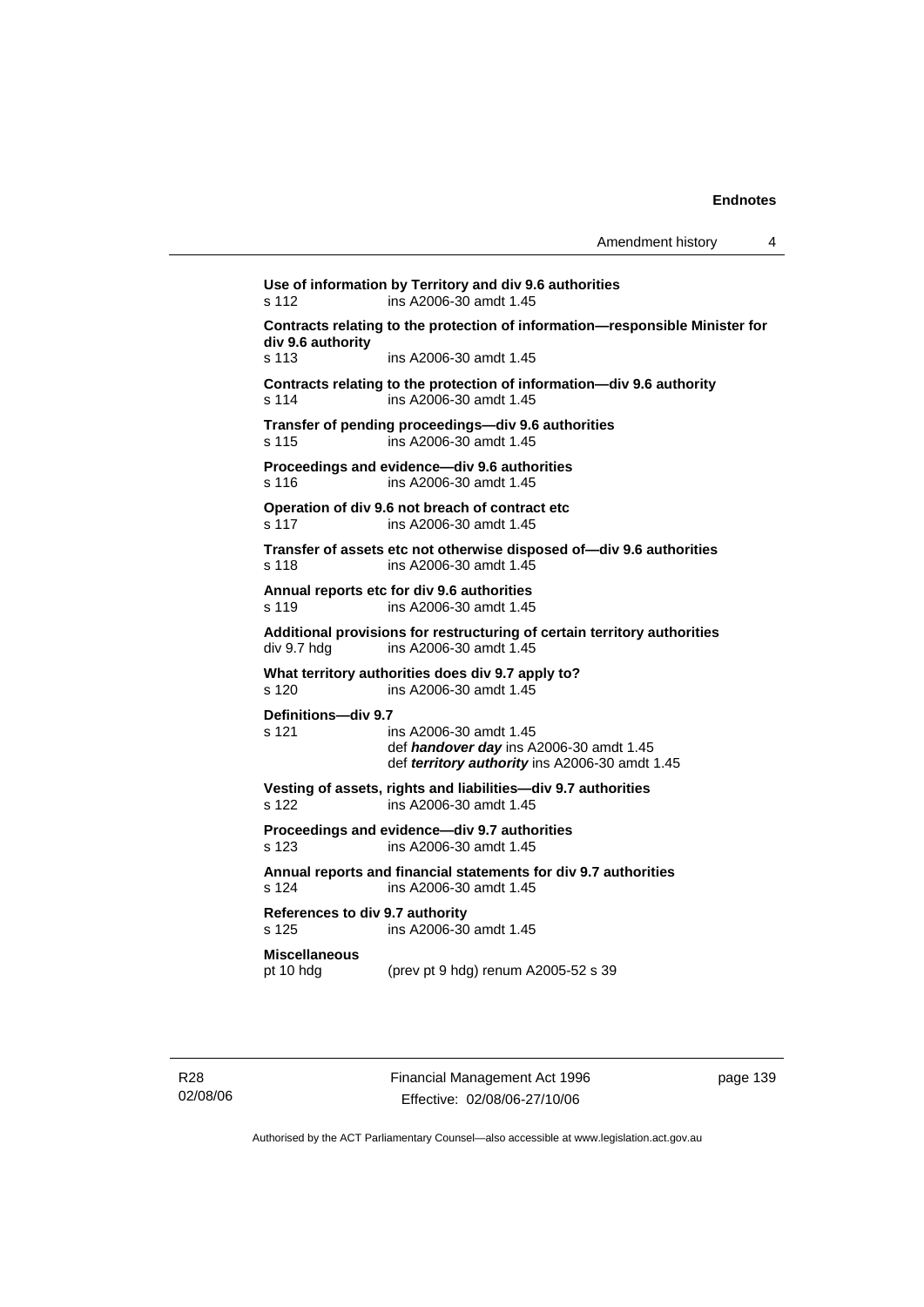4 Amendment history

| $s$ 130                                                                                           | Responsibility for annual financial statements of territory authorities<br>(prev s 64) am 2001 No 95 amdt 1.10<br>renum as s 104 A2005-52 s 40<br>renum as s 130 A2006-30 amdt 1.46                |  |
|---------------------------------------------------------------------------------------------------|----------------------------------------------------------------------------------------------------------------------------------------------------------------------------------------------------|--|
| s 131                                                                                             | Audit of annual financial statements of territory authorities<br>(prev s 65) renum as s 105 A2005-52 s 40<br>renum as s 131 A2006-30 amdt 1.46                                                     |  |
| reports etc                                                                                       | Annual financial statements of territory authorities to be included in annual                                                                                                                      |  |
| s 132                                                                                             | (prev s 66) renum as s 106 A2005-52 s 40<br>renum as s 132 A2006-30 amdt 1.46                                                                                                                      |  |
| authorities                                                                                       | Treasurer may require interim financial statements etc for territory                                                                                                                               |  |
| s 133 hdg<br>s 133                                                                                | (prev s 67 hdg) sub 2000 No 27 s 10<br>(prev s 67) am 2000 No 27 s 10<br>sub 2001 No 44 amdt 1.1637<br>am A2003-56 amdt 3.139<br>renum as s 107 A2005-52 s 40<br>renum as s 133 A2006-30 amdt 1.46 |  |
| s 134                                                                                             | Statements of performance of territory authorities<br>(prev s 68) ins 2001 No 44 amdt 1.1637<br>renum as s 108 A2005-52 s 40<br>renum as s 134 A2006-30 amdt 1.46                                  |  |
| <b>Transitional</b><br>pt 11 hdg                                                                  | sub as pt 19 hdg                                                                                                                                                                                   |  |
| pt 19 hdg                                                                                         | Transitional-Financial Management Legislation Amendment Act 2005<br>(prev pt 11 hdg) ins A2005-52 s 42<br>sub as pt 19 hdg A2006-30 amdt 1.47                                                      |  |
| Financial Management Legislation Amendment Act 2005--- provisions with<br>1 July 2005 application |                                                                                                                                                                                                    |  |
| s 150                                                                                             | (prev s 109) ins A2005-52 s 42<br>renum as s 150 A2006-30 amdt 1.48<br>exp 27 October 2006 (s 150 (4))                                                                                             |  |
| Financial Management Legislation Amendment Act 2005--- provisions with<br>1 July 2006 application |                                                                                                                                                                                                    |  |
| s 151                                                                                             | (prev s 110) ins A2005-52 s 42<br>am A2006-30 amdt 1.49<br>renum as s 151 A2006-30 amdt 1.50<br>exp 27 October 2006 (s 151 (4))                                                                    |  |

page 140 Financial Management Act 1996 Effective: 02/08/06-27/10/06

R28 02/08/06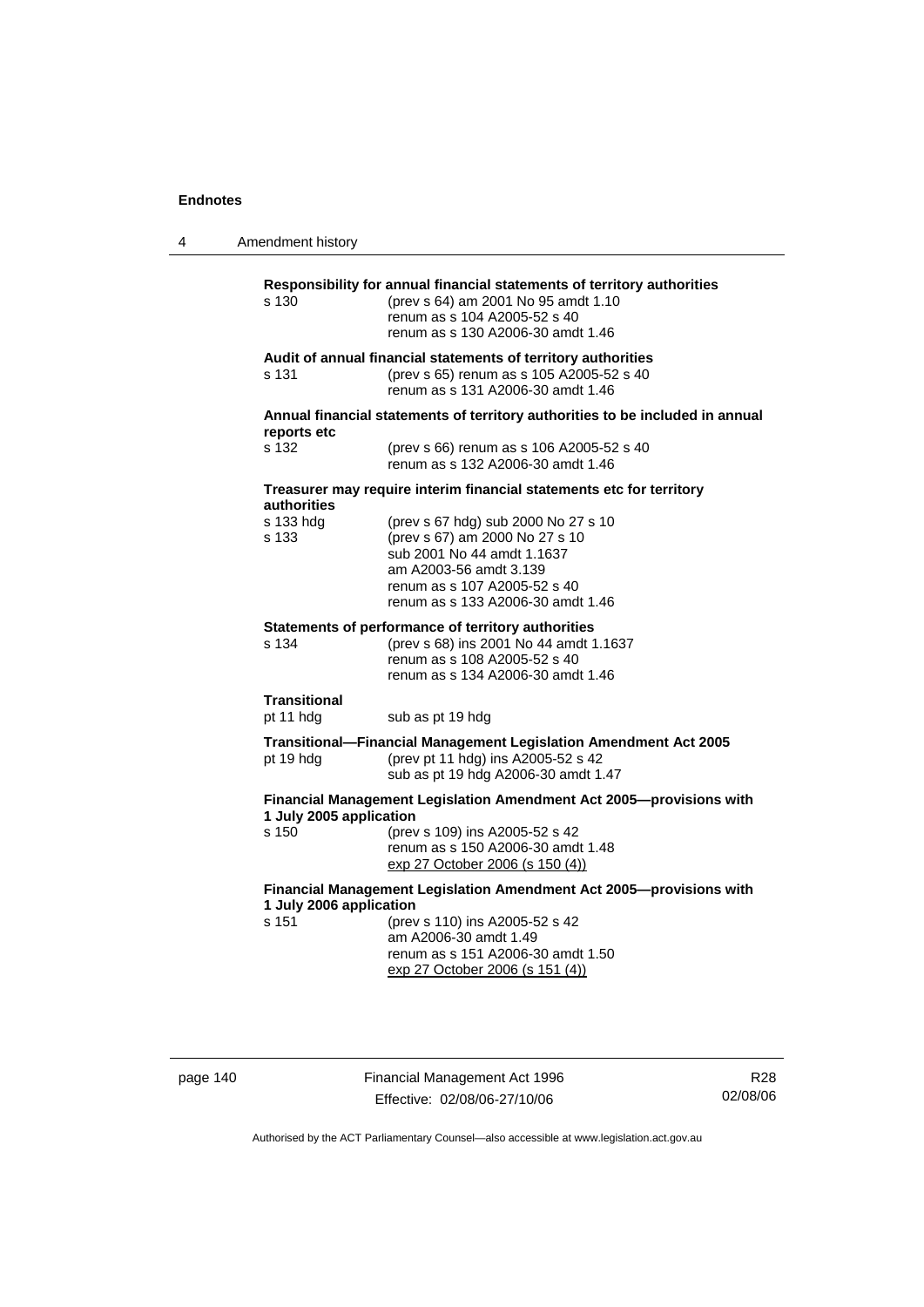| s 152                           | (prev s 110A) ins as mod SL2005-42 sch 1 mod 1.1 (sub as<br>s 152 A2006-30 amdt 1.61)<br>exp 27 October 2007 (s 152 (4))                                                                                                                                                                                                                                                                                                                                                                                                                                                                                                                                                                                     |  |
|---------------------------------|--------------------------------------------------------------------------------------------------------------------------------------------------------------------------------------------------------------------------------------------------------------------------------------------------------------------------------------------------------------------------------------------------------------------------------------------------------------------------------------------------------------------------------------------------------------------------------------------------------------------------------------------------------------------------------------------------------------|--|
| <b>Transitional regulations</b> |                                                                                                                                                                                                                                                                                                                                                                                                                                                                                                                                                                                                                                                                                                              |  |
| s 155                           | (prev s 111) ins A2005-52 s 42<br>renum as s 155 A2006-30 amdt 1.51<br>exp 27 October 2007 (s 155 (4))                                                                                                                                                                                                                                                                                                                                                                                                                                                                                                                                                                                                       |  |
| pt 20 hdg                       | Transitional-Administrative (Miscellaneous Amendments) Act 2006<br>ins A2006-30 amdt 1.52<br>exp 1 July 2008 (s 223)                                                                                                                                                                                                                                                                                                                                                                                                                                                                                                                                                                                         |  |
|                                 | Transitional-definition of territory authority                                                                                                                                                                                                                                                                                                                                                                                                                                                                                                                                                                                                                                                               |  |
| s 220                           | ins A2006-30 amdt 1.52<br>exp 19 July 2006 (s 220 (2) (LA s 88 declaration applies))                                                                                                                                                                                                                                                                                                                                                                                                                                                                                                                                                                                                                         |  |
| s 221                           | Transitional—Legislation Act, s 84 inapplicable<br>ins A2006-30 amdt 1.52<br>exp 1 August 2006 (s 221 (2) (LA s 88 declaration applies))                                                                                                                                                                                                                                                                                                                                                                                                                                                                                                                                                                     |  |
| 2006                            | Transitional regulations—Administrative (Miscellaneous Amendments) Act                                                                                                                                                                                                                                                                                                                                                                                                                                                                                                                                                                                                                                       |  |
| s 222                           | ins A2006-30 amdt 1.52<br>exp 1 July 2008 (s 223)                                                                                                                                                                                                                                                                                                                                                                                                                                                                                                                                                                                                                                                            |  |
| Expiry-pt 20                    |                                                                                                                                                                                                                                                                                                                                                                                                                                                                                                                                                                                                                                                                                                              |  |
| s 223                           | ins A2006-30 amdt 1.52<br><u>exp 1 July 2008 (s 223)</u>                                                                                                                                                                                                                                                                                                                                                                                                                                                                                                                                                                                                                                                     |  |
| <b>Dictionary</b>               |                                                                                                                                                                                                                                                                                                                                                                                                                                                                                                                                                                                                                                                                                                              |  |
| dict                            | am A2005-52 s 43<br>def applicable governmental policies ins A2005-52 s 44<br>def <i>appropriation</i> reloc from s 3 2001 No 95 amdt 1.4<br>def Appropriation Act reloc from s 3 2001 No 95 amdt 1.4<br>def appropriation unit reloc from s 3 2001 No 95 amdt 1.4<br>def banking account ins 1997 No 102 s 4<br>am 1999 No 33 sch<br>reloc from s 3 2001 No 95 amdt 1.4<br>def <b>borrowing</b> reloc from s 3 2001 No 95 amdt 1.4<br>def budget papers am 2001 No 56 amdt 3.256<br>reloc from s 3 2001 No 95 amdt 1.4<br>def capital injection reloc from s 3 2001 No 95 amdt 1.4<br>sub A2005-52 s 45<br>def <b>CEO</b> ins A2005-52 s 46<br>def <i>chief executive officer</i> reloc from s 3 2001 No 95 |  |
|                                 | amdt 1.4<br>sub A2005-52 s 47                                                                                                                                                                                                                                                                                                                                                                                                                                                                                                                                                                                                                                                                                |  |
|                                 |                                                                                                                                                                                                                                                                                                                                                                                                                                                                                                                                                                                                                                                                                                              |  |

R28 02/08/06

Effective: 02/08/06-27/10/06

page 1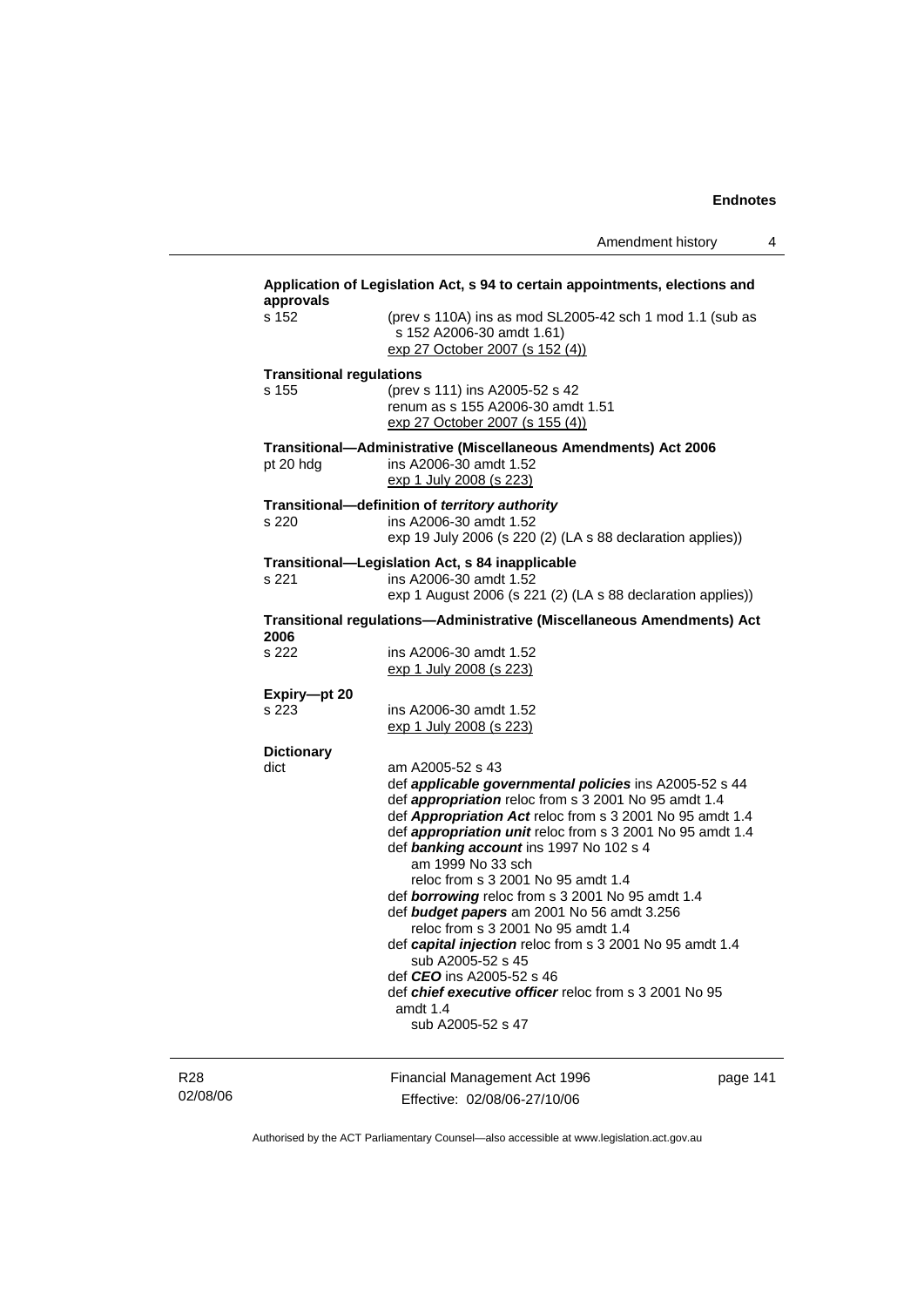4 Amendment history

 def *class of outputs* reloc from s 3 2001 No 95 amdt 1.4 def *contract* ins A2006-30 amdt 1.53 def *department* reloc from s 3 2001 No 95 amdt 1.4 def *departmental banking account* am 1997 No 102 sch reloc from s 3 2001 No 95 amdt 1.4 def *division 9.6 authority* ins A2006-30 amdt 1.54 def *division 9.7 authority* ins A2006-30 amdt 1.54 def *establishing Act* ins A2005-52 s 48 def *expenses* reloc from s 3 2001 No 95 amdt 1.4 def *financial management guidelines* sub 2001 No 11 amdt 3.125 reloc from s 3 2001 No 95 amdt 1.4 def *financial year* ins A2005-52 s 48 def *general government sector* ins 1997 No 124 s 4 reloc from s 3 2001 No 95 amdt 1.4 def *generally accepted accounting practice* reloc from s 3 2001 No 95 amdt 1.4 sub A2005-52 s 49 def *governing board* ins A2005-52 s 50 def *governing board member* ins A2005-52 s 50 def *GST* ins 2000 No 27 s 4 reloc from s 3 2001 No 95 amdt 1.4 om A2005-52 s 51 def *handover day* ins A2006-30 amdt 1.55 def *input tax credit* ins 2000 No 27 s 4 reloc from s 3 2001 No 95 amdt 1.4 def *interest* ins 2001 No 45 s 4 (as am 2002 No 30 amdt 3.370) def *invest* ins 2001 No 45 s 4 (as am 2002 No 30 amdt 3.370) def *Legislative Assembly secretariat* sub 2001 No 95 amdt 1.1 reloc from s 3 2001 No 95 amdt 1.4 sub A2005-42 amdt 1.1 def *material interest* ins A2005-52 s 52 def *outcomes* reloc from s 3 2001 No 95 amdt 1.4 def *outputs* reloc from s 3 2001 No 95 amdt 1.4 def *prescribed* reloc from s 3 2001 No 95 amdt 1.4 def *public money* am 2001 No 95 s 4 reloc from s 3 2001 No 95 amdt 1.4 am A2004-53 amdt 1.1; pars renum R19 LA (see A2004-53 amdt 1.2) def *public trading enterprise* ins 1997 No 124 s 4 reloc from s 3 2001 No 95 amdt 1.4 am A2003-21 s 14 om A2005-52 s 53 def *public trading enterprise sector* ins 1997 No 124 s 4 reloc from s 3 2001 No 95 amdt 1.4

page 142 Financial Management Act 1996 Effective: 02/08/06-27/10/06

R28 02/08/06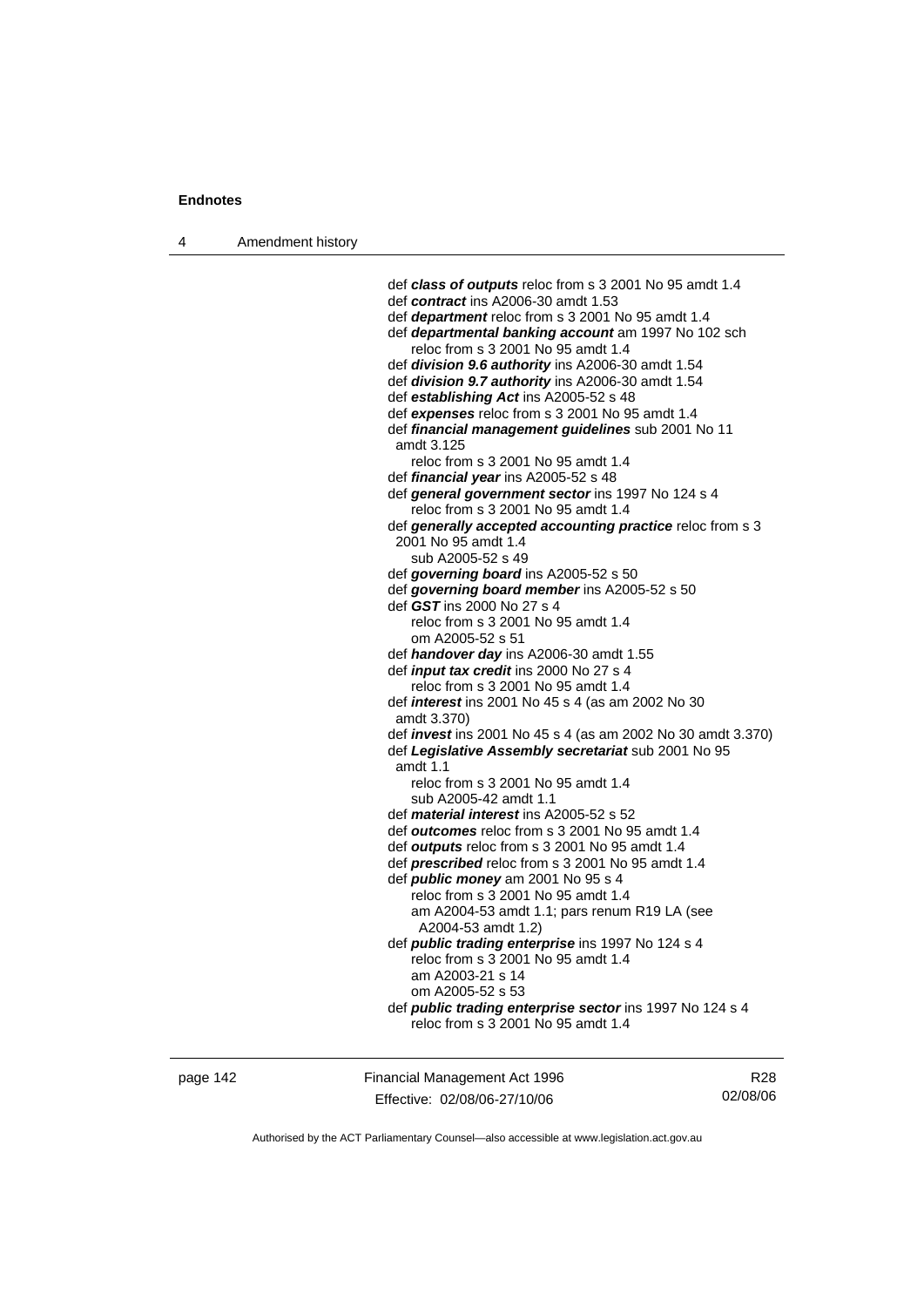def *relevant territory authority* ins A2005-52 s 54 def *responsible chief executive* reloc from s 3 2001 No 95 amdt 1.4 def *responsible Minister* reloc from s 3 2001 No 95 amdt 1.4 am A2005-52 s 55 def *securities* reloc from s 3 dict 2001 No 95 amdt 1.4 def *statement of intent* reloc from s 3 2001 No 95 amdt 1.4 sub A2005-52 s 56 def *subsidiary* ins A2004-53 amdt 1.3 def *superannuation appropriation* ins 2000 No 21 sch reloc from s 3 2001 No 95 amdt 1.4 def *superannuation banking account* ins 2000 No 21 sch reloc from s 3 2001 No 95 amdt 1.4 def *taxable supply* ins 2000 No 27 s 4 reloc from s 3 2001 No 95 amdt 1.4 def *territory authority* am 2000 No 21 sch; 2001 No 95 amdt 1.3 reloc from s 3 2001 No 95 amdt 1.4 sub A2006-30 amdt 1.56 def *territory banking account* am 1997 No 102 sch reloc from s 3 2001 No 95 amdt 1.4 def *trust money* reloc from s 3 2001 No 95 amdt 1.4 def *warrant* am 1997 No 102 sch reloc from s 3 2001 No 95 amdt 1.4 om 2002 No 38 amdt 1.10

## **5 Earlier republications**

Some earlier republications were not numbered. The number in column 1 refers to the publication order.

Since 12 September 2001 every authorised republication has been published in electronic pdf format on the ACT legislation register. A selection of authorised republications have also been published in printed format. These republications are marked with an asterisk (\*) in column 1. Electronic and printed versions of an authorised republication are identical.

| <b>Republication No</b> | <b>Amendments to</b> | <b>Republication date</b> |
|-------------------------|----------------------|---------------------------|
|                         | Act 1997 No 124      | 31 January 1998           |
| $\mathcal{P}$           | Act 1999 No 58       | 10 November 1999          |
| 3                       | Act 2001 No 56       | 12 September 2001         |
|                         | Act 2001 No 97       | 20 December 2001          |
|                         |                      |                           |

Financial Management Act 1996 Effective: 02/08/06-27/10/06

page 143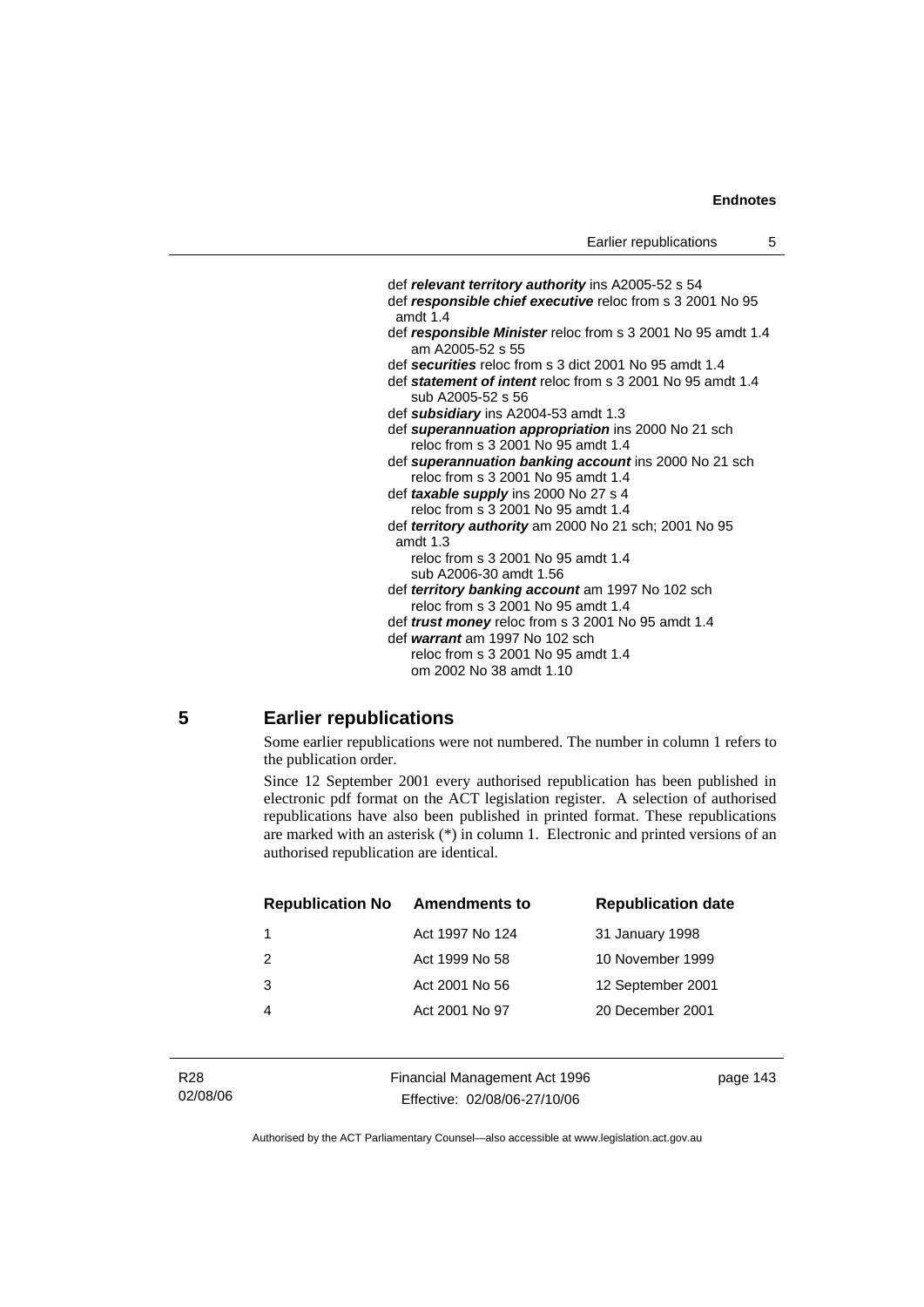| <b>Republication No</b> | <b>Amendments to</b> | <b>Republication date</b> |
|-------------------------|----------------------|---------------------------|
| 5                       | Act 2001 No 97       | 31 December 2001          |
| 5(RI)                   | Act 2001 No 97 ‡     | 19 September 2002         |
| 6                       | Act 2001 No 97       | 4 January 2002            |
| 6(RI)                   | Act 2001 No 97 ‡     | 19 September 2002         |
| $7^*$                   | Act 2001 No 97       | 14 January 2002           |
| 7(RI)                   | Act 2001 No 97 ‡     | 19 September 2002         |
| 7A                      | Act 2001 No 97 ‡     | 19 September 2002         |
| 8                       | Act 2001 No 97       | 1 July 2002               |
| 8 (RI)                  | Act 2001 No 97 ‡     | 19 September 2002         |
| 9*                      | Act 2002 No 30       | 19 September 2002         |
| 10                      | Act 2002 No 38       | 1 November 2002           |
| 11                      | A2003-9              | 8 March 2003              |
| 12                      | A2003-21             | 20 May 2003               |
| 13                      | A2003-27             | 30 June 2003              |
| 14                      | A2003-46             | 1 November 2003           |
| 15                      | A2003-56             | 19 December 2003          |
| 16                      | A2004-19             | 7 April 2004              |
| 17                      | A2004-35             | 30 June 2004              |
| 18                      | A2004-35             | 1 July 2004               |
| 19                      | A2004-53             | 17 August 2004            |
| 20                      | A2005-20             | 2 June 2005               |
| 21                      | A2005-32             | 1 July 2005               |
| 22                      | A2005-42             | 1 September 2005          |
| 23                      | A2005-52             | 27 October 2005           |
| 24                      | A2005-52             | 1 January 2006            |

5 Earlier republications

page 144 Financial Management Act 1996 Effective: 02/08/06-27/10/06

R28 02/08/06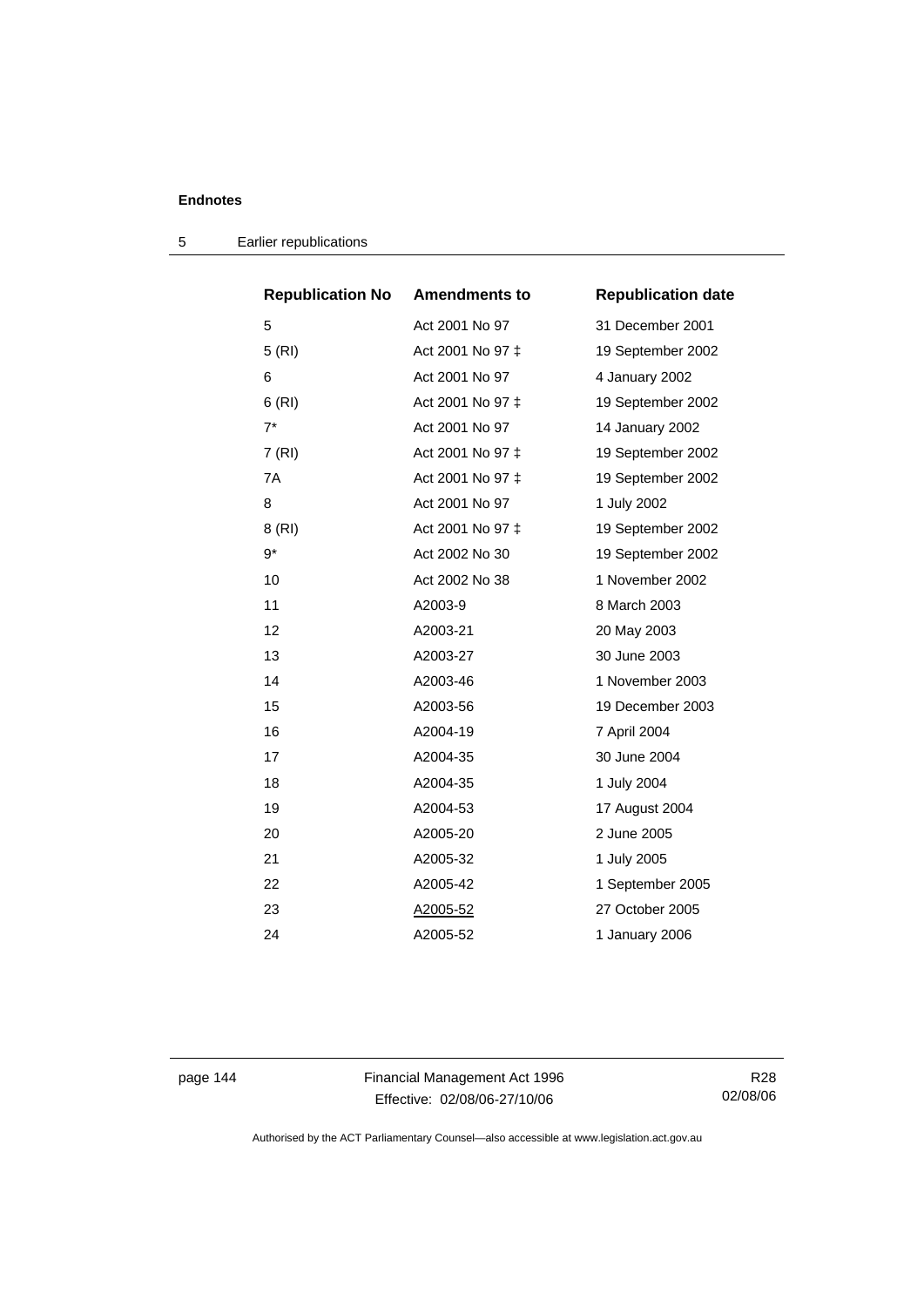| <b>Republication No</b>                               | <b>Amendments to</b> | <b>Republication date</b> |  |  |
|-------------------------------------------------------|----------------------|---------------------------|--|--|
| 25                                                    | A2006-30             | 19 June 2006              |  |  |
| 26                                                    | A2006-30             | 1 July 2006               |  |  |
| 27                                                    | A2006-30             | 20 July 2006              |  |  |
| t includes retrospective amendments by Act 2002 No 29 |                      |                           |  |  |
| t includes retrospective amendments by Act 2002 No 30 |                      |                           |  |  |

Modifications of republished law with temporary effect 6

**6 Modifications of republished law with temporary effect**  The following modifications have not been included in this republication:

 **Financial Management Regulation 2005 SL2005-42 sch 1 (as am by A2006-30 amdt 1.61, amdt 1.62)** 

# **Schedule 1 Modification of Act**

(see s 3)

## **[1.1] New section 152**

*insert* 

## **152 Application of Legislation Act, s 94 to certain appointments, elections and approvals**

- (1) This section applies to the following:
	- (a) an appointment in force immediately before 1 January 2006 under an amended Act;
	- (b) the election of a person elected to office if the person held the office immediately before 1 January 2006 under an amended Act;
	- (c) an approval by a Minister of a territory authority taking part in a kind of joint venture under an amended Act if the approval was in force immediately before 1 January 2006.

R28 02/08/06 page 145